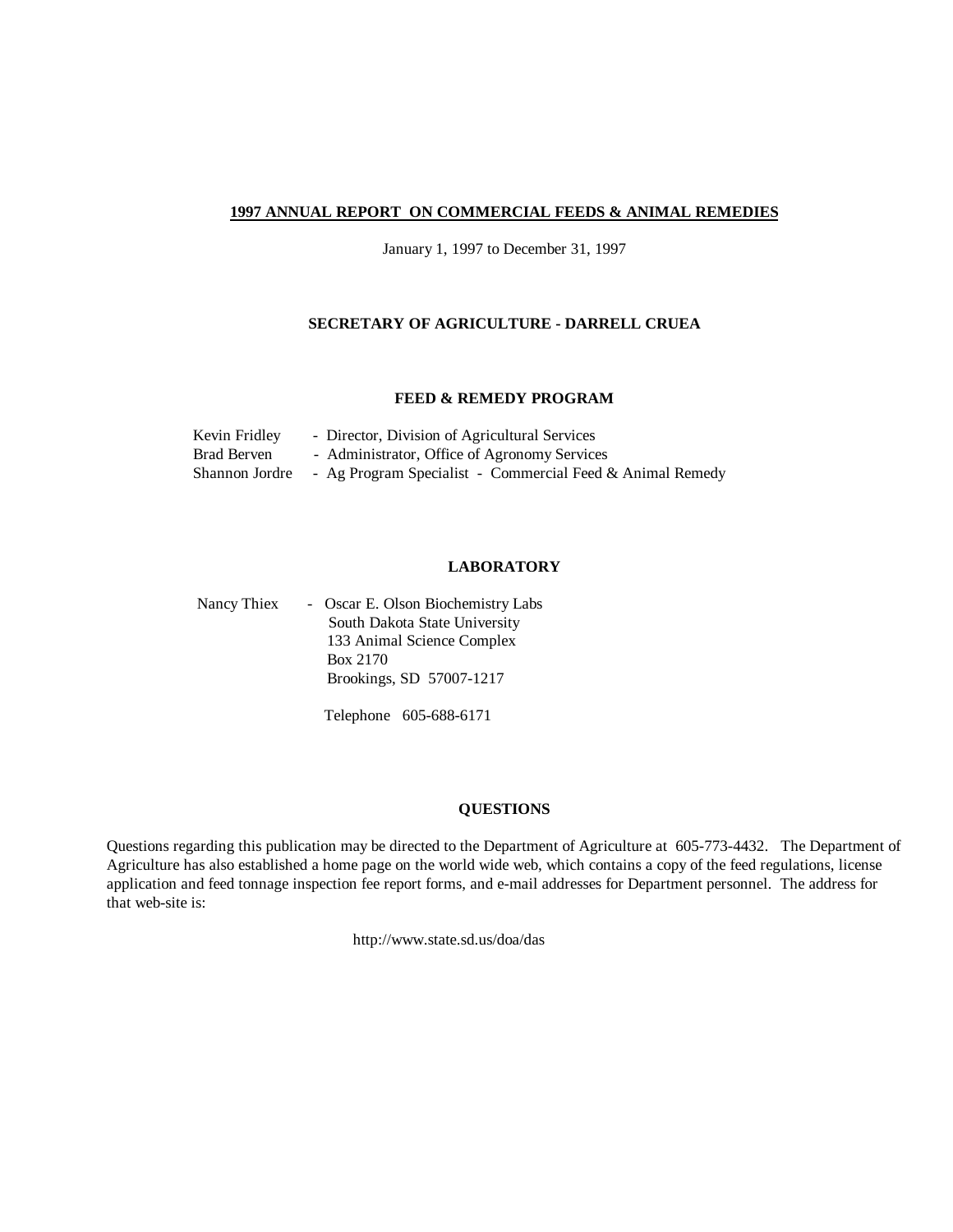#### **1997 COMMERCIAL FEED & ANIMAL REMEDY ANNUAL REPORT**

#### TABLE OF CONTENTS

In the last few years we have added several sections to our Annual Report on Commercial Feeds and Animal Remedies. Although many of the pages aren't numbered, the individual sections should not be hard to find. The sections are found in the book in the order described below:

- I. Commercial Feed results
	- A. 1997 Summary of total feed tonnage reported
	- B. Summary of sample results by manufacturer
	- C. List of analytes
	- D. Individual sample results
- II. Animal Remedy results
	- A. Summary of sample results by manufacturer
	- B. List of analytes
	- C. Individual sample results

#### III. Animal Feed & Drug Contaminants Monitoring Program

- A. Sulfa Drug Residue in feeds and feed ingredients
- B. Adulteration by Noxious Weed Seeds
	- 1. Summary of weed seed occurrence in commercial feeds and feed ingredients
	- 2. Individual sample results for weed seed analysis
- C. Vomitoxin (Deoxynivalenol) in grain and feed ingredients
- D. Selenium in formula feeds
	- 1. Summary and results of selenium analysis of feeds
- E. Copper levels in formula feeds
- IV. BSE Compliance Policy Guide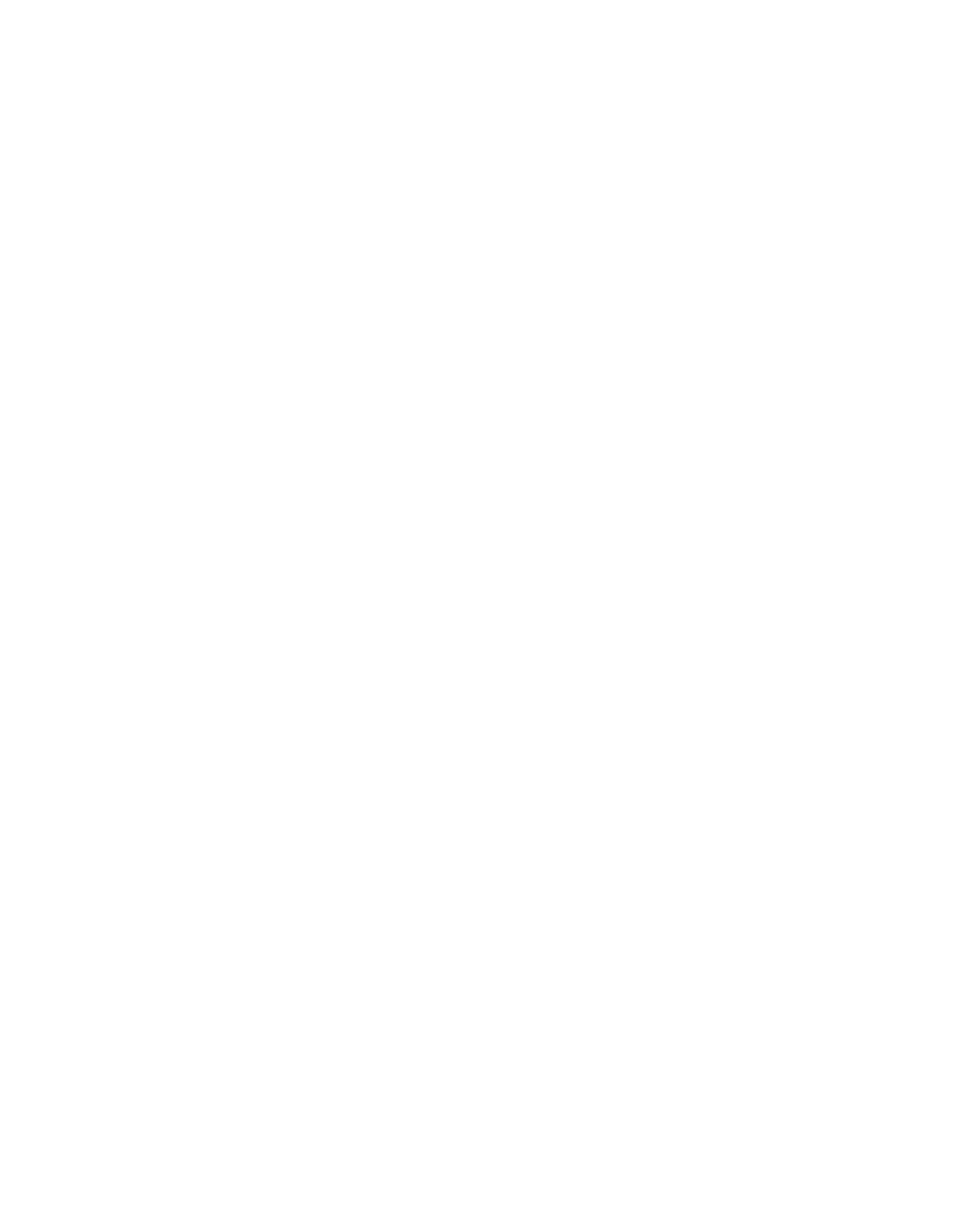# **SOUTH DAKOTA DEPARTMENT OF AGRICULTURE COMMERCIAL FEED TONNAGE REPORT 1997 TOTAL – 954,453 TONS**

|                           | <b>TONS</b>     | <b>TONS</b>       | <b>FEED INGREDIENTS</b>    |             |
|---------------------------|-----------------|-------------------|----------------------------|-------------|
| <b>FORMULA FEED</b>       | <b>COMPLETE</b> | <b>SUPPLEMENT</b> | (CONTINUED)                | <b>TONS</b> |
| <b>Starter-Grower</b>     | 1400.285        | 1014.16           | <b>Beet Products</b>       | 25.0        |
| <b>Broiler</b>            | 470.056         | 219.6             | <b>Brewery Products</b>    |             |
| Layer-Breeder             | 958.687         | 1605.65           | <b>Citrus Products</b>     |             |
| Turkey                    | 3153.32         | 8228.08           | <b>Corn Products</b>       | 94942.85    |
| <b>Beef</b>               | 89145.75        | 144189.5          | <b>Cottonseed Products</b> | 5217.77     |
| Dairy                     | 11141.37        | 22834.21          | <b>Distillers Products</b> | 11381.86    |
| Swine                     | 40305.96        | 87082.27          | Drugs                      | 2981.11     |
| Sheep                     | 3809.896        | 2416.827          | Fats & Oils Products       | 11977.01    |
| Mineral                   |                 | 15802.32          | Grain Sorghum Products     | 29.63       |
| <b>Vitamins</b>           |                 | 521.481           | Lespedeza Products         |             |
| Vitamins & Minerals       |                 | 1191.415          | Linseed & Flax Products    | 301.55      |
| Calf Feeds                | 6719.768        |                   | <b>Marine Products</b>     | 1450.0      |
| Pet Foods                 | 12362.98        |                   | <b>Milk Products</b>       | 1102.422    |
| Horse & Mule              | 4518.916        |                   | Minerals                   | 34433.87    |
| Scratch                   | 438.9           |                   | Molasses                   | 3732.76     |
| Liquid Feeds              |                 | 42716.18          | Oat Products               | 1292.96     |
| Mink & Chinchilla         | 224.18          |                   | <b>Peanut Products</b>     |             |
| Silage Additive           |                 | 46.9              | <b>Rice Products</b>       |             |
| Miscellaneous             | 7313.891        | 5101.675          | <b>Rye Products</b>        |             |
|                           |                 |                   | Soybean Products           | 172882.2    |
|                           |                 |                   | Urea                       | 890.29      |
| <b>TOTAL FORMULA FEED</b> | 181963.975      | 332970.349        | <b>Vitamins</b>            | 1521.10     |
|                           |                 |                   | <b>Wheat Products</b>      | 50930.0     |
| <b>FEED INGREDIENTS</b>   | <b>TONS</b>     |                   | <b>Yeast Products</b>      | 172.895     |
| Alfalfa Products          | 6452.715        |                   | Miscellaneous              | 12714.61    |
| <b>Animal Products</b>    | 25052.4         |                   |                            |             |
| <b>Bakery Products</b>    |                 |                   |                            |             |
| <b>Barley Products</b>    | 34.0            |                   | <b>TOTAL INGREDIENTS</b>   | 439519.093  |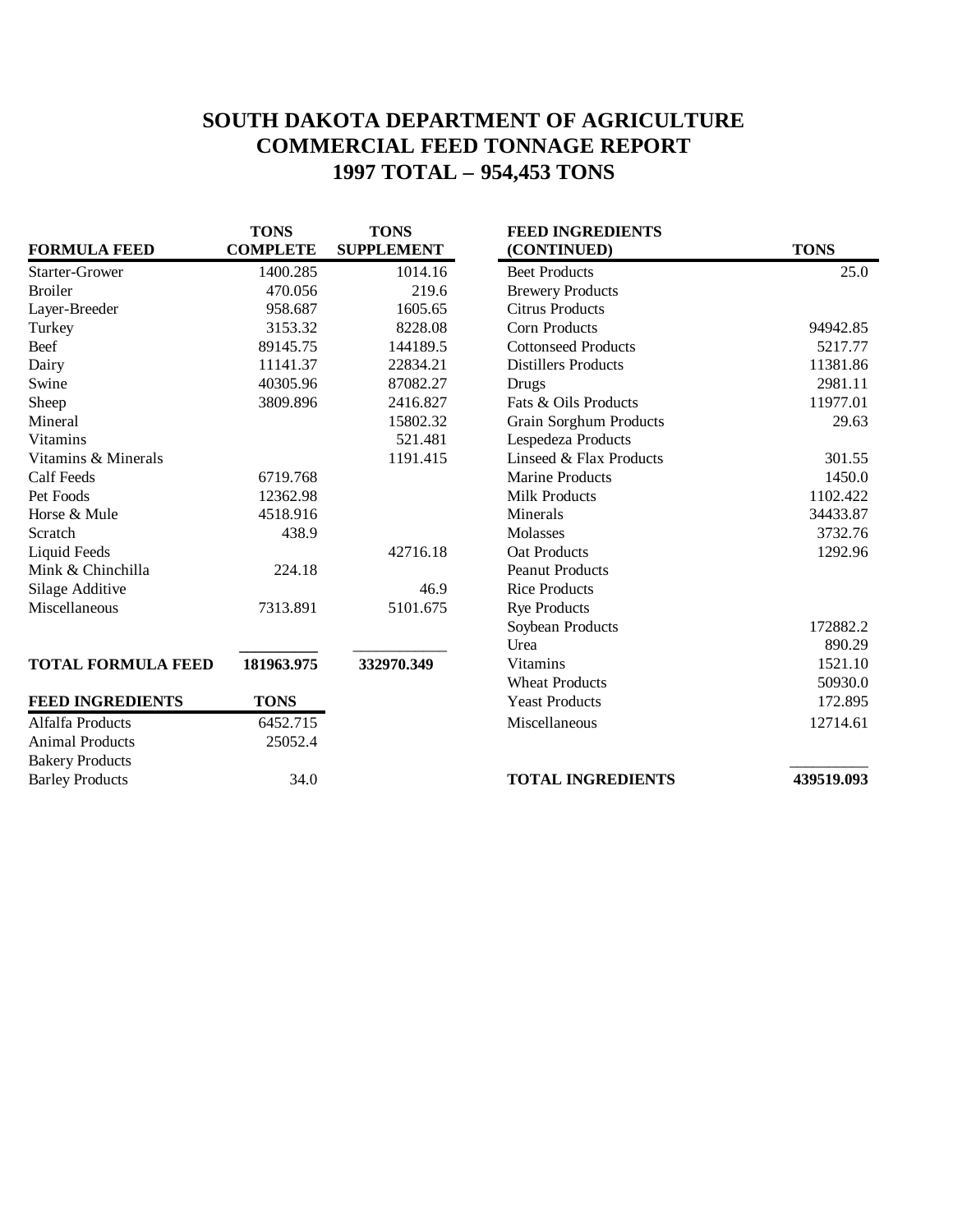### **COMMERCIAL FEEDS SAMPLED -- 1997 LIST OF ANALYTES**

| <u>NUTRIENT ANALYTE</u>       | OFFICIAL<br>SAMPLES** |
|-------------------------------|-----------------------|
| Crude Protein                 | 412                   |
| Non-Protein Nitrogen          | 2                     |
| Equiv Crude Protein           | 84                    |
| Crude Fat (Ether Extract)     | 93                    |
| Fat: Acid Hydrolysis          | 16                    |
| Fat: Roese Gottlieb           | 6                     |
| Crude Fiber                   | 116                   |
| Acid Detergent Fiber          | 21                    |
| Oven Moisture                 | 46                    |
| Karl Fisher Moisture          | 10                    |
| Vacuum Moisture               | 28                    |
| Ash                           | 33                    |
| Calcium                       | 231                   |
| Iodine                        | 25                    |
| Iron                          | 1                     |
| Magnesium                     | 15                    |
| Phosphorus                    | 100                   |
| Potassium                     | 41                    |
| Salt (Chloride X 1.65)        | 43                    |
| Salt (Sodium X 2.54)          | 191                   |
| Selenium                      | 51                    |
| Sodium                        | 8                     |
| Zinc                          | 2                     |
| <b>Total Sugars as Invert</b> | 16                    |
| Vitamin A                     | 200                   |
| Arginine - Total              | 1                     |
| Glycine - Total               | 1                     |
| Lysine - Total                | 39                    |
| Methionine - Total            | 11                    |
| Threonine - Total             | 1                     |
| Tryptophan - Total            | 1                     |
| Taurine - Free                | 8                     |
| <u>DRUG ANALYTE</u>           |                       |
| Amprolium                     | 10                    |
| Arsanilic Acid                | 1                     |
| Carbadox                      | 14                    |
| Chlortetracycline             | 44                    |
| Decoquinate                   | 17                    |
| Lasalocid                     | 53                    |
| Melengestrol Acetate          | 1                     |
| Monensin                      | 30                    |
| Oxytetracycline               | 18                    |
| <b>Pyrantel Tartrate</b>      | 3                     |
| Sulfamethazine                | 15                    |
| Sulfathiazole                 | 5                     |
| Tylosin                       | 13                    |
| <b>OTHER ANALYTES</b>         |                       |
| <b>Noxious Weed Seeds</b>     | 21                    |
| рH                            | 5                     |
| Urea                          | 2                     |

\*\* Official samples also includes samples classified as investigational and informational.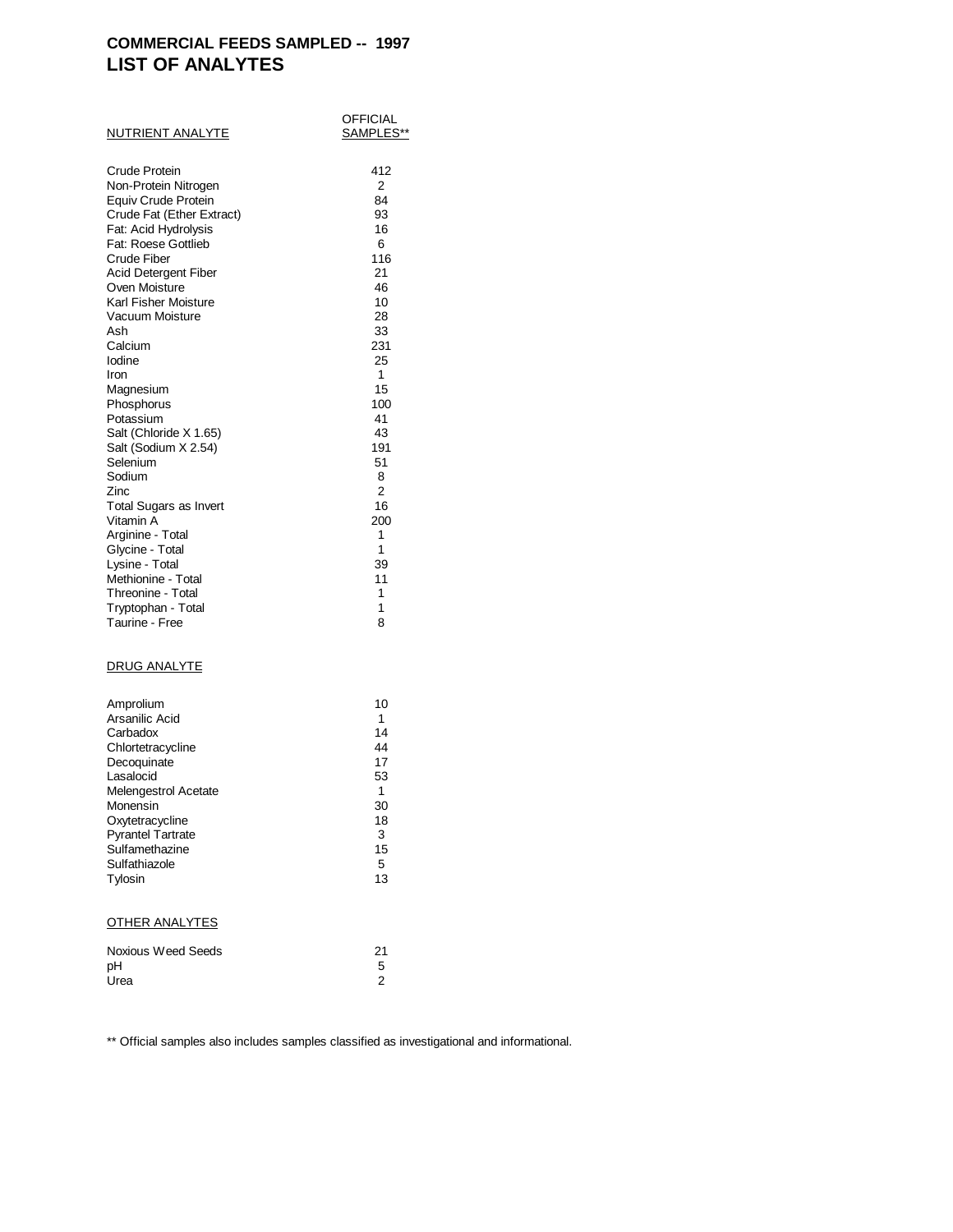# **Sample Count Report**

## **Feeds Sampled From 1/1/97 To 12/31/97**

| <b>Manufacturer and Location</b>     |                     |               | <b>Sample Count</b> | <b>Passed</b>    | <b>Not Passed</b> |
|--------------------------------------|---------------------|---------------|---------------------|------------------|-------------------|
|                                      |                     |               |                     |                  |                   |
| Abys Feed & Seed                     | Rapid City          | <b>SD</b>     | 3                   | 3                | $\overline{0}$    |
| ADM Animal Health & Nutrition        | Des Moines          | IA            | 1                   | 1                | 0                 |
| <b>ADM Processing Company</b>        | Decatur             | $\mathbbm{L}$ | 5                   | 5                | 0                 |
| Ag Pro Coop                          | Gordon              | <b>NE</b>     | $\overline{c}$      | $\overline{c}$   | 0                 |
| Ag Processing Inc                    | Dawson              | <b>MN</b>     | 3                   | 3                | 0                 |
| Ag Processing Inc                    | Sergeant Bluff      | IA            | 1                   | 1                | 0                 |
| Ag Science Inc                       | Ames                | IA            | 1                   | $\boldsymbol{0}$ | 1                 |
| Ag Services                          | Claremont           | <b>SD</b>     | 1                   | 1                | 0                 |
| Alfalfa Feeds Inc                    | DeSmet              | <b>SD</b>     | 1                   | $\boldsymbol{0}$ | 1                 |
| Alpharma Inc                         | Fort Lee            | NJ            | 1                   | 1                | 0                 |
| American Agco                        | St Paul             | <b>MN</b>     | 1                   | 1                | 0                 |
| American Protein Corporation         | Ames                | IA            | 1                   | 1                | 0                 |
| American Protein Corporation         | Lytton              | IA            | 3                   | $\overline{c}$   | 1                 |
| Arco Dehydrating Company             | Lake Park           | IA            | 1                   | 1                | 0                 |
| Atkinson Feed & Supply               | Atkinson            | <b>NE</b>     | 1                   | 1                | 0                 |
| <b>Babers Vis-Vita Sales</b>         | Sioux City          | IA            | $\overline{c}$      | 2                | 0                 |
| Big Valley Milling Inc               | Montevideo          | <b>MN</b>     | 1                   | $\boldsymbol{0}$ | 1                 |
| Buckeye Feed Mills Inc               | Dalton              | <b>OH</b>     | 1                   | 1                | 0                 |
| C & S Products Company Inc           | Ft. Dodge           | IA            | 1                   | 1                | 0                 |
| <b>Cammack Ranch Supply</b>          | <b>Union Center</b> | <b>SD</b>     | $\overline{2}$      | $\overline{c}$   | 0                 |
| Cargill - Molasses Division          | Minneapolis         | <b>MN</b>     | 1                   | 1                | 0                 |
| Cargill - Nutrena Feed Division      | <b>Big Lake</b>     | <b>MN</b>     | 1                   | $\boldsymbol{0}$ | 1                 |
| Cargill - Nutrena Feed Division      | Minneapolis         | <b>MN</b>     | 12                  | 10               | $\overline{c}$    |
| Cargill - Nutrena Feed Division      | Morrill             | <b>NE</b>     | 1                   | 1                | $\boldsymbol{0}$  |
| Cargill - Nutrena Feed Division      | Sioux City          | IA            | 3                   | 3                | 0                 |
| Cargill Inc                          | Minneapolis         | <b>MN</b>     | 1                   | 1                | 0                 |
| Cenex/Land O Lakes                   | Ft. Dodge           | IA            | 14                  | 7                | 7                 |
| <b>Central Bi-Products</b>           | Redwood Falls       | <b>MN</b>     | $\overline{c}$      | $\overline{c}$   | 0                 |
| <b>Commodity Specialists</b>         | Minneapolis         | <b>MN</b>     | $\overline{c}$      | $\overline{2}$   | 0                 |
| ConAgra Flour Milling                | New Prague          | <b>MN</b>     | $\overline{c}$      | $\overline{2}$   | 0                 |
| Consolidated Nutrition L.C.          | Omaha               | <b>NE</b>     | 4                   | 3                | 1                 |
| <b>Consumers Supply Dist Company</b> | Sioux City          | IA            | 4                   | 4                | 0                 |
| <b>Country General</b>               | Grand Island        | <b>NE</b>     | 5                   | 5                | 0                 |
| Dakota Mill & Grain                  | Fort Pierre         | <b>SD</b>     | 3                   | $\mathbf{0}$     | 3                 |
| Dakota Pork Industries Inc           | Huron               | <b>SD</b>     | 1                   | 1                | $\boldsymbol{0}$  |
| Dakota Pride                         | Winner              | <b>SD</b>     |                     | 1                | 0                 |
| Darby Creek Ag/Shur-Tone Feeds       | Milford Center      | <b>OH</b>     | 1                   | 1                | 0                 |
| Darling International                | Sioux City          | IA            | $\overline{c}$      | 2                | 0                 |
| Diamond Pet Foods                    | Meta                | MO            | 3                   | 3                | 0                 |
| Ducoa                                | Highland            | $\rm IL$      |                     | 1                | 0                 |
| <b>DuCoa</b>                         | Wilmar              | <b>MN</b>     | 1                   | 1                | 0                 |
| East-Man Feeds                       | <b>Sioux Falls</b>  | <b>SD</b>     |                     | 0                |                   |
| <b>Elanco Animal Health</b>          | Greenfield          | IN            |                     |                  | $\theta$          |
| Farmers Coop Company                 | <b>Brookings</b>    | <b>SD</b>     | 2                   |                  |                   |
| Farmers Coop Elevator Company        | Rosholt             | <b>SD</b>     | 1                   |                  | 0                 |
| Farmers Union Coop Elevator          | Kennebec            | <b>SD</b>     |                     | 0                |                   |
| Farmland Industries Inc              | Corson              | <b>SD</b>     | 2                   | $\overline{2}$   | $\boldsymbol{0}$  |
| Farmland Industries Inc              | Huron               | <b>SD</b>     | 11                  | 10               | 1                 |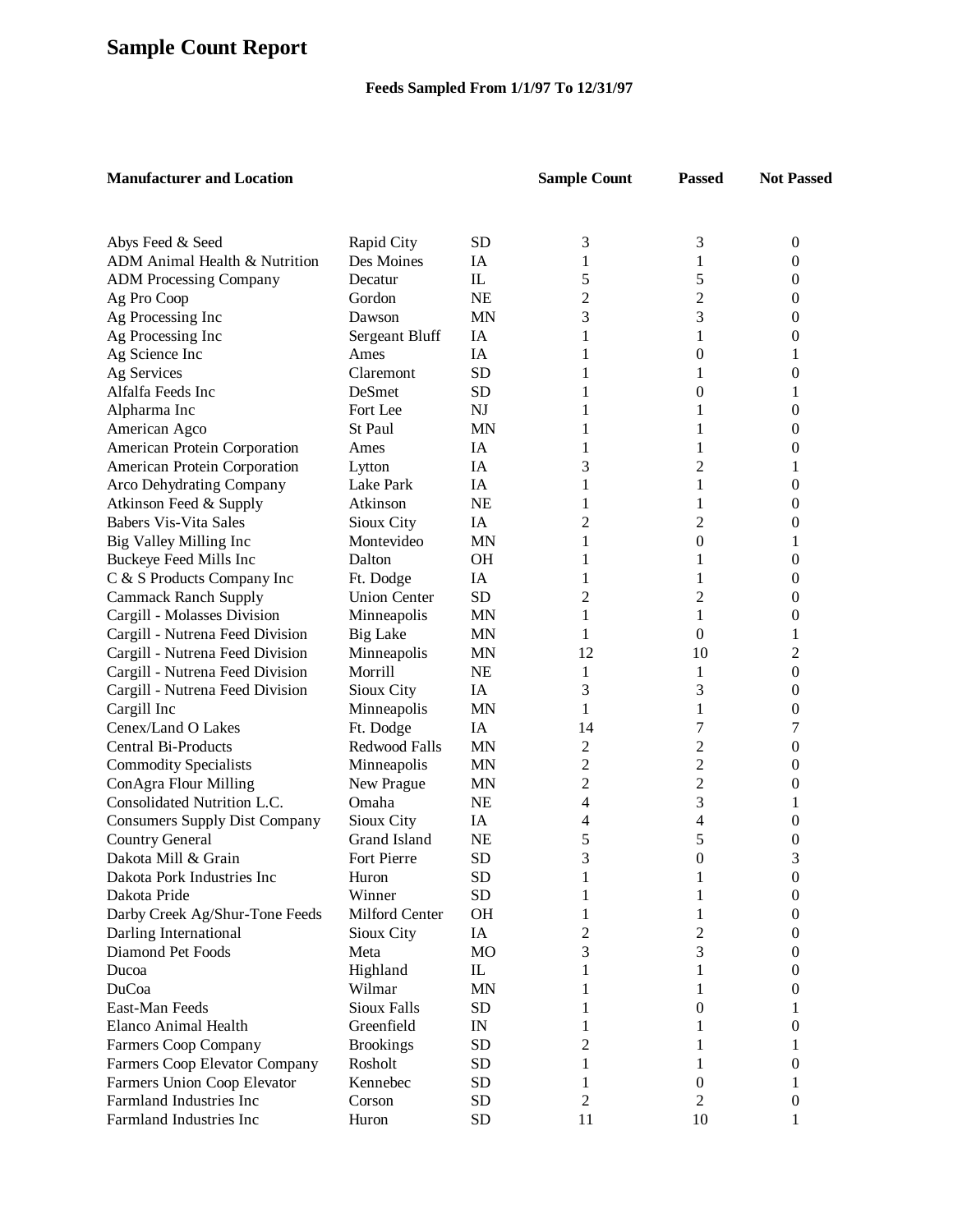| <b>Manufacturer and Location</b>                            |                    |                 | <b>Sample Count</b> | <b>Passed</b>                      | <b>Not Passed</b> |
|-------------------------------------------------------------|--------------------|-----------------|---------------------|------------------------------------|-------------------|
| Farmland Industries Inc                                     | Kansas City        | MO              | 22                  | 20                                 | 2                 |
| <b>Federal Beef Processors</b>                              | Rapid City         | <b>SD</b>       | 1                   | $\boldsymbol{0}$                   | 1                 |
| Form-A-Feed Inc                                             | Stewart            | MN              | 1                   | 1                                  | 0                 |
| Fremar Feeds                                                | Freeman            | <b>SD</b>       | 1                   | 0                                  | 1                 |
| <b>Friskies Pet Care Products</b>                           | Glendale           | <b>CA</b>       | 5                   | 5                                  | $\overline{0}$    |
| Frontier Mills Inc                                          | Yankton            | <b>SD</b>       | $\overline{2}$      | $\overline{2}$                     | $\mathbf{0}$      |
| Golden Sun Feeds Inc                                        | Estherville        | IA              | 22                  | 12                                 | 10                |
| Golden Sun Feeds Inc                                        | <b>Sioux Falls</b> | <b>SD</b>       | 11                  | 10                                 | 1                 |
| Grand Laboratories Inc                                      | Freeman            | <b>SD</b>       | 1                   | 1                                  | $\overline{0}$    |
| <b>GTA</b> Feeds                                            | Edgeley            | ND              | 6                   | 4                                  | $\boldsymbol{2}$  |
| <b>GTA</b> Feeds                                            | Gettysburg         | <b>SD</b>       | 7                   | $\overline{4}$                     | 3                 |
| <b>GTA</b> Feeds                                            | <b>Sioux Falls</b> | <b>SD</b>       | 60                  | 45                                 | 15                |
| <b>GTA</b> Feeds                                            | Willmar            | MN              | 5                   | 3                                  | $\overline{2}$    |
| Hartz Mountain Corp                                         | Secaucus           | N <sub>J</sub>  | 2                   | $\overline{2}$                     | $\mathbf{0}$      |
| Harvest States Coop                                         | Claire City        | <b>SD</b>       | 1                   | $\boldsymbol{0}$                   | 1                 |
| <b>Heartland Grain Fuels</b>                                | Aberdeen           | <b>SD</b>       | 1                   | 1                                  | $\overline{0}$    |
| Heartland Inc                                               | <b>Bismarck</b>    | ND              | 1                   | 1                                  | 0                 |
| Heinz Pet Products                                          | Newport            | KY              | 2                   | $\overline{2}$                     | $\overline{0}$    |
| Hi-Plains Nutrition Service                                 | Whitewood          | <b>SD</b>       | 7                   | 5                                  | $\overline{c}$    |
| Howard Farmers Coop Assn                                    | Howard             | <b>SD</b>       | 1                   | 1                                  | $\boldsymbol{0}$  |
| Hub City Feed & Seed                                        | Aberdeen           | <b>SD</b>       | 18                  | 13                                 | 5                 |
| Hubbard Feed Inc.                                           | Watertown          | <b>SD</b>       | 25                  | 20                                 | 5                 |
| Hubbard Feeds, Inc.                                         | Mankato            | MN              | 17                  | 13                                 | 4                 |
| Hubbard Feeds, Inc.                                         | Rapid City         | <b>SD</b>       | 12                  | 10                                 | $\overline{c}$    |
| Hubbard Milling Company                                     | Whitewood          | <b>SD</b>       | 2                   | 1                                  | 1                 |
| Huntting Elevator Company                                   | Austin             | MN              | 1                   | 1                                  | 0                 |
| <b>Inland Protein Corporation</b>                           | Dubuque            | IA              | 1                   | 1                                  | 0                 |
| <b>International Nutrition</b>                              | Omaha              | <b>NE</b>       | 4                   | 3                                  | 1                 |
| Jensen Bros                                                 | Sioux Falls        | <b>SD</b>       | 1                   | $\boldsymbol{0}$                   | 1                 |
| John Morrell & Company                                      | Sioux City         | IA              | 4                   | 4                                  | 0                 |
| Kal Kan Foods Inc                                           | Vernon             | <b>CA</b>       | 4                   | 4                                  | $\overline{0}$    |
| Kay Dee Feed Company                                        | Sioux City         | IA              | 4                   | $\overline{2}$                     | $\overline{c}$    |
| Kaytee Products Inc                                         | Chilton            | WI              | 1                   | 1                                  | $\overline{0}$    |
| Kent Feeds Inc                                              | Muscatine          | IA              | 7                   | 7                                  | 0                 |
| <b>KISS</b>                                                 | Milwaukee          | WI              | 1                   | 1                                  | 0                 |
| L/M Animal Farms                                            | Pleasant Plain     | <b>OH</b>       |                     |                                    | $\boldsymbol{0}$  |
|                                                             | Dawson             | MN              | $\mathbf{1}$        | $\mathbf{1}$<br>1                  | 1                 |
| Land O Lakes Ag Services<br><b>Madison Farmers Elevator</b> | Madison            | <b>SD</b>       | 2                   |                                    |                   |
|                                                             |                    |                 | 1                   | 1                                  | 0                 |
| <b>Madison Milling Company</b>                              | Madison            | MN              | 1                   | 1                                  | 0                 |
| Master Mix Feeds                                            | Fort Wayne         | IN<br><b>SD</b> | 3                   | $\overline{c}$<br>$\boldsymbol{0}$ | 1                 |
| McFleeg Inc                                                 | Watertown          |                 | 1                   |                                    | 1                 |
| Merck & Company Inc                                         | Rahway             | NJ              | 1                   | 1                                  | 0                 |
| <b>Midwest Cooperatives</b>                                 | Onida              | <b>SD</b>       | $\overline{c}$      | 1                                  | 1                 |
| Midwest Livestock LTD                                       | Larchwood          | IA              | $\overline{c}$      | 2                                  | 0                 |
| <b>Midwest PMS</b>                                          | Minatore           | NE              | 3                   | 1                                  | 2                 |
| Mighty Deer Lick                                            | Powers             | MI              | 1                   | 1                                  | $\overline{0}$    |
| Millbrook Feed Mill                                         | Mitchell           | <b>SD</b>       | $\overline{c}$      | $\overline{c}$                     | 0                 |
| Moorman Inc                                                 | Columbus           | <b>NE</b>       | 1                   | 1                                  | 0                 |
| Moorman Inc                                                 | Quincy             | $\mathbbm{L}$   | 6                   | 5                                  | 1                 |
| Muellers Feed Mill                                          | Martin             | <b>SD</b>       | 2                   | $\overline{0}$                     | 2                 |
| Nash Finch                                                  | Minneapolis        | MN              | 1                   | 1                                  | $\overline{0}$    |
| National By-Products Inc                                    | Omaha              | <b>NE</b>       | 1                   | 1                                  | 0                 |
| Nelson & Sons Inc                                           | Murray             | UT              | $\overline{c}$      | 2                                  | 0                 |
| New Generation Feeds Inc                                    | Poteau             | OK              | 1                   | 1                                  | $\theta$          |
| Northern Sun                                                | Red Wing           | MN              | 1                   | 1                                  | 0                 |
| Nutra-Lix Inc                                               | <b>Billings</b>    | MT              | 1                   | 1                                  | 0                 |
| <b>Nutrition Specialties</b>                                | West Point         | NE              | 1                   | 1                                  | $\boldsymbol{0}$  |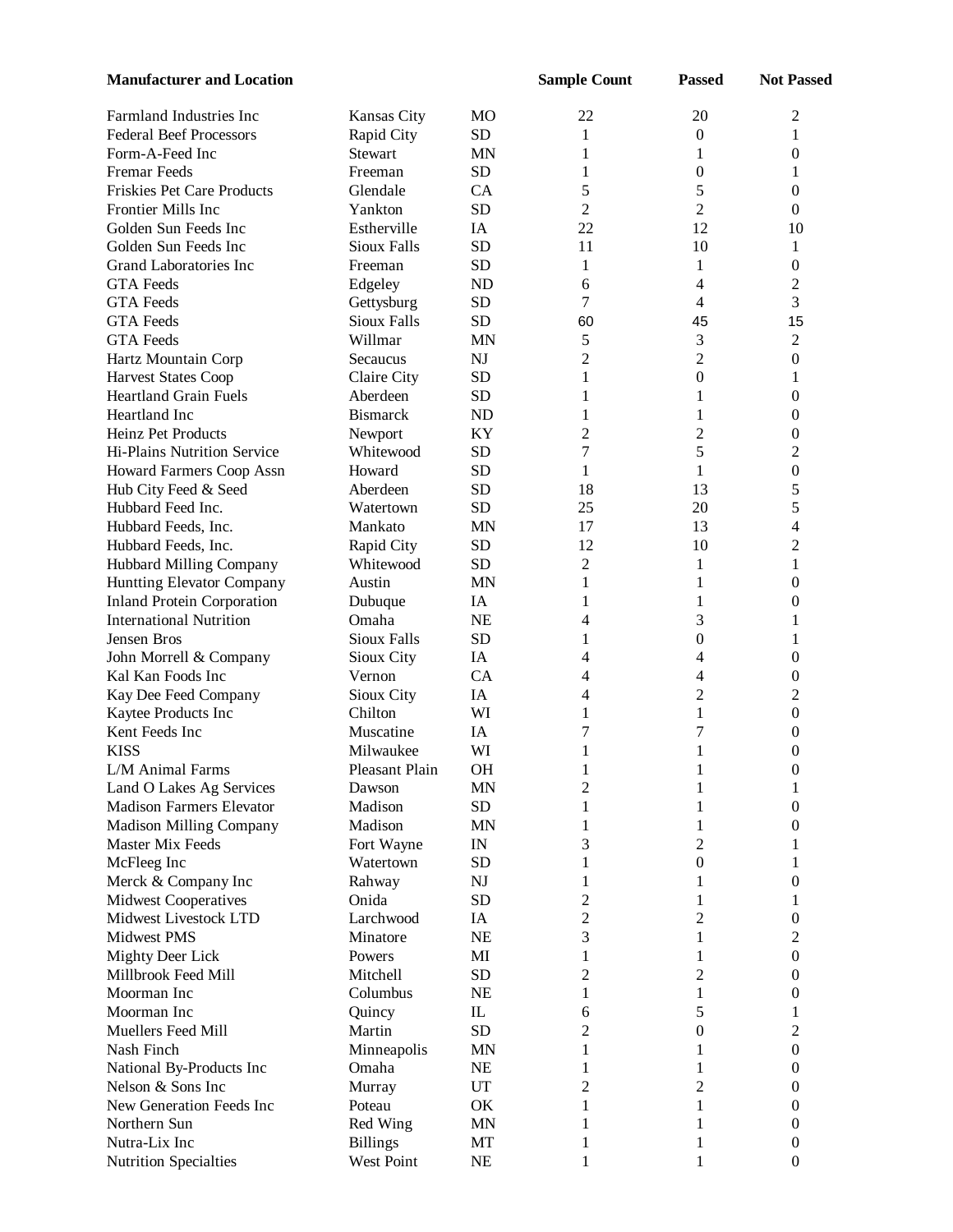| <b>Manufacturer and Location</b>            |                      |                | <b>Sample Count</b> | <b>Passed</b>    | <b>Not Passed</b> |
|---------------------------------------------|----------------------|----------------|---------------------|------------------|-------------------|
| Pedigree Inc                                | Vernon               | CA             | 1                   |                  | $\overline{0}$    |
| Pennfield Animal Health                     | Omaha                | <b>NE</b>      | 1                   | 1                | 0                 |
| Pennington Seed Natural Springs Div Madison |                      | <b>GA</b>      | 1                   | 1                | 0                 |
| Pfizer Animal Health                        | Lee's Summit         | <b>MO</b>      | 2                   | 2                | 0                 |
| Premier Farmtech                            | Kansas City          | M <sub>O</sub> | 1                   | 1                | 0                 |
| Professional Pet Foods                      | Meta                 | M <sub>O</sub> | 1                   | 1                | 0                 |
| Purina Mills                                | Minneapolis          | <b>MN</b>      | 2                   | $\overline{c}$   | 0                 |
| Purina Mills                                | Sioux City           | IA             | 2                   | $\overline{c}$   | 0                 |
| Purina Mills                                | St. Louis            | <b>MO</b>      | 8                   | 6                | 2                 |
| Purina Mills Inc                            | Aberdeen             | SD             | 1                   | 1                | $\overline{0}$    |
| Quality Liquid Feed Inc                     | Ft. Dodge            | IA             | 1                   | $\overline{0}$   | 1                 |
| Quality Liquid Feeds Inc                    | Dodgeville           | WI             | 2                   | 1                | 1                 |
| Ragland Mills Inc                           | Neosho               | M <sub>O</sub> | 1                   | 1                | 0                 |
| Ralston Purina Company                      | St. Louis            | M <sub>O</sub> | 3                   | 3                | 0                 |
| Ramona Wharehouse                           | Ramona               | SD             | 2                   | 2                | 0                 |
| Rhone-Poulenc Animal Nutrition              | Atlanta              | GA             | 1                   | 1                | 0                 |
| Roche Vitamins & Fine Chemicals             | Parsippany           | NJ             | 2                   |                  | 1                 |
| Rudebusch Bros                              | Castlewood           | <b>SD</b>      | 1                   |                  | 0                 |
| Schempp Liquifeeds Inc                      | Menno                | <b>SD</b>      | 1                   |                  | 0                 |
| <b>Scranton Equity Exchange</b>             | Scranton             | ND             | 1                   | 1                | 0                 |
| Scrypton Systems Inc                        | Annapolis            | MD             | 1                   | $\overline{0}$   | 1                 |
| SD Soybean Processors                       | Volga                | <b>SD</b>      | 8                   | 8                | 0                 |
| Shurfine International                      | Northlake            | IL             | 1                   |                  | 0                 |
| Sioux Nation Ag Center                      | Sioux Falls          | <b>SD</b>      | 1                   | 1                | 0                 |
| Sioux Nation Ag Center                      | Watertown            | <b>SD</b>      | 1                   | 1                | 0                 |
| <b>Standard Manufacturing Company</b>       | Omaha                | <b>NE</b>      | 1                   | 0                | 1                 |
| <b>Stratford Grain Company</b>              | Stratford            | <b>SD</b>      | 1                   |                  | 0                 |
| <b>Supersweet Feeds</b>                     | Le Mars              | IA             | 1                   | 1                | 0                 |
| <b>Supersweet Feeds</b>                     | Omaha                | <b>NE</b>      | 6                   | 2                | 4                 |
| Surefine International                      | Northlake            | IL             | 1                   | 1                | 0                 |
| Terra Nitrogen Corp                         | Tulsa                | OK             | 1                   | 1                | 0                 |
| <b>Tetra Sales</b>                          | Blacksburg           | VA             | 1                   | 1                | 0                 |
| <b>Tradition Feed Products Company</b>      | Mankato              | <b>MN</b>      | 5                   | 5                | 0                 |
| Vigortone Ag Products Inc                   | Cedar Rapids         | IA             | 3                   | 3                | 0                 |
| Vigortone Ag Products Inc                   | Fremont              | <b>NE</b>      | 1                   | 1                | 0                 |
| Wal Mart Stores Inc                         | Bentonville          | AR             | $\overline{2}$      | 2                | $\boldsymbol{0}$  |
| Watertown Coop Elevator                     | Watertown            | SD             | 3                   | 3                | $\mathbf{0}$      |
| West Plains Grain                           | Oelrichs             | SD             | 1                   | 1                | $\mathbf{0}$      |
| Western Feed Company                        | <b>Belle Fourche</b> | <b>SD</b>      | 3                   | 3                | 0                 |
| <b>Western Ranch Products</b>               | Gering               | <b>NE</b>      | $\overline{c}$      | 1                | 1                 |
| Wildwood Farms                              | Clinton              | IA             | 1                   | 1                | 0                 |
| Windy Hill Pet Food Company                 | Brentwood            | <b>TN</b>      | 1                   | 1                | 0                 |
| <b>Winner Circle Feeds</b>                  | Mitchell             | SD             | 1                   | 1                | 0                 |
| Woodys                                      | Dickinson            | ND             | 1                   | 1                | 0                 |
| Yaggies Inc                                 | Yankton              | SD             | 1                   | $\boldsymbol{0}$ | 1                 |
| Zapata Protein (USA) Inc                    | Maneville            | LA             | 1                   | 1                | 0                 |
| Zip Feed Mills                              | Huron                | <b>SD</b>      | 13                  | 7                | 6                 |
| Zip Feed Mills                              | Sioux Falls          | <b>SD</b>      | 38                  | 27               | 11                |
|                                             |                      | <b>Totals:</b> | 573                 | 451              | 122               |

**Percent Passed:** 78.7% **Percent Not Passed:** 21.3%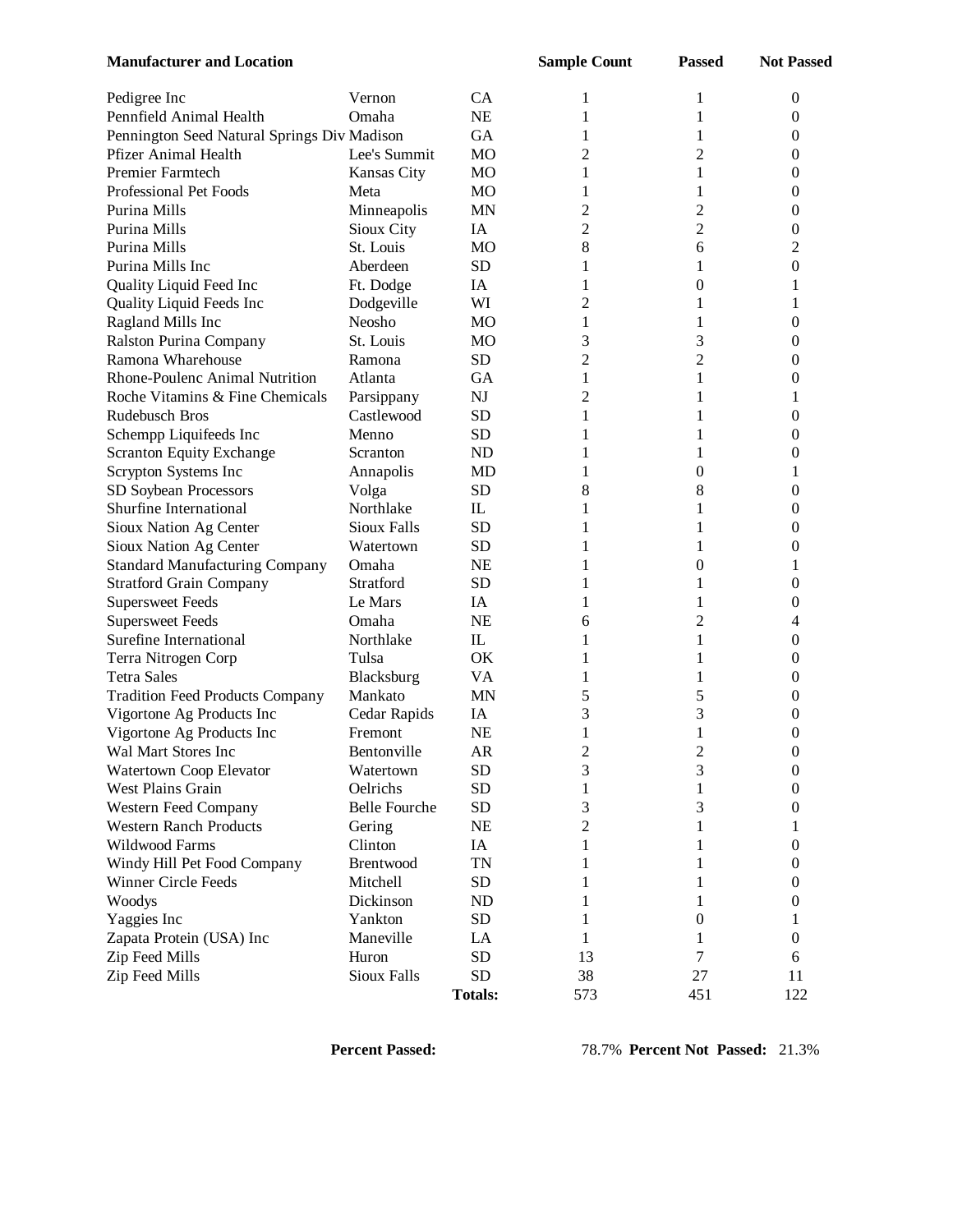## **Summary Report**

#### Feeds

01-01-1997 to 12-31-1997

| <b>Manufacturer</b><br><b>Location</b>        | <b>Product</b>                                                                          | Analyte | Found                                        | Claim                      |
|-----------------------------------------------|-----------------------------------------------------------------------------------------|---------|----------------------------------------------|----------------------------|
| <b>Abys Feed &amp; Seed</b><br>Rapid City, SD |                                                                                         |         |                                              |                            |
|                                               | <b>Hen Scratch</b><br>Crude Protein, %                                                  |         | 97F-00286<br>10.64                           | 10.5                       |
|                                               | <b>Sweet Chop</b><br>Crude Protein, %                                                   |         | 97F-00287<br>10.14                           | 9                          |
|                                               | <b>Wheat Midds</b><br>Crude Fiber, %<br>Crude Protein, %                                |         | 97F-00288<br>8.70<br>16.59                   | 12.5<br>16                 |
| Des Moines, IA                                | <b>ADM Animal Health &amp; Nutrition Division</b>                                       |         |                                              |                            |
|                                               | <b>MX2.5 Medicated</b><br>Carbadox, g/lb                                                |         | 97F-01365<br>2.45000                         | 2.5                        |
| <b>ADM Processing Company</b><br>Decatur, IL  |                                                                                         |         |                                              |                            |
|                                               | 41% Cottonseed Meal Solvent Extracted<br>Crude Fiber, %<br>Crude Protein, %             |         | 97F-00280<br>9.78<br>41.94                   | 14<br>41                   |
|                                               | Soybean Meal<br>Ash, %<br>Crude Protein, %                                              |         | 97F-00845<br>6.36<br>47.68                   | 8<br>46.5                  |
|                                               | 60% Corn Gluten Meal<br>Ash, %<br>Oven Moisture, %<br>Crude Protein, %                  |         | 97F-03322<br>1.38<br>10.16<br>60.99          | 5<br>12<br>60              |
|                                               | 44% Soybean Meal<br>Crude Fiber, %<br>Crude Protein, %                                  |         | 97F-06545<br>6.05<br>45.03                   | 7<br>44                    |
|                                               | <b>Cottonseed Hulls/Pellets</b><br>Ash, %<br>Crude Fiber, %                             |         | 97F-07624<br>3.04<br>39.06                   | 10<br>50                   |
| <b>Ag Pro Coop</b><br>Gordon, NE              |                                                                                         |         |                                              |                            |
|                                               | 50% Meat & Bone Meal<br>Calcium, %<br>Crude Fat, %<br>Phosphorus, %<br>Crude Protein, % |         | 97F-00271<br>8.05<br>11.38<br>3.740<br>52.08 | $6 - 8.8$<br>10<br>4<br>50 |
|                                               | <b>Hen Scratch</b><br>Crude Protein, %                                                  |         | 97F-02560<br>11.39                           | 9.5                        |
| Ag Processing Inc<br>Dawson, MN               |                                                                                         |         |                                              |                            |
|                                               | Soybean Meal<br>Ash, %<br>Crude Protein, %                                              |         | 97F-05581<br>8.59<br>43.32                   | 8<br>44                    |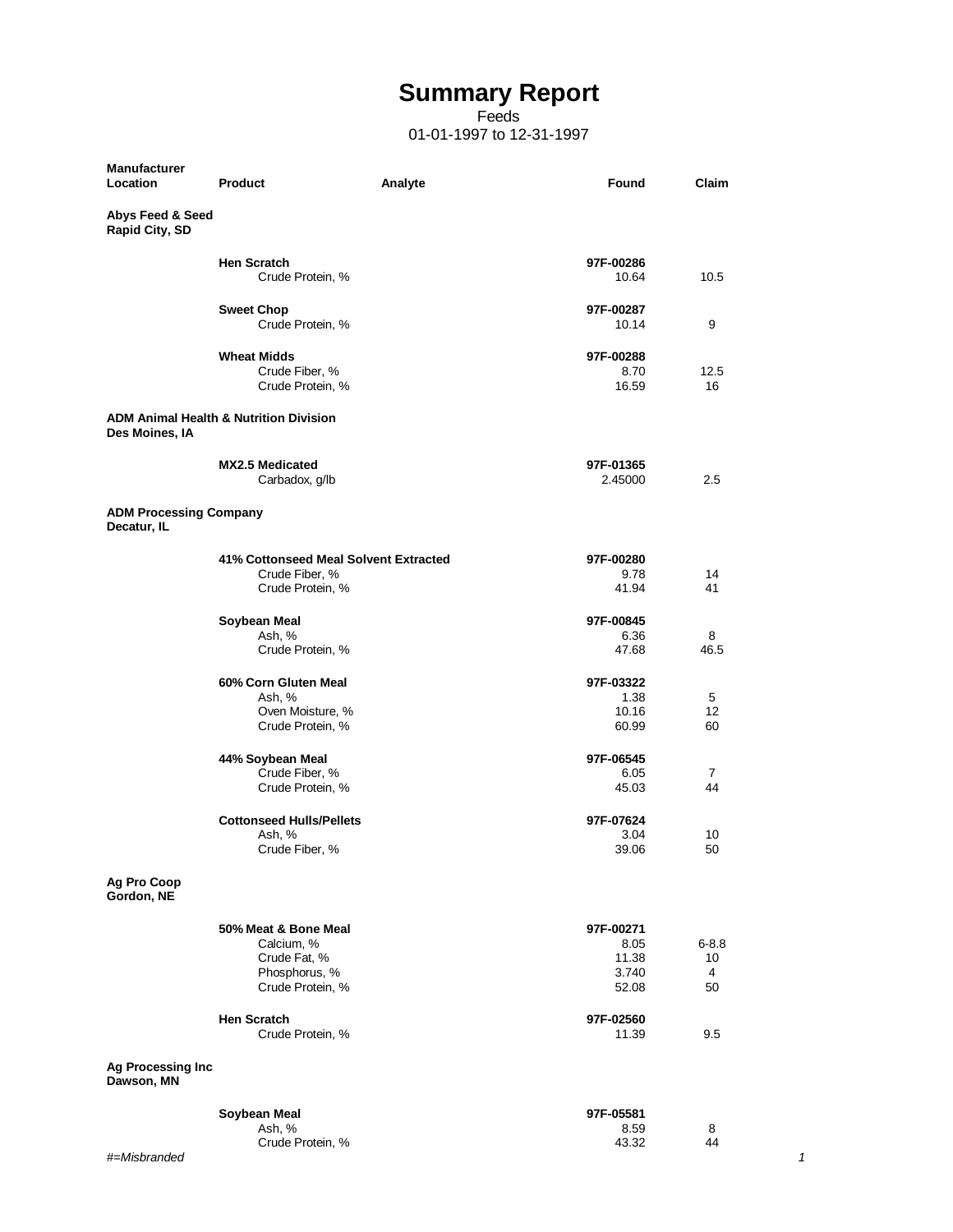| <b>Manufacturer</b><br>Location                   | <b>Product</b>                    | Analyte                            | Found               | Claim       |                  |
|---------------------------------------------------|-----------------------------------|------------------------------------|---------------------|-------------|------------------|
|                                                   |                                   |                                    |                     |             |                  |
|                                                   |                                   | 44% Soybean Meal Solvent Extracted | 97F-07340<br>5.80   |             |                  |
|                                                   | Ash, %<br>Crude Fiber, %          |                                    | 5.94                | 8<br>7      |                  |
|                                                   | Crude Protein, %                  |                                    | 44.03               | 44          |                  |
|                                                   | Soybean Meal 47% Protein          |                                    | 97F-08734           |             |                  |
|                                                   | Ash, %                            |                                    | 5.39                | 8           |                  |
|                                                   | Crude Protein, %                  |                                    | 46.48               | 47          |                  |
| Ag Processing Inc<br>Sergeant Bluff, IA           |                                   |                                    |                     |             |                  |
|                                                   | Soybean Meal                      |                                    | 97F-03320           |             |                  |
|                                                   | Ash, %                            |                                    | 6.14                | 8           |                  |
|                                                   | Crude Protein, %                  |                                    | 47.54               | 46.5        |                  |
|                                                   |                                   |                                    |                     |             |                  |
| Ag Science Inc<br>Ames, IA                        |                                   |                                    |                     |             |                  |
|                                                   | # Zip 4 Zinc Proteinate           |                                    | 97F-01363           |             |                  |
|                                                   | Zinc, %                           |                                    | 3.02                | 4           | <b>DEFICIENT</b> |
| <b>Ag Services</b><br>Claremont, SD               |                                   |                                    |                     |             |                  |
|                                                   | <b>Custom Mix</b>                 |                                    | 97F-07352           |             |                  |
|                                                   | Decoquinate, g/ton                |                                    | 210.5000            | 211         |                  |
| Alfalfa Feeds Inc<br>DeSmet, SD                   |                                   |                                    |                     |             |                  |
|                                                   | # Suncured Alfalfa Pellets        |                                    | 97F-02563           |             |                  |
|                                                   | Crude Fiber, %                    |                                    | 28.50               | 33          |                  |
|                                                   | Crude Protein, %                  |                                    | 10.24               | 15          | <b>DEFICIENT</b> |
| Alpharma Inc<br>Fort Lee, NJ                      |                                   |                                    |                     |             |                  |
|                                                   | Deccox Type A<br>Decoquinate, %   |                                    | 97F-07626<br>5.5700 | 6           |                  |
| <b>American Agco</b><br>St Paul, MN               |                                   |                                    |                     |             |                  |
|                                                   | <b>Cardinal Blend</b>             |                                    | 97F-00502           |             |                  |
|                                                   | Crude Fiber, %                    |                                    | 13.14               | 26          |                  |
|                                                   | Crude Fat, %                      |                                    | 45.04               | 40          |                  |
|                                                   | Crude Protein, %                  |                                    | 19.78               | 20          |                  |
| <b>American Protein Corporation</b><br>Ames, IA   |                                   |                                    |                     |             |                  |
|                                                   | <b>Steamed Bone Meal</b>          |                                    | 97F-01066           |             |                  |
|                                                   | Ash, %                            |                                    | 65.59               | 65          |                  |
|                                                   | Calcium, %                        |                                    | 24.38               | 22-26       |                  |
|                                                   | Crude Fat, %                      |                                    | 13.23               | 12          |                  |
|                                                   | Phosphorus, %<br>Crude Protein, % |                                    | 11.080<br>14.77     | 11<br>15    |                  |
|                                                   |                                   |                                    |                     |             |                  |
| <b>American Protein Corporation</b><br>Lytton, IA |                                   |                                    |                     |             |                  |
|                                                   | <b>Steamed Bone Meal</b>          |                                    | 97F-03929           |             |                  |
|                                                   | Ash, %                            |                                    | 63.06               | 65          |                  |
|                                                   | Calcium, %<br>Crude Fat, %        |                                    | 23.07<br>15.44      | 22-26<br>12 |                  |
|                                                   | Phosphorus, %                     |                                    | 10.620              | 11          |                  |
|                                                   | Crude Protein, %                  |                                    | 15.09               | 15          |                  |
| $#$ = Misbranded                                  |                                   |                                    |                     |             | $\overline{c}$   |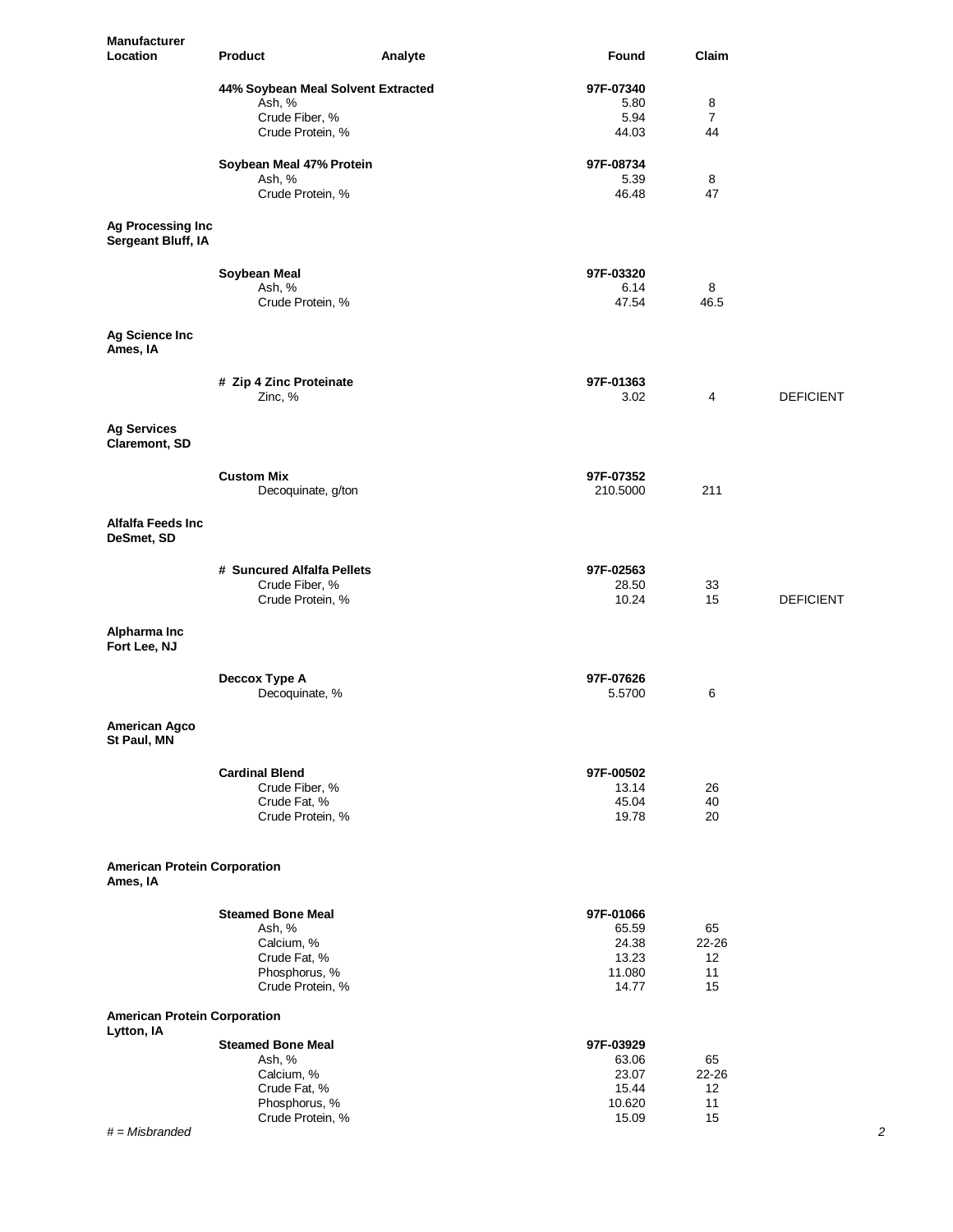| <b>Manufacturer</b><br><b>Location</b>            | <b>Product</b>                                                      | Analyte | Found              | Claim                   |                  |
|---------------------------------------------------|---------------------------------------------------------------------|---------|--------------------|-------------------------|------------------|
|                                                   |                                                                     |         |                    |                         |                  |
|                                                   | # Bonemeal<br>Calcium, %                                            |         | 97F-05911<br>23.55 | 22-26                   |                  |
|                                                   | Crude Fat, %                                                        |         | 17.15              | 12                      |                  |
|                                                   | Phosphorus, %                                                       |         | 10.950             | 11                      |                  |
|                                                   | Crude Protein, %                                                    |         | 13.14              | 15                      | <b>DEFICIENT</b> |
|                                                   | <b>Steamed Bone Meal</b>                                            |         | 97F-06727          |                         |                  |
|                                                   | Ash, %                                                              |         | 60.97              | 68                      |                  |
|                                                   | Calcium, %                                                          |         | 26.87              | 22-26                   |                  |
|                                                   | Crude Fat, %<br>Phosphorus, %                                       |         | 14.44<br>10.280    | $12 \overline{ }$<br>11 |                  |
|                                                   | Crude Protein, %                                                    |         | 16.73              | 12                      |                  |
| <b>Arco Dehydrating Company</b>                   |                                                                     |         |                    |                         |                  |
| Lake Park, IA                                     |                                                                     |         |                    |                         |                  |
|                                                   | Alfalfa Meal                                                        |         | 97F-05751          |                         |                  |
|                                                   | Crude Fiber, %                                                      |         | 27.11              | 27                      |                  |
|                                                   | Crude Protein, %                                                    |         | 17.19              | 17                      |                  |
| <b>Atkinson Feed &amp; Supply</b><br>Atkinson, NE |                                                                     |         |                    |                         |                  |
|                                                   | <b>AFS Extruded Supplement</b>                                      |         | 97F-00270          |                         |                  |
|                                                   | Crude Fiber, %                                                      |         | 4.71               | 13                      |                  |
|                                                   | Crude Fat, %<br>Crude Protein, %                                    |         | 20.08<br>37.34     | 18<br>36                |                  |
| <b>Babers Vis-Vita Sales</b><br>Sioux City, IA    |                                                                     |         |                    |                         |                  |
|                                                   | <b>Vis-Vita Confinement</b>                                         |         | 97F-06487          |                         |                  |
|                                                   | Crude Protein, %<br>Vitamin A, IU/lb                                |         | 35.76<br>80000     | 29<br>100000            |                  |
|                                                   |                                                                     |         |                    |                         |                  |
|                                                   | 50% Meat & Bone Meal                                                |         | 97F-08162          |                         |                  |
|                                                   | Calcium, %                                                          |         | 9.35               | $8.4 - 10$              |                  |
|                                                   | Crude Fat, %<br>Phosphorus, %                                       |         | 14.01<br>4.870     | 6<br>4                  |                  |
|                                                   | Crude Protein, %                                                    |         | 49.62              | 50                      |                  |
| <b>Big Valley Milling Inc</b><br>Montevideo, MN   |                                                                     |         |                    |                         |                  |
|                                                   | # Super 12 Mineral                                                  |         | 97F-07560          |                         |                  |
|                                                   | Calcium, %                                                          |         | 14.04              | $12 - 14$               |                  |
|                                                   | Phosphorus, %                                                       |         | 12.220             | 12                      |                  |
|                                                   | Salt (Sodium X 2.54), %<br>Selenium, ug/g (ppm)                     |         | 10.34<br>22.500    | 10.5-12.5<br>28         |                  |
|                                                   | Vitamin A, IU/lb                                                    |         | 61000              | 100000                  | <b>DEFICIENT</b> |
| <b>Buckeye Feed Mills Inc</b><br>Dalton, OH       |                                                                     |         |                    |                         |                  |
|                                                   | <b>Grass Plus Performer-14 Sweet Horse Feed</b><br>Crude Protein, % |         | 97F-01360<br>14.45 | 14                      |                  |
| C & S Products Company Inc<br>Ft. Dodge, IA       |                                                                     |         |                    |                         |                  |
|                                                   | <b>Berries &amp; Suet for Wild Birds</b>                            |         | 97F-01830          |                         |                  |
|                                                   | Crude Fiber, %                                                      |         | 6.00               | 12                      |                  |
|                                                   | Crude Fat, %                                                        |         | 42.79              | 25                      |                  |
|                                                   | Crude Protein, %                                                    |         | 5.89               | 6                       |                  |

*# = Misbranded 3*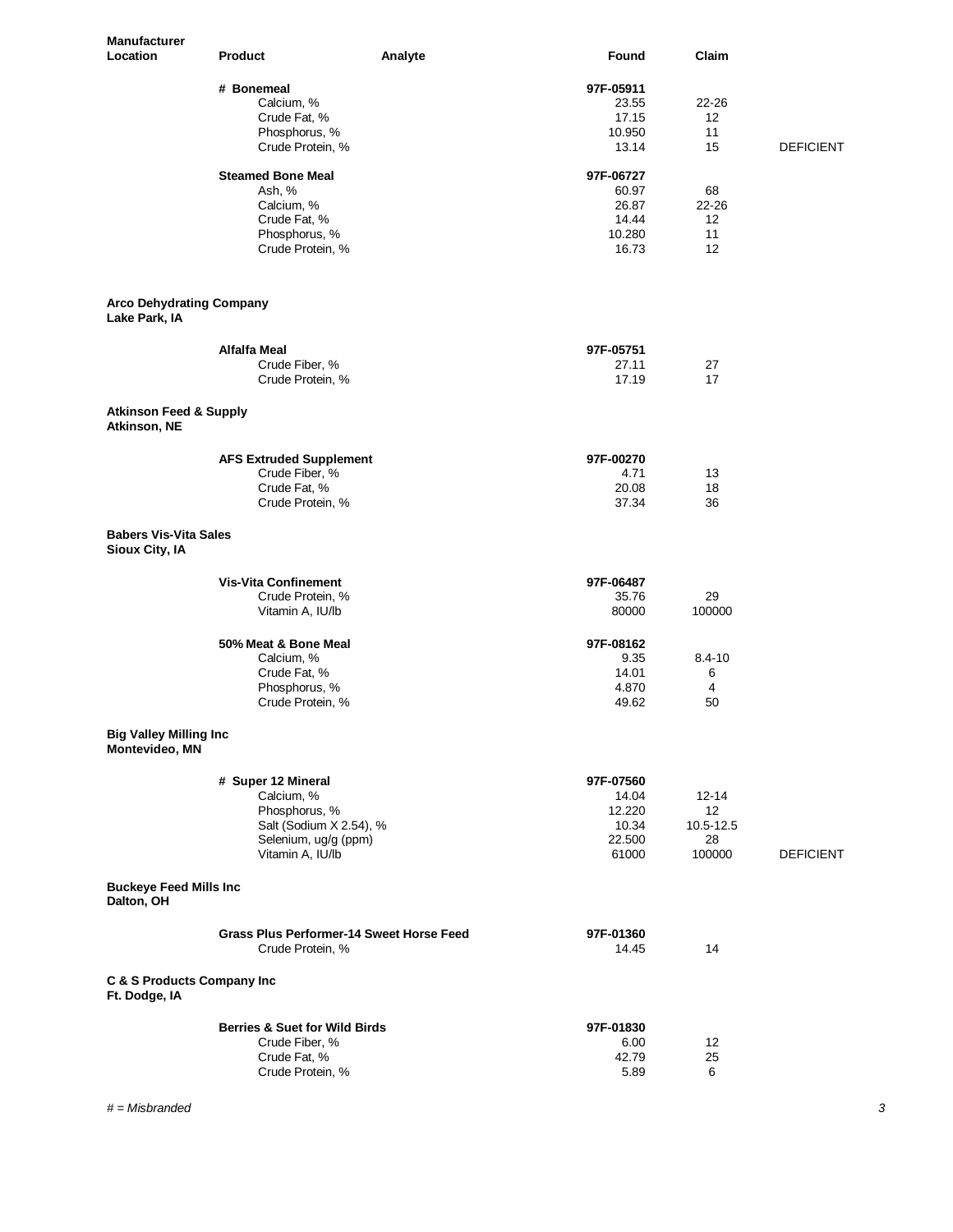| <b>Manufacturer</b><br>Location                        | <b>Product</b>                                                                                                                                                                           | Analyte | Found                                                                 | Claim                                                            |                  |
|--------------------------------------------------------|------------------------------------------------------------------------------------------------------------------------------------------------------------------------------------------|---------|-----------------------------------------------------------------------|------------------------------------------------------------------|------------------|
| <b>Cammack Ranch Supply</b><br><b>Union Center, SD</b> |                                                                                                                                                                                          |         |                                                                       |                                                                  |                  |
|                                                        | 15% Prairie Power Hi-Energy Cake<br>Crude Protein, %                                                                                                                                     |         | 97F-07902<br>15.43                                                    | 15                                                               |                  |
|                                                        | <b>Full Energy Bean</b><br>Crude Fat, %<br>Crude Protein, %                                                                                                                              |         | 97F-07903<br>18.13<br>37.19                                           | 18<br>36                                                         |                  |
| <b>Cargill - Molasses Division</b><br>Minneapolis, MN  |                                                                                                                                                                                          |         |                                                                       |                                                                  |                  |
|                                                        | Stress-Mix 12 V65 Liquid Feed Supplement #955<br>Equiv Crude Protein, %<br>Vacuum Moisture, %<br>Potassium, %<br>Crude Protein, %<br>Total Sugars, %<br>Vitamin A, IU/lb                 |         | 97F-01283<br>4.76<br>30.66<br>3.710<br>14.18<br>32.75<br>49000        | 4<br>35<br>2.5<br>12<br>33<br>60000                              |                  |
| Cargill - Nutrena Feed Division<br>Big Lake, MN        |                                                                                                                                                                                          |         |                                                                       |                                                                  |                  |
|                                                        | # Doin Fine Starter Concentrate (OXY2.0) (BK) Med<br>Calcium, %<br>Oxytetracycline, g/lb<br>Potassium, %<br>Crude Protein, %<br>Salt (Sodium X 2.54), %<br>Sodium, %<br>Vitamin A, IU/lb |         | 97F-07558<br>2.45<br>0.953<br>2.370<br>30.53<br>2.22<br>0.87<br>53000 | 2.25-2.75<br>2<br>2.5<br>30<br>$2 - 2.5$<br>$0.8 - 1.2$<br>50000 | <b>DEFICIENT</b> |
| Cargill - Nutrena Feed Division<br>Minneapolis, MN     |                                                                                                                                                                                          |         |                                                                       |                                                                  |                  |
|                                                        | TM Crumbles Terramycin 2 gram Medicated<br>Oxytetracycline, g/lb<br>Vitamin A, IU/lb                                                                                                     |         | 97F-00128<br>1.790<br>274000                                          | 2<br>250000                                                      |                  |
|                                                        | Aureomycin 4G Crumbles Type C Medicated<br>Crude Fiber, %<br>Chlortetracycline, g/lb<br>Crude Protein, %                                                                                 |         | 97F-00129<br>16.06<br>3.980<br>9.46                                   | 25<br>4<br>9                                                     |                  |
|                                                        | #  CLS CONTROLLED RELEASE 32 LIQUID SUPP.<br>Equiv Crude Protein, %<br>Vacuum Moisture, %<br>Crude Protein, %<br>Total Sugars, %                                                         |         | 97F-00182<br>20.38<br>32.35<br>30.23<br>30.33                         | 22.4<br>32<br>32<br>29.5                                         | <b>DEFICIENT</b> |
|                                                        | Car-Mol Las 70S Liquid Feed Ingredient #653/FA<br>Vacuum Moisture, %<br>Total Sugars, %                                                                                                  |         | 97F-00281<br>28.56<br>43.64                                           | 30<br>40                                                         |                  |
|                                                        | Mol-Mix Prime Regulated 32X67 Liquid Feed Supplement<br>Equiv Crude Protein, %<br>Vacuum Moisture, %<br>Crude Protein, %<br>Total Sugars, %<br>Vitamin A, IU/lb                          |         | 97F-00308<br>22.18<br>32.94<br>32.15<br>33.04<br>28000                | 25<br>33<br>32<br>33<br>40000                                    |                  |
|                                                        | 44% Protein Solvent Extracted Soybean Meal<br>Crude Protein, %                                                                                                                           |         | 97F-01286<br>45.83                                                    | 44                                                               |                  |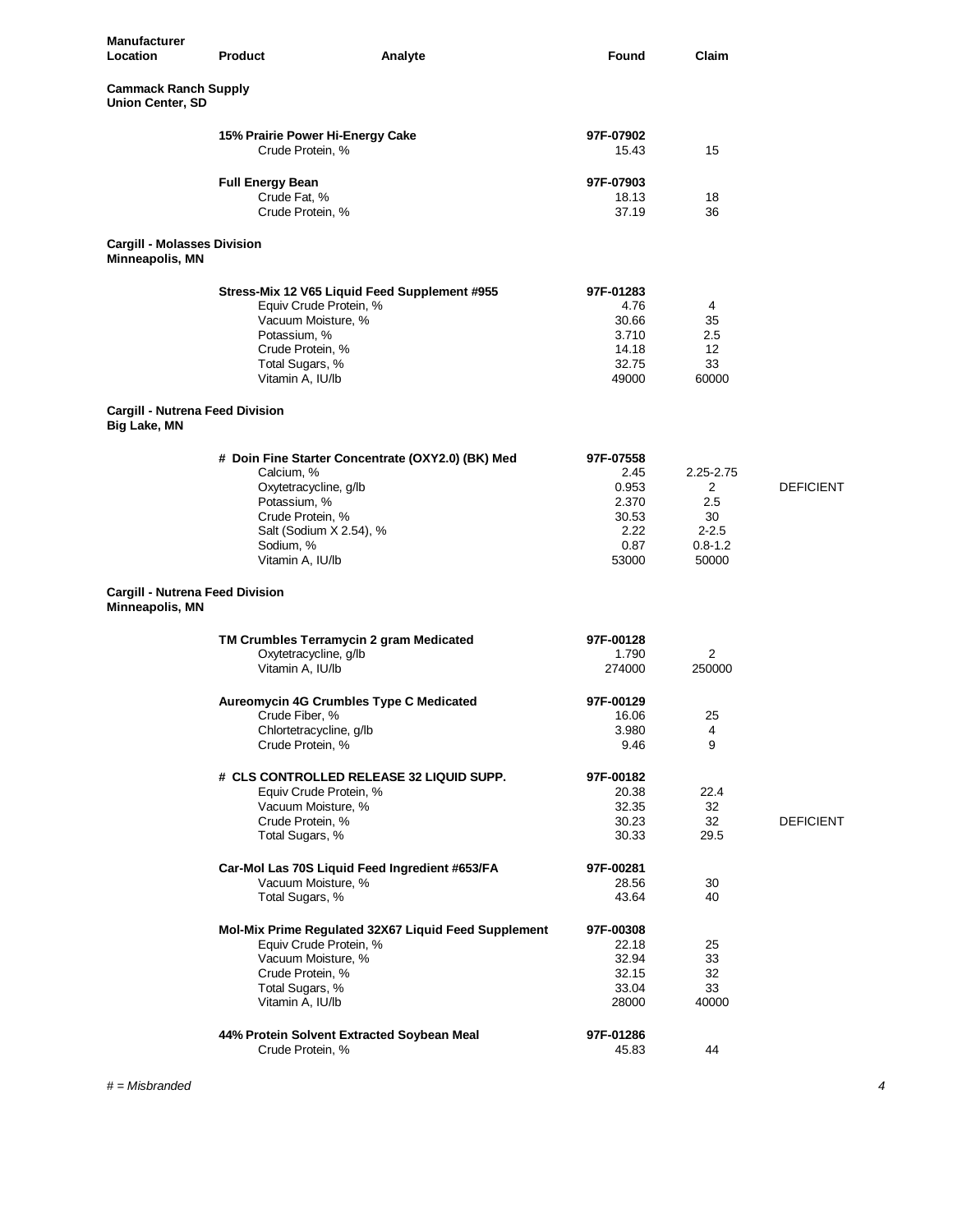| <b>Manufacturer</b><br><b>Location</b>            | <b>Product</b>                         | Analyte                                              | Found     | Claim        |                  |
|---------------------------------------------------|----------------------------------------|------------------------------------------------------|-----------|--------------|------------------|
|                                                   |                                        |                                                      |           |              |                  |
|                                                   | # Right Now TM Bronze (P) (ATL)        |                                                      | 97F-01662 |              |                  |
|                                                   | Calcium, %                             |                                                      | 12.80     | $11 - 13$    |                  |
|                                                   | Magnesium, %                           |                                                      | 1.56      | 3            | <b>DEFICIENT</b> |
|                                                   | Phosphorus, %                          |                                                      | 12.440    | 10           |                  |
|                                                   | Potassium, %                           |                                                      | 0.960     | 2            | <b>DEFICIENT</b> |
|                                                   | Salt (Sodium X 2.54), %                |                                                      | 10.48     | 11.5-12.5    |                  |
|                                                   | Selenium, ug/g (ppm)                   |                                                      | 18.950    | 30           | <b>DEFICIENT</b> |
|                                                   | Sodium, %                              |                                                      | 4.13      | $4.5 - 5.5$  |                  |
|                                                   | Vitamin A, IU/lb                       |                                                      | 118000    | 100000       |                  |
|                                                   |                                        |                                                      |           |              |                  |
|                                                   |                                        | COC-C-STAT Cattle Supplement (DQ) (NS) Medicated     | 97F-01663 |              |                  |
|                                                   | Calcium, %                             |                                                      | 7.74      | 7-8          |                  |
|                                                   | Crude Fiber, %                         |                                                      | 13.22     | 15           |                  |
|                                                   | Decoquinate, %                         |                                                      | 0.1220    | 0.125        |                  |
|                                                   | Crude Protein, %                       |                                                      | 11.36     | 10           |                  |
|                                                   | Vitamin A, IU/lb                       |                                                      | 409000    | 500000       |                  |
|                                                   |                                        |                                                      |           |              |                  |
|                                                   | <b>Cat Food</b>                        |                                                      | 97F-01664 |              |                  |
|                                                   | Ash, %                                 |                                                      | 6.18      | 6.5          |                  |
|                                                   | Fat: Acid Hydrolysis, %                |                                                      | 10.22     | 9            |                  |
|                                                   | Oven Moisture, %                       |                                                      | 11.22     | 10.5         |                  |
|                                                   | Crude Protein, %                       |                                                      | 30.37     | 30           |                  |
|                                                   |                                        |                                                      |           |              |                  |
|                                                   | 40/50 Swine Concentrate                |                                                      | 97F-01742 |              |                  |
|                                                   | Calcium, %                             |                                                      | 4.70      | 4.4-4.75     |                  |
|                                                   | Lysine - Total, %                      |                                                      | 2.800     | 3.1          |                  |
|                                                   | Phosphorus, %                          |                                                      | 2.210     | 2.35         |                  |
|                                                   | Crude Protein, %                       |                                                      | 40.69     | 40           |                  |
|                                                   | Salt (Sodium X 2.54), %                |                                                      | 2.35      | $2.5 - 3$    |                  |
|                                                   |                                        |                                                      |           |              |                  |
|                                                   | <b>Nutrena Prosow Concentrate (NS)</b> |                                                      | 97F-02689 |              |                  |
|                                                   | Calcium, %                             |                                                      | 4.73      | $4.25 - 4.5$ |                  |
|                                                   | Lysine - Total, %                      |                                                      | 2.800     | 3.1          |                  |
|                                                   | Crude Protein, %                       |                                                      | 39.32     | 35           |                  |
|                                                   | Salt (Sodium X 2.54), %                |                                                      | 2.02      | $2 - 2.5$    |                  |
|                                                   |                                        |                                                      |           |              |                  |
|                                                   | <b>Cammack 32% Liquid</b>              |                                                      | 97F-07905 |              |                  |
|                                                   | Equiv Crude Protein, %                 |                                                      | 25.63     | 29           |                  |
|                                                   | Crude Protein, %                       |                                                      | 33.81     | 32           |                  |
| Cargill - Nutrena Feed Division                   |                                        |                                                      |           |              |                  |
| Morrill, NE                                       |                                        |                                                      |           |              |                  |
|                                                   | 32% Liquid 50153                       |                                                      | 97F-03924 |              |                  |
|                                                   | Equiv Crude Protein, %                 |                                                      | 24.93     | 29           |                  |
|                                                   | Crude Protein, %                       |                                                      | 33.85     | 32           |                  |
| Cargill - Nutrena Feed Division<br>Sioux City, IA |                                        |                                                      |           |              |                  |
|                                                   | Soybean Meal                           |                                                      | 97F-00789 |              |                  |
|                                                   | Crude Protein, %                       |                                                      | 48.50     | 46.5         |                  |
|                                                   |                                        |                                                      |           |              |                  |
|                                                   |                                        | Right Track TM Red Starter Feed (MCX) (NS) Medicated | 97F-02691 |              |                  |
|                                                   |                                        |                                                      |           |              |                  |
|                                                   | Carbadox, %                            |                                                      | 0.00464   | 0.0055       |                  |
|                                                   | Crude Fat, %                           |                                                      | 6.82      | 5            |                  |
|                                                   | Crude Protein, %                       |                                                      | 20.76     | 21-21.5      |                  |
|                                                   | Nutrena Beefcake-37 Block (AM)         |                                                      | 97F-02775 |              |                  |
|                                                   | Calcium, %                             |                                                      | 4.08      | 3-4          |                  |
|                                                   | Equiv Crude Protein, %                 |                                                      | 18.88     | 18.5         |                  |
|                                                   |                                        |                                                      |           |              |                  |
|                                                   | Crude Protein, %                       |                                                      | 38.03     | 37           |                  |
|                                                   | Salt (Sodium X 2.54), %                |                                                      | 10.43     | $10 - 12$    |                  |
|                                                   | Vitamin A, IU/lb                       |                                                      | 27000     | 30000        |                  |
| <b>Cargill Inc</b><br>Minneapolis, MN             |                                        |                                                      |           |              |                  |
|                                                   | 34% Solvent Extracted Linseed Meal     |                                                      | 97F-01647 |              |                  |
|                                                   | Crude Fiber, %                         |                                                      | 9.84      | 10           |                  |
|                                                   | Crude Protein, %                       |                                                      | 34.94     | 34           |                  |
| $#$ = Misbranded                                  |                                        |                                                      |           |              | 5                |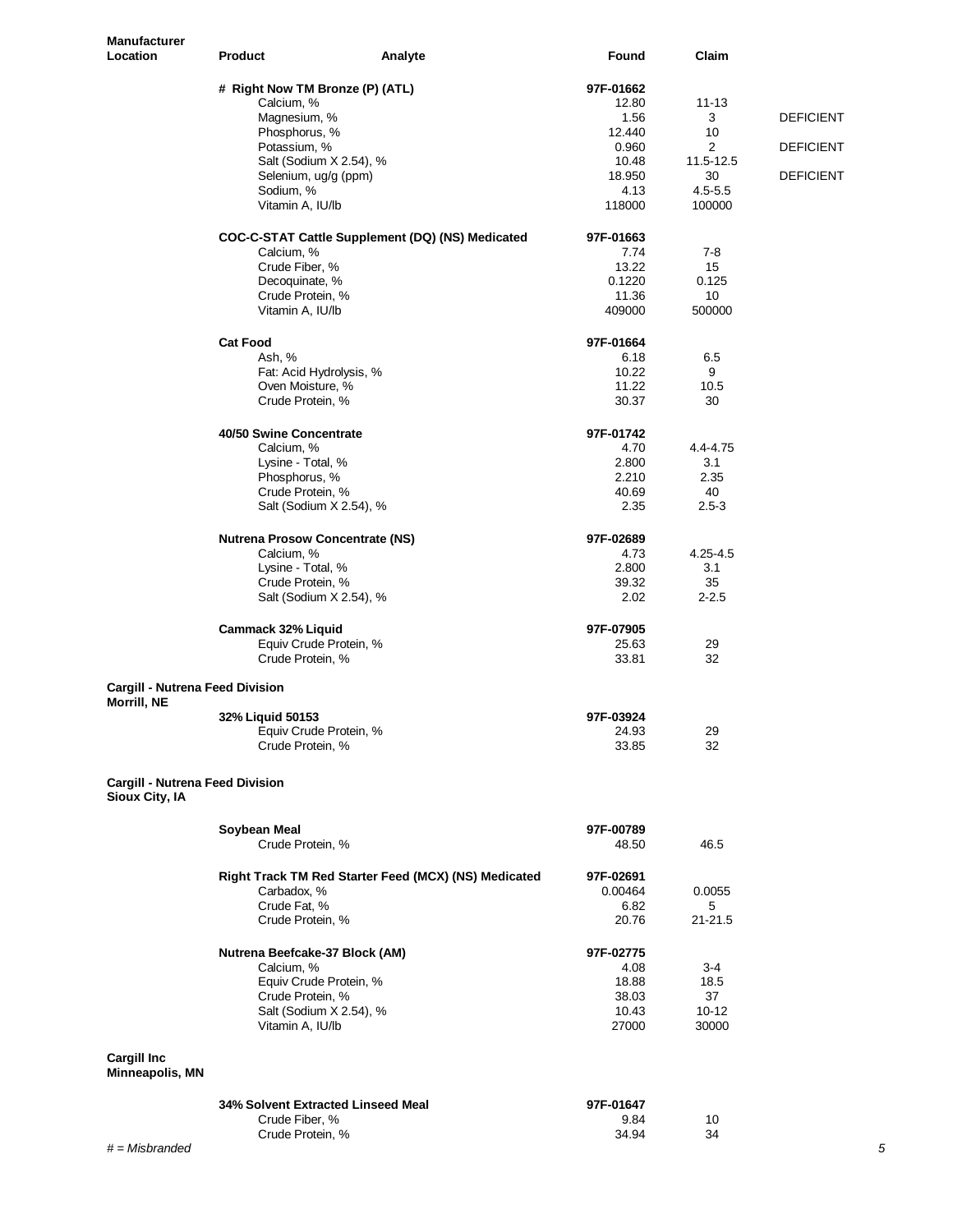| <b>Manufacturer</b>                        |                                  |                                                  |                   |                           |                  |
|--------------------------------------------|----------------------------------|--------------------------------------------------|-------------------|---------------------------|------------------|
| Location                                   | <b>Product</b>                   | Analyte                                          | Found             | Claim                     |                  |
| <b>Cenex/Land O Lakes</b><br>Ft. Dodge, IA |                                  |                                                  |                   |                           |                  |
|                                            |                                  | 44% Soybean Meal Solvent Extracted               | 97F-01366         |                           |                  |
|                                            |                                  | Crude Protein, %                                 | 43.58             | 44                        |                  |
|                                            |                                  | Nutribeef 50 M 400 Medicated Liquid Feed         | 97F-03905         |                           |                  |
|                                            | Calcium, %                       |                                                  | 6.59              | $7.3 - 8.7$               |                  |
|                                            |                                  | Equiv Crude Protein, %                           | 48.06             | 46                        |                  |
|                                            |                                  | Karl Fisher Moisture, %                          | 34.70             | 32                        |                  |
|                                            | Monensin, g/ton                  |                                                  | 387.50            | 400                       |                  |
|                                            | рH                               |                                                  | 6.91              | $4.3 - 7.1$               |                  |
|                                            | Potassium, %                     |                                                  | 3.210             | 3.5                       |                  |
|                                            | Crude Protein, %                 |                                                  | 52.33             | 50                        |                  |
|                                            |                                  | Salt (ChlorideX1.65), %                          | 2.48              | 2-3                       |                  |
|                                            |                                  | Salt (Sodium X 2.54), %                          | 3.55              | $2 - 3$<br>$\overline{7}$ | <b>EXCESSIVE</b> |
|                                            | Total Sugars, %                  |                                                  | 10.69<br>51000    | 30000                     |                  |
|                                            | Vitamin A, IU/lb                 |                                                  |                   |                           |                  |
|                                            | # Super 40 C Liquid Feed         |                                                  | 97F-03906         |                           |                  |
|                                            |                                  | Equiv Crude Protein, %                           | 33.06             | 35                        |                  |
|                                            |                                  | Karl Fisher Moisture, %                          | 36.70             | 34                        |                  |
|                                            | Crude Protein, %                 |                                                  | 40.44             | 40                        |                  |
|                                            | Total Sugars, %                  |                                                  | 28.64             | 29                        |                  |
|                                            | Vitamin A, IU/lb                 |                                                  | 8000              | 30000                     | <b>DEFICIENT</b> |
|                                            | <b>Lamb Starter Krums Bov</b>    |                                                  | 97F-04203         |                           |                  |
|                                            | Crude Fiber, %                   |                                                  | 7.28              | 11.5                      |                  |
|                                            | Lasalocid, g/ton                 |                                                  | 27.850            | 30                        |                  |
|                                            |                                  | Crude Protein, %                                 | 19.97             | 20                        |                  |
|                                            |                                  |                                                  | 97F-04435         |                           |                  |
|                                            |                                  | # TM Crumbles 4g Medicated                       | 9.92              | 36                        |                  |
|                                            | Crude Fiber, %                   | Oxytetracycline, g/lb                            | 3.590             | 4                         |                  |
|                                            |                                  | Crude Protein, %                                 | 11.69             | $\overline{7}$            |                  |
|                                            | Vitamin A, IU/lb                 |                                                  | 18000             | 200000                    | <b>DEFICIENT</b> |
|                                            |                                  |                                                  |                   |                           |                  |
|                                            |                                  | Aureomycin 4G Crumbles (NV) Medicated            | 97F-06834         |                           |                  |
|                                            |                                  | Chlortetracycline, g/lb                          | 4.220             | 4                         |                  |
|                                            |                                  | <b>Litter Wean Transition CX Medicated</b>       | 97F-06835         |                           |                  |
|                                            | Carbadox, %                      |                                                  | 0.00458           | 0.0055                    |                  |
|                                            |                                  | Fat: Acid Hydrolysis, %                          | 4.79              | 5                         |                  |
|                                            | Crude Protein, %                 |                                                  | 22.21             | 22                        |                  |
|                                            |                                  |                                                  |                   |                           |                  |
|                                            |                                  | <b>Future Cow Supreme Premix BOV Medicated</b>   | 97F-06836         |                           |                  |
|                                            | Calcium, %                       |                                                  | 14.50<br>1960.000 | 12.7-15.2                 |                  |
|                                            | Lasalocid, g/ton<br>Magnesium, % |                                                  | 2.15              | 2000<br>$\overline{2}$    |                  |
|                                            | Phosphorus, %                    |                                                  | 10.040            | 10                        |                  |
|                                            |                                  | Salt (Sodium X 2.54), %                          | 18.00             | 18.2-21.8                 |                  |
|                                            |                                  | Selenium, ug/g (ppm)                             | 54.400            | 53                        |                  |
|                                            | Vitamin A, IU/lb                 |                                                  | 525000            | 400000                    |                  |
|                                            |                                  |                                                  |                   |                           |                  |
|                                            | Calcium, %                       | # BosBuilder 41% Block Beef Pasture Cattle Supp. | 97F-06889<br>2.99 | $2.5 - 3.5$               |                  |
|                                            |                                  | Equiv Crude Protein, %                           | 18.24             | 12                        | <b>EXCESSIVE</b> |
|                                            | Phosphorus, %                    |                                                  | 1.045             | $\overline{2}$            | <b>DEFICIENT</b> |
|                                            | Crude Protein, %                 |                                                  | 41.86             | 41                        |                  |
|                                            |                                  | Salt (ChlorideX1.65), %                          | 11.54             | 13.7-16.7                 | <b>DEFICIENT</b> |
|                                            |                                  | Salt (Sodium X 2.54), %                          | 12.00             | 13.7-16.7                 | <b>DEFICIENT</b> |
|                                            | Vitamin A, IU/lb                 |                                                  | 36500             | 48000                     |                  |
| $#$ = Misbranded                           |                                  |                                                  |                   |                           | 6                |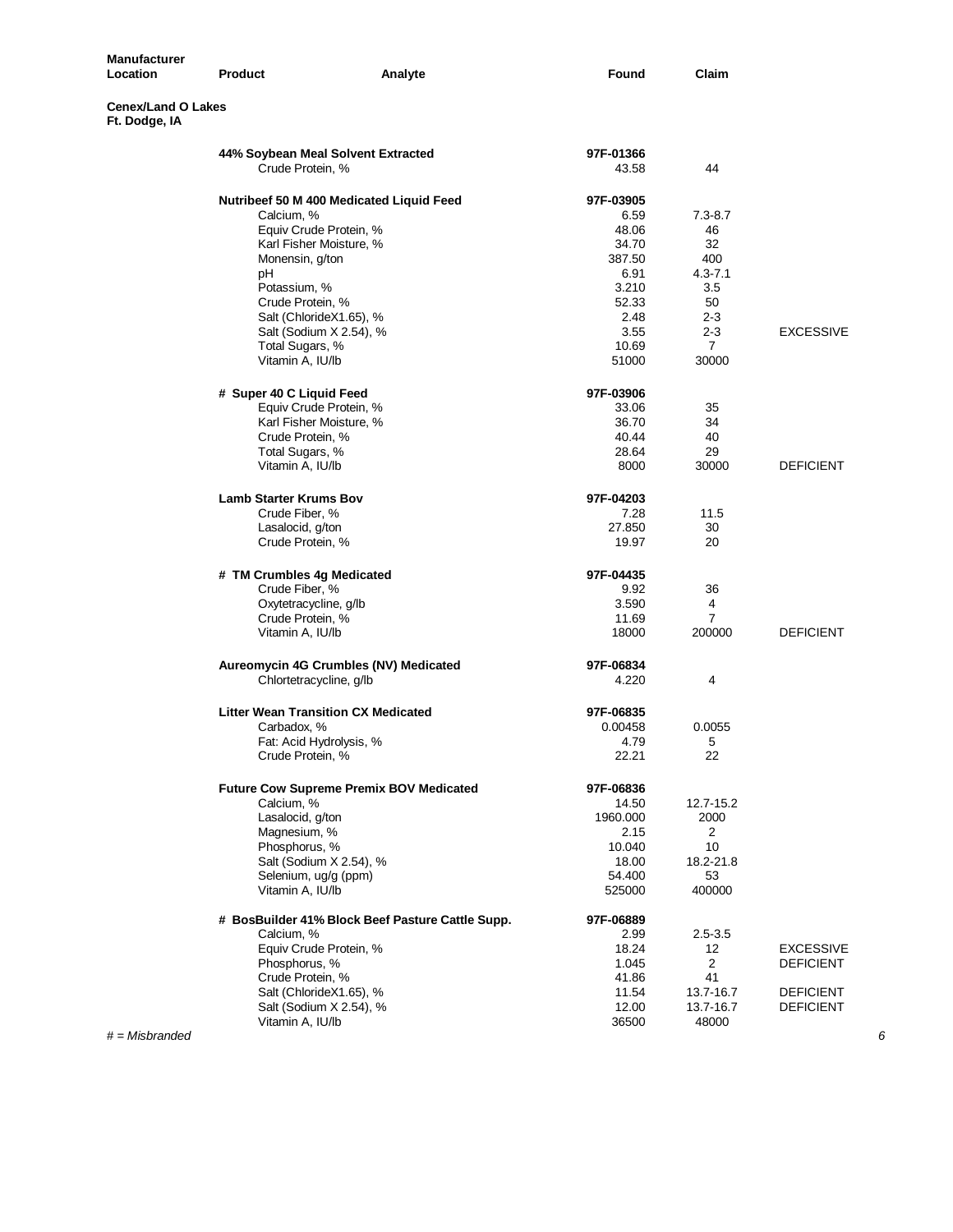| <b>Manufacturer</b><br>Location                        | <b>Product</b><br>Analyte                         | Found           | Claim                    |                                      |
|--------------------------------------------------------|---------------------------------------------------|-----------------|--------------------------|--------------------------------------|
|                                                        | # Liquid Steak Maker Start-Em Bov Medicated       | 97F-07523       |                          |                                      |
|                                                        | Calcium, %                                        | 2.87            | $2.5 - 3.5$              |                                      |
|                                                        | Equiv Crude Protein, %                            | 21.79           | 16                       | <b>EXCESSIVE</b>                     |
|                                                        | Lasalocid, g/ton                                  | 416.000         | 500                      |                                      |
|                                                        | Karl Fisher Moisture, %                           | 37.20           | 30                       | <b>EXCESSIVE</b>                     |
|                                                        | Vacuum Moisture, %                                | 37.34           | 30                       | <b>EXCESSIVE</b>                     |
|                                                        | рH                                                | 6.15            | $4.3 - 7.1$              |                                      |
|                                                        | Potassium, %                                      | 2.990           | 2.5                      |                                      |
|                                                        | Crude Protein, %                                  | 32.32           | 32                       |                                      |
|                                                        | Salt (Sodium X 2.54), %                           | 2.71            | $1.5 - 2.5$              |                                      |
|                                                        | Total Sugars, %<br>Vitamin A, IU/lb               | 16.89<br>54000  | 16<br>100000             | <b>DEFICIENT</b>                     |
|                                                        |                                                   |                 |                          |                                      |
|                                                        | # Peak Plus 35-8                                  | 97F-07524       |                          |                                      |
|                                                        | Acid Detergent Fiber, %                           | 6.35            | 7.5                      |                                      |
|                                                        | Calcium, %                                        | 2.18            | $2 - 2.5$                |                                      |
|                                                        | Crude Fat, %                                      | 8.06            | 8                        |                                      |
|                                                        | Crude Protein, %                                  | 34.50           | 35                       |                                      |
|                                                        | Salt (ChlorideX1.65), %                           | 0.97<br>0.98    | $1.5 - 2$<br>$1.5 - 2$   | <b>DEFICIENT</b><br><b>DEFICIENT</b> |
|                                                        | Salt (Sodium X 2.54), %<br>Vitamin A, IU/lb       | 26000           | 25000                    |                                      |
|                                                        |                                                   |                 |                          |                                      |
|                                                        | <b>TM Crumbles 4G Medicated</b>                   | 97F-08533       |                          |                                      |
|                                                        | Crude Fiber, %                                    | 18.15           | 36                       |                                      |
|                                                        | Oxytetracycline, g/lb                             | 3.620           | 4                        |                                      |
|                                                        | Crude Protein, %<br>Vitamin A, IU/lb              | 11.88<br>197000 | $\overline{7}$<br>200000 |                                      |
|                                                        |                                                   |                 |                          |                                      |
|                                                        | # Super Sow Mix                                   | 97F-08534       |                          |                                      |
|                                                        | Lysine - Total, %                                 | 2.690           | 2.5                      |                                      |
|                                                        | Phosphorus, %                                     | 3.375           | 3.75                     | <b>DEFICIENT</b>                     |
|                                                        | Crude Protein, %                                  | 30.79           | 28                       |                                      |
|                                                        | # BosBuilder G Mineral                            | 97F-08555       |                          |                                      |
|                                                        | Calcium, %                                        | 14.95           | 13.7-16.4                |                                      |
|                                                        | Phosphorus, %                                     | 12.050          | 12.5                     |                                      |
|                                                        | Salt (Sodium X 2.54), %                           | 18.38           | 16-19.1                  |                                      |
|                                                        | Selenium, ug/g (ppm)                              | 18.550          | 24                       |                                      |
|                                                        | Vitamin A, IU/lb                                  | 63000           | 300000                   | <b>DEFICIENT</b>                     |
| <b>Central Bi-Products</b><br><b>Redwood Falls, MN</b> |                                                   |                 |                          |                                      |
|                                                        | <b>Gro Mor Hydrolized Poultry Feathers</b>        | 97F-01249       |                          |                                      |
|                                                        | Ash, %                                            | 4.26            | 6                        |                                      |
|                                                        | Crude Protein, %                                  | 83.70           | 80                       |                                      |
|                                                        | <b>Gro-Mor Hydrolyzed Poultry Feathers</b>        | 97F-03675       |                          |                                      |
|                                                        | Ash, %                                            | 3.59            | 6                        |                                      |
|                                                        | Crude Protein, %                                  | 83.66           | 80                       |                                      |
| <b>Commodity Specialists</b><br>Minneapolis, MN        |                                                   |                 |                          |                                      |
|                                                        |                                                   |                 |                          |                                      |
|                                                        | <b>Corn Distillers Dried Grains with Solubles</b> | 97F-00412       |                          |                                      |
|                                                        | Ash, %                                            | 3.87            | 8                        |                                      |
|                                                        | Crude Fiber, %<br>Crude Fat, %                    | 9.24<br>10.14   | 15<br>10                 |                                      |
|                                                        | Crude Protein, %                                  | 26.02           | 25                       |                                      |
|                                                        |                                                   |                 |                          |                                      |
|                                                        | <b>Corn Distillers Dried Grains with Solubles</b> | 97F-08828       |                          |                                      |
|                                                        | Ash, %                                            | 4.38            | 8                        |                                      |
|                                                        | Crude Fiber, %                                    | 7.15            | 15                       |                                      |
|                                                        | Crude Fat, %                                      | 10.24           | 10                       |                                      |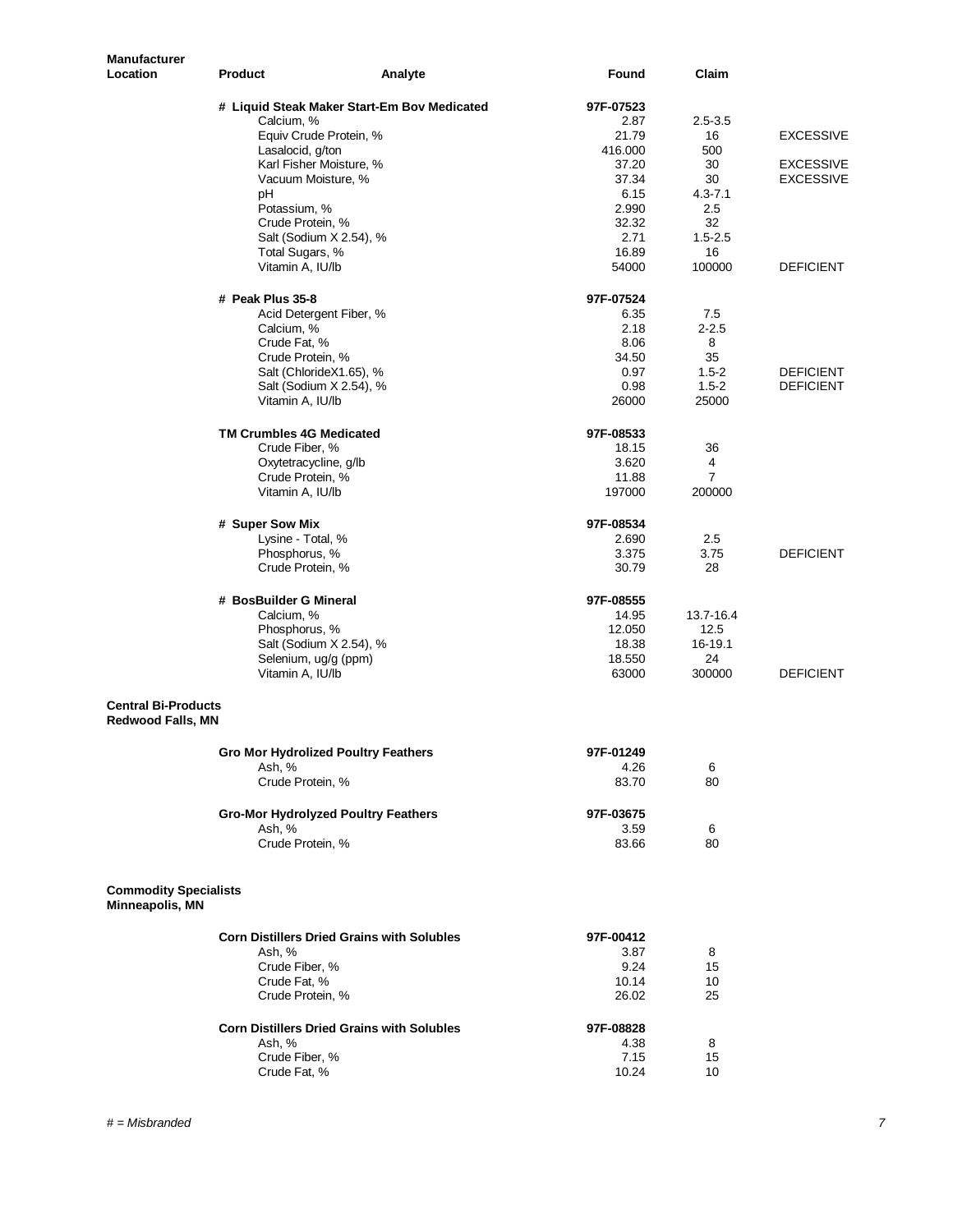| <b>Manufacturer</b><br>Location                | <b>Product</b><br>Analyte                                   | Found             | Claim       |                  |
|------------------------------------------------|-------------------------------------------------------------|-------------------|-------------|------------------|
| <b>ConAgra Flour Milling</b><br>New Prague, MN |                                                             |                   |             |                  |
|                                                | <b>Wheat Midds</b>                                          | 97F-08074         |             |                  |
|                                                | Crude Protein, %                                            | 17.85             | 14          |                  |
|                                                | <b>Wheat Midds</b>                                          | 97F-08075         |             |                  |
|                                                | Crude Fiber, %                                              | 9.76              | 9.5         |                  |
|                                                | Crude Fat, %<br>Crude Protein, %                            | 4.28<br>17.08     | 3<br>14     |                  |
| <b>Consolidated Nutrition L.C.</b>             |                                                             |                   |             |                  |
| Omaha, NE                                      |                                                             |                   |             |                  |
|                                                | # BovaGain G32 7570-72K                                     | 97F-06482         |             |                  |
|                                                | Calcium, %                                                  | 4.90              | $4.5 - 5.5$ |                  |
|                                                | Crude Fiber, %                                              | 6.29              | 10          |                  |
|                                                | Lasalocid, g/ton<br>Crude Protein, %                        | 345.500<br>32.71  | 500         | <b>DEFICIENT</b> |
|                                                | Salt (Sodium X 2.54), %                                     | 3.71              | 32<br>4-5   |                  |
|                                                | Vitamin A, IU/lb                                            | 23750             | 35000       | <b>DEFICIENT</b> |
|                                                |                                                             |                   |             |                  |
|                                                | Master Mix AIM TM 36 IM-240 D650<br>Acid Detergent Fiber, % | 97F-06483<br>5.70 | 10          |                  |
|                                                | Calcium, %                                                  | 2.62              | $2.5 - 3$   |                  |
|                                                | Crude Protein, %                                            | 37.35             | 36          |                  |
|                                                | Vitamin A, IU/lb                                            | 32000             | 34000       |                  |
|                                                | Master Mix 15% RBC-HL (AN) Medicated                        | 97F-08078         |             |                  |
|                                                | Calcium, %                                                  | 2.99              | $2.3 - 3.8$ |                  |
|                                                | Lasalocid, g/ton                                            | 61.500            | 60          |                  |
|                                                | Crude Protein, %                                            | 16.89             | 15          |                  |
|                                                | Feedlot CTC 4 Crumbles W/Out Vitamins 8596 Medicated        | 97F-08079         |             |                  |
|                                                | Calcium, %                                                  | 6.50              | $5.5 - 6.5$ |                  |
|                                                | Crude Fiber, %                                              | 13.40             | 15          |                  |
|                                                | Chlortetracycline, g/lb                                     | 3.990             | 4           |                  |
|                                                | Crude Protein, %                                            | 10.98             | 9           |                  |
| Sioux City, IA                                 | <b>Consumers Supply Dist Company</b>                        |                   |             |                  |
|                                                | 50% Meat & Bone Meal                                        | 97F-00303         |             |                  |
|                                                | Calcium, %                                                  | 9.22              | $8.4 - 10$  |                  |
|                                                | Crude Fat, %                                                | 11.21             | 6           |                  |
|                                                | Phosphorus, %                                               | 4.540             | 4           |                  |
|                                                | Crude Protein, %                                            | 49.31             | 50          |                  |
|                                                | 50% Meat & Bone Meal                                        | 97F-01644         |             |                  |
|                                                | Calcium, %                                                  | 9.86              | $8.4 - 10$  |                  |
|                                                | Crude Fat, %                                                | 11.18             | 6           |                  |
|                                                | Phosphorus, %                                               | 4.830             | 4           |                  |
|                                                | Crude Protein, %                                            | 49.83             | 50          |                  |
|                                                | 1620 Urea - 287 (Feed Urea)                                 | 97F-02690         |             |                  |
|                                                | Crude Protein, %                                            | 289.54            | 287         |                  |
|                                                | Urea, %                                                     | 46.52             | 46          |                  |
|                                                | 60% Fish Meal                                               | 97F-06282         |             |                  |
|                                                | Crude Fat, %                                                | 9.08              | 6.5         |                  |
|                                                | Crude Protein, %                                            | 60.90             | 60          |                  |
|                                                |                                                             |                   |             |                  |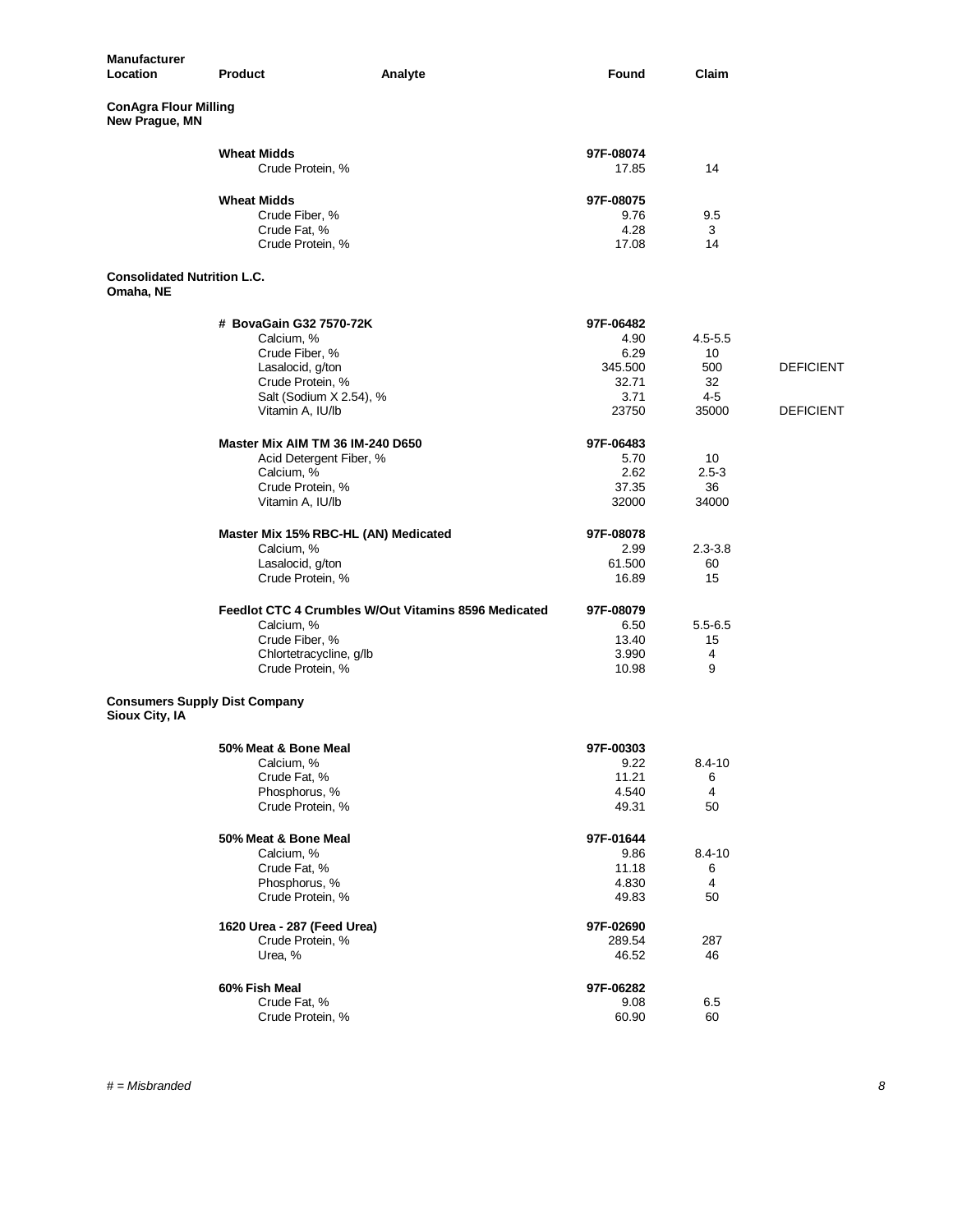| <b>Manufacturer</b><br>Location                | <b>Product</b>                              | Analyte | Found            | Claim                |                  |
|------------------------------------------------|---------------------------------------------|---------|------------------|----------------------|------------------|
| <b>Country General</b><br>Grand Island, NE     |                                             |         |                  |                      |                  |
|                                                | DynaGro 20% Range Block                     |         | 97F-00138        |                      |                  |
|                                                | Calcium, %                                  |         | 3.57             | $2.5 - 3.5$          |                  |
|                                                | Crude Protein, %                            |         | 20.39            | 20                   |                  |
|                                                | Salt (Sodium X 2.54), %<br>Sodium, %        |         | 8.79<br>3.46     | $8-9$<br>$3.2 - 4.5$ |                  |
|                                                | Vitamin A, IU/lb                            |         | 15500            | 20000                |                  |
|                                                | 37% Range Block                             |         | 97F-00417        |                      |                  |
|                                                | Equiv Crude Protein, %<br>Crude Fat, %      |         | 8.42<br>2.28     | 18.5<br>0.5          |                  |
|                                                | Crude Protein, %                            |         | 38.58            | 37                   |                  |
|                                                | Salt (Sodium X 2.54), %                     |         | 12.07            | $12 - 13$            |                  |
|                                                | Sodium, %                                   |         | 4.75             | 4.8-6.3              |                  |
|                                                | Vitamin A, IU/lb                            |         | 36000            | 30000                |                  |
|                                                | DynaGro Calf Milk Replacer 20/20            |         | 97F-01855        |                      |                  |
|                                                | Fat: Roese Gottlieb, %                      |         | 21.33            | 20                   |                  |
|                                                | Oxytetracycline, g/ton<br>Crude Protein, %  |         | 100.000<br>19.55 | 100<br>20            |                  |
|                                                | Vitamin A, IU/lb                            |         | 22000            | 30000                |                  |
|                                                | <b>Apple Flavored Deer Block</b>            |         | 97F-08832        |                      |                  |
|                                                | Calcium, %                                  |         | 4.89             | 4-5                  |                  |
|                                                | Crude Protein, %<br>Salt (Sodium X 2.54), % |         | 16.96<br>10.36   | 14<br>$9.5 - 10.5$   |                  |
|                                                | Sodium, %                                   |         | 4.08             | $3.8 - 5.3$          |                  |
|                                                | Vitamin A, IU/lb                            |         | 41000            | 30000                |                  |
|                                                | 37% Range Block                             |         | 97F-08833        |                      |                  |
|                                                | Calcium, %                                  |         | 5.28             | 4-5                  |                  |
|                                                | Equiv Crude Protein, %<br>Crude Protein, %  |         | 18.47<br>38.25   | 18.5<br>37           |                  |
|                                                | Salt (Sodium X 2.54), %                     |         | 13.81            | $12 - 13$            |                  |
|                                                | Sodium, %                                   |         | 5.44             | 4.8-6.3              |                  |
|                                                | Vitamin A, IU/lb                            |         | 30000            | 30000                |                  |
| Dakota Mill & Grain<br>Fort Pierre, SD         |                                             |         |                  |                      |                  |
|                                                | # Custom Big Grower                         |         | 97F-05165        |                      |                  |
|                                                | Chlortetracycline, g/ton                    |         | 30.000           | 200                  | <b>DEFICIENT</b> |
|                                                | # Custom 3 Ton Little Grower                |         | 97F-05166        |                      |                  |
|                                                | Tylosin, g/ton                              |         | 92.000           | 50                   | <b>EXCESSIVE</b> |
|                                                | # Custom Nursery                            |         | 97F-05167        |                      |                  |
|                                                | Oxytetracycline, g/ton                      |         | 100.850          | 150                  | <b>DEFICIENT</b> |
| <b>Dakota Pork Industries Inc</b><br>Huron, SD |                                             |         |                  |                      |                  |
|                                                | 50% Meat & Bone Meal                        |         | 97F-00130        |                      |                  |
|                                                | Calcium. %                                  |         | 9.59             | $8.5 - 10$           |                  |
|                                                | Crude Fat, %<br>Phosphorus, %               |         | 13.91<br>4.670   | 6<br>$\overline{4}$  |                  |
|                                                | Crude Protein, %                            |         | 49.09            | 50                   |                  |
| <b>Dakota Pride</b><br>Winner, SD              |                                             |         |                  |                      |                  |
|                                                | Dakota Pride Creep Feed                     |         | 97F-00846        |                      |                  |
|                                                | Crude Fiber, %                              |         | 16.26            | 20                   |                  |
|                                                | Lasalocid, g/ton                            |         | 70.100           | 68                   |                  |
|                                                | Crude Protein, %                            |         | 14.33            | 14                   |                  |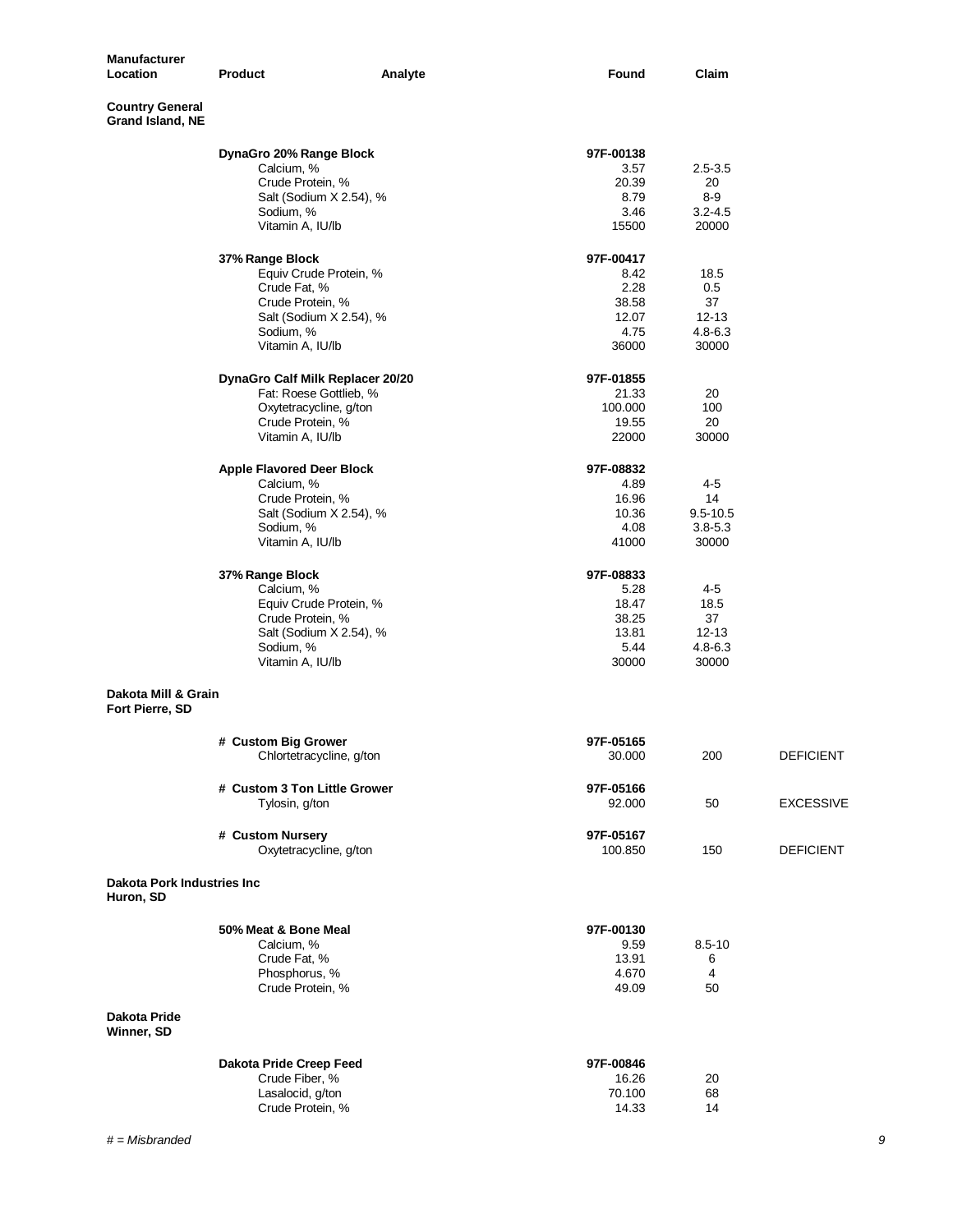| Manufacturer<br>Location                       | <b>Product</b><br>Analyte                   | Found             | Claim                  |                                      |
|------------------------------------------------|---------------------------------------------|-------------------|------------------------|--------------------------------------|
| <b>Milford Center, OH</b>                      | Darby Creek Ag/Shur-Tone Feeds              |                   |                        |                                      |
|                                                | <b>Dumor Calf Builder Pellets 581</b>       | 97F-00455         |                        |                                      |
|                                                | Crude Protein, %                            | 16.17             | 16                     |                                      |
| <b>Darling International</b><br>Sioux City, IA |                                             |                   |                        |                                      |
|                                                | <b>Meat &amp; Bone Meal</b>                 | 97F-00843         |                        |                                      |
|                                                | Calcium, %                                  | 8.11              | $8.4 - 10$             |                                      |
|                                                | Crude Fat, %                                | 9.32              | 8                      |                                      |
|                                                | Phosphorus, %<br>Crude Protein, %           | 3.900<br>55.52    | 4<br>50                |                                      |
|                                                |                                             |                   |                        |                                      |
|                                                | <b>Meat &amp; Bone Meal Product</b>         | 97F-01251         |                        |                                      |
|                                                | Calcium, %                                  | 7.48              | $8.4 - 10$             |                                      |
|                                                | Crude Fat, %<br>Phosphorus, %               | 10.15<br>3.740    | 8<br>4                 |                                      |
|                                                | Crude Protein, %                            | 55.78             | 50                     |                                      |
|                                                |                                             |                   |                        |                                      |
| <b>Diamond Pet Foods</b><br>Meta, MO           |                                             |                   |                        |                                      |
|                                                | Diamond Dog Food Lite/Senior Formula        | 97F-01362         |                        |                                      |
|                                                | Crude Fat, %                                | 9.98              | 8                      |                                      |
|                                                | Oven Moisture, %                            | 7.94              | 10                     |                                      |
|                                                | Crude Protein, %                            | 17.70             | 16                     |                                      |
|                                                | <b>Diamond Poultry &amp; Rice</b>           | 97F-01745         |                        |                                      |
|                                                | Crude Fat, %                                | 11.23             | 6                      |                                      |
|                                                | Oven Moisture, %                            | 71.76             | 78                     |                                      |
|                                                | Crude Protein, %                            | 8.65              | 9                      |                                      |
|                                                | <b>Dogfood Puppy Formula</b>                | 97F-06484         |                        |                                      |
|                                                | Fat: Acid Hydrolysis, %                     | 19.14             | 20                     |                                      |
|                                                | Oven Moisture, %                            | 7.74              | 10                     |                                      |
|                                                | Crude Protein, %                            | 34.79             | 31                     |                                      |
| Ducoa<br>Highland, IL                          |                                             |                   |                        |                                      |
|                                                |                                             |                   |                        |                                      |
|                                                | Porcine Plasma 780<br>Ash, %                | 97F-01253<br>9.62 | 9                      |                                      |
|                                                | Oven Moisture, %                            | 6.93              | 8                      |                                      |
|                                                | Crude Protein, %                            | 79.63             | 78                     |                                      |
| <b>DuCoa</b><br>Wilmar, MN                     |                                             |                   |                        |                                      |
|                                                | Aureo SP 250 Granular Type B Medicated      | 97F-03928         |                        |                                      |
|                                                | Calcium, %                                  | 8.30              | $7.5 - 9$              |                                      |
|                                                | Chlortetracycline, g/lb                     | 9.140             | 10                     |                                      |
|                                                | Sulfamethazine, g/lb                        | 10.15000          | 10                     |                                      |
| <b>East-Man Feeds</b><br>Sioux Falls, SD       |                                             |                   |                        |                                      |
|                                                | # Pre-Grower 120                            | 97F-01744         |                        |                                      |
|                                                | Calcium, %                                  | 16.73             | 15.5-17.5              |                                      |
|                                                | Phosphorus, %                               | 7.520             | 7                      |                                      |
|                                                | Salt (ChlorideX1.65), %                     | 10.32<br>6.12     | $7 - 8.4$<br>$7 - 8.4$ | <b>EXCESSIVE</b><br><b>DEFICIENT</b> |
|                                                | Salt (Sodium X 2.54), %<br>Vitamin A, IU/lb | 79000             | 73500                  |                                      |
|                                                |                                             |                   |                        |                                      |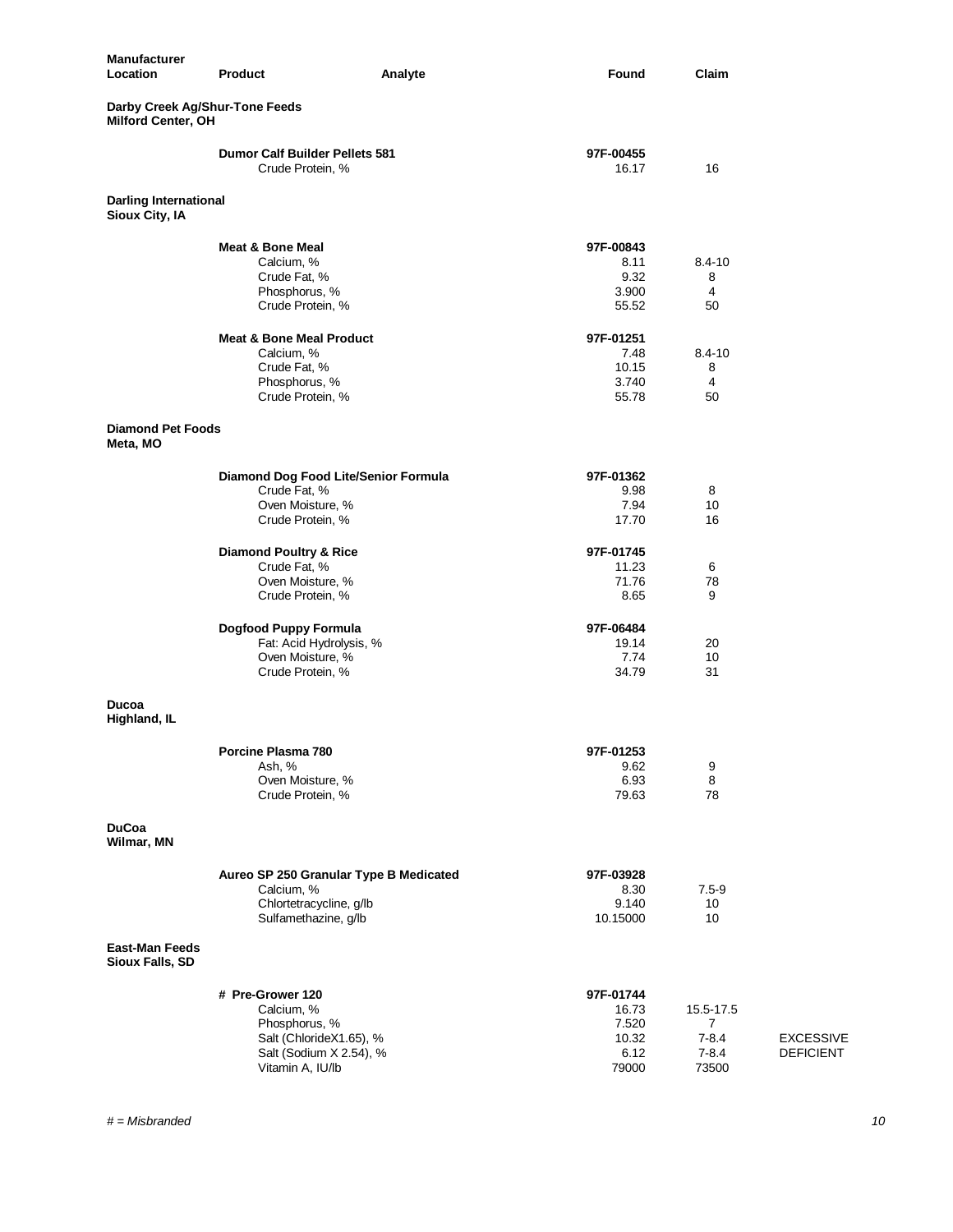| <b>Manufacturer</b><br><b>Location</b>              | <b>Product</b>                                                                                                                                                                                            | Analyte | Found                                                                             | Claim                                                              |                  |
|-----------------------------------------------------|-----------------------------------------------------------------------------------------------------------------------------------------------------------------------------------------------------------|---------|-----------------------------------------------------------------------------------|--------------------------------------------------------------------|------------------|
| <b>Elanco Animal Health</b><br>Greenfield, IN       |                                                                                                                                                                                                           |         |                                                                                   |                                                                    |                  |
|                                                     | <b>Rumensin 80</b><br>Monensin, g/lb                                                                                                                                                                      |         | 97F-00277<br>80.80                                                                | 80                                                                 |                  |
| <b>Farmers Coop Company</b><br><b>Brookings, SD</b> |                                                                                                                                                                                                           |         |                                                                                   |                                                                    |                  |
|                                                     | 14% Complete Hog Feed (Custom Mix)<br>Chlortetracycline, g/ton<br>Crude Protein, %                                                                                                                        |         | 97F-01330<br>87.500<br>13.84                                                      | 100<br>14                                                          |                  |
|                                                     | # Custom Mix-Medicated<br>Chlortetracycline, g/ton<br>Sulfamethazine, g/ton                                                                                                                               |         | 97F-08740<br>75.300<br>72.62000                                                   | 100<br>100                                                         | <b>DEFICIENT</b> |
| <b>Farmers Coop Elevator Company</b><br>Rosholt, SD |                                                                                                                                                                                                           |         |                                                                                   |                                                                    |                  |
|                                                     | <b>Custom Mix</b><br>Tylosin, g/ton                                                                                                                                                                       |         | 97F-07552<br>12.400                                                               | 10                                                                 |                  |
| <b>Farmers Union Coop Elevator</b><br>Kennebec, SD  |                                                                                                                                                                                                           |         |                                                                                   |                                                                    |                  |
|                                                     | # Custom Feed<br>Chlortetracycline, g/ton                                                                                                                                                                 |         | 97F-00842<br>485.000                                                              | 835                                                                | <b>DEFICIENT</b> |
| <b>Farmland Industries Inc.</b><br>Corson, SD       |                                                                                                                                                                                                           |         |                                                                                   |                                                                    |                  |
|                                                     | Feedlot 40-20 Concentrate B600 Medicated<br>Calcium, %<br>Crude Fiber, %<br>Equiv Crude Protein, %<br>Lasalocid, g/ton<br>Potassium, %<br>Crude Protein, %<br>Salt (Sodium X 2.54), %<br>Vitamin A, IU/lb |         | 97F-00299<br>7.42<br>11.61<br>19.25<br>634.000<br>2.370<br>40.65<br>4.39<br>37000 | $6 - 7$<br>17<br>20<br>600<br>$\overline{2}$<br>40<br>4-5<br>30000 |                  |
|                                                     | Envirolean 2.5L Swine Concentrate (A)<br>Calcium, %<br>Lysine - Total, %<br>Crude Protein, %<br>Salt (Sodium X 2.54), %                                                                                   |         | 97F-07527<br>3.44<br>2.510<br>40.19<br>1.64                                       | $2.9 - 3.9$<br>2.5<br>40<br>$1.5 - 2.5$                            |                  |
| <b>Farmland Industries Inc.</b><br>Huron, SD        |                                                                                                                                                                                                           |         |                                                                                   |                                                                    |                  |
|                                                     | Pro-Phos 12 Mineral<br>Calcium, %<br>Phosphorus, %<br>Salt (Sodium X 2.54), %<br>Selenium, ug/g (ppm)<br>Vitamin A, IU/lb                                                                                 |         | 97F-00304<br>12.81<br>11.220<br>11.44<br>27.967<br>140500                         | $11 - 13$<br>12<br>$11 - 13$<br>22<br>200000                       |                  |
|                                                     | Copass Beef 36-13 B-400 Medicated<br>Calcium, %<br>Crude Fiber, %<br>Equiv Crude Protein, %<br>Lasalocid, g/ton<br>Crude Protein, %<br>Salt (Sodium X 2.54), %<br>Vitamin A, IU/lb                        |         | 97F-00305<br>4.05<br>10.79<br>8.71<br>391.000<br>36.16<br>4.35<br>31000           | $3 - 4$<br>18<br>13<br>400<br>36<br>4-5<br>30000                   |                  |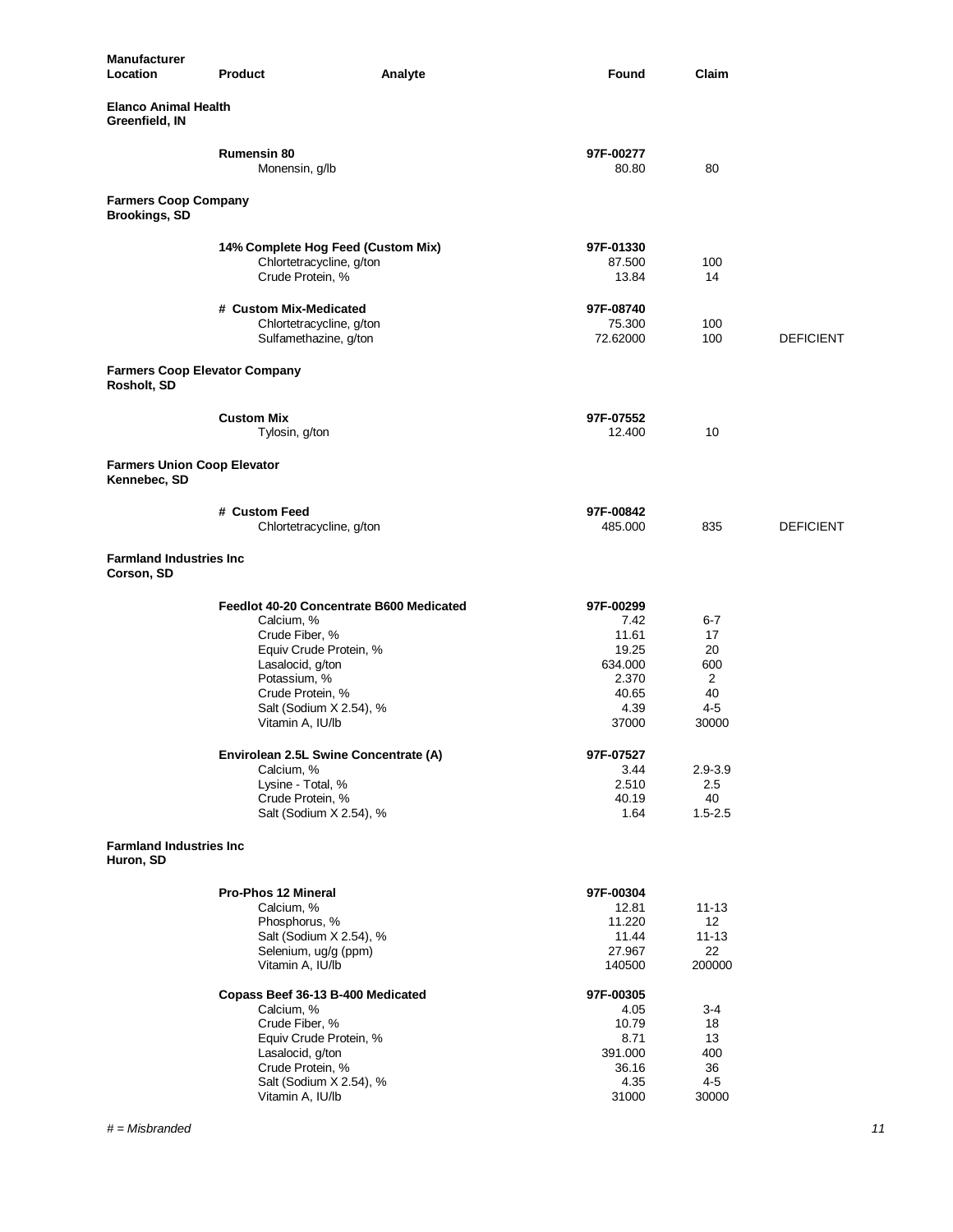| <b>Manufacturer</b><br>Location | <b>Product</b><br>Analyte                                    | <b>Found</b>      | Claim                |                  |
|---------------------------------|--------------------------------------------------------------|-------------------|----------------------|------------------|
|                                 | Feedlot Suspension-40 (O Ca) R-400 Medicated                 | 97F-00414         |                      |                  |
|                                 | Equiv Crude Protein, %                                       | 35.81             | 39                   |                  |
|                                 | Vacuum Moisture, %                                           | 37.69             | 40                   |                  |
|                                 | Monensin, g/ton                                              | 365.00            | 400                  |                  |
|                                 | Potassium, %                                                 | 1.970             | $\overline{2}$       |                  |
|                                 | Crude Protein, %                                             | 42.91             | 40                   |                  |
|                                 | Salt (Sodium X 2.54), %                                      | 4.93<br>33000     | $4.5 - 5.5$<br>36000 |                  |
|                                 | Vitamin A, IU/lb                                             |                   |                      |                  |
|                                 | Feedlot 40-20 R450 Custom Mix Medicated                      | 97F-02284         |                      |                  |
|                                 | Calcium, %                                                   | 6.69              | $6 - 7$              |                  |
|                                 | Crude Fiber, %                                               | 10.08             | 17                   |                  |
|                                 | Equiv Crude Protein, %<br>Monensin, g/ton                    | 19.38<br>388.00   | 20<br>450            |                  |
|                                 | Potassium, %                                                 | 2.070             | 2                    |                  |
|                                 | Crude Protein, %                                             | 39.28             | 40                   |                  |
|                                 | Salt (Sodium X 2.54), %                                      | 4.26              | $4 - 5$              |                  |
|                                 | Vitamin A, IU/lb                                             | 46000             | 50000                |                  |
|                                 | # Feedlot Suspension 32 Liquid                               | 97F-04495         |                      |                  |
|                                 | Vacuum Moisture, %                                           | 35.19             | 40                   |                  |
|                                 | Crude Protein, %                                             | 32.46             | 32                   |                  |
|                                 | Salt (ChlorideX1.65), %                                      | 1.62              | $4.5 - 5.5$          | <b>DEFICIENT</b> |
|                                 | Salt (Sodium X 2.54), %<br>Vitamin A, IU/lb                  | 2.34<br>28000     | $4.5 - 5.5$<br>36000 | <b>DEFICIENT</b> |
|                                 |                                                              |                   |                      |                  |
|                                 | Stocker Starter AS-700 #10 Medicated                         | 97F-08546         |                      |                  |
|                                 | Crude Fiber, %                                               | 15.78             | 22                   |                  |
|                                 | Chlortetracycline, g/ton<br>Crude Protein, %                 | 57.100<br>12.29   | 70<br>12             |                  |
|                                 | Sulfamethazine, %                                            | 0.00869           | 0.0077               |                  |
|                                 | <b>Standard Rabbit Feed</b>                                  | 97F-08552         |                      |                  |
|                                 | Crude Fiber, %                                               | 14.95             | 17                   |                  |
|                                 | Crude Protein, %                                             | 17.81             | 17                   |                  |
|                                 | Stocker Starter AS-700 #10 Medicated                         | 97F-08553         |                      |                  |
|                                 | Crude Fiber, %                                               | 13.52             | 22                   |                  |
|                                 | Chlortetracycline, g/ton                                     | 59.700            | 70                   |                  |
|                                 | Crude Protein, %                                             | 13.72             | 12                   |                  |
|                                 | Sulfamethazine, %                                            | 0.00737           | 0.0077               |                  |
|                                 | Copass Max-Amino 39                                          | 97F-08735         |                      |                  |
|                                 | Calcium, %                                                   | 3.40              | $3 - 4$              |                  |
|                                 | Crude Protein, %                                             | 40.17             | 39                   |                  |
|                                 | Salt (Sodium X 2.54), %                                      | 2.26              | $2 - 3$<br>30000     |                  |
|                                 | Vitamin A, IU/lb                                             | 32000             |                      |                  |
|                                 | <b>Holstein Beef Finisher RT-400 Medicated</b><br>Calcium, % | 97F-08736         |                      |                  |
|                                 | Crude Fiber, %                                               | 7.87<br>10.96     | $7.5 - 9$<br>15      |                  |
|                                 | Equiv Crude Protein, %                                       | 19.34             | 19                   |                  |
|                                 | Monensin, g/ton                                              | 362.00            | 400                  |                  |
|                                 | Potassium, %                                                 | 3.390             | 3.5                  |                  |
|                                 | Crude Protein, %                                             | 34.38             | 34                   |                  |
|                                 | Salt (ChlorideX1.65), %                                      | 5.75              | 1.75-2.25            | <b>EXCESSIVE</b> |
|                                 | Salt (Sodium X 2.54), %                                      | 2.06              | 1.75-2.25            |                  |
|                                 | Tylosin, g/ton<br>Vitamin A, IU/lb                           | 130.000<br>33000  | 144<br>30000         |                  |
|                                 |                                                              |                   |                      |                  |
|                                 | FeedLot 32-19 Concentrate B600 Medicated<br>Calcium, %       | 97F-08745<br>6.71 | 6-7                  |                  |
|                                 | Crude Fiber, %                                               | 12.03             | 15                   |                  |
|                                 | Equiv Crude Protein, %                                       | 16.54             | 19                   |                  |
|                                 | Lasalocid, g/ton                                             | 453.500           | 600                  |                  |
|                                 | Crude Protein, %                                             | 31.32             | 32                   |                  |
|                                 | Salt (Sodium X 2.54), %                                      | 4.21              | 4-5                  |                  |
|                                 | Vitamin A, IU/lb                                             | 26000             | 30000                |                  |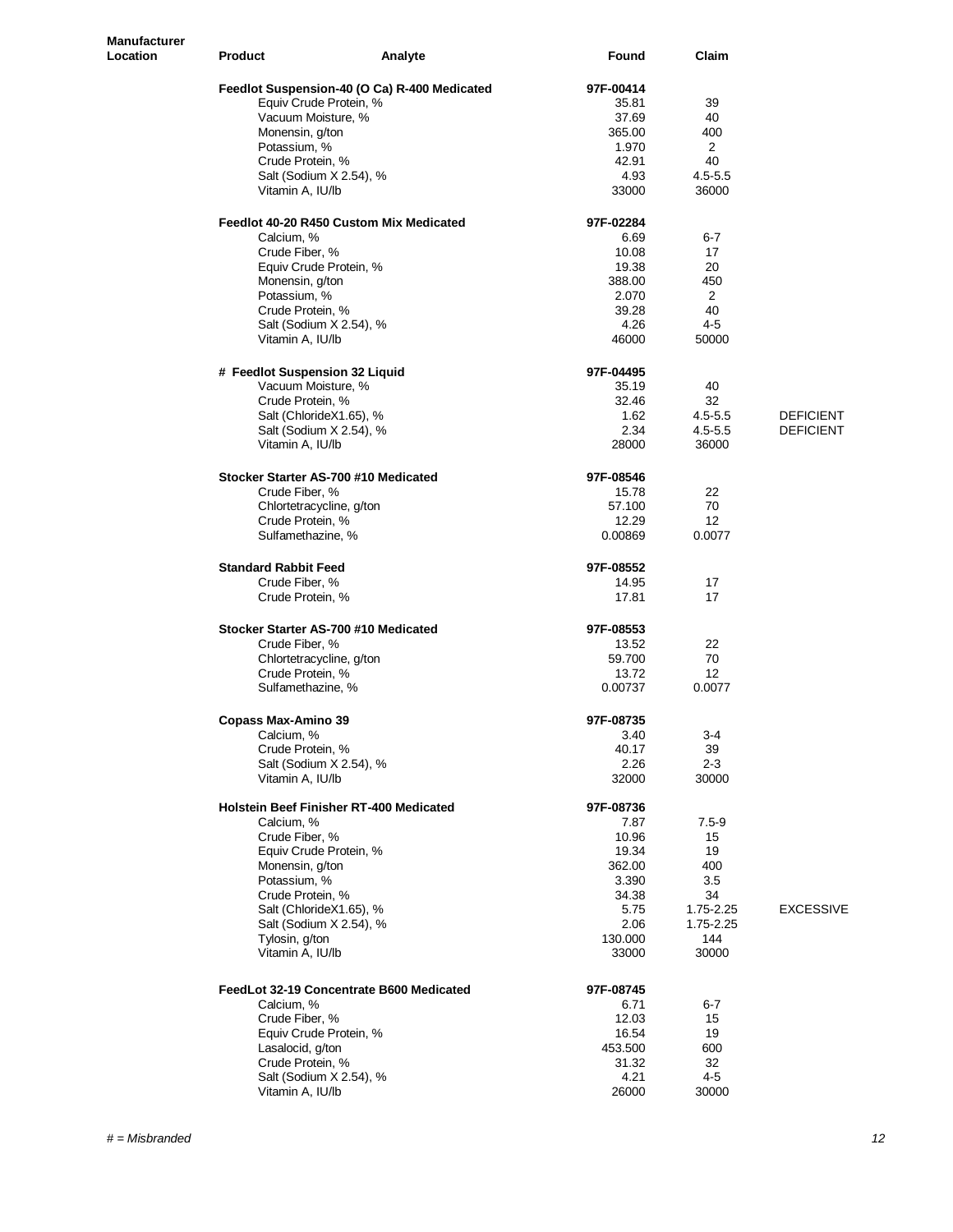| Manufacturer<br>Location                          | <b>Product</b><br>Analyte              | Found     | Claim       |                  |
|---------------------------------------------------|----------------------------------------|-----------|-------------|------------------|
|                                                   |                                        |           |             |                  |
| <b>Farmland Industries Inc</b><br>Kansas City, MO |                                        |           |             |                  |
|                                                   |                                        |           |             |                  |
|                                                   | <b>Mol Blend</b>                       | 97F-00844 |             |                  |
|                                                   | Vacuum Moisture, %                     | 33.01     | 35          |                  |
|                                                   | Crude Protein, %                       | 10.93     | 5           |                  |
|                                                   | Pro-Phos 16 Mineral                    | 97F-01065 |             |                  |
|                                                   | Calcium, %                             | 16.94     | 14-16.5     |                  |
|                                                   | Phosphorus, %                          | 15.660    | 16          |                  |
|                                                   | Salt (Sodium X 2.54), %                | 7.96      | $7.5 - 9$   |                  |
|                                                   | Selenium, ug/g (ppm)                   | 20.800    | 22          |                  |
|                                                   | Vitamin A, IU/lb                       | 218000    | 200000      |                  |
|                                                   | Pasture Gainer Block-37 R350 Medicated | 97F-02293 |             |                  |
|                                                   | Calcium, %                             | 3.04      | $2 - 3$     |                  |
|                                                   | Equiv Crude Protein, %                 | 15.83     | 16.2        |                  |
|                                                   | Monensin, g/ton                        | 296.00    | 350         |                  |
|                                                   | Crude Protein, %                       | 38.63     | 37          |                  |
|                                                   | Salt (Sodium X 2.54), %                | 12.53     | 13-15       |                  |
|                                                   | Vitamin A, IU/lb                       | 116000    | 40000       |                  |
|                                                   | 44% Solvent Extracted Soybean Meal     | 97F-02562 |             |                  |
|                                                   | Crude Protein, %                       | 45.51     | 44          |                  |
|                                                   | Envirolean 2.5L Swine Concentrate (A)  | 97F-05757 |             |                  |
|                                                   | Calcium, %                             | 3.66      | $2.5 - 3.5$ |                  |
|                                                   | Lysine - Total, %                      | 2.140     | 2.5         |                  |
|                                                   | Crude Protein, %                       | 40.48     | 40          |                  |
|                                                   | Salt (Sodium X 2.54), %                | 1.81      | $1.6 - 2.1$ |                  |
|                                                   | # Swine CBD 2-5G Medicated             | 97F-05758 |             |                  |
|                                                   | Carbadox, %                            | 0.55100   | 0.55        |                  |
|                                                   | Crude Fiber, %                         | 28.54     | 26          | <b>EXCESSIVE</b> |
|                                                   | <b>Farmland Right Dog Food</b>         | 97F-05759 |             |                  |
|                                                   | Crude Fat, %                           | 14.92     | 15          |                  |
|                                                   | Oven Moisture, %                       | 9.10      | 12          |                  |
|                                                   | Crude Protein, %                       | 28.33     | 25          |                  |
|                                                   |                                        |           |             |                  |
|                                                   | 50% Meat & Bone Meal                   | 97F-05760 |             |                  |
|                                                   | Calcium, %                             | 9.52      | 8.5-10.2    |                  |
|                                                   | Crude Fat, %                           | 10.84     | 6           |                  |
|                                                   | Phosphorus, %                          | 4.620     | 4           |                  |
|                                                   | Crude Protein, %                       | 49.28     | 50          |                  |
|                                                   | Fat Plus 100                           | 97F-05828 |             |                  |
|                                                   | Crude Fat, %                           | 94.05     | 99          |                  |
|                                                   | Pro-Phos 6 Mag Mineral                 | 97F-05829 |             |                  |
|                                                   | Calcium, %                             | 14.05     | 13-15.5     |                  |
|                                                   | Magnesium, %                           | 10.24     | 10          |                  |
|                                                   | Phosphorus, %                          | 5.800     | 6           |                  |
|                                                   | Salt (Sodium X 2.54), %                | 10.75     | $11 - 13$   |                  |
|                                                   | Selenium, ug/g (ppm)                   | 17.600    | 22          |                  |
|                                                   | Vitamin A, IU/lb                       | 149000    | 150000      |                  |
|                                                   | Fat Plus 100                           | 97F-06489 |             |                  |
|                                                   | Crude Fat, %                           | 96.21     | 99          |                  |
|                                                   | Pro-Phos 12 Mineral                    | 97F-06490 |             |                  |
|                                                   | Calcium, %                             | 12.81     | $11 - 13$   |                  |
|                                                   | Phosphorus, %                          | 11.310    | 12          |                  |
|                                                   | Salt (Sodium X 2.54), %                | 11.29     | $11 - 13$   |                  |
|                                                   | Selenium, ug/g (ppm)                   | 19.800    | 22          |                  |
|                                                   | Vitamin A, IU/lb                       | 247000    | 200000      |                  |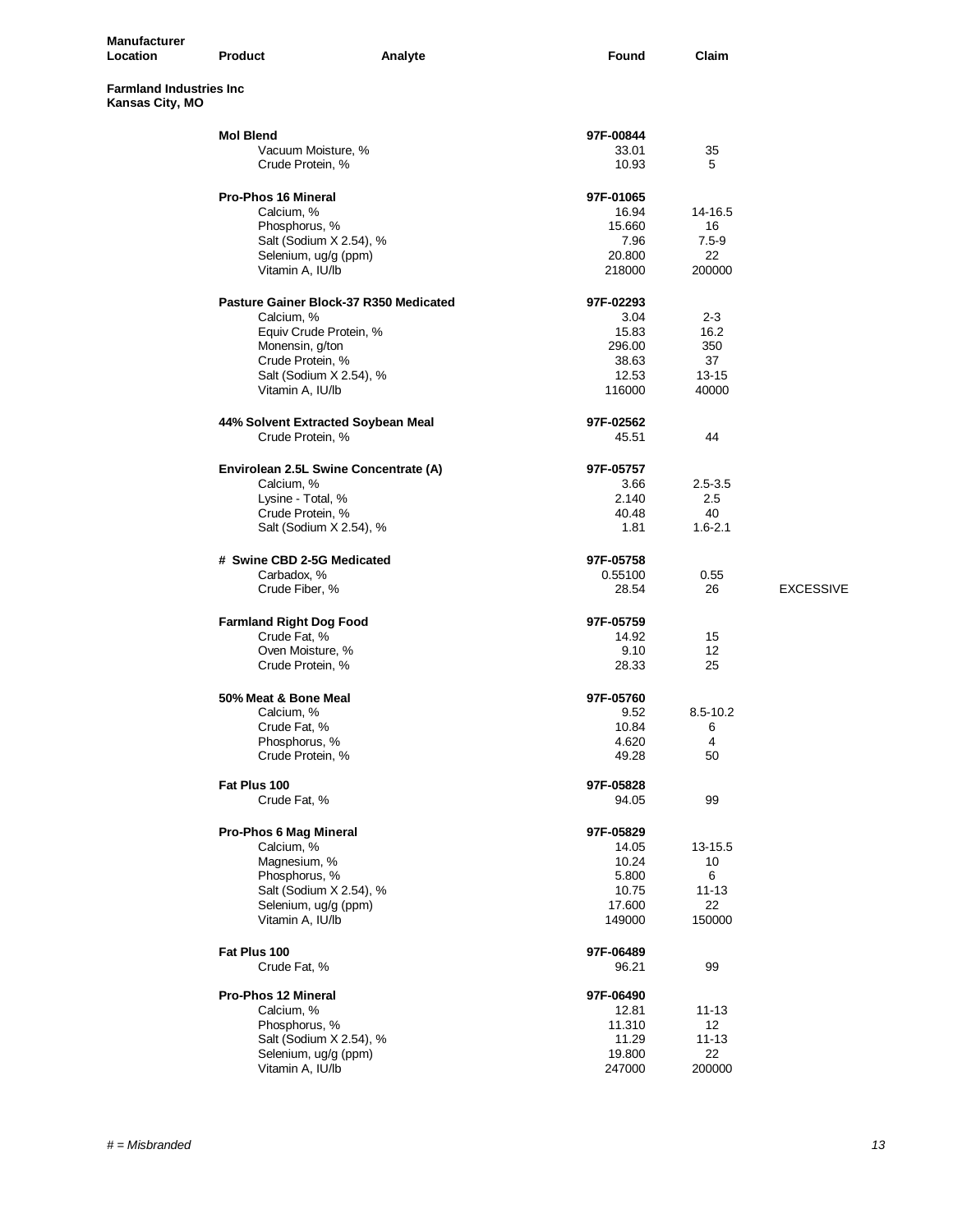| <b>Manufacturer</b> |                                        |                    |             |                  |
|---------------------|----------------------------------------|--------------------|-------------|------------------|
| Location            | <b>Product</b><br>Analyte              | Found              | Claim       |                  |
|                     | <b>Farmland Right Cat Food</b>         | 97F-06491          |             |                  |
|                     | Fat: Acid Hydrolysis, %                | 11.06              | 12          |                  |
|                     | Oven Moisture, %                       | 10.00              | 12          |                  |
|                     | Crude Protein, %                       | 35.82              | 32          |                  |
|                     | Taurine - Free, %                      | 0.133              | 0.1         |                  |
|                     |                                        |                    |             |                  |
|                     | <b>Cattle Crumbles OTC-4 Medicated</b> | 97F-06492          |             |                  |
|                     | Calcium, %                             | 5.83               | $4.5 - 5.5$ |                  |
|                     | Crude Fiber, %                         | 23.45              | 29          |                  |
|                     | Oxytetracycline, g/lb                  | 3.960              | 4           |                  |
|                     | Crude Protein, %                       | 11.14              | 8           |                  |
|                     | Soybean Hulls                          | 97F-06893          |             |                  |
|                     | Crude Fiber, %                         | 28.64              | 40          |                  |
|                     | Crude Protein, %                       | 16.20              | 8           |                  |
|                     |                                        |                    |             |                  |
|                     | <b>Nursery Grower #20 Medicated</b>    | 97F-07767          |             |                  |
|                     | Carbadox, g/ton                        | 45.35000           | 50          |                  |
|                     | Crude Fat, %                           | 5.15               | 5           |                  |
|                     | Crude Protein, %                       | 21.63              | 18          |                  |
|                     | <b>Game Bird Starter-Breeder</b>       | 97F-07768          |             |                  |
|                     | Lysine - Total, %                      | 1.480              | 1.5         |                  |
|                     | Methionine - Total, %                  | 0.608              | 0.6         |                  |
|                     | Crude Protein, %                       | 29.20              | 28          |                  |
|                     | # Pro-Phos 12 Copper Mineral           | 97F-07769          |             |                  |
|                     | Calcium, %                             | 13.66              | $11 - 13$   |                  |
|                     |                                        | 11.520             | 12          |                  |
|                     | Phosphorus, %                          |                    |             |                  |
|                     | Salt (Sodium X 2.54), %                | 11.10              | $11 - 13$   |                  |
|                     | Selenium, ug/g (ppm)                   | 21.700             | 22          |                  |
|                     | Vitamin A, IU/lb                       | 85000              | 200000      | <b>DEFICIENT</b> |
|                     | Dairy Phos 16 Mineral                  | 97F-07770          |             |                  |
|                     | Calcium, %                             | 17.61              | $15 - 18$   |                  |
|                     | Phosphorus, %                          | 15.190             | 16          |                  |
|                     | Salt (Sodium X 2.54), %                | 7.11               | $7.5 - 9$   |                  |
|                     | Selenium, ug/g (ppm)                   | 8.095              | 4           |                  |
|                     | Vitamin A, IU/lb                       | 109000             | 100000      |                  |
|                     | <b>Cattle Crumbles OTC-4 Medicated</b> |                    |             |                  |
|                     | Crude Fiber, %                         | 97F-08159<br>22.86 | 29          |                  |
|                     |                                        |                    |             |                  |
|                     | Oxytetracycline, g/lb                  | 3.785              | 4           |                  |
|                     | Crude Protein, %                       | 11.60              | 8           |                  |
|                     | Beef Concentrate 35-0                  | 97F-08160          |             |                  |
|                     | Calcium, %                             | 2.53               | $2.5 - 3.5$ |                  |
|                     | Crude Fiber, %                         | 9.88               | 12          |                  |
|                     | Crude Protein, %                       | 35.52              | 35          |                  |
|                     | Salt (Sodium X 2.54), %                | 2.34               | $2.5 - 3.5$ |                  |
|                     | Vitamin A, IU/lb                       | 29000              | 30000       |                  |
|                     | Pro-Phos 12 Mineral C3500 Medicated    | 97F-08165          |             |                  |
|                     | Calcium, %                             | 13.34              | $11 - 13$   |                  |
|                     | Chlortetracycline, g/ton               |                    | 1.75        |                  |
|                     | Phosphorus, %                          | 1.465              | 12          |                  |
|                     |                                        | 11.070             |             |                  |
|                     | Salt (Sodium X 2.54), %                | 10.57              | $11 - 13$   |                  |
|                     | Vitamin A, IU/lb                       | 153000             | 200000      |                  |

*# = Misbranded 14*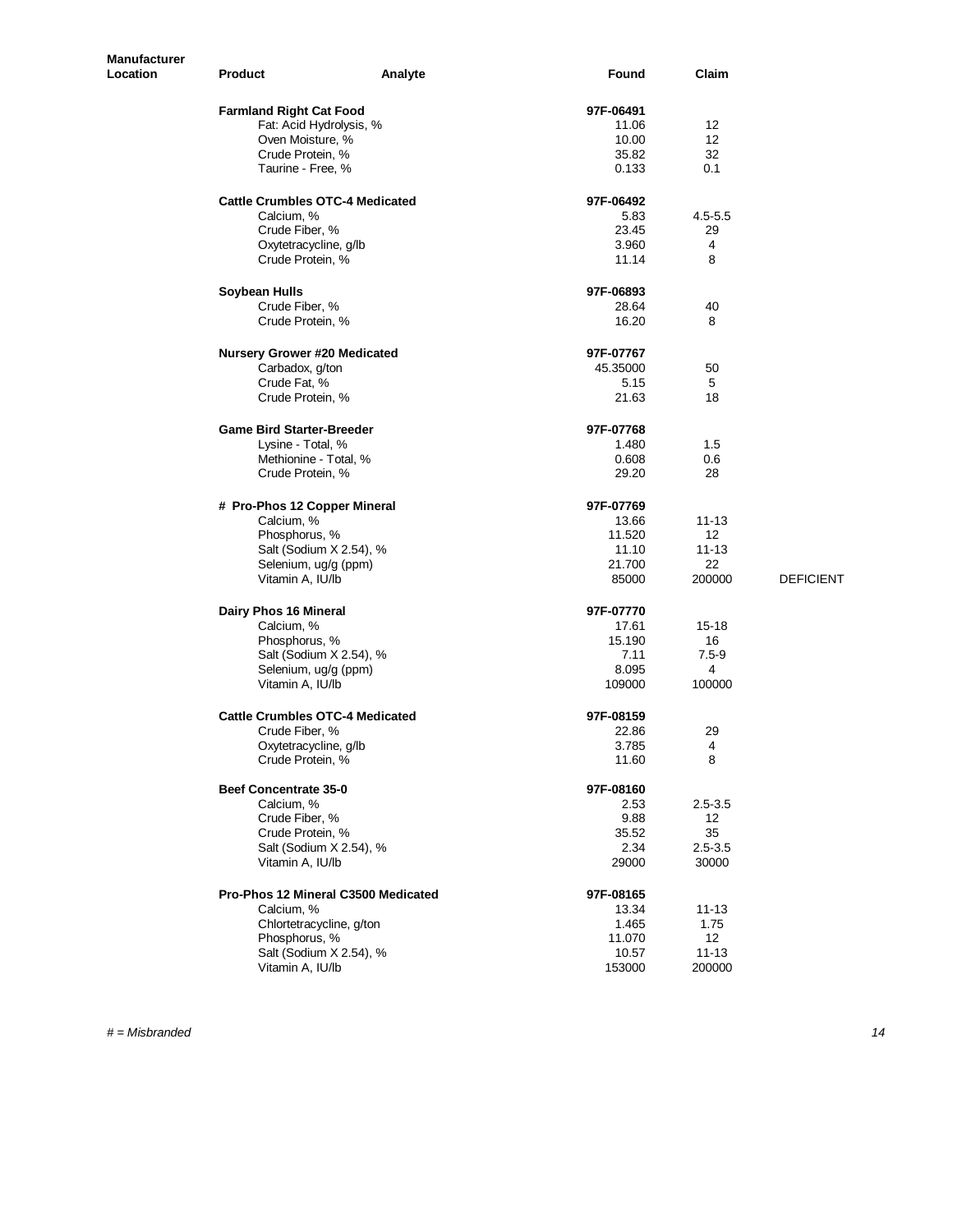| <b>Manufacturer</b><br>Location                   | <b>Product</b>                                                                                                              | Analyte | Found                                                | Claim                        |                  |
|---------------------------------------------------|-----------------------------------------------------------------------------------------------------------------------------|---------|------------------------------------------------------|------------------------------|------------------|
| <b>Federal Beef Processors</b><br>Rapid City, SD  |                                                                                                                             |         |                                                      |                              |                  |
|                                                   | # Meat & Bone Meal<br>Calcium, %<br>Crude Fat, %<br>Phosphorus, %<br>Crude Protein, %                                       |         | 97F-02561<br>10.10<br>7.88<br>4.630<br>52.49         | $12 - 14.4$<br>6<br>5<br>46  | <b>DEFICIENT</b> |
| Form-A-Feed Inc<br><b>Stewart, MN</b>             |                                                                                                                             |         |                                                      |                              |                  |
|                                                   | <b>EMF Phase III Medicated</b><br>Carbadox, g/ton<br>Crude Fat, %<br>Crude Protein, %                                       |         | 97F-01749<br>47.60000<br>5.42<br>19.55               | 50<br>5<br>20                |                  |
| <b>Fremar Feeds</b><br>Freeman, SD                |                                                                                                                             |         |                                                      |                              |                  |
|                                                   | # Custom Mix<br>Lasalocid, g/ton                                                                                            |         | 97F-06486<br>17.600                                  | 75                           | <b>DEFICIENT</b> |
| <b>Friskies Pet Care Products</b><br>Glendale, CA |                                                                                                                             |         |                                                      |                              |                  |
|                                                   | Friskies Alpo Chopped with Beef Dog Food<br>Crude Fat, %<br>Oven Moisture, %<br>Crude Protein, %                            |         | 97F-00139<br>6.42<br>77.18<br>9.76                   | $\overline{7}$<br>78<br>9    |                  |
|                                                   | <b>Friskies Mixed Grill for Cats</b><br>Ash, %<br>Crude Fat, %<br>Oven Moisture, %<br>Crude Protein, %<br>Taurine - Free, % |         | 97F-00140<br>1.72<br>7.49<br>77.13<br>13.54<br>0.083 | 2.5<br>5<br>78<br>10<br>0.05 |                  |
|                                                   | <b>Beef Bites Dog Treats</b><br>Oven Moisture, %<br>Crude Protein, %                                                        |         | 97F-08028<br>36.27<br>27.40                          | 37<br>23                     |                  |
|                                                   | Alpo Chunky with Beef<br>Crude Fat, %<br>Oven Moisture, %<br>Crude Protein, %                                               |         | 97F-08192<br>7.72<br>76.27<br>10.45                  | 6<br>78<br>9                 |                  |
|                                                   | Friskies for Cats Sliced Chicken in Gravy<br>Oven Moisture, %<br>Crude Protein, %<br>Taurine - Free, %                      |         | 97F-08193<br>76.31<br>15.06<br>0.079                 | 78<br>11<br>0.05             |                  |
| <b>Frontier Mills Inc.</b><br>Yankton, SD         |                                                                                                                             |         |                                                      |                              |                  |
|                                                   | <b>Custom Mix</b><br>Monensin, ppm                                                                                          |         | 97F-01834<br>N.D.                                    | 0                            |                  |
|                                                   | <b>Quick Start 20-50 Medicated</b><br>Carbadox, g/ton<br>Crude Protein, %<br>Pyrantel Tartrate, g/ton                       |         | 97F-01836<br>50.50000<br>17.48<br>92.70000           | 50<br>18<br>96               |                  |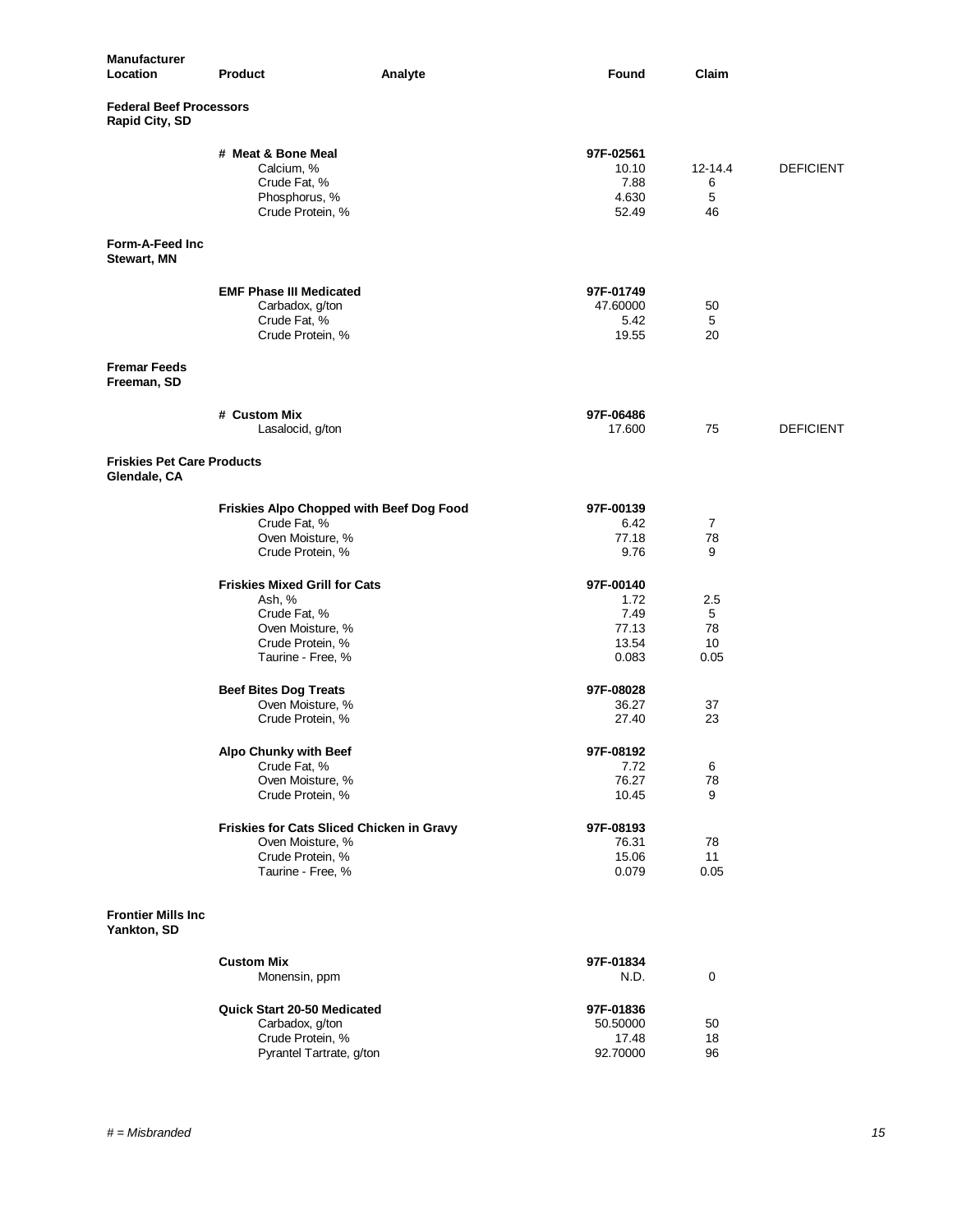| <b>Manufacturer</b><br>Location          | <b>Product</b>                                                                                                                             | Analyte | Found                                                          | Claim                                                       |                                                          |
|------------------------------------------|--------------------------------------------------------------------------------------------------------------------------------------------|---------|----------------------------------------------------------------|-------------------------------------------------------------|----------------------------------------------------------|
| Golden Sun Feeds Inc.<br>Estherville, IA |                                                                                                                                            |         |                                                                |                                                             |                                                          |
|                                          | # 28% Range Block<br>Calcium, %<br>lodine, %<br>Crude Protein, %<br>Salt (ChlorideX1.65), %<br>Salt (Sodium X 2.54), %<br>Vitamin A, IU/lb |         | 97F-00881<br>2.15<br>0.001<br>29.06<br>15.18<br>14.77<br>79000 | $2 - 3$<br>0.0033<br>28<br>17.5-20.5<br>17.5-20.5<br>100000 | <b>DEFICIENT</b><br><b>DEFICIENT</b><br><b>DEFICIENT</b> |
|                                          | # 20% Range Cake<br>Crude Fiber, %<br>Crude Protein, %<br>Salt (Sodium X 2.54), %<br>Vitamin A, IU/lb                                      |         | 97F-00883<br>14.82<br>20.55<br>1.80<br>21000                   | 13<br>20<br>$1.5 - 2$<br>20000                              | <b>EXCESSIVE</b>                                         |
|                                          | Golden Sun 40 Golden Lean 40<br>Calcium, %<br>Lysine - Total, %<br>Crude Protein, %<br>Salt (Sodium X 2.54), %                             |         | 97F-00982<br>3.25<br>2.230<br>39.40<br>2.93                    | $3 - 4$<br>2.5<br>40<br>$2.5 - 3$                           |                                                          |
|                                          | <b>Energy Lick 12 Supplement Tub</b><br>lodine, ppm<br>Crude Protein, %<br>Selenium, ug/g (ppm)<br>Vitamin A, IU/lb                        |         | 97F-01390<br>20.000<br>12.19<br>6.225<br>42000                 | 18<br>12<br>6.7<br>50000                                    |                                                          |
|                                          | # Golden Lean 40<br>Calcium, %<br>Lysine - Total, %<br>Crude Protein, %<br>Salt (ChlorideX1.65), %<br>Salt (Sodium X 2.54), %              |         | 97F-01391<br>3.60<br>2.280<br>40.68<br>1.84<br>1.88            | 3-4<br>2.5<br>40<br>$2.5 - 3$<br>$2.5 - 3$                  | <b>DEFICIENT</b><br><b>DEFICIENT</b>                     |
|                                          | <b>Golden Dairy</b><br>Calcium, %<br>Phosphorus, %<br>Crude Protein, %<br>Salt (Sodium X 2.54), %<br>Vitamin A, IU/lb                      |         | 97F-01392<br>3.11<br>2.070<br>40.19<br>1.66<br>31000           | $2 - 3$<br>$\overline{2}$<br>40<br>1.25-2.25<br>30000       |                                                          |
|                                          | # Golden Pig I NT-150 Medicated<br>Crude Fat, %<br>Lysine - Total, %<br>Oxytetracycline, g/ton<br>Crude Protein, %                         |         | 97F-01538<br>5.91<br>1.110<br>130.000<br>21.68                 | 6<br>1.4<br>150<br>20                                       | <b>DEFICIENT</b>                                         |
|                                          | <b>Golden Pig Concentrate</b><br>Calcium, %<br>Crude Fat, %<br>Lysine - Total, %<br>Crude Protein, %                                       |         | 97F-01539<br>2.33<br>5.97<br>2.600<br>36.82                    | $2 - 3$<br>6<br>3<br>34                                     |                                                          |
|                                          | Golden Lean Concentrate HD<br>Calcium, %<br>Crude Fat, %<br>Lysine - Total, %<br>Crude Protein, %<br>Salt (Sodium X 2.54), %               |         | 97F-01540<br>3.75<br>6.84<br>2.860<br>43.04<br>2.95            | $3.3 - 4$<br>7<br>3<br>40<br>$2.5 - 3.3$                    |                                                          |
|                                          | <b>Energy Lick 12</b><br>Crude Fat, %<br>Crude Protein, %<br>Selenium, ug/g (ppm)<br>Vitamin A, IU/lb                                      |         | 97F-04200<br>5.51<br>12.05<br>6.180<br>43000                   | 5<br>12<br>6.7<br>50000                                     |                                                          |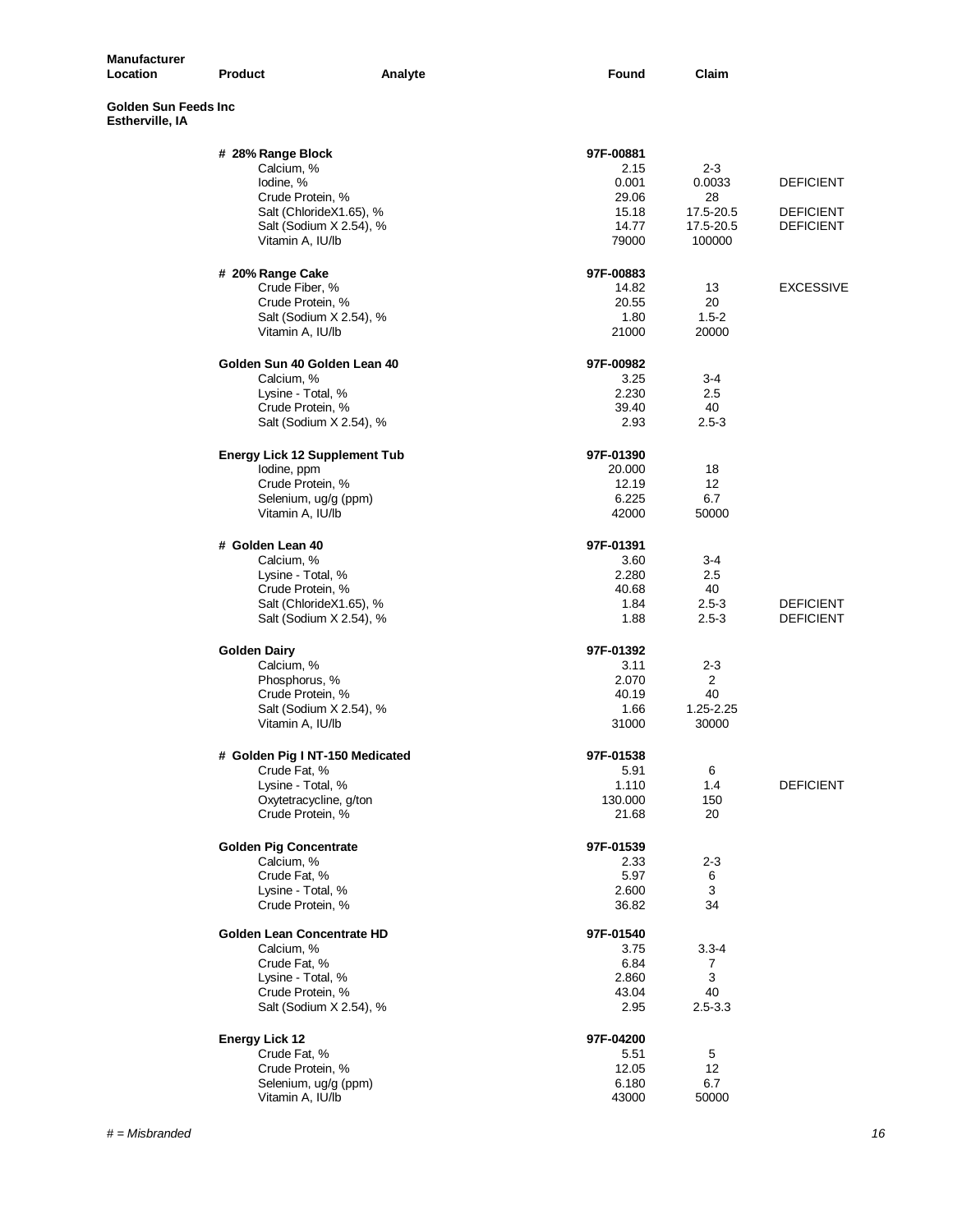| Manufacturer<br>Location | Product<br>Analyte                  | Found     | Claim             |                  |
|--------------------------|-------------------------------------|-----------|-------------------|------------------|
|                          | 28% Range Block                     | 97F-04201 |                   |                  |
|                          | Calcium, %                          | 2.02      | $1.5 - 2$         |                  |
|                          | Crude Protein, %                    | 27.55     | 28                |                  |
|                          | Salt (Sodium X 2.54), %             | 17.71     | 17-20             |                  |
|                          | Vitamin A, IU/lb                    | 82000     | 100000            |                  |
|                          | <b>Golden Lean Concentrate HD</b>   | 97F-05745 |                   |                  |
|                          | Calcium, %                          | 3.87      | $3.3 - 4$         |                  |
|                          | Crude Fat, %                        | 6.94      | 7                 |                  |
|                          | Lysine - Total, %                   | 2.470     | 3                 |                  |
|                          | Crude Protein, %                    | 42.71     | 40                |                  |
|                          | Salt (Sodium X 2.54), %             | 2.74      | $2.5 - 3.3$       |                  |
|                          | 41% Beef Finisher 600 BOV Medicated | 97F-05746 |                   |                  |
|                          | Calcium, %                          | 8.02      | $7 - 8$           |                  |
|                          | Crude Fiber, %                      | 9.45      | 10                |                  |
|                          | Lasalocid, g/ton                    | 621.000   | 600               |                  |
|                          | Crude Protein, %                    | 42.13     | 41                |                  |
|                          | Salt (Sodium X 2.54), %             | 1.67      | $1.5 - 2$         |                  |
|                          | Vitamin A, IU/lb                    | 45000     | 40000             |                  |
|                          | <b>Hi Plains Mineral</b>            | 97F-05747 |                   |                  |
|                          | Calcium, %                          | 13.17     | $11 - 13$         |                  |
|                          | Phosphorus, %                       | 11.580    | $12 \overline{ }$ |                  |
|                          | Selenium, ug/g (ppm)                | 23.000    | 22.2              |                  |
|                          | Vitamin A, IU/lb                    | 430000    | 400000            |                  |
|                          | # Strong Litter/Worm-Gard Medicated | 97F-05748 |                   |                  |
|                          | Crude Fat, %                        | 3.76      | 5                 | <b>DEFICIENT</b> |
|                          | Crude Protein, %                    | 17.00     | 15                |                  |
|                          | <b>Golden Dairy</b>                 | 97F-06040 |                   |                  |
|                          | Calcium, %                          | 1.87      | $2 - 3$           |                  |
|                          | Phosphorus, %                       | 1.825     | 2                 |                  |
|                          | Crude Protein, %                    | 41.37     | 40                |                  |
|                          | Salt (Sodium X 2.54), %             | 1.65      | 1.25-2.25         |                  |
|                          | Vitamin A, IU/lb                    | 30000     | 30000             |                  |
|                          | Beef Builder-40 500 BOV Medicated   | 97F-07061 |                   |                  |
|                          | Calcium, %                          | 6.45      | $6.5 - 7.5$       |                  |
|                          | Equiv Crude Protein, %              | 14.57     | 15                |                  |
|                          | Lasalocid, g/ton                    | 536.000   | 500               |                  |
|                          | Crude Protein, %                    | 40.75     | 40                |                  |
|                          | Vitamin A, IU/lb                    | 41000     | 45000             |                  |
|                          | # Golden Lean HD Concentrate 1      | 97F-08163 |                   |                  |
|                          | Calcium, %                          | 2.60      | $3.3 - 4$         | <b>DEFICIENT</b> |
|                          | Crude Fat, %                        | 8.41      | 7                 |                  |
|                          | Lysine - Total, %                   | 3.060     | 3                 |                  |
|                          | Crude Protein, %                    | 39.92     | 40                |                  |
|                          | Salt (Sodium X 2.54), %             | 2.23      | $2.5 - 3.3$       |                  |
|                          | # Texturized Horse Feed             | 97F-08166 |                   |                  |
|                          | Crude Protein, %                    | 10.83     | 12                | <b>DEFICIENT</b> |
|                          | # Med-A-Mix CTC-4G Medicated        | 97F-08167 |                   |                  |
|                          | Calcium, %                          | 3.65      | $3 - 4$           |                  |
|                          | Chlortetracycline, g/lb             | 3.600     | 4                 |                  |
|                          | Lysine - Total, %                   | 2.550     | 2.5               |                  |
|                          | Crude Protein, %                    | 41.54     | 40                |                  |
|                          | Salt (ChlorideX1.65), %             | 1.59      | $2.5 - 3$         | <b>DEFICIENT</b> |
|                          | Salt (Sodium X 2.54), %             | 1.75      | $2.5 - 3$         | <b>DEFICIENT</b> |
|                          | # Hi Plains Mineral                 | 97F-08242 |                   |                  |
|                          | Calcium, %                          | 12.40     | $11 - 13$         |                  |
|                          | Phosphorus, %                       | 7.715     | 9                 | <b>DEFICIENT</b> |
|                          | Selenium, ug/g (ppm)                | 23.350    | 22.2              |                  |
|                          | Vitamin A, IU/lb                    | 345000    | 400000            |                  |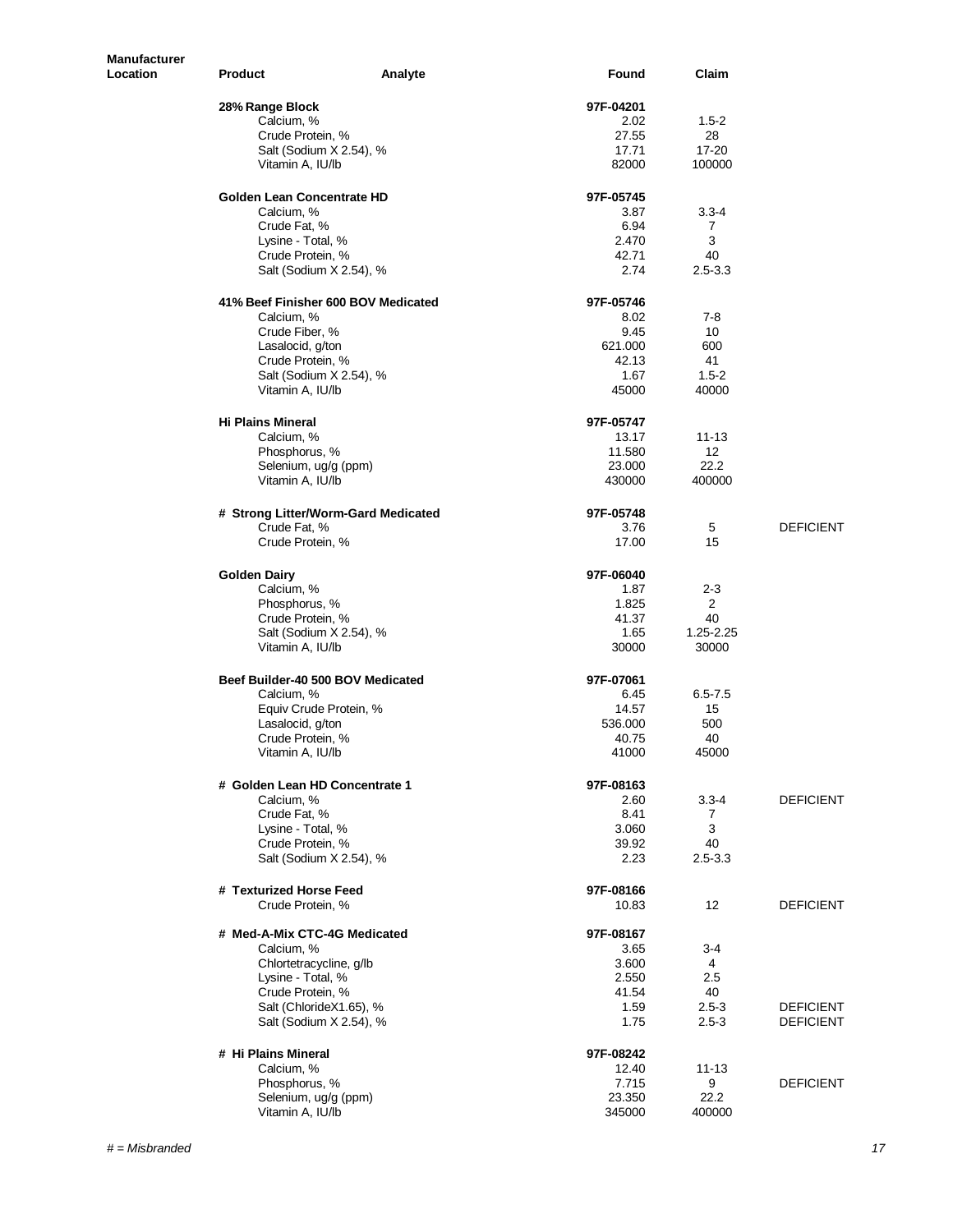| Manufacturer<br>Location                       | <b>Product</b>                            | Analyte | Found     | Claim       |                  |
|------------------------------------------------|-------------------------------------------|---------|-----------|-------------|------------------|
|                                                | # Golden Sun Liquid Feed 32 Golden Beef   |         | 97F-08243 |             |                  |
|                                                | Karl Fisher Moisture, %                   |         | 44.15     | 35          | <b>EXCESSIVE</b> |
|                                                | Vacuum Moisture, %                        |         | 44.47     | 35          | <b>EXCESSIVE</b> |
|                                                | Crude Protein, %                          |         | 32.34     | 32          |                  |
|                                                | Salt (ChlorideX1.65), %                   |         | 2.25      | $4.5 - 5.5$ | <b>DEFICIENT</b> |
|                                                | Salt (Sodium X 2.54), %                   |         | 2.90      | $4.5 - 5.5$ | <b>DEFICIENT</b> |
|                                                | Vitamin A, IU/lb                          |         | 6200      | 40000       | <b>DEFICIENT</b> |
| Golden Sun Feeds Inc<br><b>Sioux Falls, SD</b> |                                           |         |           |             |                  |
|                                                | # Lamb Starter BOV Medicated              |         | 97F-00310 |             |                  |
|                                                | Lasalocid, g/ton                          |         | 21.933    | 30          | <b>DEFICIENT</b> |
|                                                | Crude Protein, %                          |         | 21.26     | 20          |                  |
|                                                | <b>Lamb'N Bulk 100 BOV Medicated</b>      |         | 97F-00451 |             |                  |
|                                                | Calcium, %                                |         | 1.59      | $1.5 - 2$   |                  |
|                                                | Crude Fiber, %                            |         | 9.01      | 10          |                  |
|                                                | Equiv Crude Protein, %                    |         | 2.67      | 2.5         |                  |
|                                                | Lasalocid, g/ton                          |         | 96.700    | 100         |                  |
|                                                | Crude Protein, %                          |         | 28.89     | 28          |                  |
|                                                | Vitamin A, IU/lb                          |         | 22000     | 20000       |                  |
|                                                |                                           |         |           |             |                  |
|                                                | 50% Beefmaker Block                       |         | 97F-06284 |             |                  |
|                                                | Calcium, %                                |         | 2.71      | 2-3         |                  |
|                                                | Equiv Crude Protein, %                    |         | 27.50     | 30          |                  |
|                                                | Phosphorus, %                             |         | 1.920     | 2           |                  |
|                                                | Crude Protein, %                          |         | 51.01     | 50          |                  |
|                                                | Salt (Sodium X 2.54), %                   |         | 15.48     | 16.5-19.5   |                  |
|                                                | Vitamin A, IU/lb                          |         | 117000    | 100000      |                  |
|                                                | <b>Golden Lean Concentrate HL</b>         |         | 97F-07087 |             |                  |
|                                                | Calcium, %                                |         | 3.50      | $3.3 - 4$   |                  |
|                                                | Lysine - Total, %                         |         | 2.450     | 3           |                  |
|                                                | Crude Protein, %                          |         | 39.25     | 40          |                  |
|                                                | Salt (Sodium X 2.54), %                   |         | 3.04      | $2.5 - 3.3$ |                  |
|                                                | Calf'n Bulk 80R Medicated                 |         | 97F-07088 |             |                  |
|                                                | Calcium, %                                |         | 2.68      | $2.5 - 3$   |                  |
|                                                | Crude Fiber, %                            |         | 10.37     | 12          |                  |
|                                                | Monensin, g/ton                           |         | 78.80     | 80          |                  |
|                                                | Crude Protein, %                          |         | 28.51     | 27          |                  |
|                                                | Salt (Sodium X 2.54), %                   |         | 1.61      | $1.5 - 2$   |                  |
|                                                | Vitamin A, IU/lb                          |         | 27000     | 30000       |                  |
|                                                | Pig Med-A-Mix C2000 Medicated             |         | 97F-07089 |             |                  |
|                                                | Calcium, %                                |         | 2.25      | $2 - 2.5$   |                  |
|                                                | Carbadox, q/lb                            |         | 0.99000   | 1           |                  |
|                                                | Crude Fat, %                              |         | 5.41      | 5.5         |                  |
|                                                | Crude Protein, %                          |         | 36.41     | 34          |                  |
|                                                | 18% Special Calf Starter Deccox Medicated |         | 97F-07559 |             |                  |
|                                                | Acid Detergent Fiber, %                   |         | 8.86      | 10          |                  |
|                                                | Decoquinate, mg/lb                        |         | 32.6000   | 30          |                  |
|                                                | Crude Protein, %                          |         | 18.47     | 18          |                  |
|                                                | Golden Lean Concentrate HL 24GM           |         | 97F-07563 |             |                  |
|                                                | Calcium, %                                |         | 3.57      | $3.3 - 4$   |                  |
|                                                | Lysine - Total, %                         |         | 3.000     | 3           |                  |
|                                                | Crude Protein, %                          |         | 40.05     | 40          |                  |
|                                                | Salt (Sodium X 2.54), %                   |         | 2.56      | $2.5 - 3.3$ |                  |
|                                                |                                           |         |           |             |                  |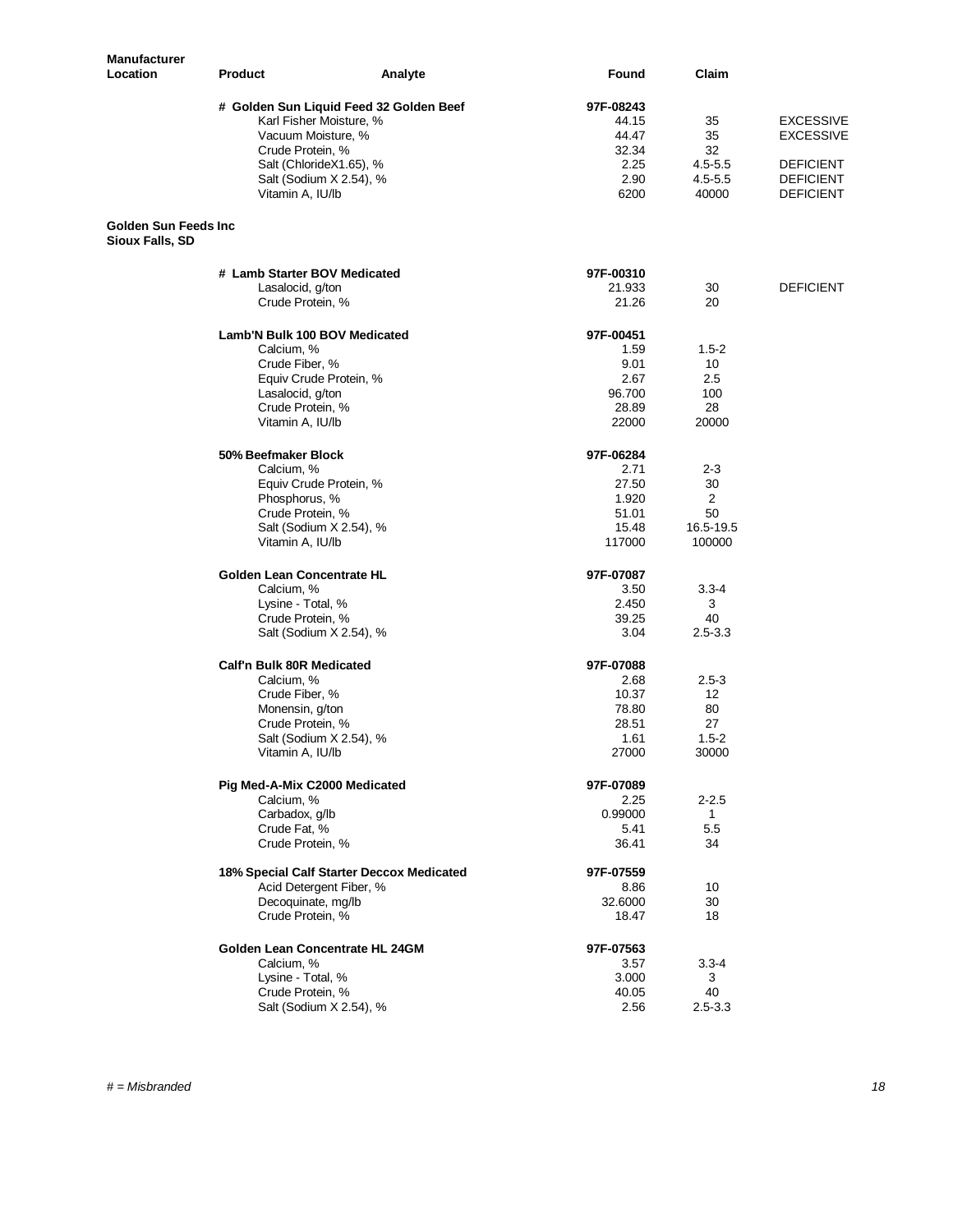| <b>Manufacturer</b><br>Location               | <b>Product</b><br>Analyte                             | Found             | Claim              |                  |
|-----------------------------------------------|-------------------------------------------------------|-------------------|--------------------|------------------|
|                                               | Beef 'N Bulk R-Ty Medicated                           | 97F-08537         |                    |                  |
|                                               | Calcium, %                                            | 4.77              | 4-5                |                  |
|                                               | Crude Fiber, %                                        | 11.38             | 12                 |                  |
|                                               | Equiv Crude Protein, %                                | 9.16              | 10                 |                  |
|                                               | Monensin, g/ton                                       | 228.00            | 250                |                  |
|                                               | Crude Protein, %                                      | 19.63             | 20                 |                  |
|                                               | Salt (Sodium X 2.54), %                               | 2.15<br>69.050    | $1.5 - 2$<br>90    |                  |
|                                               | Tylosin, g/ton<br>Vitamin A, IU/lb                    | 26000             | 20000              |                  |
|                                               | <b>Hi-Plains Mineral</b>                              | 97F-08538         |                    |                  |
|                                               | Calcium, %                                            | 13.51             | 11-13              |                  |
|                                               | Phosphorus, %                                         | 8.670             | 9                  |                  |
|                                               | Selenium, ug/g (ppm)                                  | 22.050            | 22.2               |                  |
|                                               | Vitamin A, IU/lb                                      | 433000            | 400000             |                  |
|                                               | Golden Aide "CTC" 10G Medicated                       | 97F-08827         |                    |                  |
|                                               | Chlortetracycline, g/lb                               | 9.21              | 10                 |                  |
| <b>Grand Laboratories Inc.</b><br>Freeman, SD |                                                       |                   |                    |                  |
|                                               | <b>Hematinic Vitamin &amp; Mineral Premix</b>         | 97F-07097         |                    |                  |
|                                               | Calcium, %                                            | 8.35              | $8 - 8.5$          |                  |
|                                               | Iron, %                                               | 2.57              | 2.63               |                  |
|                                               | Magnesium, %                                          | 3.63              | 3.08               |                  |
|                                               | Vitamin A, IU/lb                                      | 440000            | 500000             |                  |
| <b>GTA Feeds</b><br>Edgeley, ND               |                                                       |                   |                    |                  |
|                                               | Beef Grow B500 Medicated                              | 97F-08535         |                    |                  |
|                                               | Calcium, %                                            | 4.45              | 4-5                |                  |
|                                               | Equiv Crude Protein, %                                | 12.33             | 12.9               |                  |
|                                               | Lasalocid, g/ton                                      | 457.000           | 500                |                  |
|                                               | Crude Protein, %<br>Salt (Sodium X 2.54), %           | 38.77<br>2.32     | 38<br>$2.5 - 3.5$  |                  |
|                                               | Vitamin A, IU/lb                                      | 32000             | 30000              |                  |
|                                               | # 38 N/BP Dairy Supplement                            | 97F-08536         |                    |                  |
|                                               | Acid Detergent Fiber, %                               | 9.54              | 8                  | <b>EXCESSIVE</b> |
|                                               | Calcium, %                                            | 2.30              | $2.5 - 3$          |                  |
|                                               | Crude Protein, %                                      | 37.90             | 38                 |                  |
|                                               | Salt (Sodium X 2.54), %<br>Vitamin A, IU/lb           | 2.33<br>24000     | $2 - 2.5$<br>30000 |                  |
|                                               |                                                       |                   |                    |                  |
|                                               | Beef 40/28 Finisher Supp R400 Medicated<br>Calcium, % | 97F-08541<br>6.55 | 7-8                |                  |
|                                               | Crude Fiber, %                                        | 9.05              | 12                 |                  |
|                                               | Equiv Crude Protein, %                                | 26.37             | 28                 |                  |
|                                               | Monensin, g/ton                                       | 388.00            | 400                |                  |
|                                               | Potassium, %                                          | 2.770             | 3                  |                  |
|                                               | Crude Protein, %                                      | 40.39             | 40                 |                  |
|                                               | Salt (Sodium X 2.54), %                               | 4.40              | $4.5 - 5.5$        |                  |
|                                               | Vitamin A, IU/lb                                      | 32000             | 30000              |                  |
|                                               | # Custom Beef Fin B800 M.G.A. 0.53 Medicated          | 97F-08542         |                    |                  |
|                                               | Calcium, %<br>Crude Fiber, %                          | 7.55<br>4.07      | $7 - 8$<br>12      |                  |
|                                               | Equiv Crude Protein, %                                | 23.63             | 27.9               |                  |
|                                               | Lasalocid, g/ton                                      | 747.000           | 800                |                  |
|                                               | Potassium, %                                          | 2.690             | 3                  |                  |
|                                               | Crude Protein, %                                      | 34.08             | 38                 | <b>DEFICIENT</b> |
|                                               | Salt (Sodium X 2.54), %                               | 2.93              | $3 - 4$            |                  |
|                                               | Vitamin A, IU/lb                                      | 29000             | 30000              |                  |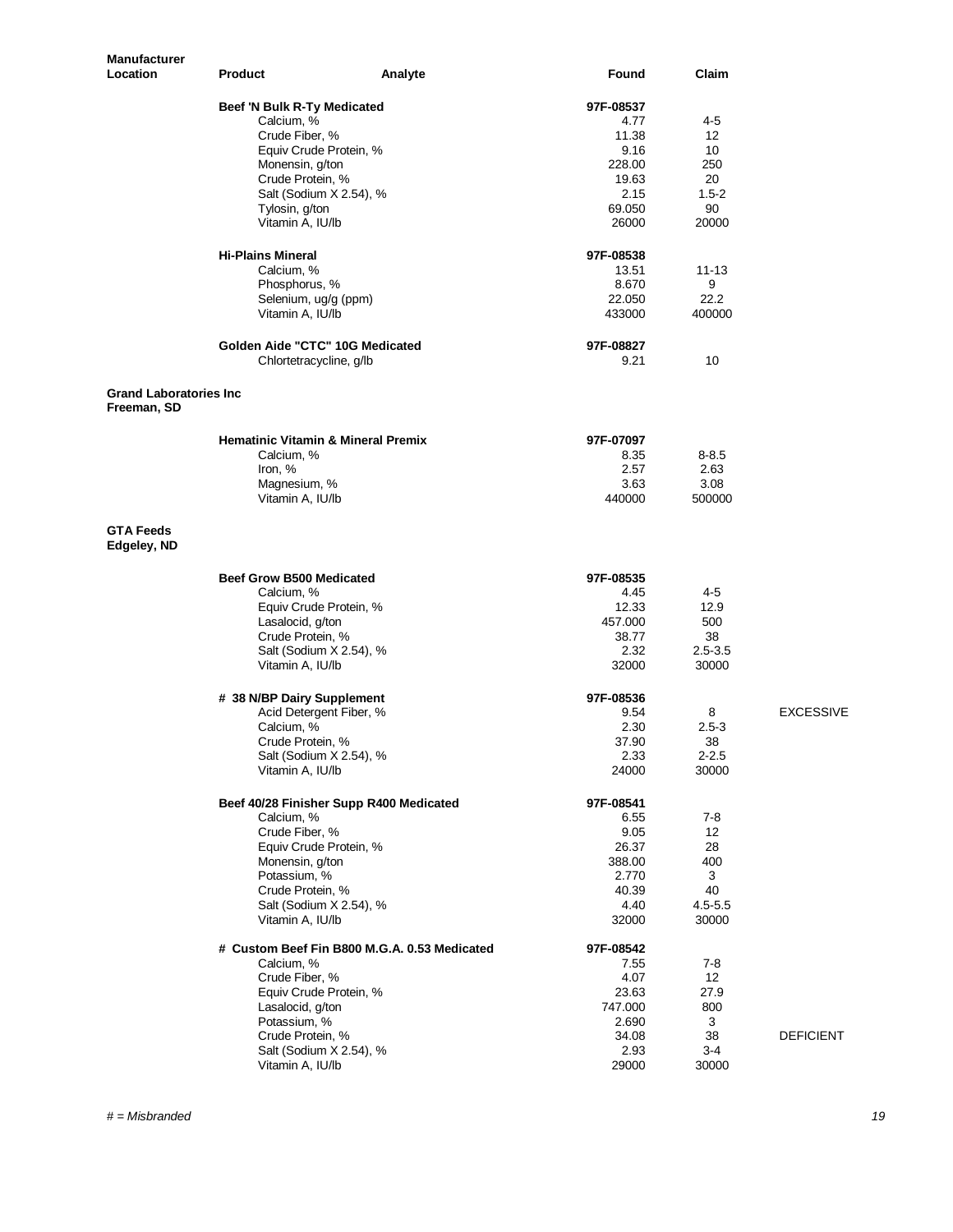| <b>Manufacturer</b><br>Location     | <b>Product</b>                                     | Analyte | Found            | Claim                   |                  |
|-------------------------------------|----------------------------------------------------|---------|------------------|-------------------------|------------------|
|                                     | <b>Triple 12 Cattle Mineral Plus</b>               |         | 97F-08543        |                         |                  |
|                                     | Calcium, %                                         |         | 12.87            | 12-14                   |                  |
|                                     | Magnesium, %                                       |         | 3.26             | 2.75                    |                  |
|                                     | Phosphorus, %                                      |         | 11.040           | 12 <sup>°</sup>         |                  |
|                                     | Salt (Sodium X 2.54), %                            |         | 12.90            | 12-14                   |                  |
|                                     | Selenium, ug/g (ppm)<br>Vitamin A, IU/lb           |         | 43.150<br>187000 | 35<br>150000            |                  |
|                                     | <b>Dekade Krumbles Medicated</b>                   |         | 97F-08544        |                         |                  |
|                                     | Decoquinate, %                                     |         | 0.1170           | 0.125                   |                  |
| <b>GTA Feeds</b><br>Gettysburg, SD  |                                                    |         |                  |                         |                  |
|                                     | Ranger 14N Hi-Mag Blox                             |         | 97F-00599        |                         |                  |
|                                     | Magnesium, %                                       |         | 2.00             | $\overline{2}$          |                  |
|                                     | Crude Protein, %                                   |         | 14.72            | 14                      |                  |
|                                     | Salt (Sodium X 2.54), %                            |         | 11.05            | $11 - 13$               |                  |
|                                     | Range 20 Cake<br>Crude Fiber, %                    |         | 97F-00849        | 12                      |                  |
|                                     | Crude Protein, %                                   |         | 9.18<br>20.79    | $\overline{2}$          |                  |
|                                     | Salt (Sodium X 2.54), %                            |         | 1.45             | $1.5 - 2$               |                  |
|                                     |                                                    |         |                  |                         |                  |
|                                     | Ranger 20N Blox                                    |         | 97F-00850        |                         |                  |
|                                     | Crude Protein, %<br>Salt (Sodium X 2.54), %        |         | 19.43<br>10.49   | 20<br>$11 - 13$         |                  |
|                                     | Vitamin A, IU/lb                                   |         | 23000            | 20000                   |                  |
|                                     | # Range Grow BVT 30                                |         | 97F-02195        |                         |                  |
|                                     | Crude Fiber, %                                     |         | 11.15            | 18                      |                  |
|                                     | Lasalocid, g/ton                                   |         | 1.600            | 30                      | <b>DEFICIENT</b> |
|                                     | Monensin, g/ton<br>Crude Protein, %                |         | N.D.<br>14.27    | 0<br>14                 |                  |
|                                     | # Lamb Creep BVT 45                                |         | 97F-02196        |                         |                  |
|                                     | Crude Fiber, %                                     |         | 15.63            | 18                      |                  |
|                                     | Lasalocid, g/ton                                   |         | 75.950           | 45                      | <b>EXCESSIVE</b> |
|                                     | Monensin, g/ton<br>Crude Protein, %                |         | N.D.<br>19.44    | 0<br>18                 |                  |
|                                     | # Ranger 20N Hi Mag Blox                           |         | 97F-04360        |                         |                  |
|                                     | Magnesium, %                                       |         | 1.98             | $\overline{\mathbf{c}}$ |                  |
|                                     | Crude Protein, %                                   |         | 17.80<br>10.83   | 20<br>$11 - 13$         | <b>DEFICIENT</b> |
|                                     | Salt (ChlorideX1.65), %<br>Salt (Sodium X 2.54), % |         | 9.62             | $11 - 13$               | <b>DEFICIENT</b> |
|                                     | Vitamin A, IU/lb                                   |         | 16000            | 20000                   |                  |
|                                     | Ranger 20N Blox                                    |         | 97F-07906        |                         |                  |
|                                     | Crude Protein, %                                   |         | 20.40            | 20                      |                  |
|                                     | Salt (Sodium X 2.54), %<br>Vitamin A, IU/lb        |         | 11.16<br>21000   | $11 - 13$<br>20000      |                  |
| <b>GTA Feeds</b><br>Sioux Falls, SD |                                                    |         |                  |                         |                  |
|                                     | # Bull Challenger RM15 Medicated                   |         | 97F-00300        |                         |                  |
|                                     | Crude Fiber, %                                     |         | 16.06            | 16                      |                  |
|                                     | Equiv Crude Protein, %                             |         | 2.12             | 1.5                     | <b>EXCESSIVE</b> |
|                                     | Monensin, g/ton<br>Crude Protein, %                |         | 278.23<br>14.42  | 30<br>14                |                  |
|                                     | GTA Rum-Liq 41                                     |         | 97F-00309        |                         |                  |
|                                     | Equiv Crude Protein, %                             |         | 30.23            | 32                      |                  |
|                                     | Vacuum Moisture, %                                 |         | 34.20            | 34                      |                  |
|                                     | Potassium, %                                       |         | 2.636            | $\overline{2}$          |                  |
|                                     | Crude Protein, %<br>Vitamin A, IU/lb               |         | 43.65<br>33000   | 41<br>40000             |                  |
|                                     |                                                    |         |                  |                         |                  |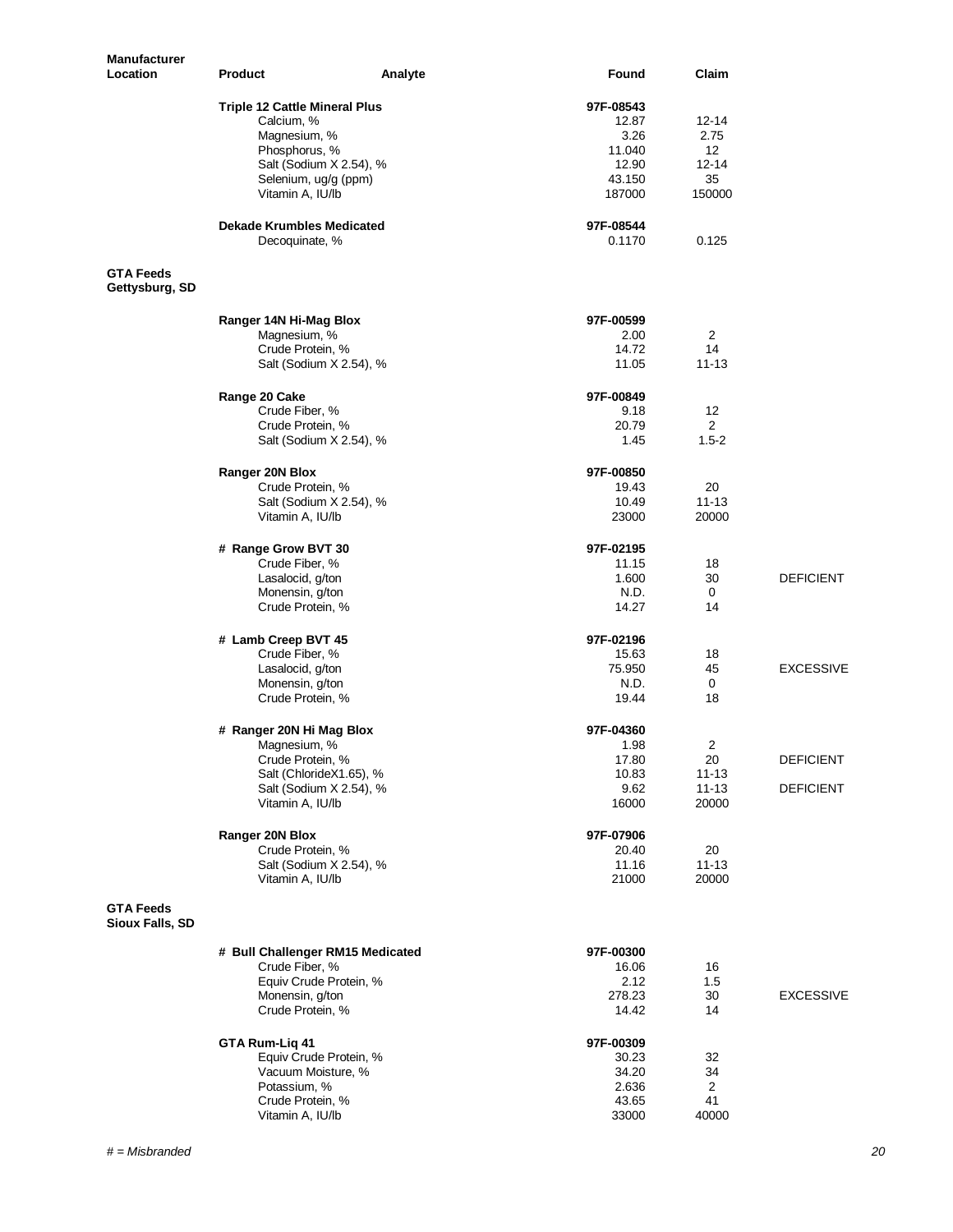| <b>Manufacturer</b><br>Location | <b>Product</b>                   | Analyte | Found     | Claim       |                  |
|---------------------------------|----------------------------------|---------|-----------|-------------|------------------|
|                                 |                                  |         |           |             |                  |
|                                 | # Rum-Liq 33                     |         | 97F-00409 |             |                  |
|                                 | Equiv Crude Protein, %           |         | 28.35     | 30          |                  |
|                                 | Vacuum Moisture, %               |         | 37.38     | 36          |                  |
|                                 | Potassium, %                     |         | 3.340     | 3           |                  |
|                                 | Crude Protein, %                 |         | 33.93     | 33          |                  |
|                                 | Vitamin A, IU/lb                 |         | 31000     | 45000       | <b>DEFICIENT</b> |
|                                 | <b>Dekade Krumbles Medicated</b> |         | 97F-00780 |             |                  |
|                                 | Decoquinate, mg/lb               |         | 483.0000  | 568         |                  |
|                                 | Krumble-ADE DP Medicated         |         | 97F-00781 |             |                  |
|                                 | Chlortetracycline, g/lb          |         | 3.870     | 4           |                  |
|                                 | Vitamin A, IU/lb                 |         | 247000    | 200000      |                  |
|                                 | Rum-Liq 33                       |         | 97F-00782 |             |                  |
|                                 | Equiv Crude Protein, %           |         | 25.94     | 30          |                  |
|                                 | Vacuum Moisture, %               |         | 34.73     | 36          |                  |
|                                 | Crude Protein, %                 |         | 32.16     | 33          |                  |
|                                 | Vitamin A, IU/lb                 |         | 53000     | 30000       |                  |
|                                 | # Beef Grow                      |         | 97F-00838 |             |                  |
|                                 | Calcium, %                       |         | 3.80      | 4-5         |                  |
|                                 | Crude Protein, %                 |         | 35.28     | 38          | <b>DEFICIENT</b> |
|                                 | Salt (Sodium X 2.54), %          |         | 2.55      | $2.5 - 3.5$ |                  |
|                                 | Vitamin A, IU/lb                 |         | 30000     | 30000       |                  |
|                                 | Groplex 40%                      |         | 97F-00839 |             |                  |
|                                 | Calcium, %                       |         | 4.15      | $3.5 - 4.5$ |                  |
|                                 | Lysine - Total, %                |         | 2.250     | 2.5         |                  |
|                                 | Phosphorus, %                    |         | 2.000     | 2           |                  |
|                                 | Crude Protein, %                 |         | 39.73     | 40          |                  |
|                                 | Salt (Sodium X 2.54), %          |         | 2.05      | $2 - 2.5$   |                  |
|                                 | # Beef Marketer RM200 Medicated  |         | 97F-00840 |             |                  |
|                                 | Calcium, %                       |         | 7.27      | 7-8         |                  |
|                                 | Monensin, g/ton                  |         | 348.00    | 400         |                  |
|                                 | Potassium, %                     |         | 1.927     | 3           | <b>DEFICIENT</b> |
|                                 | Crude Protein, %                 |         | 32.99     | 38          | <b>DEFICIENT</b> |
|                                 | Salt (Sodium X 2.54), %          |         | 3.61      | 3-4         |                  |
|                                 | Vitamin A, IU/lb                 |         | 27000     | 30000       |                  |
|                                 | <b>Beef Booster</b>              |         | 97F-00841 |             |                  |
|                                 | Crude Protein, %                 |         | 39.33     | 38          |                  |
|                                 | Salt (Sodium X 2.54), %          |         | 1.82      | $1.5 - 2.5$ |                  |
|                                 | Vitamin A, IU/lb                 |         | 26000     | 30000       |                  |
|                                 | <b>Triple 12 Cattle Mineral</b>  |         | 97F-00848 |             |                  |
|                                 | Calcium, %                       |         | 13.65     | 12-14       |                  |
|                                 | lodine, %                        |         | 0.008     | 0.01        |                  |
|                                 | Phosphorus, %                    |         | 11.970    | 12          |                  |
|                                 | Salt (Sodium X 2.54), %          |         | 14.64     | $12 - 14$   |                  |
|                                 | Vitamin A, IU/lb                 |         | 193000    | 150000      |                  |
|                                 | <b>Hi-Mag Mineral</b>            |         | 97F-01068 |             |                  |
|                                 | Calcium, %                       |         | 9.94      | $10 - 11$   |                  |
|                                 | lodine, %                        |         | 0.004     | 0.005       |                  |
|                                 | Magnesium, %                     |         | 12.75     | 13          |                  |
|                                 | Phosphorus, %                    |         | 5.810     | 6           |                  |
|                                 | Salt (Sodium X 2.54), %          |         | 13.84     | $12 - 14$   |                  |
|                                 | Selenium, ug/g (ppm)             |         | 15.300    | 17.5        |                  |
|                                 | Vitamin A, IU/lb                 |         | 83000     | 75000       |                  |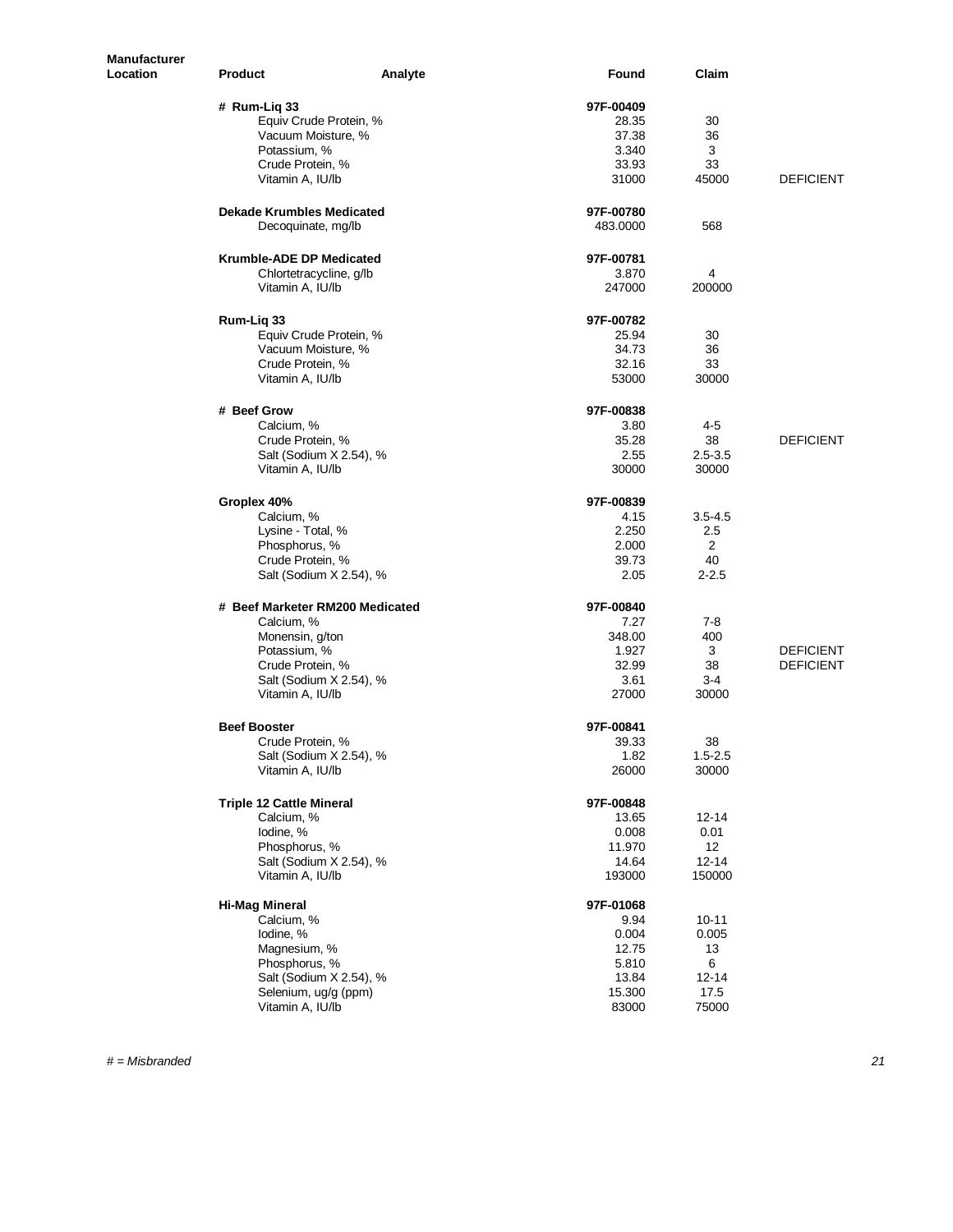| <b>Manufacturer</b><br>Location | <b>Product</b>                             | Analyte                                           | Found            | Claim           |                  |
|---------------------------------|--------------------------------------------|---------------------------------------------------|------------------|-----------------|------------------|
|                                 | <b>Lamb Grower Complete BVT15</b>          |                                                   | 97F-01069        |                 |                  |
|                                 | Crude Fiber, %                             |                                                   | 12.84            | 16              |                  |
|                                 | Equiv Crude Protein, %                     |                                                   | 2.37             | 2               |                  |
|                                 | Lasalocid, g/ton                           |                                                   | 24.400           | 30              |                  |
|                                 | Crude Protein, %                           |                                                   | 16.45            | 16              |                  |
|                                 | <b>Chick Start-A Medicated</b>             |                                                   | 97F-01070        |                 |                  |
|                                 | Amprolium, %                               |                                                   | 0.0046           | 0.004           |                  |
|                                 | Lysine - Total, %                          |                                                   | 0.788            | 0.87            |                  |
|                                 | Methionine - Total, %                      |                                                   | 0.278            | 0.31            |                  |
|                                 | Crude Protein, %                           |                                                   | 19.03            | 18              |                  |
|                                 | <b>Cat Food</b>                            |                                                   | 97F-01410        |                 |                  |
|                                 | Crude Fat, %                               |                                                   | 9.48             | 9               |                  |
|                                 | Oven Moisture, %                           |                                                   | 9.09             | 12              |                  |
|                                 | Crude Protein, %                           |                                                   | 32.12            | 30              |                  |
|                                 | <b>Beef Booster</b>                        |                                                   | 97F-01411        |                 |                  |
|                                 | Calcium, %                                 |                                                   | 4.57             | $4 - 5$         |                  |
|                                 | Crude Protein, %                           |                                                   | 37.61            | 38              |                  |
|                                 | Salt (Sodium X 2.54), %                    |                                                   | 1.56             | 1.75-2.25       |                  |
|                                 | Vitamin A, IU/lb                           |                                                   | 25000            | 30000           |                  |
|                                 |                                            | <b>Custom Tetra Krumbles DP NO VITS Medicated</b> | 97F-01420        |                 |                  |
|                                 | Oxytetracycline, g/lb                      |                                                   | 3.780            | 4               |                  |
|                                 | Rum-Liq 33                                 |                                                   | 97F-01659        |                 |                  |
|                                 | Equiv Crude Protein, %                     |                                                   | 28.06            | 30              |                  |
|                                 | Vacuum Moisture, %                         |                                                   | 36.51            | 36              |                  |
|                                 | Crude Protein, %                           |                                                   | 36.69            | 33              |                  |
|                                 | Vitamin A, IU/lb                           |                                                   | 38000            | 30000           |                  |
|                                 |                                            | <b>Tenderlamb Finisher BVT 150 Medicated</b>      | 97F-02178        |                 |                  |
|                                 | Calcium, %                                 |                                                   | 5.97             | $6 - 7$         |                  |
|                                 | Lasalocid, g/ton                           |                                                   | 288.000          | 300             |                  |
|                                 | Crude Protein, %                           |                                                   | 34.44            | 34              |                  |
|                                 | Salt (Sodium X 2.54), %                    |                                                   | 1.96             | $2 - 2.5$       |                  |
|                                 | Vitamin A, IU/lb                           |                                                   | 57000            | 40000           |                  |
|                                 | <b>Triple 12 Cattle Mineral</b>            |                                                   | 97F-02179        |                 |                  |
|                                 | Calcium, %                                 |                                                   | 12.95            | 12-14           |                  |
|                                 | lodine, ppm                                |                                                   | 110.000          | 100             |                  |
|                                 | Magnesium, %                               |                                                   | 2.70             | 2.75            |                  |
|                                 | Phosphorus, %                              |                                                   | 11.560           | 12              |                  |
|                                 | Salt (Sodium X 2.54), %                    |                                                   | 12.62            | $12 - 14$       |                  |
|                                 | Vitamin A, IU/lb                           |                                                   | 263000           | 150000          |                  |
|                                 | # Forager 38 Block                         |                                                   | 97F-02180        |                 |                  |
|                                 | Calcium, %                                 |                                                   | 1.33             | $1.5 - 2$       |                  |
|                                 | Equiv Crude Protein, %                     |                                                   | 9.55             | 10 <sup>1</sup> |                  |
|                                 | Crude Protein, %                           |                                                   | 36.01            | 38              | <b>DEFICIENT</b> |
|                                 | Salt (Sodium X 2.54), %                    |                                                   | 12.19            | $11 - 13$       |                  |
|                                 | Vitamin A, IU/lb                           |                                                   | 34000            | 30000           |                  |
|                                 | <b>Pheasant Grower Medicated</b>           |                                                   | 97F-03239        |                 |                  |
|                                 | Amprolium, %                               |                                                   | 0.0154           | 0.0175          |                  |
|                                 | Methionine - Total, %                      |                                                   | 0.347            | 0.38            |                  |
|                                 | Crude Protein, %                           |                                                   | 24.30            | 24              |                  |
|                                 | <b>Custom Premix</b>                       |                                                   | 97F-03321        |                 |                  |
|                                 | Calcium, %                                 |                                                   | 27.31            | 26-31           |                  |
|                                 | lodine, %                                  |                                                   | 0.003            | 0.0031          |                  |
|                                 | Monensin, g/ton<br>Salt (Sodium X 2.54), % |                                                   | 1070.00<br>19.52 | 1200<br>20-24   |                  |
|                                 |                                            |                                                   |                  |                 |                  |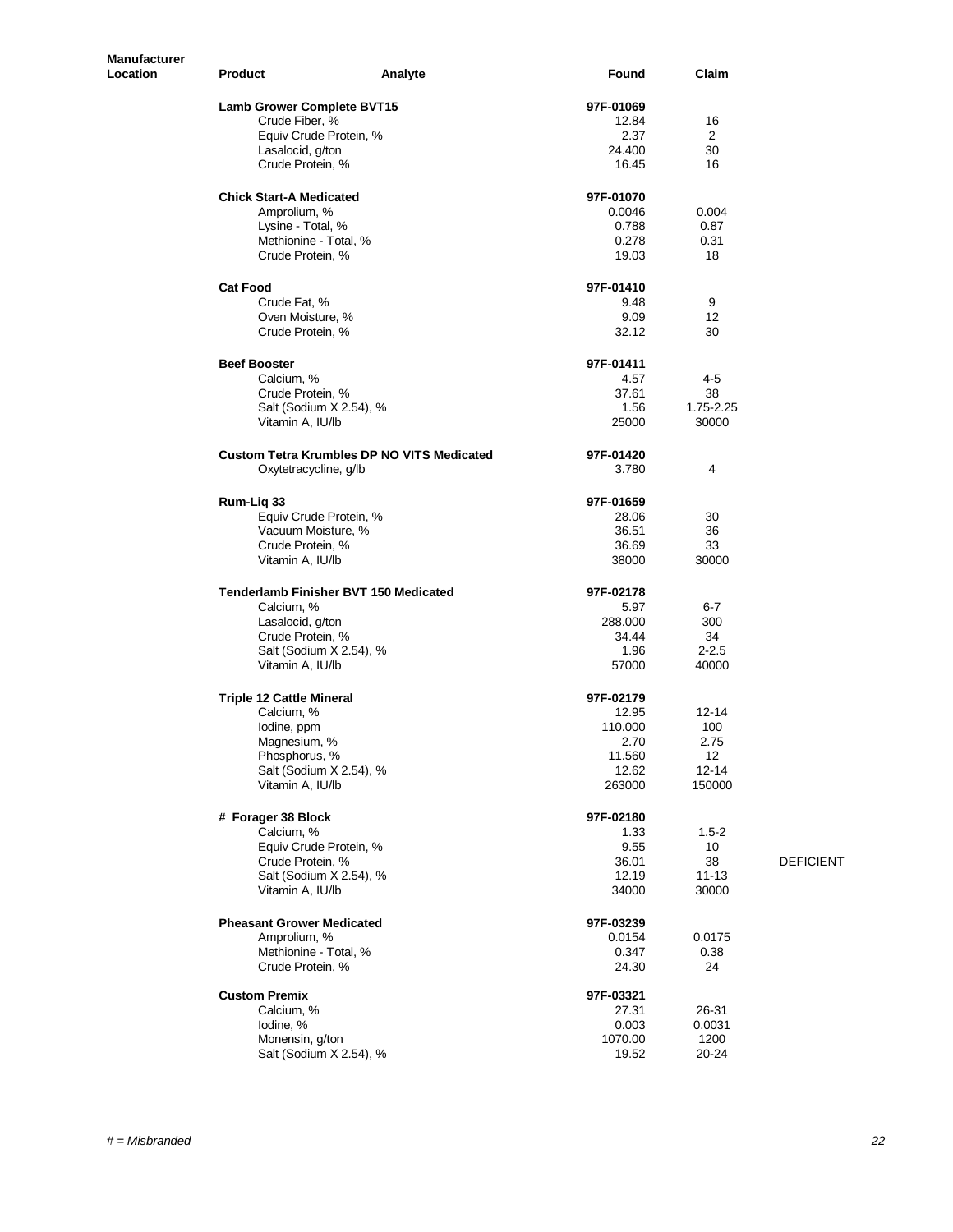| <b>Manufacturer</b><br>Location | <b>Product</b>                                  | Analyte                                      | Found                | Claim                |                  |
|---------------------------------|-------------------------------------------------|----------------------------------------------|----------------------|----------------------|------------------|
|                                 | <b>Triple 12 Cattle Mineral</b>                 |                                              | 97F-04204            |                      |                  |
|                                 | Calcium, %                                      |                                              | 12.38                | 12-14                |                  |
|                                 |                                                 | Phosphorus, %<br>Salt (Sodium X 2.54), %     | 11.080<br>15.13      | 12<br>$12 - 14$      |                  |
|                                 |                                                 | Vitamin A, IU/lb                             | 195000               | 150000               |                  |
|                                 |                                                 | # Krumble ADE DP Medicated                   | 97F-04205            | 4                    |                  |
|                                 |                                                 | Chlortetracycline, g/lb<br>Vitamin A, IU/lb  | 2.642<br>150000      | 200000               | <b>DEFICIENT</b> |
|                                 | Rum-Lig 22                                      | Equiv Crude Protein, %                       | 97F-04358<br>17.25   | 18                   |                  |
|                                 |                                                 | Vacuum Moisture, %                           | 37.48                | 36                   |                  |
|                                 |                                                 | Crude Protein, %                             | 23.32                | 22                   |                  |
|                                 |                                                 | Vitamin A, IU/lb                             | 46000                | 30000                |                  |
|                                 |                                                 | # Pig Start 1200 ASP Medicated               | 97F-04359            |                      |                  |
|                                 |                                                 | Chlortetracycline, g/ton<br>Crude Protein, % | 61.767<br>19.05      | 100<br>18            | <b>DEFICIENT</b> |
|                                 |                                                 | Sulfamethazine, g/ton                        | 69.95000             | 100                  | <b>DEFICIENT</b> |
|                                 | Dog Food 27% Hi Protein                         |                                              | 97F-06497            |                      |                  |
|                                 |                                                 | Fat: Acid Hydrolysis, %                      | 10.51                | 10                   |                  |
|                                 |                                                 | Oven Moisture, %                             | 9.71                 | 12                   |                  |
|                                 |                                                 | Crude Protein, %                             | 28.43                | 27                   |                  |
|                                 | Six-In-One                                      |                                              | 97F-06546            |                      |                  |
|                                 | Calcium, %                                      | Lysine - Total, %                            | 4.70<br>2.630        | $3.5 - 4.5$<br>2.75  |                  |
|                                 |                                                 | Crude Protein, %                             | 38.23                | 38                   |                  |
|                                 |                                                 | Salt (Sodium X 2.54), %                      | 2.16                 | $2 - 2.5$            |                  |
|                                 |                                                 | Beef Mix BVT 720 Medicated                   | 97F-06724            |                      |                  |
|                                 | Calcium, %                                      |                                              | 9.25                 | $8 - 9$              |                  |
|                                 | Crude Fiber, %                                  | Lasalocid, g/ton                             | 8.73<br>1290.000     | 11<br>1440           |                  |
|                                 |                                                 | Crude Protein, %                             | 10.05                | 8                    |                  |
|                                 |                                                 | Salt (Sodium X 2.54), %                      | 6.40                 | $5-6$                |                  |
|                                 |                                                 | Vitamin A, IU/lb                             | 106000               | 75000                |                  |
|                                 | <b>Equis 14 Textured</b>                        |                                              | 97F-06728            |                      |                  |
|                                 |                                                 | Crude Protein, %                             | 14.60                | 14                   |                  |
|                                 | # Rum-Lig 33                                    |                                              | 97F-06729            |                      |                  |
|                                 |                                                 | Equiv Crude Protein, %<br>Vacuum Moisture, % | 25.90                | 30<br>36             |                  |
|                                 | Potassium, %                                    |                                              | 34.05<br>1.800       | 3                    | <b>DEFICIENT</b> |
|                                 |                                                 | Crude Protein, %                             | 31.32                | 33                   | <b>DEFICIENT</b> |
|                                 |                                                 | Vitamin A, IU/lb                             | 5100                 | 45000                | <b>DEFICIENT</b> |
|                                 |                                                 | Beef Grow BVT 250 Medicated                  | 97F-06825            |                      |                  |
|                                 | Calcium, %                                      |                                              | 4.22                 | 4-5<br>12.9          |                  |
|                                 |                                                 | Equiv Crude Protein, %<br>Lasalocid, g/ton   | 12.36<br>478.000     | 500                  |                  |
|                                 |                                                 | Crude Protein, %                             | 38.18                | 38                   |                  |
|                                 |                                                 | Salt (Sodium X 2.54), %<br>Vitamin A, IU/lb  | 2.34                 | $2.5 - 3.5$<br>30000 |                  |
|                                 |                                                 |                                              | 29000                |                      |                  |
|                                 | <b>Mediplex Purple Medicated</b><br>Carbadox, % |                                              | 97F-06837<br>0.43100 | 0.44                 |                  |
|                                 |                                                 | Beef Marketer R400 Medicated                 | 97F-06890            |                      |                  |
|                                 | Calcium, %                                      |                                              | 7.83                 | 7-8                  |                  |
|                                 |                                                 | Equiv Crude Protein, %<br>Monensin, g/ton    | 17.98<br>386.00      | 18.9<br>400          |                  |
|                                 | Potassium, %                                    |                                              | 3.163                | 3                    |                  |
|                                 |                                                 | Crude Protein, %                             | 38.45                | 38                   |                  |
|                                 |                                                 | Salt (Sodium X 2.54), %<br>Vitamin A, IU/lb  | 2.87<br>30000        | $3 - 4$<br>30000     |                  |
| $#$ = Misbranded                |                                                 |                                              |                      |                      | 23               |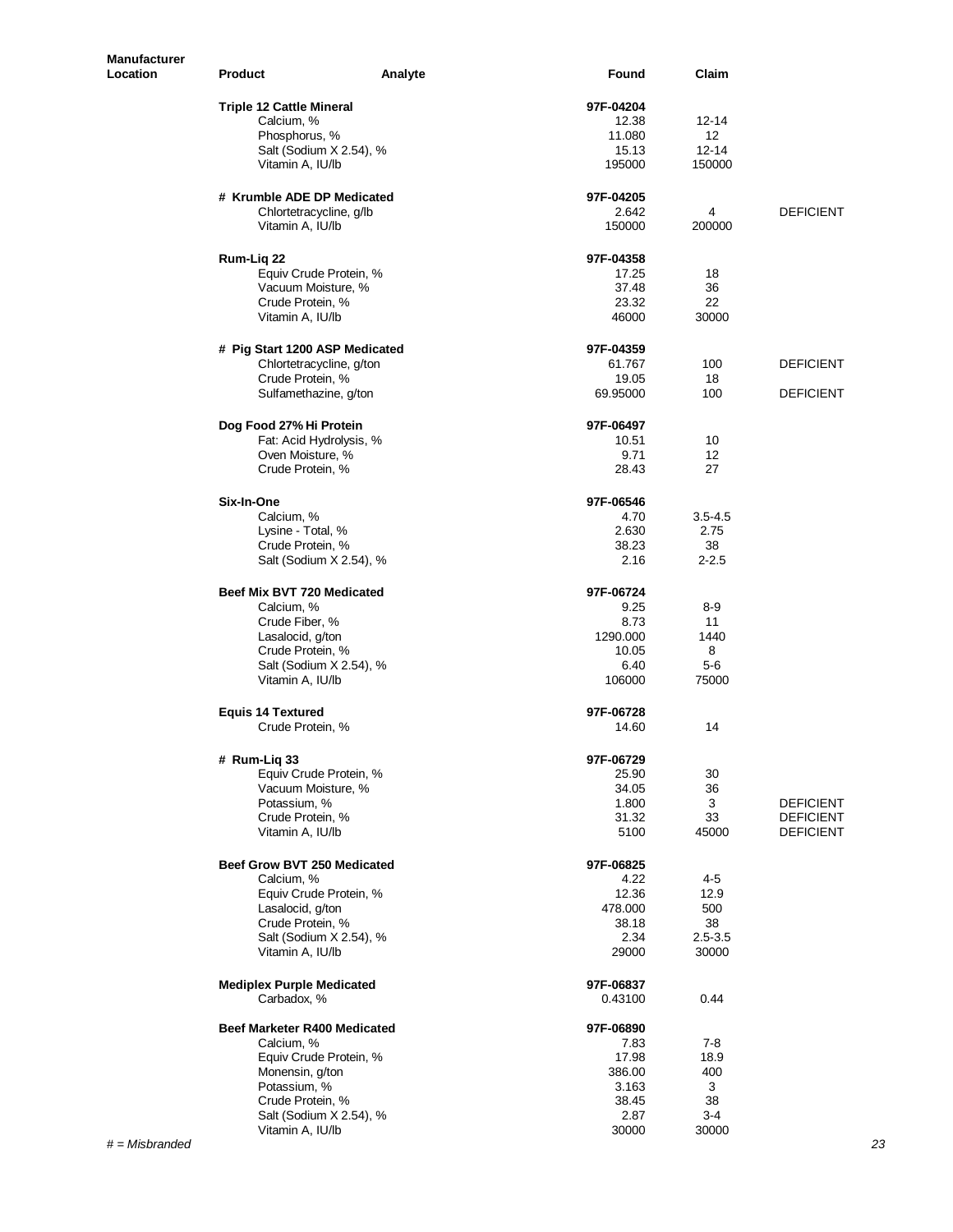| Manufacturer<br>Location | <b>Product</b><br>Analyte                   | Found         | Claim              |                  |
|--------------------------|---------------------------------------------|---------------|--------------------|------------------|
|                          | 24-6 Mineral                                | 97F-06891     |                    |                  |
|                          | Calcium, %                                  | 22.59         | 23-25              |                  |
|                          | Phosphorus, %                               | 5.960         | 6                  |                  |
|                          | Potassium, %                                | 7.690         | 7.5                |                  |
|                          | Salt (Sodium X 2.54), %                     | 2.99          | 3-4                |                  |
|                          | # Forager 38 Blox                           | 97F-06892     |                    |                  |
|                          | Calcium, %                                  | 1.58          | $1.5 - 2$          |                  |
|                          | Equiv Crude Protein, %                      | 8.20          | 10                 |                  |
|                          | Crude Protein, %                            | 36.49         | 38                 | <b>DEFICIENT</b> |
|                          | Salt (Sodium X 2.54), %                     | 11.60         | $11 - 13$          |                  |
|                          | Vitamin A, IU/lb                            | 24000         | 30000              |                  |
|                          | <b>Beef Booster</b>                         | 97F-07096     |                    |                  |
|                          | Calcium, %                                  | 4.55          | 4-5                |                  |
|                          | Crude Protein, %                            | 38.44         | 38                 |                  |
|                          | Salt (Sodium X 2.54), %                     | 1.74          | 1.75-2.25          |                  |
|                          | Vitamin A, IU/lb                            | 35000         | 30000              |                  |
|                          | 12-6 Cattle Mineral 2542                    | 97F-07351     |                    |                  |
|                          | Calcium, %                                  | 11.85         | 10-12              |                  |
|                          | Magnesium, %                                | 2.78          | 2.75               |                  |
|                          | Phosphorus, %                               | 6.000         | 6                  |                  |
|                          | Salt (Sodium X 2.54), %                     | 17.98         | 18-20              |                  |
|                          | Vitamin A, IU/lb                            | 157000        | 150000             |                  |
|                          | # Groplex 15/45 Starter Vital-Ad            | 97F-07553     |                    |                  |
|                          | Calcium, %                                  | 4.38          | 4-5                |                  |
|                          | Fat: Acid Hydrolysis, %                     | 4.50          | 6                  | <b>DEFICIENT</b> |
|                          | Fat: Roese Gottlieb, %                      | 3.62          | 6                  | <b>DEFICIENT</b> |
|                          | Crude Protein, %                            | 10.29         | 8                  |                  |
|                          | Salt (Sodium X 2.54), %                     | 2.55          | $2.5 - 3.5$        |                  |
|                          | # Groplex Breeder Vital-Ad                  | 97F-07554     |                    |                  |
|                          | Calcium, %                                  | 13.12         | 14.5-16.5          |                  |
|                          | Phosphorus, %                               | 5.935         | 8                  | <b>DEFICIENT</b> |
|                          | Salt (ChlorideX1.65), %                     | 5.84          | 7-8                | <b>DEFICIENT</b> |
|                          | Salt (Sodium X 2.54), %                     | 5.36          | $7-8$              | <b>DEFICIENT</b> |
|                          | Selenium, ug/g (ppm)                        | 7.437         | 4                  |                  |
|                          | Vitamin A, IU/lb                            | 67000         | 45000              |                  |
|                          | Rum-Liq 33                                  | 97F-07908     |                    |                  |
|                          | Equiv Crude Protein, %                      | 27.31         | 30                 |                  |
|                          | Karl Fisher Moisture, %                     | 36.30         | 36                 |                  |
|                          | Potassium, %                                | 3.270         | 3                  |                  |
|                          | Crude Protein, %                            | 33.97         | 33                 |                  |
|                          | Salt (ChlorideX1.65), %                     | 1.54          | 1.25-1.75          |                  |
|                          | Salt (Sodium X 2.54), %<br>Vitamin A, IU/lb | 3.90<br>36000 | 1.25-1.75<br>45000 | <b>EXCESSIVE</b> |
|                          | # Cattle B75 Medicated                      | 97F-08076     |                    |                  |
|                          | Equiv Crude Protein, %                      | 3.14          | $\overline{2}$     | <b>EXCESSIVE</b> |
|                          | Lasalocid, g/ton                            | 69.300        | 75                 |                  |
|                          | Crude Protein, %                            | 15.62         | 13.4               |                  |
|                          |                                             |               |                    |                  |
|                          | 24-6 Mineral                                | 97F-08239     |                    |                  |
|                          | Calcium, %                                  | 23.54         | 23-25              |                  |
|                          | Phosphorus, %                               | 5.530         | 6                  |                  |
|                          | Salt (Sodium X 2.54), %                     | 3.24          | $3 - 4$            |                  |
|                          | # Chlortetracycline Crumbles                | 97F-08240     |                    |                  |
|                          | Chlortetracycline, g/lb                     | 2.220         | 4                  | <b>DEFICIENT</b> |
|                          | Vitamin A, IU/lb                            | 155000        | 200000             |                  |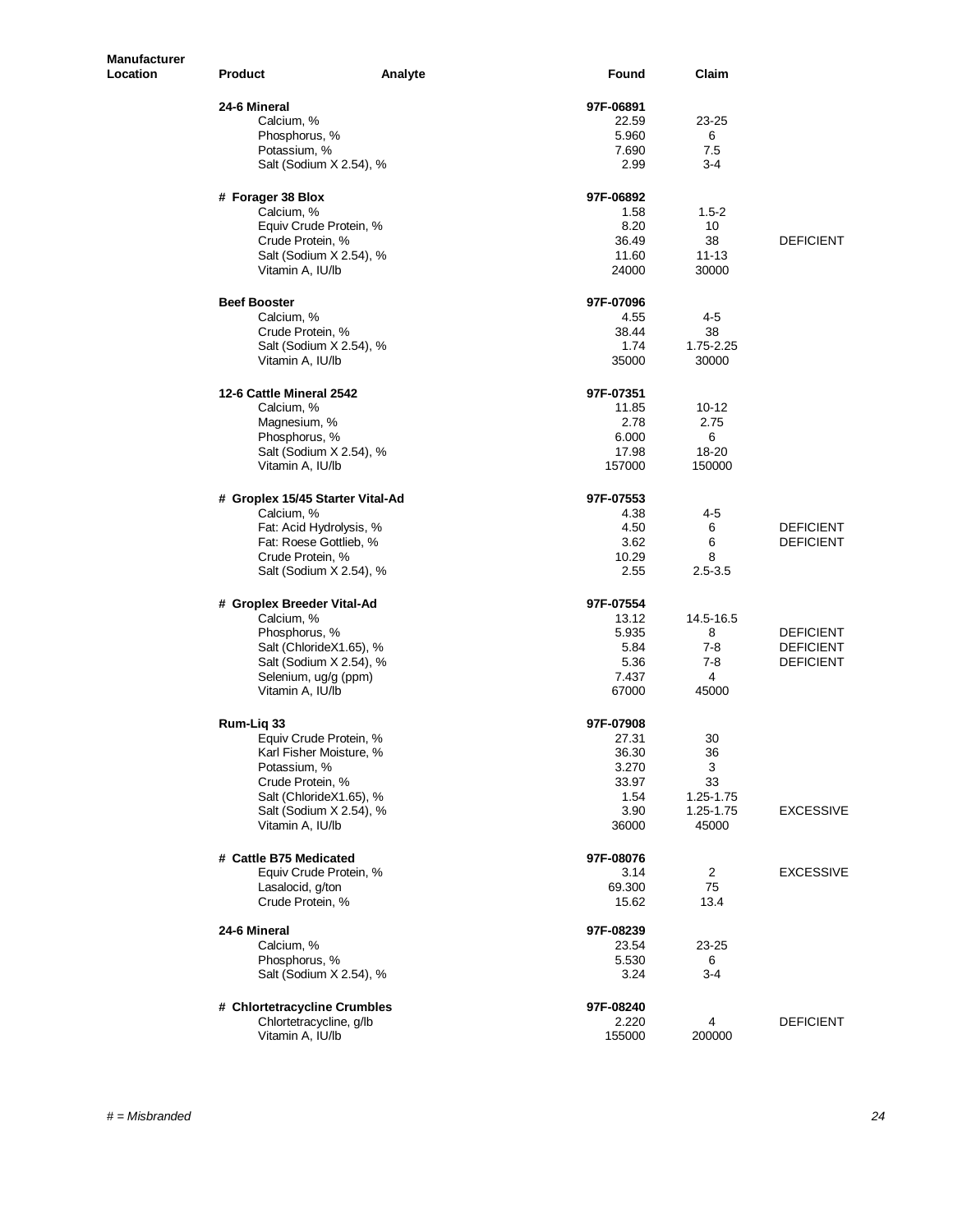| <b>Manufacturer</b><br>Location | <b>Product</b>                       | Analyte                                       | <b>Found</b>      | Claim           |                  |
|---------------------------------|--------------------------------------|-----------------------------------------------|-------------------|-----------------|------------------|
|                                 |                                      | # Swine G/F 3000 Supplement                   | 97F-08733         |                 |                  |
|                                 | Calcium, %                           |                                               | 2.08              | $3.5 - 4.5$     | <b>DEFICIENT</b> |
|                                 | Lysine - Total, %                    |                                               | 2.940             | 3               |                  |
|                                 | Crude Protein, %                     |                                               | 42.51             | 40              |                  |
|                                 |                                      | Salt (ChlorideX1.65), %                       | 1.13              | 1.75-2.25       | <b>DEFICIENT</b> |
|                                 |                                      | Salt (Sodium X 2.54), %                       | 1.17              | 1.75-2.25       | <b>DEFICIENT</b> |
|                                 | Ash, %                               | 44% Soybean Meal Solvent Extracted            | 97F-03927<br>5.81 | 8               |                  |
|                                 | Crude Protein, %                     |                                               | 44.74             | 44              |                  |
|                                 |                                      | Daitech 38N Dairy Supplement                  | 97F-05753         |                 |                  |
|                                 |                                      | Acid Detergent Fiber, %                       | 5.57              | 8               |                  |
|                                 | Calcium, %                           |                                               | 2.78              | $2.5 - 3$       |                  |
|                                 | Crude Protein, %                     | Salt (Sodium X 2.54), %                       | 38.48<br>1.95     | 38<br>$2 - 2.5$ |                  |
|                                 | Vitamin A, IU/lb                     |                                               | 39000             | 30000           |                  |
|                                 |                                      | Market Lamb Ruf-N-Pro B150 Medicated          | 97F-05754         |                 |                  |
|                                 | Calcium, %                           |                                               | 4.08              | 3-4             |                  |
|                                 | Crude Fiber, %                       |                                               | 12.87             | 25              |                  |
|                                 |                                      | Equiv Crude Protein, %                        | 8.81              | 10              |                  |
|                                 | Lasalocid, g/ton                     |                                               | 137.000           | 150             |                  |
|                                 | Crude Protein, %                     | Salt (ChlorideX1.65), %                       | 29.21<br>3.95     | 25<br>$1.5 - 2$ | <b>EXCESSIVE</b> |
|                                 |                                      | Salt (Sodium X 2.54), %                       | 2.33              | $1.5 - 2$       |                  |
|                                 |                                      | 44% Soybean Meal Solvent Extracted            | 97F-03927         |                 |                  |
|                                 | Ash, %                               |                                               | 5.81              | 8               |                  |
|                                 | Crude Protein, %                     |                                               | 44.74             | 44              |                  |
|                                 |                                      | Daitech 38N Dairy Supplement                  | 97F-05753         |                 |                  |
|                                 |                                      | Acid Detergent Fiber, %                       | 5.57              | 8               |                  |
|                                 | Calcium, %                           |                                               | 2.78              | $2.5 - 3$       |                  |
|                                 | Crude Protein, %                     | Salt (Sodium X 2.54), %                       | 38.48<br>1.95     | 38<br>$2 - 2.5$ |                  |
|                                 | Vitamin A, IU/lb                     |                                               | 39000             | 30000           |                  |
|                                 |                                      | Market Lamb Ruf-N-Pro B150 Medicated          | 97F-05754         |                 |                  |
|                                 | Calcium, %                           |                                               | 4.08              | 3-4             |                  |
|                                 | Crude Fiber, %                       |                                               | 12.87             | 25              |                  |
|                                 |                                      | Equiv Crude Protein, %                        | 8.81              | 10              |                  |
|                                 | Lasalocid, g/ton                     |                                               | 137.000           | 150             |                  |
|                                 | Crude Protein, %                     | Salt (ChlorideX1.65), %                       | 29.21<br>3.95     | 25<br>$1.5 - 2$ | <b>EXCESSIVE</b> |
|                                 |                                      | Salt (Sodium X 2.54), %                       | 2.33              | $1.5 - 2$       |                  |
|                                 | <b>Beef Booster</b>                  |                                               | 97F-05755         |                 |                  |
|                                 | Calcium, %                           |                                               | 4.26              | $4 - 5$         |                  |
|                                 | Crude Protein, %                     |                                               | 37.68             | 38              |                  |
|                                 |                                      | Salt (Sodium X 2.54), %                       | 1.73              | 1.75-2.25       |                  |
|                                 | Vitamin A, IU/lb                     |                                               | 34000             | 30000           |                  |
|                                 |                                      | # DaiTech Calf Grower DQ Medicated            | 97F-06498         |                 | <b>EXCESSIVE</b> |
|                                 |                                      | Acid Detergent Fiber, %<br>Decoquinate, g/ton | 9.60<br>0.0029    | 8<br>0.0033     |                  |
|                                 | Crude Protein, %                     |                                               | 16.30             | 16              |                  |
|                                 | <b>Triple 12 Cattle Mineral Plus</b> |                                               | 97F-06499         |                 |                  |
|                                 | Calcium, %                           |                                               | 13.02             | $12 - 14$       |                  |
|                                 | Magnesium, %                         |                                               | 3.04              | 2.75            |                  |
|                                 | Phosphorus, %                        |                                               | 11.180            | 12              |                  |
|                                 |                                      | Salt (Sodium X 2.54), %                       | 13.67             | $12 - 14$       |                  |
|                                 | Vitamin A, IU/lb                     | Selenium, ug/g (ppm)                          | 38.300<br>247000  | 35<br>150000    |                  |
|                                 | Six-In-One                           |                                               | 97F-07525         |                 |                  |
|                                 | Calcium, %                           |                                               | 4.81              | $3.5 - 4.5$     |                  |
|                                 | Lysine - Total, %                    |                                               | 2.590             | 2.75            |                  |
|                                 | Crude Protein, %                     |                                               | 37.45             | 38              |                  |
|                                 |                                      | Salt (Sodium X 2.54), %                       | 1.97              | $2 - 2.5$       |                  |
| $#$ = Misbranded                |                                      |                                               |                   |                 | 25               |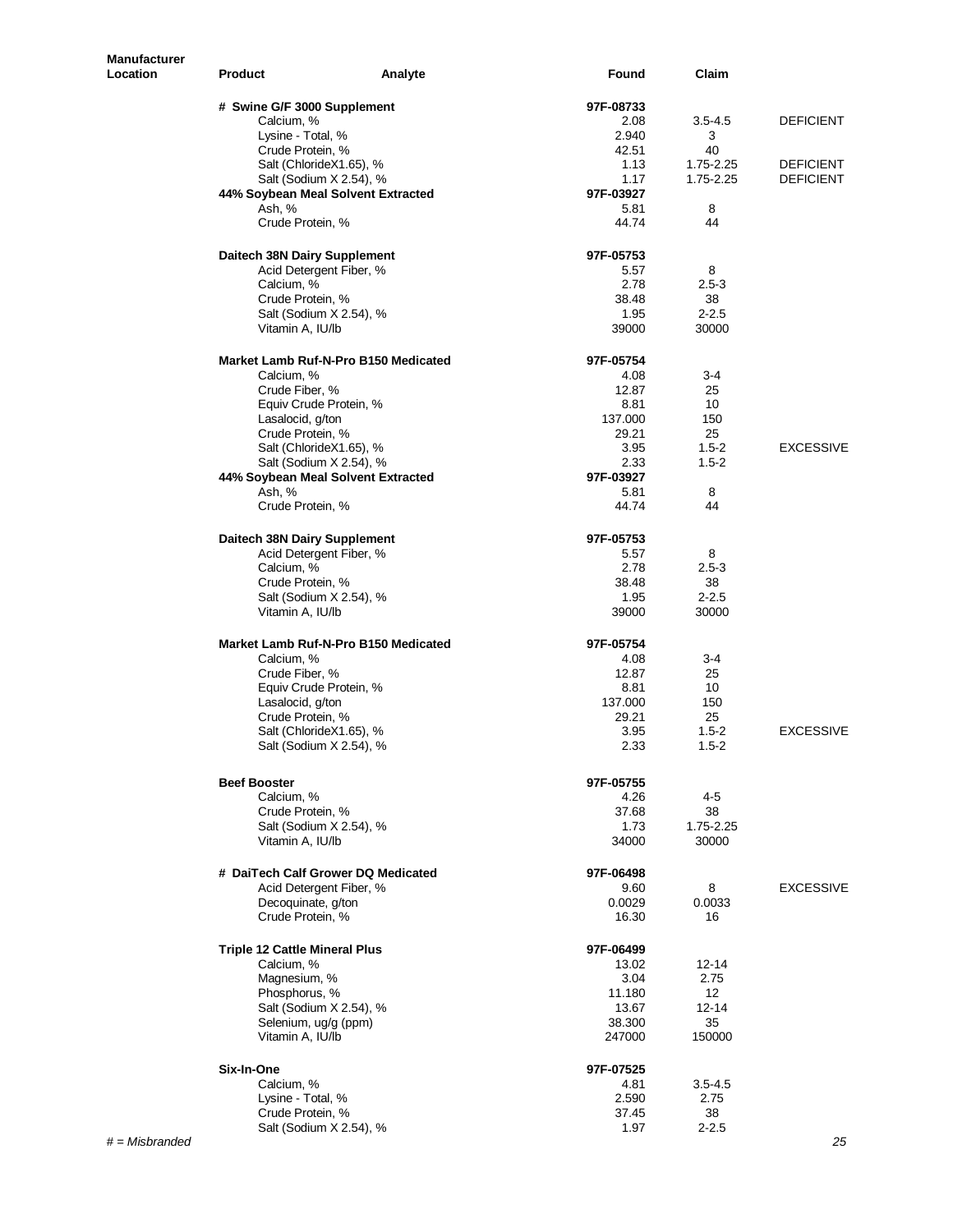| <b>Manufacturer</b><br>Location            | Product                                   | Analyte | Found     | Claim                  |
|--------------------------------------------|-------------------------------------------|---------|-----------|------------------------|
|                                            |                                           |         |           |                        |
|                                            | <b>Start 1400 ASP Medicated</b>           |         | 97F-07852 |                        |
|                                            | Chlortetracycline, g/ton                  |         | 77.200    | 100                    |
|                                            | Crude Fat, %                              |         | 4.90      | 5                      |
|                                            | Crude Protein, %<br>Sulfamethazine, g/ton |         | 19.62     | 20                     |
|                                            |                                           |         | 114.00000 | 100                    |
|                                            | <b>Calf Creep B60 Medicated</b>           |         | 97F-07907 |                        |
|                                            | Crude Fiber, %                            |         | 15.38     | 19                     |
|                                            | Lasalocid, g/ton                          |         | 63.800    | 60                     |
|                                            | Crude Protein, %                          |         | 13.95     | 14                     |
|                                            | Krumble-APE DP Medicated                  |         | 98F-00015 |                        |
|                                            | Vitamin A, IU/lb                          |         | 210500    | 200000                 |
|                                            | <b>Dekade Krumbles</b>                    |         | 98F-00016 |                        |
|                                            | Decoquinate, %                            |         | 0.1295    | 0.125                  |
| <b>GTA Feeds</b>                           |                                           |         |           |                        |
| Willmar, MN                                |                                           |         |           |                        |
|                                            | Dai Tech 34 N/SP Dairy Supplement         |         | 97F-00307 |                        |
|                                            | Calcium, %                                |         | 2.77      | $2.5 - 3$              |
|                                            | Crude Fat, %                              |         | 9.25      | 9                      |
|                                            | Crude Protein, %                          |         | 34.26     | 34                     |
|                                            | Salt (Sodium X 2.54), %                   |         | 2.16      | $2 - 2.5$              |
|                                            | Vitamin A, IU/lb                          |         | 24000     | 25000                  |
|                                            | Six-In-One                                |         | 97F-07555 |                        |
|                                            | Calcium, %                                |         | 4.82      | $3.5 - 4.5$            |
|                                            | Lysine - Total, %                         |         | 2.630     | 2.75                   |
|                                            | Crude Protein, %                          |         | 38.29     | 38                     |
|                                            | Salt (Sodium X 2.54), %                   |         | 2.18      | $2 - 2.5$              |
|                                            | # 38 N/BP Dairy Supplement                |         | 97F-07556 |                        |
|                                            | Acid Detergent Fiber, %                   |         | 10.15     | <b>EXCESSIVE</b><br>8  |
|                                            | Calcium, %                                |         | 2.38      | $2.5 - 3$              |
|                                            | Crude Protein, %                          |         | 36.76     | 38<br><b>DEFICIENT</b> |
|                                            | Salt (Sodium X 2.54), %                   |         | 2.07      | $2 - 2.5$              |
|                                            | Vitamin A, IU/lb                          |         | 27000     | 30000                  |
|                                            |                                           |         |           |                        |
|                                            | # Calf Creep B60 Medicated                |         | 97F-07557 |                        |
|                                            | Crude Fiber, %                            |         | 15.53     | 19                     |
|                                            | Lasalocid, g/ton                          |         | 57.100    | 60                     |
|                                            | Crude Protein, %                          |         | 13.10     | 14<br><b>DEFICIENT</b> |
|                                            | <b>Headstart DQ Medicated</b>             |         | 97F-07561 |                        |
|                                            | Crude Fiber, %                            |         | 20.10     | 22                     |
|                                            | Decoquinate, %                            |         | 0.0016    | 0.0016                 |
|                                            | Crude Protein, %                          |         | 11.84     | 12                     |
| <b>Hartz Mountain Corp</b><br>Secaucus, NJ |                                           |         |           |                        |
|                                            | <b>Hartz Total Diet for Canaries</b>      |         | 97F-02938 |                        |
|                                            | Arginine - Total, %                       |         | 0.830     | 0.5                    |
|                                            | Crude Fat, %                              |         | 10.90     | 9                      |
|                                            | Glycine - Total, %                        |         | 0.544     | 0.3                    |
|                                            | Lysine - Total, %                         |         | 0.478     | 0.25                   |
|                                            | Methionine - Total, %                     |         | 0.287     | 0.2                    |
|                                            | Oven Moisture, %                          |         | 9.37      | $12 \overline{ }$      |
|                                            | Crude Protein, %                          |         | 15.42     | 14.5                   |
|                                            | Threonine - Total, %                      |         | 0.486     | 0.3                    |
|                                            | Tryptophan - Total, %                     |         | 0.229     | 0.09                   |
|                                            | Hartz Parakeet Honey'N Nut Treat Stick    |         | 97F-08748 |                        |
|                                            | Crude Fat, %                              |         | 7.99      | 7                      |
|                                            | Oven Moisture, %                          |         | 8.30      | 12                     |
|                                            | Crude Protein, %                          |         | 11.66     | 10                     |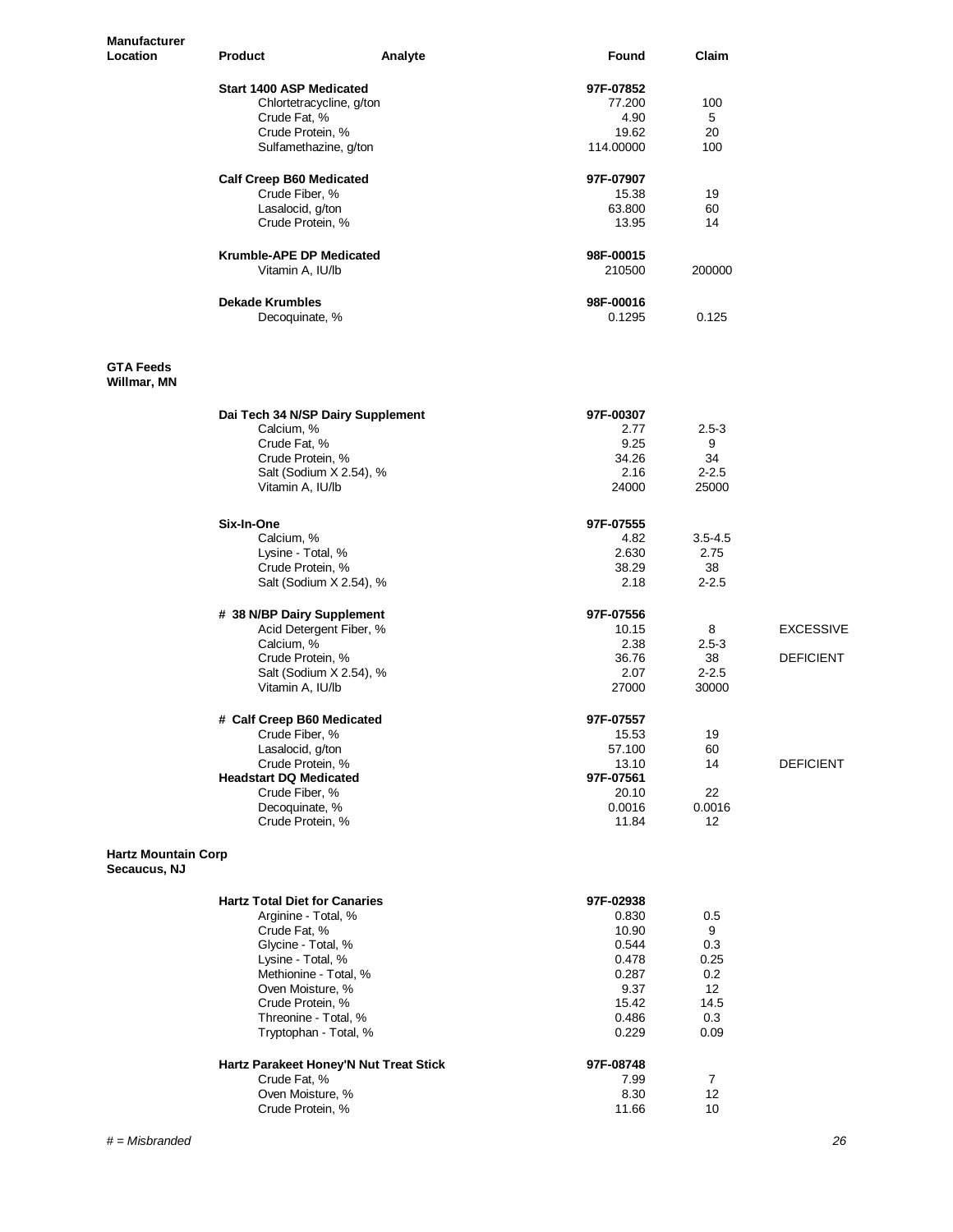| <b>Manufacturer</b><br><b>Location</b>               | <b>Product</b>                                                                                                                                          | Analyte | Found                                                                | Claim                                                         |                        |
|------------------------------------------------------|---------------------------------------------------------------------------------------------------------------------------------------------------------|---------|----------------------------------------------------------------------|---------------------------------------------------------------|------------------------|
| <b>Harvest States Coop</b><br><b>Claire City, SD</b> |                                                                                                                                                         |         |                                                                      |                                                               |                        |
|                                                      | # Custom Mix Sow Mix<br>Oxytetracycline, g/ton                                                                                                          |         | 97F-02764<br>1.530                                                   | 40                                                            | <b>DEFICIENT</b>       |
| <b>Heartland Grain Fuels</b><br>Aberdeen, SD         |                                                                                                                                                         |         |                                                                      |                                                               |                        |
|                                                      | <b>Corn Distillers Dried Grains With Solubles</b><br>Crude Fiber, %<br>Crude Fat, %<br>Karl Fisher Moisture, %<br>Crude Protein, %                      |         | 97F-07348<br>8.35<br>10.35<br>10.30<br>27.86                         | 11<br>11<br>12.5<br>28                                        |                        |
| <b>Heartland Inc</b><br><b>Bismarck, ND</b>          |                                                                                                                                                         |         |                                                                      |                                                               |                        |
|                                                      | <b>Tradition 37% Sheep Supplement C165</b><br>Calcium, %<br>Chlortetracycline, g/ton<br>Equiv Crude Protein, %<br>Crude Protein, %                      |         | 97F-00785<br>2.98<br>167.000<br>3.66<br>38.28                        | $2.3 - 3.3$<br>165<br>3.4<br>37                               |                        |
| <b>Heinz Pet Products</b><br>Newport, KY             |                                                                                                                                                         |         |                                                                      |                                                               |                        |
|                                                      | 9 Lives Plus Super Supper Ocean Fish & Crab<br>Fat: Acid Hydrolysis, %<br>Oven Moisture, %<br>Crude Protein, %<br>Taurine - Free, %                     |         | 97F-08551<br>10.58<br>9.06<br>30.62<br>0.098                         | 9<br>12<br>30<br>0.1                                          |                        |
|                                                      | Kozy Kitten Fish Dinner<br>Oven Moisture, %<br>Crude Protein, %                                                                                         |         | 97F-08645<br>77.73<br>11.64                                          | 78<br>10                                                      |                        |
| <b>Hi-Plains Nutrition Service</b><br>Whitewood, SD  |                                                                                                                                                         |         |                                                                      |                                                               |                        |
|                                                      | 2730 Custom Mineral Pre-Mix-BT Medicated<br>Calcium, %<br>lodine, %<br>Lasalocid, g/ton<br>Phosphorus, %<br>Salt (Sodium X 2.54), %<br>Vitamin A, IU/lb |         | 97F-00426<br>13.29<br>0.005<br>2530.000<br>12.280<br>11.03<br>220000 | $12 - 13$<br>0.0064<br>2800<br>12<br>$12 - 13$<br>250000      |                        |
|                                                      | 2700 Custom Mineral Premix<br>Calcium, %<br>lodine, %<br>Phosphorus, %<br>Salt (ChlorideX1.65), %<br>Salt (Sodium X 2.54), %<br>Vitamin A, IU/lb        |         | 97F-00427<br>13.47<br>0.005<br>11.860<br>11.56<br>10.58<br>230000    | $12 - 13$<br>0.0064<br>12<br>$12 - 13$<br>$12 - 13$<br>250000 | <b>DEFICIENT</b>       |
|                                                      | 2230 Pasture Mineral EX<br>Calcium, %<br>lodine, %<br>Phosphorus, %<br>Vitamin A, IU/lb                                                                 |         | 97F-00428<br>7.10<br>0.007<br>17.930<br>872000                       | $7 - 8$<br>0.0064<br>18<br>640000                             |                        |
| $#$ = Misbranded                                     | 2700 Hi-Plains Custom Mineral Premix<br>Calcium, %<br>Phosphorus, %<br>Salt (ChlorideX1.65), %<br>Salt (Sodium X 2.54), %<br>Vitamin A, IU/lb           |         | 97F-08187<br>13.73<br>11.740<br>12.25<br>10.41<br>280000             | $12 - 13$<br>12<br>$12 - 13$<br>$12 - 13$<br>250000           | <b>DEFICIENT</b><br>27 |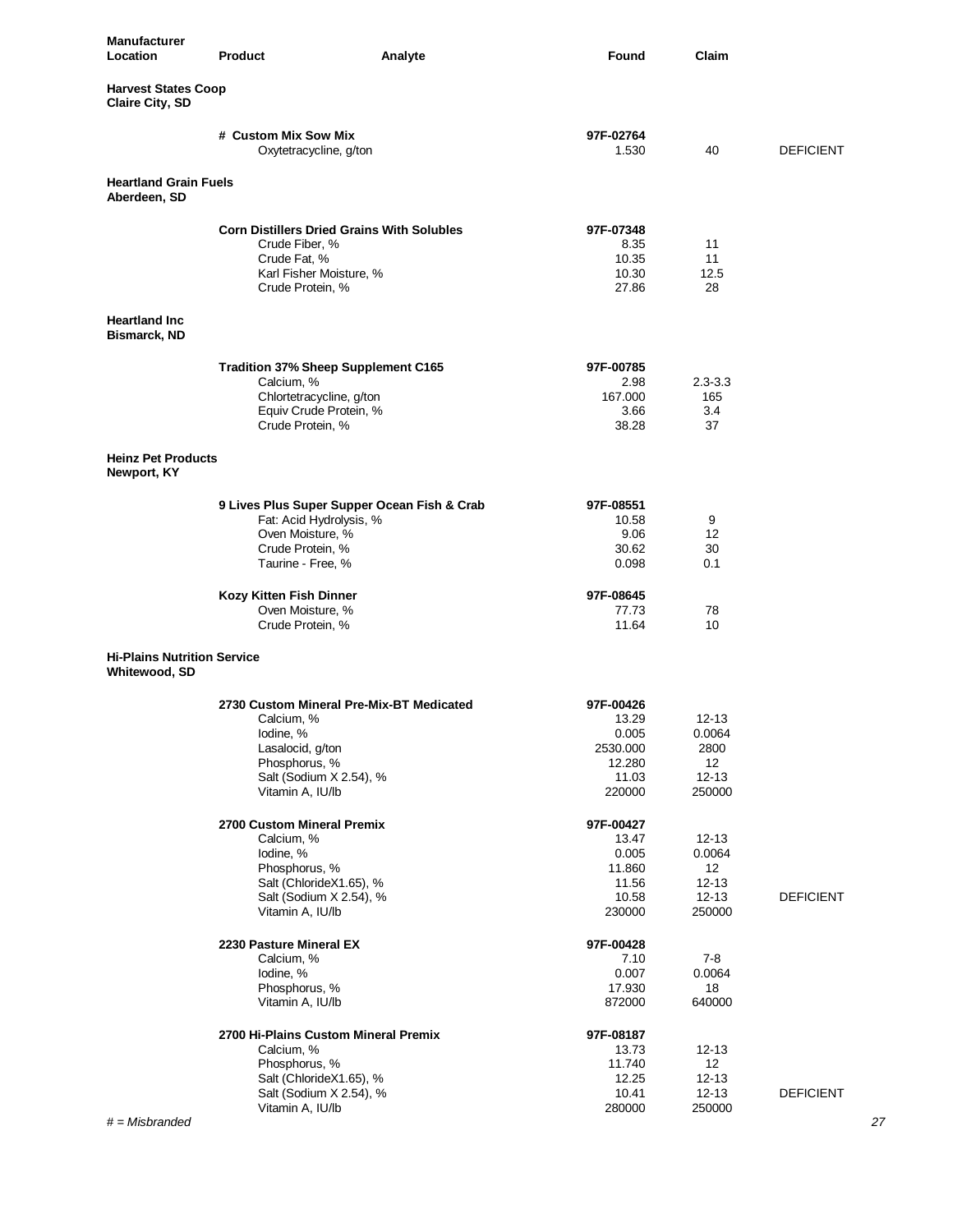| <b>Manufacturer</b><br>Location                 | <b>Product</b><br>Analyte                                                    | Found                  | Claim                |                  |
|-------------------------------------------------|------------------------------------------------------------------------------|------------------------|----------------------|------------------|
|                                                 |                                                                              | 97F-08188              |                      |                  |
|                                                 | # 2550 Hi-Plains 1 X 1 Dairy Mineral<br>Calcium, %<br>Phosphorus, %          | 14.81<br>15.930        | 17-18<br>17          | <b>DEFICIENT</b> |
|                                                 | 2600 Hi-Plains 1.5 X 1 Mineral                                               | 97F-08189              |                      |                  |
|                                                 | Calcium, %                                                                   | 17.35                  | $17 - 18$            |                  |
|                                                 | Phosphorus, %                                                                | 9.740                  | 10                   |                  |
|                                                 | # 4280 Hi-Plains Custom Deccox Premix 10X<br>Decoquinate, mg/lb              | 97F-08190<br>1636.3334 | 2270                 | <b>DEFICIENT</b> |
| <b>Howard Farmers Coop Assn</b><br>Howard, SD   |                                                                              |                        |                      |                  |
|                                                 | <b>Six-In-One Custom Mix</b><br>Oxytetracycline, g/ton                       | 97F-00302<br>81.950    | 100                  |                  |
| <b>Hub City Feed &amp; Seed</b><br>Aberdeen, SD |                                                                              |                        |                      |                  |
|                                                 | 50% Meat & Bone Meal                                                         | 97F-00135              |                      |                  |
|                                                 | Calcium, %                                                                   | 7.51                   | 8.5-10.2             |                  |
|                                                 | Crude Fat, %<br>Phosphorus, %                                                | 16.14<br>3.710         | 6<br>4               |                  |
|                                                 | Crude Protein, %                                                             | 49.26                  | 50                   |                  |
|                                                 | Soybean Meal                                                                 | 97F-00779              |                      |                  |
|                                                 | Ash, %                                                                       | 5.79                   | 8                    |                  |
|                                                 | Crude Protein, %                                                             | 44.66                  | 44                   |                  |
|                                                 | Soybean Meal                                                                 | 97F-00783              |                      |                  |
|                                                 | Ash, %                                                                       | 5.73                   | 8                    |                  |
|                                                 | Crude Protein, %                                                             | 44.81                  | 44                   |                  |
|                                                 | Soybean Meal<br>Crude Protein, %                                             | 97F-04202<br>45.61     | 44                   |                  |
|                                                 | <b>Alfalfa Pellets</b><br>Crude Protein, %                                   | 97F-04492<br>16.57     | 15                   |                  |
|                                                 | Soybean Meal                                                                 | 97F-05910              |                      |                  |
|                                                 | Crude Protein, %                                                             | 45.68                  | 44                   |                  |
|                                                 | Soybean Meal                                                                 | 97F-06716              |                      |                  |
|                                                 | Ash, %                                                                       | 5.65                   | 8                    |                  |
|                                                 | Crude Fiber, %<br>Crude Protein, %                                           | 4.93<br>45.75          | $\overline{7}$<br>44 |                  |
|                                                 |                                                                              |                        |                      |                  |
|                                                 | # Pheasant Brand Pig Grower                                                  | 97F-06717              |                      |                  |
|                                                 | Crude Protein, %<br>Tylosin, g/ton                                           | 17.64<br>20.650        | 16<br>40             | <b>DEFICIENT</b> |
|                                                 |                                                                              |                        |                      |                  |
|                                                 | <b>Customer Formula Med Beef Feed Containing Monensin</b><br>Monensin, g/ton | 97F-06732<br>1110.00   | 1200                 |                  |
|                                                 | <b>Corn Distillers Dried Grains With Solubles</b>                            | 97F-07341              |                      |                  |
|                                                 | Crude Fiber, %<br>Crude Fat, %                                               | 7.37<br>9.73           | 10<br>9              |                  |
|                                                 | Karl Fisher Moisture, %                                                      | 10.80                  | 12                   |                  |
|                                                 | Crude Protein, %                                                             | 29.11                  | 27                   |                  |
|                                                 | # Pheasant Brand Feedlot 40-20 Concentrate R-500<br>Calcium, %               | 97F-07349<br>5.58      | $6 - 7$              |                  |
|                                                 | Crude Fiber, %                                                               | 6.37                   | 17                   |                  |
|                                                 | Equiv Crude Protein, %                                                       | 24.42                  | 20                   | <b>EXCESSIVE</b> |
|                                                 | Monensin, g/ton                                                              | 498.00                 | 500                  |                  |
|                                                 | Potassium, %<br>Crude Protein, %                                             | 2.280<br>41.13         | $\mathbf{2}$<br>40   |                  |
|                                                 | Salt (Sodium X 2.54), %                                                      | 3.91                   | 4-5                  |                  |
|                                                 | Vitamin A, IU/lb                                                             | 15000                  | 30000                | <b>DEFICIENT</b> |
| $#$ = Misbranded                                |                                                                              |                        |                      | 28               |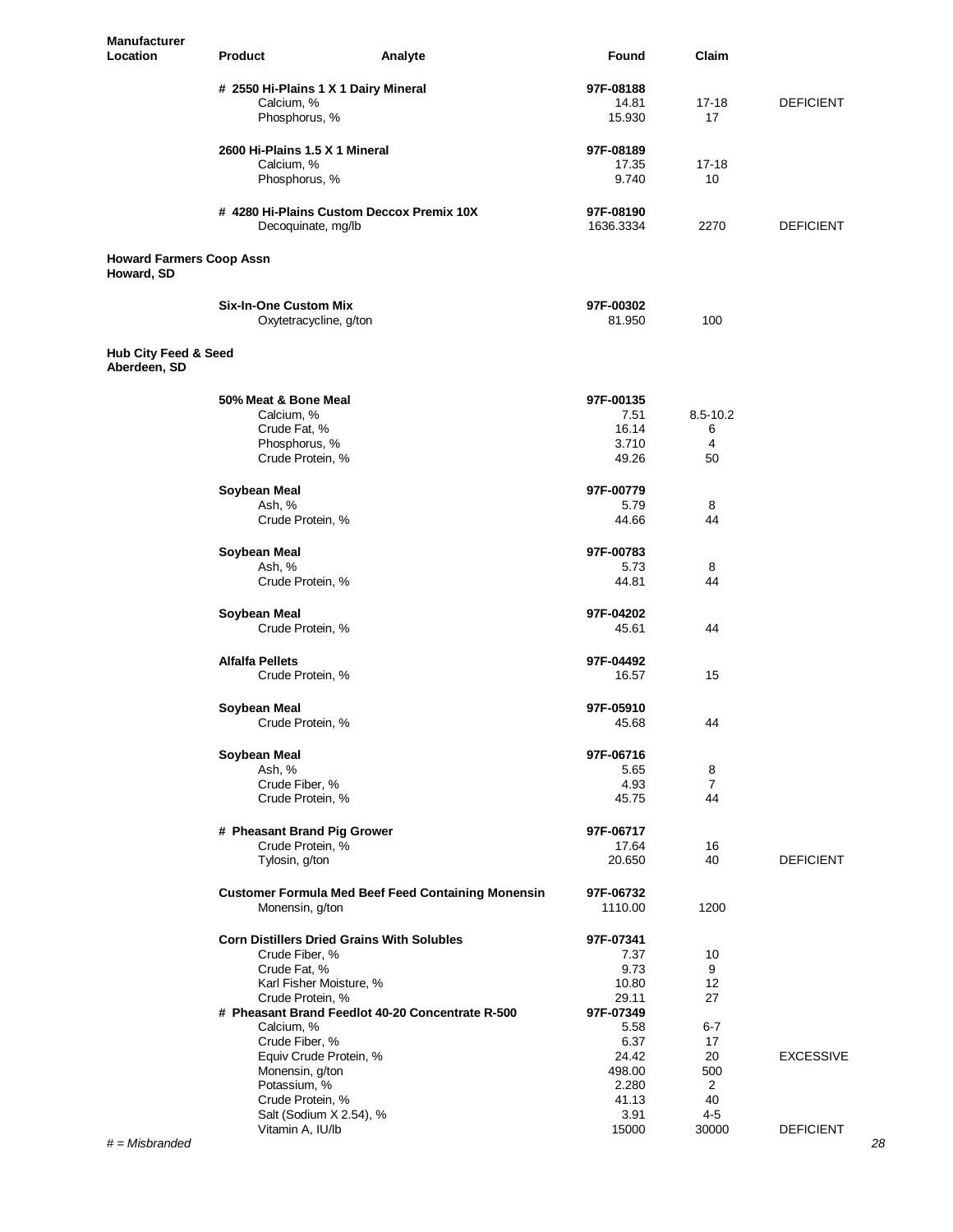| <b>Manufacturer</b><br>Location           | <b>Product</b>   | Analyte                                          | <b>Found</b> | Claim          |                  |
|-------------------------------------------|------------------|--------------------------------------------------|--------------|----------------|------------------|
|                                           |                  | # Pheasant Brand Calf Creep B-68                 | 97F-07350    |                |                  |
|                                           | Crude Fiber, %   |                                                  | 14.74        | 18             |                  |
|                                           | Lasalocid, g/ton |                                                  | 61.400       | 68             |                  |
|                                           | Crude Protein, % |                                                  | 10.44        | 14             | <b>DEFICIENT</b> |
|                                           |                  |                                                  |              |                |                  |
|                                           | Soybean Meal     |                                                  | 97F-08164    |                |                  |
|                                           | Ash, %           |                                                  | 5.62         | 8              |                  |
|                                           | Crude Protein, % |                                                  | 43.63        | 44             |                  |
|                                           |                  |                                                  |              |                |                  |
|                                           | Soybean Meal     |                                                  | 97F-08241    |                |                  |
|                                           | Ash, %           |                                                  | 5.81         | 8              |                  |
|                                           | Crude Protein, % |                                                  | 45.67        | 44             |                  |
|                                           | Aureomycin-10    |                                                  | 97F-08545    |                |                  |
|                                           |                  | Chlortetracycline, g/lb                          | 8.880        | 10             |                  |
|                                           |                  |                                                  |              |                |                  |
|                                           |                  | # Hub City's Pheasant Brand 36-14 B400 Medicated | 97F-08742    |                |                  |
|                                           | Calcium, %       |                                                  | 3.05         | $3 - 4$        |                  |
|                                           | Crude Fiber, %   |                                                  | 6.09         | 18             |                  |
|                                           |                  | Equiv Crude Protein, %                           | 13.46        | 14             |                  |
|                                           | Lasalocid, g/ton |                                                  | 358.000      | 400            |                  |
|                                           | Crude Protein, % |                                                  | 37.63        | 36             |                  |
|                                           |                  | Salt (ChlorideX1.65), %                          | 3.47         | $4 - 5$        | <b>DEFICIENT</b> |
|                                           |                  | Salt (Sodium X 2.54), %                          | 3.44         | $4 - 5$        | <b>DEFICIENT</b> |
|                                           | Vitamin A, IU/lb |                                                  | 13000        | 30000          | <b>DEFICIENT</b> |
|                                           | Soybean Meal     |                                                  | 97F-08743    |                |                  |
|                                           | Ash, %           |                                                  | 5.57         | 8              |                  |
|                                           | Crude Protein, % |                                                  | 44.20        | 44             |                  |
|                                           |                  |                                                  |              |                |                  |
|                                           |                  | # Hub City's Pheasant Brand 36-14 B400 Medicated | 97F-08746    |                |                  |
|                                           | Calcium, %       |                                                  | 2.58         | $3 - 4$        | <b>DEFICIENT</b> |
|                                           | Crude Fiber, %   |                                                  | 6.18         | 18             |                  |
|                                           |                  | Equiv Crude Protein, %                           | 13.11        | 14             |                  |
|                                           | Lasalocid, g/ton |                                                  | 375.000      | 400            |                  |
|                                           | Crude Protein, % |                                                  | 35.32        | 36             |                  |
|                                           |                  | Salt (ChlorideX1.65), %                          | 3.21         | $4 - 5$        | <b>DEFICIENT</b> |
|                                           |                  | Salt (Sodium X 2.54), %                          | 3.28         | $4 - 5$        | <b>DEFICIENT</b> |
|                                           | Vitamin A, IU/lb |                                                  | 9050         | 30000          | <b>DEFICIENT</b> |
| <b>Hubbard Feed Inc.</b><br>Watertown, SD |                  |                                                  |              |                |                  |
|                                           |                  | <b>Chlortetracycline Crumbles 10 G Medicated</b> | 97F-00312    |                |                  |
|                                           |                  | Chlortetracycline, g/lb                          | 10.030       | 10             |                  |
|                                           |                  |                                                  |              |                |                  |
|                                           |                  | 14% Calf Creep - C B60 Medicated                 | 97F-00314    |                |                  |
|                                           | Crude Fiber, %   |                                                  | 9.70         | 15             |                  |
|                                           | Lasalocid, g/ton |                                                  | 67.000       | 60             |                  |
|                                           | Crude Protein, % |                                                  | 14.06        | 14             |                  |
|                                           |                  | <b>Commercial Feedlot 40-30 Custom Mix</b>       | 97F-01381    |                |                  |
|                                           | Calcium, %       |                                                  | 7.28         | $6.5 - 7.8$    |                  |
|                                           | Crude Fiber, %   |                                                  | 5.30         | 14             |                  |
|                                           |                  | Equiv Crude Protein, %                           | 28.50        | 30             |                  |
|                                           | Monensin, g/ton  |                                                  | 305.00       | 350            |                  |
|                                           | Potassium, %     |                                                  | 2.130        | $\overline{2}$ |                  |
|                                           | Crude Protein, % |                                                  | 42.17        | 40             |                  |
|                                           |                  | Salt (Sodium X 2.54), %                          | 4.75         | $4 - 5$        |                  |
|                                           | Vitamin A, IU/lb |                                                  | 54000        | 40000          |                  |
|                                           |                  |                                                  |              |                |                  |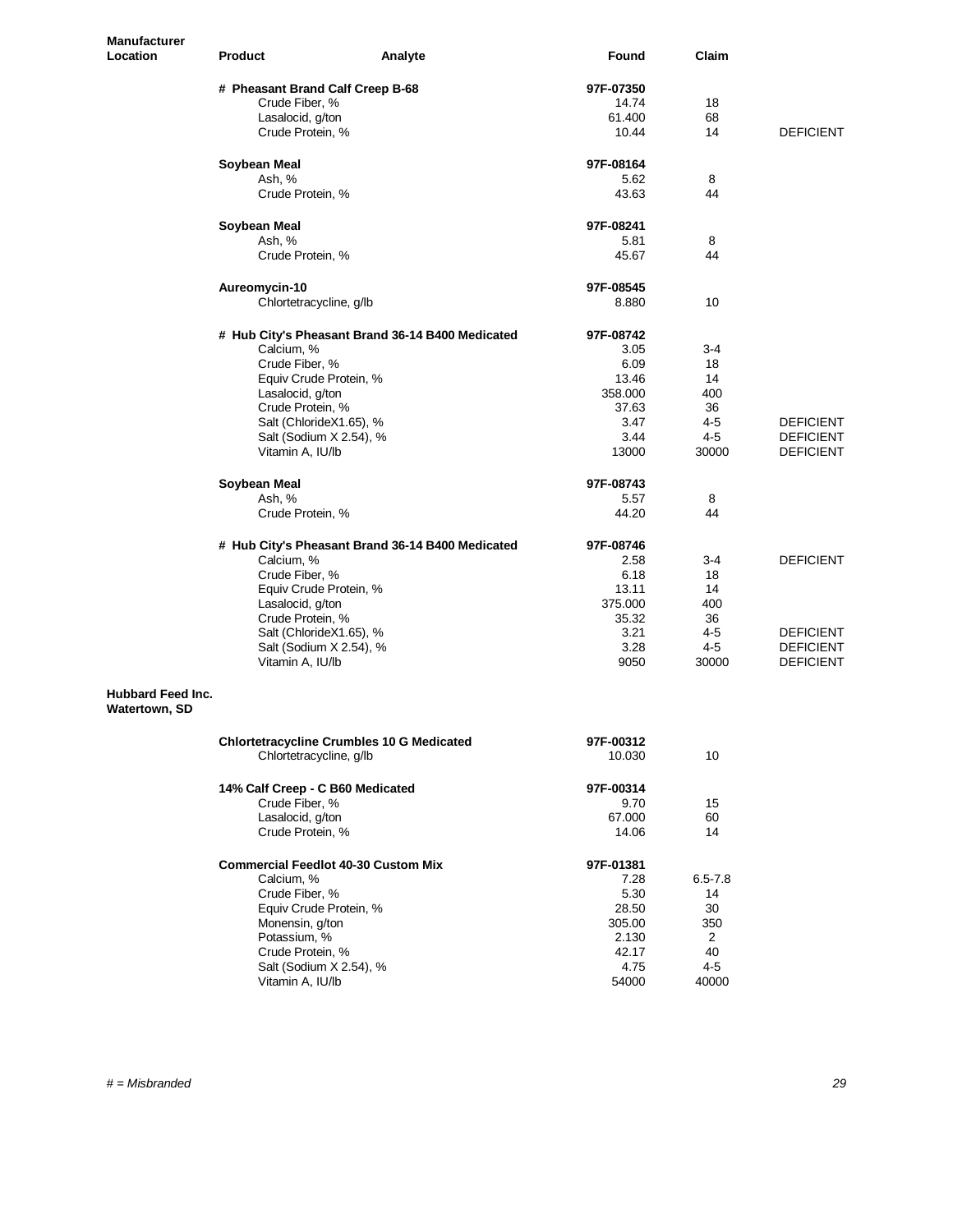| <b>Manufacturer</b><br>Location | <b>Product</b><br>Analyte                      | Found           | Claim                      |                                      |
|---------------------------------|------------------------------------------------|-----------------|----------------------------|--------------------------------------|
|                                 | <b>Commercial Feedlot 40-22 R400 Medicated</b> | 97F-04427       |                            |                                      |
|                                 | Calcium, %                                     | 7.03            | $6.5 - 7.5$                |                                      |
|                                 | Crude Fiber, %                                 | 6.62            | 14                         |                                      |
|                                 | Equiv Crude Protein, %                         | 22.39           | 22                         |                                      |
|                                 | Monensin, g/ton                                | 362.00          | 400                        |                                      |
|                                 | Potassium, %                                   | 2.210           | $\overline{2}$             |                                      |
|                                 | Crude Protein, %                               | 43.13           | 40                         |                                      |
|                                 | Salt (Sodium X 2.54), %                        | 3.95            | $4 - 5$                    |                                      |
|                                 | Vitamin A, IU/lb                               | 33000           | 40000                      |                                      |
|                                 | # Lactation Dairy Cattle Supplement            | 97F-04428       |                            |                                      |
|                                 | Acid Detergent Fiber, %                        | 3.45            | 3.7                        |                                      |
|                                 | Calcium, %                                     | 4.24            | $4.2 - 5.2$                |                                      |
|                                 | Equiv Crude Protein, %                         | 3.64            | 4.6                        |                                      |
|                                 | Crude Fat, %                                   | 6.92            | 8.1                        | <b>DEFICIENT</b>                     |
|                                 | Crude Protein, %                               | 40.61           | 39.3                       |                                      |
|                                 | Salt (ChlorideX1.65), %                        | 2.08<br>6.17    | $2.7 - 3.7$<br>$2.7 - 3.7$ | <b>DEFICIENT</b><br><b>EXCESSIVE</b> |
|                                 | Salt (Sodium X 2.54), %<br>Vitamin A, IU/lb    | 30000           | 32350                      |                                      |
|                                 | Complemix 8/21/97                              | 97F-04931       |                            |                                      |
|                                 | Acid Detergent Fiber, %                        | 16.57           | 16                         |                                      |
|                                 | Calcium, %                                     | 2.76            | $2.5 - 3$                  |                                      |
|                                 | Crude Fiber, %                                 | 11.49           | 13.2                       |                                      |
|                                 | Equiv Crude Protein, %                         | 3.75            | 3.7                        |                                      |
|                                 | Crude Fat, %                                   | 6.00            | 5.3                        |                                      |
|                                 | Crude Protein, %                               | 31.29           | 30.7                       |                                      |
|                                 | # Nu-Tech 20:10 Mineral Mix                    | 97F-05679       |                            |                                      |
|                                 | Calcium, %                                     | 21.63           | 20-24                      |                                      |
|                                 | Magnesium, %                                   | 2.22            | 3                          | <b>DEFICIENT</b>                     |
|                                 | Phosphorus, %                                  | 10.400          | 10                         |                                      |
|                                 | Selenium, ug/g (ppm)                           | 13.100          | 14                         |                                      |
|                                 | Vitamin A, IU/lb                               | 387000          | 275000                     |                                      |
|                                 | # Min-Tech Rangeland B1440 Mineral Medicated   | 97F-05680       |                            |                                      |
|                                 | Calcium, %                                     | 14.02           | 12.7-15.2                  |                                      |
|                                 | Lasalocid, g/ton                               | 943.000         | 1440                       | <b>DEFICIENT</b>                     |
|                                 | Phosphorus, %                                  | 6.950           | 7.4                        |                                      |
|                                 | Potassium, %                                   | 2.170           | 2.2                        |                                      |
|                                 | Salt (Sodium X 2.54), %                        | 20.15<br>13.600 | 19.3-23.1<br>12.5          |                                      |
|                                 | Selenium, ug/g (ppm)<br>Vitamin A, IU/lb       | 109000          | 100000                     |                                      |
|                                 |                                                |                 |                            |                                      |
|                                 | Lean Era                                       | 97F-05822       |                            |                                      |
|                                 | Calcium, %                                     | 3.31            | $3 - 4$                    |                                      |
|                                 | Crude Fat, %                                   | 5.05            | 5                          |                                      |
|                                 | Lysine - Total, %                              | 2.360           | 2.6                        |                                      |
|                                 | Phosphorus, %                                  | 1.755           | 1.85                       |                                      |
|                                 | Crude Protein, %                               | 36.91           | 35                         |                                      |
|                                 | Salt (Sodium X 2.54), %                        | 2.03            | $1.8 - 2.3$                |                                      |
|                                 | <b>Min-Tech Sweet Phos 12 Mineral</b>          | 97F-05823       |                            |                                      |
|                                 | Calcium, %<br>Phosphorus, %                    | 13.97<br>11.820 | 12.3-14.7                  |                                      |
|                                 | Salt (ChlorideX1.65), %                        | 10.73           | 12<br>12.1-14.5            | <b>DEFICIENT</b>                     |
|                                 | Salt (Sodium X 2.54), %                        | 10.93           | 12.1-14.5                  |                                      |
|                                 | Selenium, ug/g (ppm)                           | 18.100          | 20                         |                                      |
|                                 | Vitamin A, IU/lb                               | 173000          | 180000                     |                                      |
|                                 | <b>Commercial Feedlot 40-20 B500 Medicated</b> | 97F-05825       |                            |                                      |
|                                 | Calcium, %                                     | 6.58            | $6.5 - 7.5$                |                                      |
|                                 | Crude Fiber, %                                 | 10.88           | 14                         |                                      |
|                                 | Equiv Crude Protein, %                         | 21.50           | 22                         |                                      |
|                                 | Lasalocid, g/ton                               | 437.000         | 500                        |                                      |
|                                 | Potassium, %                                   | 1.890           | 2                          |                                      |
|                                 | Crude Protein, %                               | 40.42           | 40                         |                                      |
|                                 | Salt (Sodium X 2.54), %<br>Vitamin A, IU/lb    | 3.79<br>38000   | $4 - 5$<br>40000           |                                      |
|                                 |                                                |                 |                            |                                      |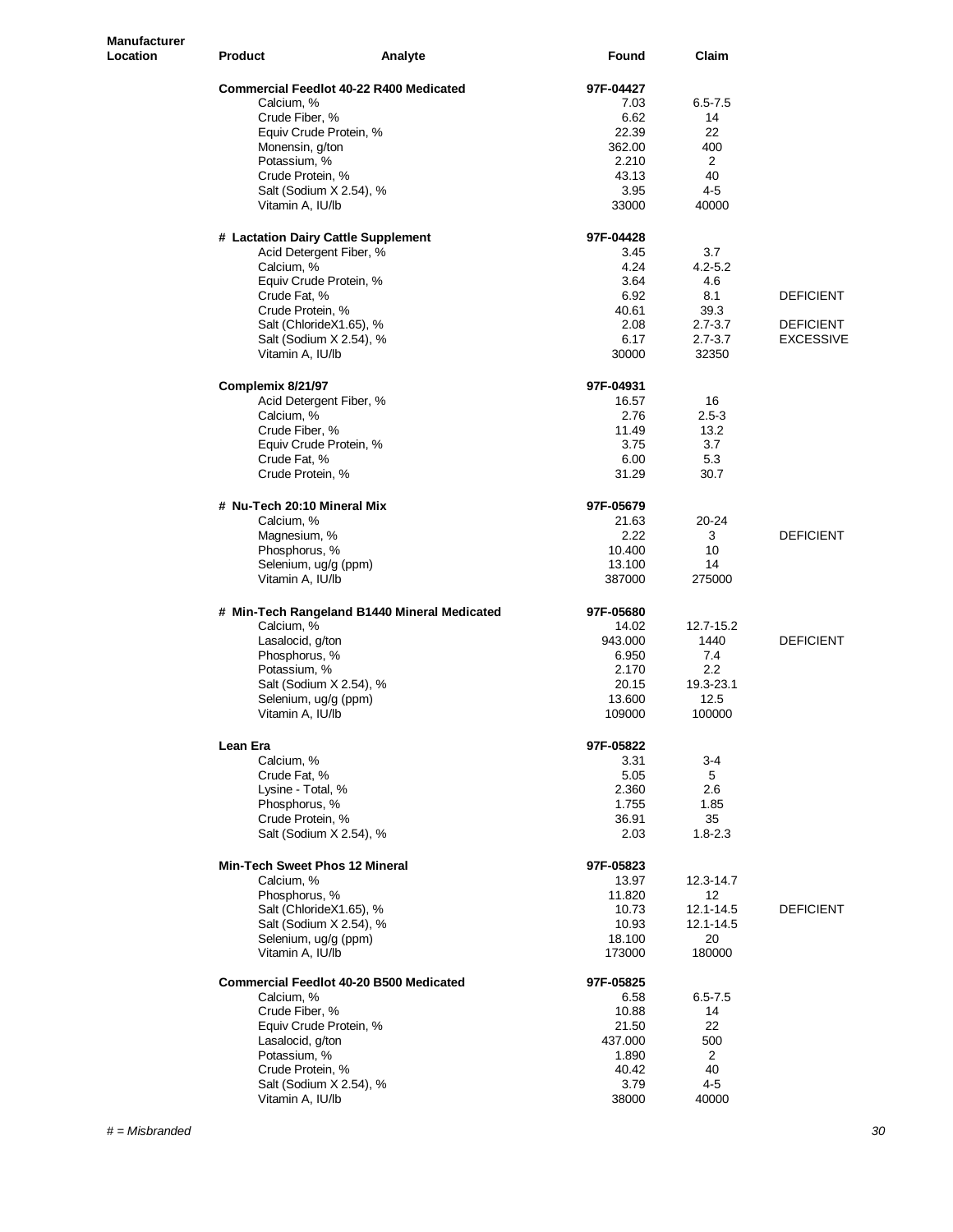| <b>Manufacturer</b><br><b>Location</b> | Product                                       | Analyte                                         | Found             | Claim                |                  |
|----------------------------------------|-----------------------------------------------|-------------------------------------------------|-------------------|----------------------|------------------|
|                                        | 14% Calf Creep-C B60 Medicated                |                                                 | 97F-07337         |                      |                  |
|                                        | Crude Fiber, %                                |                                                 | 9.89              | 15                   |                  |
|                                        | Lasalocid, g/ton                              |                                                 | 55.350            | 60                   |                  |
|                                        | Crude Protein, %                              |                                                 | 14.35             | 14                   |                  |
|                                        | Recharger II AS35 Stress Control Formula      |                                                 | 97F-07338         |                      |                  |
|                                        | Crude Fiber, %                                |                                                 | 20.01             | 22                   |                  |
|                                        | Chlortetracycline, mg/lb                      |                                                 | 33.400            | 35                   |                  |
|                                        | Equiv Crude Protein, %                        |                                                 | 1.50              | $\overline{2}$       |                  |
|                                        | Crude Protein, %<br>Sulfamethazine, mg/lb     |                                                 | 11.64<br>34.60000 | 12<br>35             |                  |
|                                        |                                               |                                                 |                   |                      |                  |
|                                        | Lean Era                                      |                                                 | 97F-07339         |                      |                  |
|                                        | Calcium, %<br>Crude Fat, %                    |                                                 | 3.38<br>5.76      | $3 - 4$<br>5         |                  |
|                                        | Lysine - Total, %                             |                                                 | 2.100             | 2.6                  |                  |
|                                        | Crude Protein, %                              |                                                 | 35.28             | 35                   |                  |
|                                        | Salt (Sodium X 2.54), %                       |                                                 | 2.00              | $1.8 - 2.3$          |                  |
|                                        | 18% Milk Maker II Complete Mixer              |                                                 | 97F-07551         |                      |                  |
|                                        | Acid Detergent Fiber, %                       |                                                 | 7.71              | 8.5                  |                  |
|                                        | Equiv Crude Protein, %                        |                                                 | 4.18              | 3.3                  |                  |
|                                        | Crude Protein, %                              |                                                 | 19.49             | 18                   |                  |
|                                        | <b>Custom 12% Energy Cake</b>                 |                                                 | 97F-08168         |                      |                  |
|                                        | Crude Protein, %                              |                                                 | 15.47             | 12                   |                  |
|                                        | # Passage                                     |                                                 | 97F-08531         |                      |                  |
|                                        | Acid Detergent Fiber, %                       |                                                 | 5.93              | 6                    |                  |
|                                        | Crude Protein, %                              |                                                 | 53.38             | 55                   | <b>DEFICIENT</b> |
|                                        | 40% Profit Maker Hog Hi-Fat                   |                                                 | 97F-08532         |                      |                  |
|                                        | Calcium, %                                    |                                                 | 4.59              | $3.7 - 4.7$          |                  |
|                                        | Crude Fat, %                                  |                                                 | 8.36              | $\overline{7}$       |                  |
|                                        | Lysine - Total, %                             |                                                 | 2.310             | 2.2                  |                  |
|                                        | Crude Protein, %                              |                                                 | 40.44             | 40                   |                  |
|                                        | Salt (Sodium X 2.54), %                       |                                                 | 2.64              | $2 - 2.5$            |                  |
|                                        |                                               | Hubbard Commercial Feedlot 40-22 B500 Medicated | 97F-08547         |                      |                  |
|                                        | Calcium, %                                    |                                                 | 6.17              | $6.5 - 7.5$          |                  |
|                                        | Crude Fiber, %                                |                                                 | 13.19             | 14                   |                  |
|                                        | Equiv Crude Protein, %                        |                                                 | 22.93             | 22                   |                  |
|                                        | Lasalocid, g/ton                              |                                                 | 495.000           | 500                  |                  |
|                                        | Potassium, %<br>Crude Protein, %              |                                                 | 2.350<br>41.04    | $\overline{c}$<br>40 |                  |
|                                        | Salt (Sodium X 2.54), %                       |                                                 | 3.99              | 4-5                  |                  |
|                                        | Vitamin A, IU/lb                              |                                                 | 44000             | 40000                |                  |
|                                        | # Hubbard Lean Cut PL-F                       |                                                 | 97F-08548         |                      |                  |
|                                        | Calcium, %                                    |                                                 | 3.29              | $3.4 - 4.4$          |                  |
|                                        | Crude Fat, %                                  |                                                 | 8.80              | 5                    |                  |
|                                        | Lysine - Total, %                             |                                                 | 2.860             | 2.7                  |                  |
|                                        | Phosphorus, %                                 |                                                 | 1.740             | 2                    | <b>DEFICIENT</b> |
|                                        | Crude Protein, %                              |                                                 | 40.15             | 40                   |                  |
|                                        | Min-Tech 1:1 Mineral                          |                                                 | 97F-08556         |                      |                  |
|                                        | Calcium, %                                    |                                                 | 15.85             | 14.2-17              |                  |
|                                        | Phosphorus, %                                 |                                                 | 14.990            | 16                   |                  |
|                                        | Salt (Sodium X 2.54), %                       |                                                 | 7.68              | $7.1 - 8.5$          |                  |
|                                        | Selenium, ug/g (ppm)<br>Vitamin A, IU/lb      |                                                 | 10.400<br>142000  | 12.5<br>100000       |                  |
|                                        |                                               |                                                 |                   |                      |                  |
|                                        | 39% Mor-Milk + Dairy Supplement<br>Calcium, % |                                                 | 97F-08557<br>1.72 | $1.5 - 2.5$          |                  |
|                                        | Crude Protein, %                              |                                                 | 38.43             | 39                   |                  |
|                                        | Salt (Sodium X 2.54), %                       |                                                 | 1.78              | $1.5 - 2.5$          |                  |
|                                        | Vitamin A, IU/lb                              |                                                 | 55000             | 30000                |                  |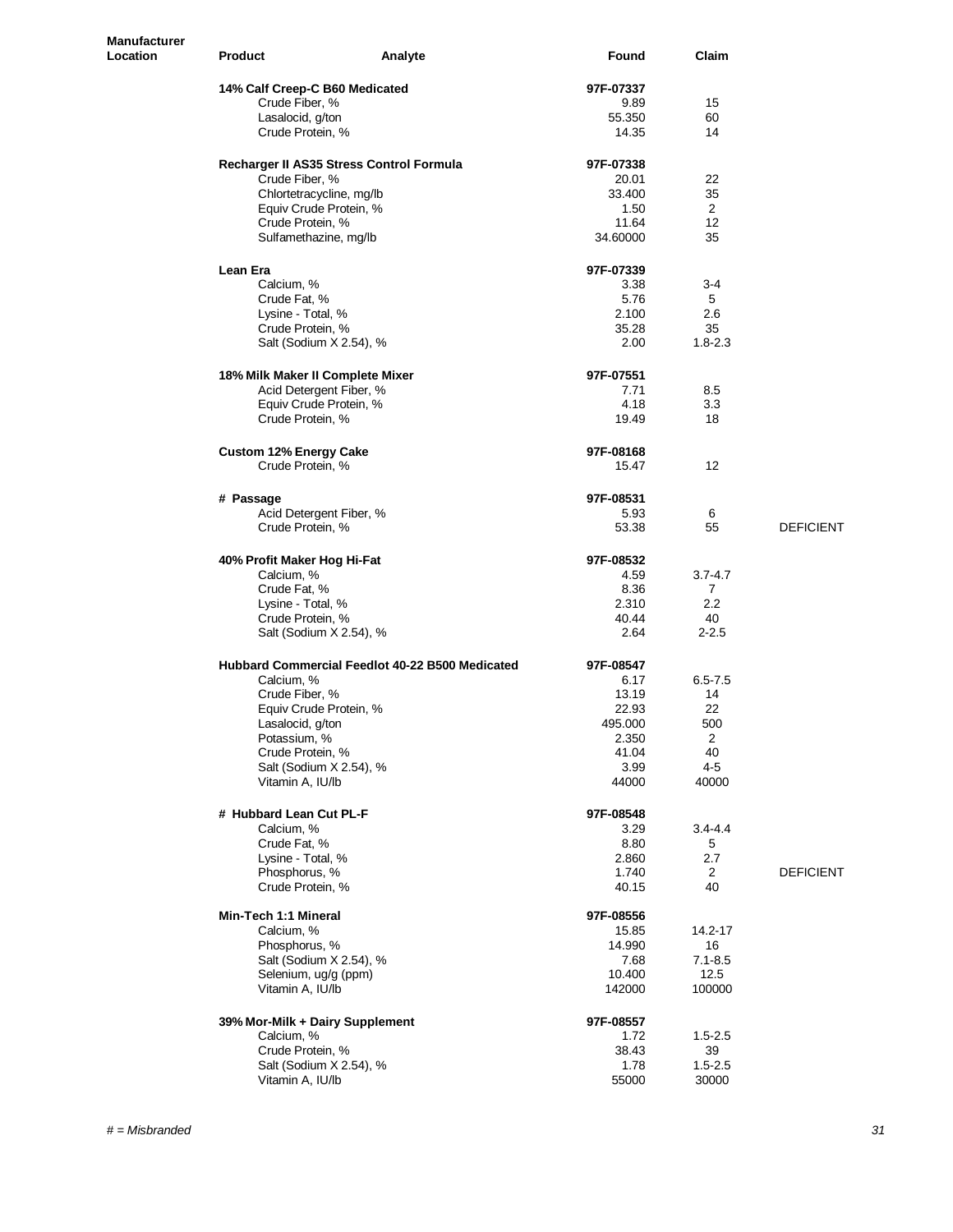| <b>Manufacturer</b><br>Location    | <b>Product</b>                           | Analyte                                        | Found            | Claim            |                  |
|------------------------------------|------------------------------------------|------------------------------------------------|------------------|------------------|------------------|
|                                    | <b>Hubbard Chunk Style Dog Food</b>      |                                                | 97F-08558        |                  |                  |
|                                    |                                          | Fat: Acid Hydrolysis, %                        | 7.96             | 8                |                  |
|                                    | Oven Moisture, %                         |                                                | 6.72             | 12               |                  |
|                                    | Crude Protein, %                         |                                                | 23.19            | 21               |                  |
|                                    |                                          | Commercial Feedlot 40-22 B500 Medicated        | 97F-08559        |                  |                  |
|                                    | Calcium, %                               |                                                | 7.30             | $6.5 - 7.5$      |                  |
|                                    | Crude Fiber, %                           |                                                | 12.40            | 14               |                  |
|                                    |                                          | Equiv Crude Protein, %                         | 19.28            | 22<br>500        |                  |
|                                    | Lasalocid, g/ton<br>Potassium, %         |                                                | 498.000<br>2.250 | 2                |                  |
|                                    | Crude Protein, %                         |                                                | 39.12            | 40               |                  |
|                                    |                                          | Salt (Sodium X 2.54), %                        | 4.10             | $4 - 5$          |                  |
|                                    | Vitamin A, IU/lb                         |                                                | 55000            | 40000            |                  |
|                                    |                                          | <b>Calf Starter Concentrate C100 Medicated</b> | 97F-08741        |                  |                  |
|                                    |                                          | Acid Detergent Fiber, %                        | 8.19             | 15               |                  |
|                                    | Calcium, %                               | Chlortetracycline, g/ton                       | 2.62<br>100.000  | $2 - 2.5$<br>100 |                  |
|                                    | Crude Protein, %                         |                                                | 37.09            | 36               |                  |
|                                    |                                          | Salt (Sodium X 2.54), %                        | 1.90             | $1.5 - 2$        |                  |
|                                    | Vitamin A, IU/lb                         |                                                | 43000            | 52000            |                  |
| Hubbard Feeds, Inc.<br>Mankato, MN |                                          |                                                |                  |                  |                  |
|                                    | <b>Min-Tech Cattle Prep Mineral</b>      |                                                | 97F-00784        |                  |                  |
|                                    | Calcium, %                               |                                                | 12.67            | 11.8-14.1        |                  |
|                                    | lodine, ppm                              |                                                | 100.000          | 100              |                  |
|                                    | Phosphorus, %                            |                                                | 11.750           | 12               |                  |
|                                    |                                          | Salt (Sodium X 2.54), %                        | 12.62            | 12.1-14.5        |                  |
|                                    | Selenium, ug/g (ppm)<br>Vitamin A, IU/lb |                                                | 19.700<br>275750 | 20<br>300000     |                  |
|                                    | # 46-16 Pellets                          |                                                | 97F-00882        |                  |                  |
|                                    | Calcium, %                               |                                                | 5.65             | $5.5 - 6.5$      |                  |
|                                    | Crude Fiber, %                           |                                                | 8.56             | 14               |                  |
|                                    | Crude Protein, %                         |                                                | 41.62            | 40               |                  |
|                                    |                                          | Salt (ChlorideX1.65), %                        | 2.15             | 3-4              | <b>DEFICIENT</b> |
|                                    | Vitamin A, IU/lb                         | Salt (Sodium X 2.54), %                        | 1.47<br>46000    | 3-4<br>40000     | <b>DEFICIENT</b> |
|                                    |                                          |                                                |                  |                  |                  |
|                                    | <b>Sweet Chop Feed</b>                   |                                                | 97F-00986        |                  |                  |
|                                    | Crude Protein, %                         |                                                | 10.61            | 9                |                  |
|                                    | <b>Hubbard 20% Hi Plains Cake</b>        |                                                | 97F-01059        | $2.3 - 2.8$      |                  |
|                                    | Calcium, %<br>Crude Protein, %           |                                                | 2.28<br>20.92    | 20               |                  |
|                                    |                                          |                                                |                  |                  |                  |
|                                    | <b>Hubbard 14% Calf Creep</b>            |                                                | 97F-01060        |                  |                  |
|                                    | Crude Fiber, %                           |                                                | 8.95             | 15               |                  |
|                                    | Crude Protein, %                         |                                                | 14.61            | 14               |                  |
|                                    | <b>Happy Hound Dog Food</b>              |                                                | 97F-01061        |                  |                  |
|                                    | Crude Fat, %                             |                                                | 17.68            | 10               |                  |
|                                    | Oven Moisture, %<br>Crude Protein, %     |                                                | 6.49<br>27.83    | 12<br>27         |                  |
|                                    |                                          |                                                |                  |                  |                  |
|                                    | # Multu M Cattle Prep                    |                                                | 97F-01073        |                  |                  |
|                                    | Calcium, %                               |                                                | 16.52            | 12-14.4          | <b>EXCESSIVE</b> |
|                                    | lodine, %<br>Phosphorus, %               |                                                | 0.015<br>11.580  | 0.0185<br>12     |                  |
|                                    |                                          | Salt (Sodium X 2.54), %                        | 15.07            | 12-14.4          |                  |
|                                    | Selenium, ug/g (ppm)                     |                                                | 36.900           | 35               |                  |
|                                    | Vitamin A, IU/lb                         |                                                | 434000           | 300000           |                  |
|                                    | Zinc, %                                  |                                                | 1.38             | 1.2              |                  |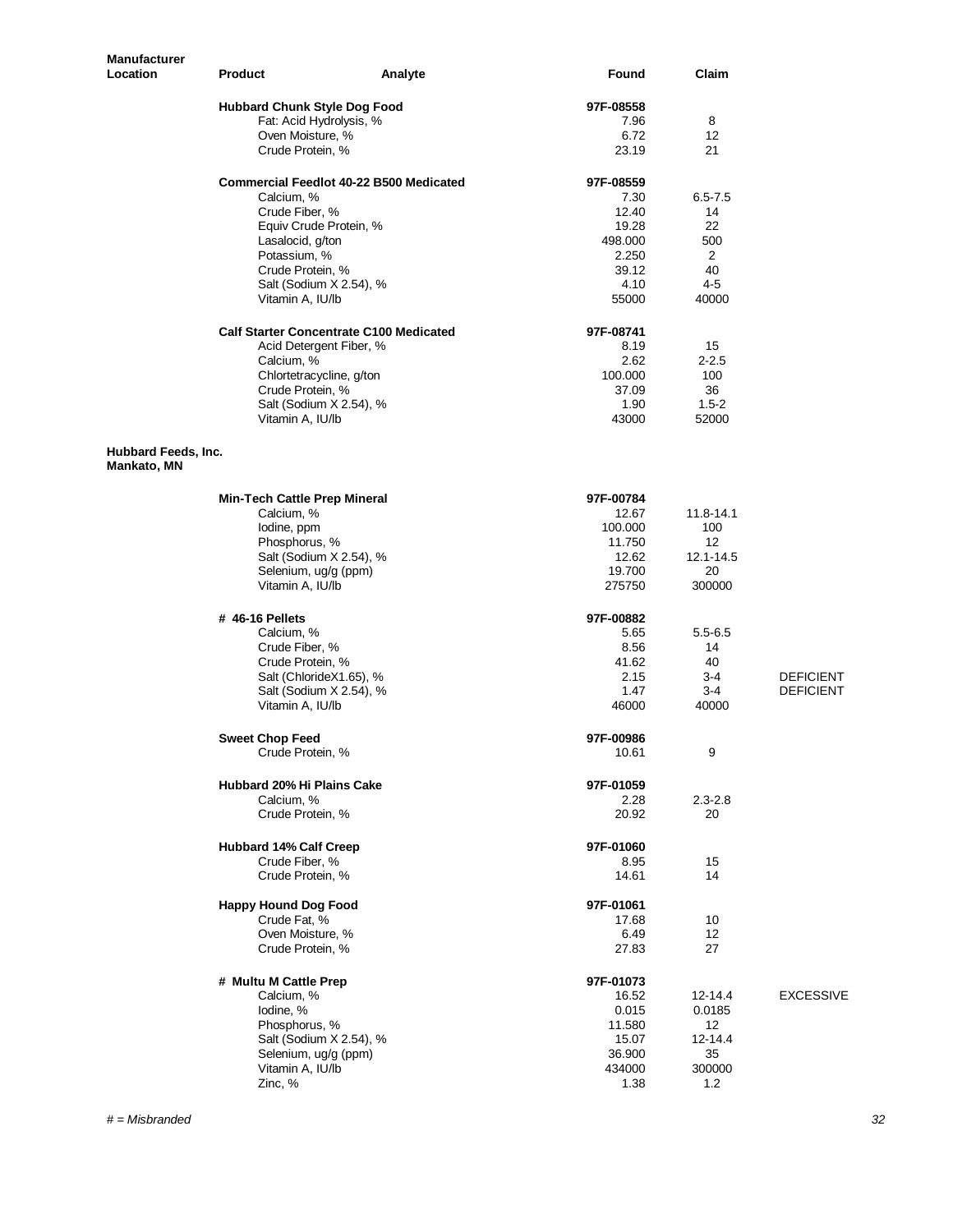| <b>Manufacturer</b><br>Location              | <b>Product</b>                           | Analyte                                         | Found            | Claim        |                  |
|----------------------------------------------|------------------------------------------|-------------------------------------------------|------------------|--------------|------------------|
|                                              |                                          | # Hubbard Commercial Feed Lot 32 B400 Medicated | 97F-01743        |              |                  |
|                                              | Calcium, %                               |                                                 | 4.33             | 4-5          |                  |
|                                              | Crude Fiber, %                           |                                                 | 14.08            | 14           |                  |
|                                              | Lasalocid, g/ton                         |                                                 | 384.000          | 400          |                  |
|                                              | Crude Protein, %                         |                                                 | 30.66            | 32           | <b>DEFICIENT</b> |
|                                              |                                          | Salt (Sodium X 2.54), %                         | 3.30             | $3 - 4$      |                  |
|                                              | Vitamin A, IU/lb                         |                                                 | 39000            | 40000        |                  |
|                                              | # Tradition Ostrich/Rhea Breeder         |                                                 | 97F-02959        |              |                  |
|                                              |                                          | Acid Detergent Fiber, %                         | 14.72            | 12           | <b>EXCESSIVE</b> |
|                                              | Calcium, %                               |                                                 | 2.27             | $1.9 - 2.4$  |                  |
|                                              | Crude Fiber, %<br>Crude Protein, %       |                                                 | 10.94<br>20.53   | 13<br>21     |                  |
|                                              | <b>Hubbard Advanced Developer</b>        |                                                 | 97F-03513        |              |                  |
|                                              | Crude Protein, %                         |                                                 | 12.60            | 12.2         |                  |
|                                              | <b>Min-Tech Sweet Phos 15 Mineral</b>    |                                                 | 97F-04434        |              |                  |
|                                              | Calcium, %                               |                                                 | 14.35            | 12.3-14.7    |                  |
|                                              | Phosphorus, %                            |                                                 | 13.970           | 15           |                  |
|                                              |                                          | Salt (ChlorideX1.65), %                         | 8.23             | 8.9-10.7     |                  |
|                                              |                                          | Salt (Sodium X 2.54), %                         | 8.51             | 8.9-10.7     |                  |
|                                              | Selenium, ug/g (ppm)<br>Vitamin A, IU/lb |                                                 | 20.300<br>214000 | 12<br>149000 |                  |
|                                              | Grolean                                  |                                                 | 97F-06041        |              |                  |
|                                              | Calcium, %                               |                                                 | 1.66             | $1.2 - 2$    |                  |
|                                              | Crude Fiber, %                           |                                                 | 8.79             | 12           |                  |
|                                              | Lasalocid, g/ton                         |                                                 | 57.000           | 60           |                  |
|                                              | Crude Protein, %                         |                                                 | 17.73            | 16           |                  |
|                                              | Lean Beef M27R267 Custom                 |                                                 | 97F-08310        |              |                  |
|                                              | Monensin, g/ton                          |                                                 | 235.00           | 267          |                  |
|                                              | 16% Rangeland Cake                       |                                                 | 98F-00017        |              |                  |
|                                              | Calcium, %                               |                                                 | 2.35             | 2.2          |                  |
|                                              | Crude Protein, %                         |                                                 | 16.66            | 16           |                  |
|                                              | Vitamin A, IU/lb                         |                                                 | 45000            | 30000        |                  |
|                                              | 39% Mor-Milk +                           |                                                 | 98F-00018        |              |                  |
|                                              | Calcium, %                               |                                                 | 1.65             | $1.5 - 2.5$  |                  |
|                                              | Crude Protein, %                         |                                                 | 38.51            | 39           |                  |
|                                              |                                          | Salt (Sodium X 2.54), %                         | 1.67             | $1.5 - 2.5$  |                  |
|                                              | Vitamin A, IU/lb                         |                                                 | 36000            | 30000        |                  |
|                                              | Summit +                                 |                                                 | 98F-00019        |              |                  |
|                                              | Crude Fat, %                             |                                                 | 6.40             | 6            |                  |
|                                              | Crude Protein, %                         |                                                 | 37.13            | 38           |                  |
|                                              | Vitamin A, IU/lb                         |                                                 | 38000            | 30000        |                  |
|                                              |                                          | Lean Start 11-20 Complete Mx50 Medicated        | 98F-00020        |              |                  |
|                                              | Crude Fat, %                             |                                                 | 5.17             | 5            |                  |
|                                              | Crude Protein, %                         |                                                 | 20.78            | 19.5         |                  |
| <b>Hubbard Feeds, Inc.</b><br>Rapid City, SD |                                          |                                                 |                  |              |                  |
|                                              | 15% SH-Beef Ration                       |                                                 | 97F-00279        |              |                  |
|                                              | Crude Fiber, %                           |                                                 | 12.89            | 15           |                  |
|                                              | Crude Protein, %                         |                                                 | 15.87            | 15           |                  |
|                                              | # Cottonseed Cake                        |                                                 | 97F-00884        |              |                  |
|                                              | Crude Fiber, %                           |                                                 | 10.50            | 13           |                  |
|                                              | Crude Protein, %                         |                                                 | 28.85            | 30           | <b>DEFICIENT</b> |
|                                              |                                          | Salt (Sodium X 2.54), %                         | 1.60             | $1 - 2$      |                  |
|                                              | Vitamin A, IU/lb                         |                                                 | 29000            | 30000        |                  |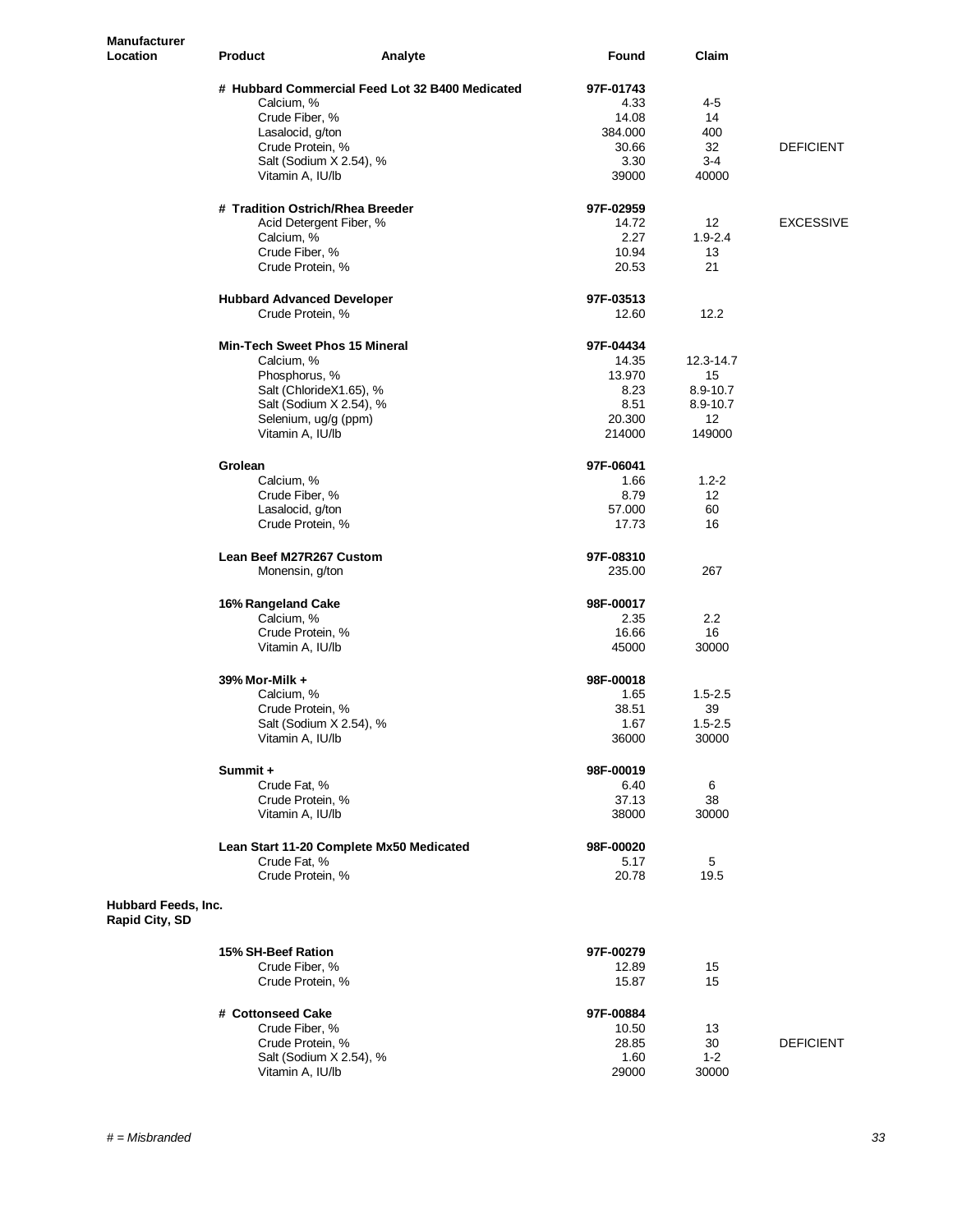| <b>Manufacturer</b><br>Location                 | <b>Product</b><br>Analyte                    | Found           | Claim               |                  |
|-------------------------------------------------|----------------------------------------------|-----------------|---------------------|------------------|
|                                                 | <b>Pelleted Midds Mix</b>                    | 97F-01863       |                     |                  |
|                                                 | Crude Fiber, %<br>Crude Protein, %           | 6.94<br>15.58   | 10<br>15            |                  |
|                                                 | 14% Stress Relief Cake                       | 97F-01864       |                     |                  |
|                                                 | Crude Fiber, %                               | 8.33            | 10                  |                  |
|                                                 | Crude Protein, %                             | 13.65           | 14                  |                  |
|                                                 | <b>Bloom-N-Gro</b>                           | 97F-02201       |                     |                  |
|                                                 | Crude Protein, %                             | 20.40           | 19                  |                  |
|                                                 | 14% Calf Creep C50 Medicated                 | 97F-02955       |                     |                  |
|                                                 | Crude Fiber, %                               | 7.36            | 15                  |                  |
|                                                 | Chlortetracycline, g/ton<br>Crude Protein, % | 51.700<br>15.54 | 50<br>14            |                  |
|                                                 |                                              |                 |                     |                  |
|                                                 | <b>Tradition 14% Horse Crunch</b>            | 97F-02957       |                     |                  |
|                                                 | Crude Protein, %                             | 15.98           | 14                  |                  |
|                                                 | 16% Lamb Creep C5O Medicated                 | 97F-02958       |                     |                  |
|                                                 | Chlortetracycline, g/ton                     | 43.600          | 50                  |                  |
|                                                 | Crude Protein, %                             | 16.20           | 16                  |                  |
|                                                 | <b>Sweet Chop Feed</b>                       | 97F-02960       |                     |                  |
|                                                 | Crude Protein, %                             | 11.42           | 9                   |                  |
|                                                 | 14% Calf Creep B60 Medicated                 | 97F-06718       |                     |                  |
|                                                 | Crude Fiber, %                               | 7.68            | 15                  |                  |
|                                                 | Lasalocid, g/ton                             | 51.200          | 60                  |                  |
|                                                 | Crude Protein, %                             | 16.04           | 14                  |                  |
|                                                 | Soybean Meal 47% Protein                     | 97F-06719       |                     |                  |
|                                                 | Crude Fiber, %                               | 3.05            | 3.5                 |                  |
|                                                 | Crude Protein, %                             | 48.21           | 47                  |                  |
|                                                 | # 30% Cottonseed Cake                        | 97F-07851       |                     |                  |
|                                                 | Crude Fiber, %                               | 13.85           | 12                  | <b>EXCESSIVE</b> |
|                                                 | Crude Protein, %<br>Vitamin A, IU/lb         | 28.33<br>23500  | 30<br>30000         | <b>DEFICIENT</b> |
| <b>Hubbard Milling Company</b><br>Whitewood, SD |                                              |                 |                     |                  |
|                                                 | Sheep-Lyx                                    | 97F-02564       |                     |                  |
|                                                 | Calcium, %                                   | 1.68            | $1.5 - 2$           |                  |
|                                                 | Fat: Roese Gottlieb, %                       | 5.70            | 5                   |                  |
|                                                 | lodine, ppm                                  | 40.000          | 14                  |                  |
|                                                 | Potassium, %<br>Crude Protein, %             | 3.840<br>16.93  | 4<br>16             |                  |
|                                                 | Selenium, ug/g (ppm)                         | 4.160           | 4.4                 |                  |
|                                                 | Vitamin A, IU/lb                             | 72000           | 50000               |                  |
|                                                 | # Crystalyx HE 20%                           | 97F-08191       |                     |                  |
|                                                 | Equiv Crude Protein, %                       | 8.22            | 8                   |                  |
|                                                 | Fat: Roese Gottlieb, %<br>Potassium, %       | 5.07<br>3.260   | 5<br>$\overline{4}$ | <b>DEFICIENT</b> |
|                                                 | Crude Protein, %                             | 21.14           | 20                  |                  |
|                                                 | Selenium, ug/g (ppm)                         | 4.240           | 4.4                 |                  |
|                                                 | Vitamin A, IU/lb                             | 68000           | 80000               |                  |
| <b>Huntting Elevator Company</b><br>Austin, MN  |                                              |                 |                     |                  |
|                                                 | Maxi 15/25 806H-60A Medicated                | 97F-06283       |                     |                  |
|                                                 | Carbadox, %                                  | 0.00490         | 0.0055              |                  |
|                                                 | Crude Fat, %                                 | 5.43            | 6                   |                  |
|                                                 | Crude Protein, %                             | 22.68           | 20                  |                  |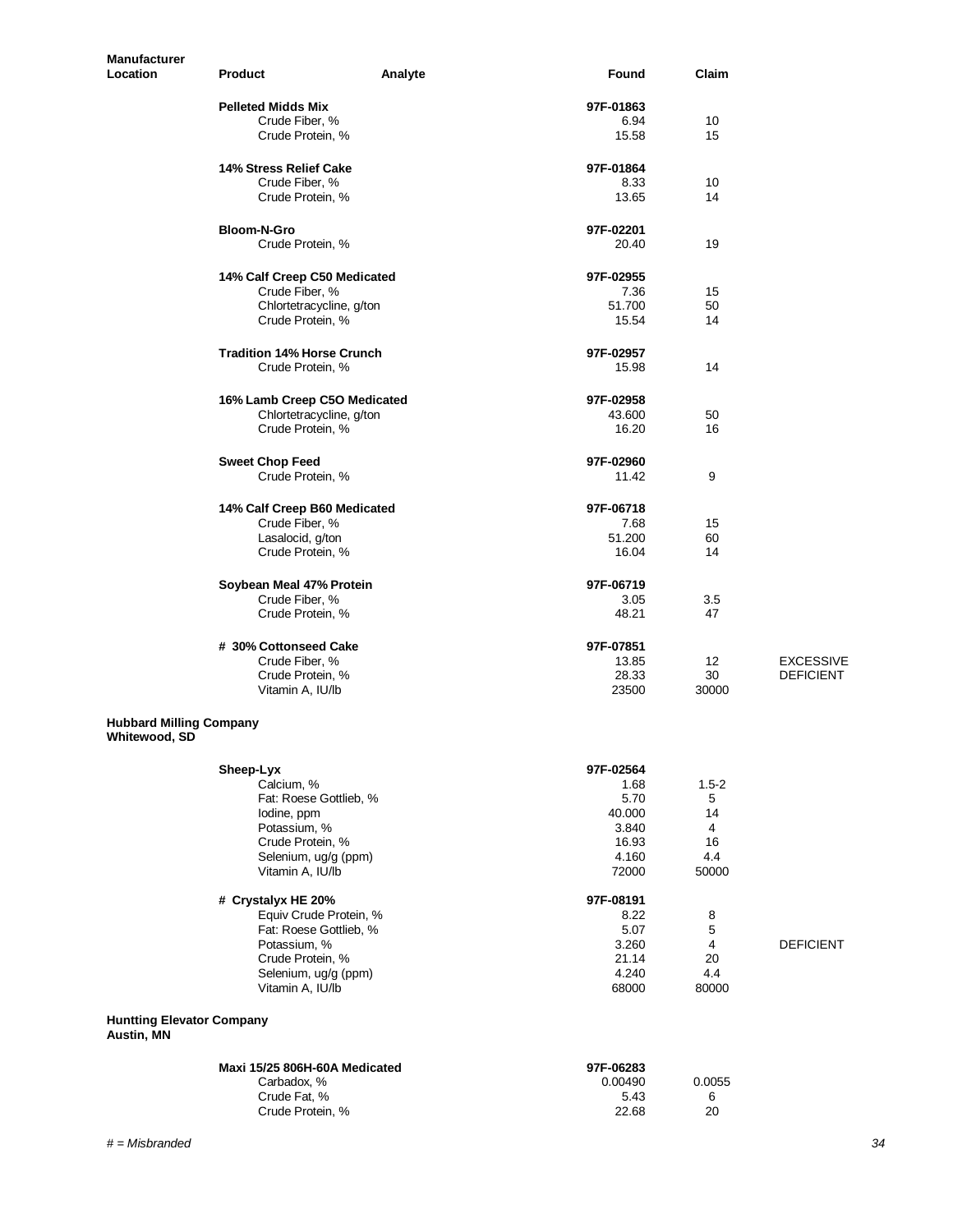| <b>Manufacturer</b><br>Location                  | <b>Product</b><br>Analyte                                 | Found              | Claim           |                  |
|--------------------------------------------------|-----------------------------------------------------------|--------------------|-----------------|------------------|
| <b>Inland Protein Corporation</b><br>Dubuque, IA |                                                           |                    |                 |                  |
|                                                  | AP301G Spray Dried Animal Blood Cells<br>Crude Protein, % | 97F-01252<br>93.64 | 92              |                  |
| <b>International Nutrition</b><br>Omaha, NE      |                                                           |                    |                 |                  |
|                                                  | Tylan 10 Type B Medicated Feed                            | 97F-00133          |                 |                  |
|                                                  | Calcium, %                                                | 11.25              | $9.5 - 11.4$    |                  |
|                                                  | Crude Fiber, %                                            | 27.24              | 35.5            |                  |
|                                                  | Tylosin, g/lb                                             | 9.340              | 10              |                  |
|                                                  | <b>Type B Medicated Tylosin</b>                           | 97F-05756          |                 |                  |
|                                                  | Calcium, %                                                | 10.09              | $9.5 - 11.4$    |                  |
|                                                  | Crude Fiber, %                                            | 27.18              | 35.5            |                  |
|                                                  | Tylosin, g/lb                                             | 8.210              | 10              |                  |
|                                                  | Tylan 10                                                  | 97F-06281          |                 |                  |
|                                                  | Tylosin, g/lb                                             | 8.525              | 10              |                  |
|                                                  | # Type B Medicated Arsanilic Acid 4.5                     | 97F-06485          |                 |                  |
|                                                  | Arsanilic Acid, %                                         | 1.100              | 1               |                  |
|                                                  | Magnesium, %                                              | 1.98               | 3               | <b>DEFICIENT</b> |
| Jensen Bros<br>Sioux Falls, SD                   |                                                           |                    |                 |                  |
|                                                  | # Jensens Swine Base Master (F)                           | 97F-01368          |                 |                  |
|                                                  | Calcium, %                                                | 22.65              | 19-22.8         |                  |
|                                                  | lodine, %                                                 | 0.007              | 0.005           |                  |
|                                                  | Phosphorus, %                                             | 7.730              | 9.24            | <b>DEFICIENT</b> |
|                                                  | Salt (Sodium X 2.54), %<br>Vitamin A, IU/lb               | 11.23<br>134000    | 12<br>100000    |                  |
| John Morrell & Company<br>Sioux City, IA         |                                                           |                    |                 |                  |
|                                                  |                                                           |                    |                 |                  |
|                                                  | 50% Meat & Bone Meal                                      | 97F-00415          |                 |                  |
|                                                  | Calcium, %                                                | 10.04              | $8.4 - 10$      |                  |
|                                                  | Crude Fat, %<br>Phosphorus, %                             | 8.48<br>4.740      | 6<br>4          |                  |
|                                                  | Crude Protein, %                                          | 51.25              | 50              |                  |
|                                                  |                                                           |                    |                 |                  |
|                                                  | <b>Blood Meal</b>                                         | 97F-01833          |                 |                  |
|                                                  | Crude Protein, %                                          | 87.87              | 85              |                  |
|                                                  | 50% Meat & Bone Meal                                      | 97F-05580          |                 |                  |
|                                                  | Calcium, %                                                | 8.78               | $8.4 - 10$      |                  |
|                                                  | Crude Fat, %                                              | 10.89              | 6               |                  |
|                                                  | Phosphorus, %                                             | 4.170              | 4               |                  |
|                                                  | Crude Protein, %                                          | 52.44              | 50              |                  |
|                                                  | 50% Meat & Bone Meal                                      | 97F-08738          |                 |                  |
|                                                  | Calcium, %<br>Crude Fat, %                                | 8.90<br>10.98      | $8.4 - 10$<br>6 |                  |
|                                                  | Phosphorus, %                                             | 4.260              | 4               |                  |
|                                                  | Crude Protein, %                                          | 51.00              | 50              |                  |
| Kal Kan Foods Inc<br>Vernon, CA                  |                                                           |                    |                 |                  |
|                                                  | Pedigree Mealtime Small Crunchy Bites Dog Food            | 97F-07483          |                 |                  |
|                                                  | Fat: Acid Hydrolysis, %                                   | 10.50              | 8               |                  |
|                                                  | Oven Moisture, %                                          | 9.54               | 12              |                  |
|                                                  | Crude Protein, %                                          | 21.84              | 21              |                  |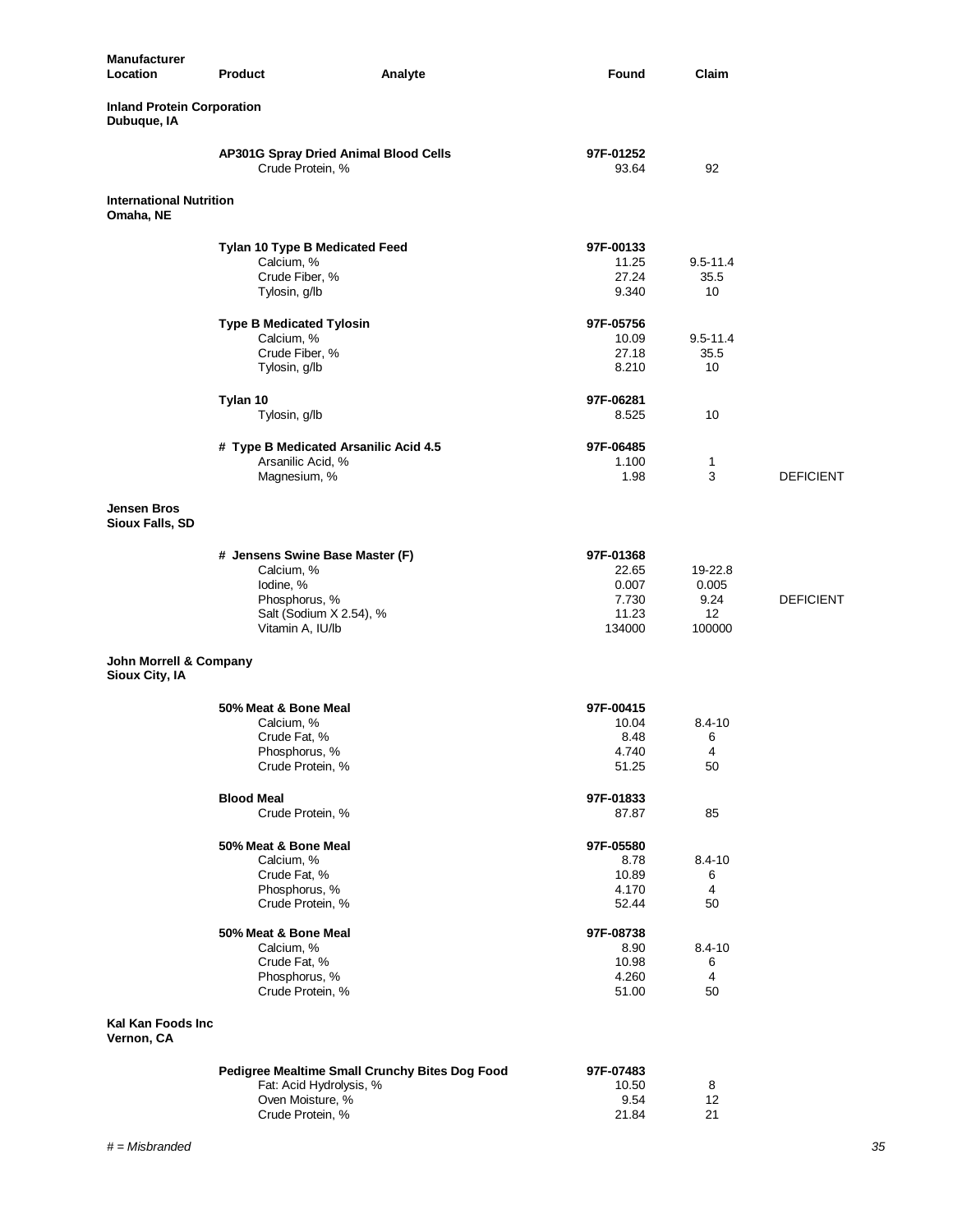| <b>Manufacturer</b><br>Location               | <b>Product</b>                                       | Analyte | Found           | Claim                            |  |
|-----------------------------------------------|------------------------------------------------------|---------|-----------------|----------------------------------|--|
|                                               | <b>Whiskas Original Recipe Crave</b>                 |         | 97F-07484       |                                  |  |
|                                               | Fat: Acid Hydrolysis, %                              |         | 8.81            | 8                                |  |
|                                               | Oven Moisture, %                                     |         | 8.86            | 12                               |  |
|                                               | Crude Protein, %                                     |         | 31.65           | 30                               |  |
|                                               | Taurine - Free, %                                    |         | 0.090           | 0.1                              |  |
|                                               | Pedigree with Chopped Beef Dog Food                  |         | 97F-08550       |                                  |  |
|                                               | Crude Fat, %                                         |         | 9.16            | 6                                |  |
|                                               | Oven Moisture, %<br>Crude Protein, %                 |         | 77.96<br>8.05   | 78<br>8                          |  |
|                                               | <b>Whiskas Ground Mealtime</b>                       |         | 97F-08648       |                                  |  |
|                                               | Ash, %                                               |         | 2.62            | 3                                |  |
|                                               | Crude Fat, %                                         |         | 8.80            | 5                                |  |
|                                               | Oven Moisture, %                                     |         | 76.97           | 78                               |  |
|                                               | Crude Protein, %                                     |         | 9.99            | 9                                |  |
|                                               | Taurine - Free, %                                    |         | 0.062           | 0.05                             |  |
| Kay Dee Feed Company<br><b>Sioux City, IA</b> |                                                      |         |                 |                                  |  |
|                                               | # Range Grazer 37                                    |         | 97F-01132       |                                  |  |
|                                               | Calcium, %                                           |         | 5.98            | $4.5 - 5.5$                      |  |
|                                               | Equiv Crude Protein, %                               |         | 18.00           | 19                               |  |
|                                               | Crude Protein, %                                     |         | 41.61           | 37                               |  |
|                                               | Salt (ChlorideX1.65), %<br>Salt (Sodium X 2.54), %   |         | 14.03<br>14.55  | 14.5-17.4<br>14.5-17.4           |  |
|                                               | Vitamin A, IU/lb                                     |         | 38333           | <b>DEFICIENT</b><br>60000        |  |
|                                               | Royal 12 Mineral                                     |         | 97F-03926       |                                  |  |
|                                               | Calcium, %                                           |         | 13.43           | $11 - 13$                        |  |
|                                               | Phosphorus, %                                        |         | 11.330          | 12                               |  |
|                                               | Salt (ChlorideX1.65), %                              |         | 10.01           | 11-12                            |  |
|                                               | Salt (Sodium X 2.54), %<br>Selenium, ug/g (ppm)      |         | 9.69<br>23.150  | <b>DEFICIENT</b><br>11-12<br>28  |  |
|                                               | Vitamin A, IU/lb                                     |         | 98000           | 100000                           |  |
|                                               | # Super Ranger Calving Lactating Rebreeding Granules |         | 97F-06725       |                                  |  |
|                                               | Calcium, %                                           |         | 16.45           | 12.5-15                          |  |
|                                               | Phosphorus, %                                        |         | 11.310          | 12                               |  |
|                                               | Salt (Sodium X 2.54), %                              |         | 17.58           | $15 - 18$                        |  |
|                                               | Selenium, ug/g (ppm)<br>Vitamin A, IU/lb             |         | 26.300<br>27000 | 28<br>350000<br><b>DEFICIENT</b> |  |
|                                               | A-N-Dee                                              |         | 97F-08161       |                                  |  |
|                                               | Calcium, %                                           |         | 10.32           | 8-9.6                            |  |
|                                               | Crude Fiber, %                                       |         | 4.08            | 11                               |  |
|                                               | Crude Protein, %                                     |         | 11.65           | 10                               |  |
|                                               | Salt (Sodium X 2.54), %<br>Vitamin A, IU/lb          |         | 0.78<br>2030000 | $1 - 2$<br>2000000               |  |
| <b>Kaytee Products Inc.</b><br>Chilton, WI    |                                                      |         |                 |                                  |  |
|                                               | Kaytee Forti-Diet Rabbit Food                        |         | 97F-00211       |                                  |  |
|                                               | Crude Fiber, %                                       |         | 12.47           | 15                               |  |
|                                               | Oven Moisture, %                                     |         | 9.80            | 12                               |  |
|                                               | Crude Protein, %                                     |         | 18.49           | 17                               |  |
| Kent Feeds Inc<br><b>Muscatine, IA</b>        |                                                      |         |                 |                                  |  |
|                                               | Kent Protein Block 30%                               |         | 97F-00980       |                                  |  |
|                                               | Calcium, %                                           |         | 2.01            | $1.5 - 2$                        |  |
|                                               | Crude Protein, %                                     |         | 31.35           | 30                               |  |
|                                               | Salt (Sodium X 2.54), %                              |         | 10.63           | $11 - 13$                        |  |
|                                               | Vitamin A, IU/lb                                     |         | 53000           | 50000                            |  |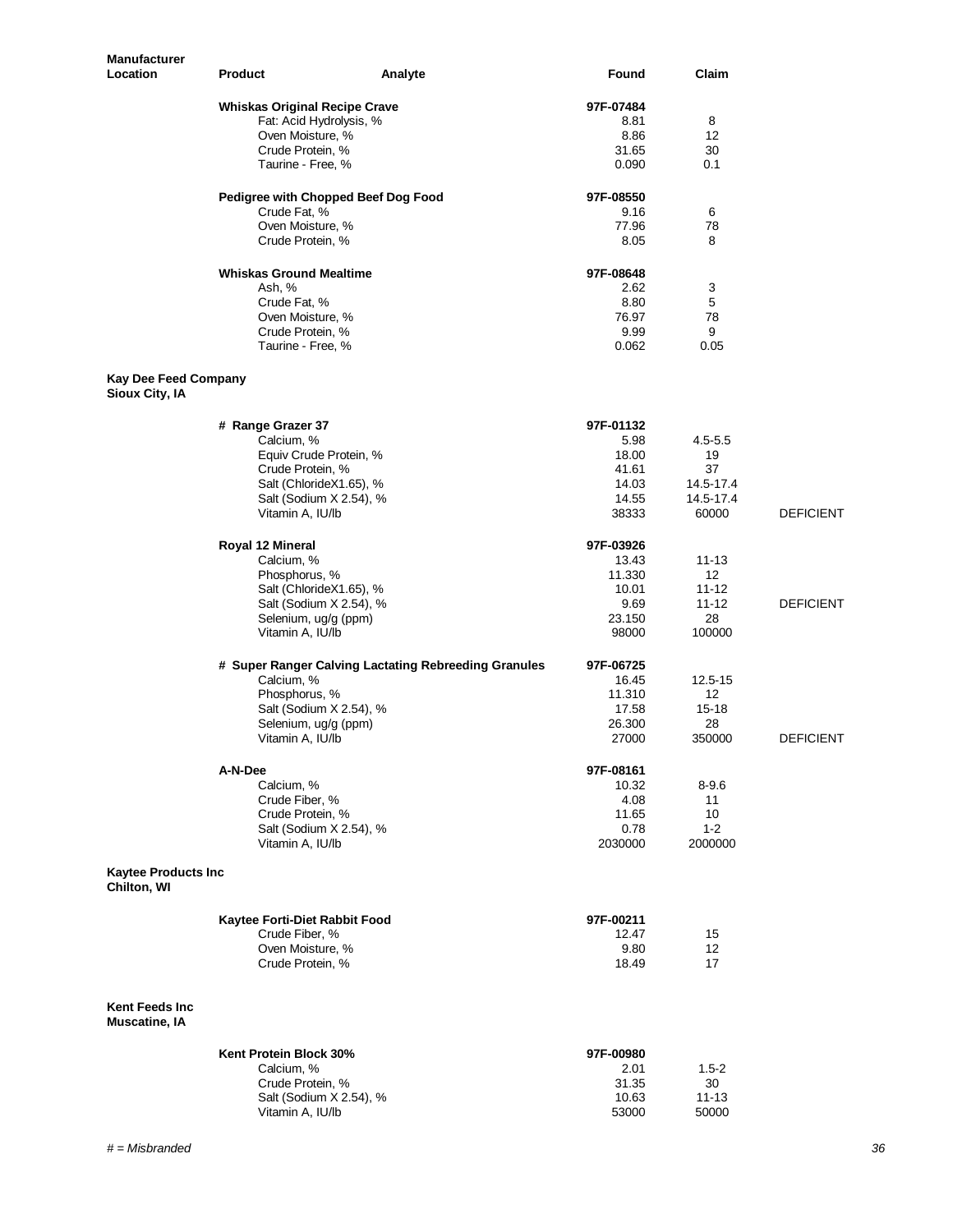| <b>Manufacturer</b><br>Location                | <b>Product</b>                             | Analyte | Found          | Claim          |                  |
|------------------------------------------------|--------------------------------------------|---------|----------------|----------------|------------------|
|                                                | 18% Golden Nuggets                         |         | 97F-00981      |                |                  |
|                                                | Chlortetracycline, g/ton                   |         | 91.400         | 100            |                  |
|                                                | Crude Protein, %                           |         | 17.52          | 18             |                  |
|                                                | Sulfamethazine, %                          |         | 0.01001        | 0.011          |                  |
|                                                | 34 Lamb Supplement 150B Medicated          |         | 97F-01656      |                |                  |
|                                                | Calcium, %<br>Equiv Crude Protein, %       |         | 3.28<br>3.06   | $2.5 - 3.5$    |                  |
|                                                | Lasalocid, g/ton                           |         | 158,500        | 5.8<br>150     |                  |
|                                                | Crude Protein, %                           |         | 34.11          | 34             |                  |
|                                                | Salt (Sodium X 2.54), %                    |         | 2.26           | $2 - 2.5$      |                  |
|                                                | 16% Pig Gold CTC200 Medicated              |         | 97F-01657      |                |                  |
|                                                | Chlortetracycline, g/ton                   |         | 189.000        | 200            |                  |
|                                                | Crude Protein, %                           |         | 15.96          | 16             |                  |
|                                                | <b>Hog 44 Supplement</b>                   |         | 97F-01658      |                |                  |
|                                                | Calcium, %                                 |         | 3.49           | $2.8 - 3.8$    |                  |
|                                                | Lysine - Total, %<br>Crude Protein, %      |         | 2.590<br>45.12 | 2.55<br>44     |                  |
|                                                |                                            |         |                |                |                  |
|                                                | <b>GM Base Supplement</b>                  |         | 97F-07090      |                |                  |
|                                                | Calcium, %                                 |         | 3.90           | $3 - 4$        |                  |
|                                                | Lysine - Total, %                          |         | 1.990          | 2.45           |                  |
|                                                | Crude Protein, %                           |         | 40.71          | 40             |                  |
|                                                | <b>DeCocci Krumbles Medicated</b>          |         | 97F-07091      |                |                  |
|                                                | Decoquinate, %                             |         | 0.0514         | 0.05           |                  |
| <b>KISS</b><br>Milwaukee, WI                   |                                            |         |                |                |                  |
|                                                | <b>Wild Bird Seed Mixture</b>              |         | 97F-08739      |                |                  |
|                                                | Oven Moisture, %                           |         | 12.26          | 11.4           |                  |
|                                                | Crude Protein, %                           |         | 9.28           | 8.5            |                  |
| <b>L/M Animal Farms</b><br>Pleasant Plain, OH  |                                            |         |                |                |                  |
|                                                | <b>Finch Vita-Vittles Gold</b>             |         | 97F-00773      |                |                  |
|                                                | Crude Fat, %                               |         | 8.79           | $\overline{7}$ |                  |
|                                                | Oven Moisture, %                           |         | 8.74           | 10             |                  |
|                                                | Crude Protein, %                           |         | 15.12          | 15.5           |                  |
| <b>Land O Lakes Ag Services</b><br>Dawson, MN  |                                            |         |                |                |                  |
|                                                | # BosBuilder G Mineral                     |         | 97F-00452      |                |                  |
|                                                | Calcium, %                                 |         | 14.90          | 13.7-16.4      |                  |
|                                                | Phosphorus, %                              |         | 12.830         | 12.5           |                  |
|                                                | Salt (Sodium X 2.54), %                    |         | 18.50          | 16-19.1        |                  |
|                                                | Selenium, ug/g (ppm)                       |         | 20.150         | 24             |                  |
|                                                | Vitamin A, IU/lb                           |         | 193000         | 300000         | <b>DEFICIENT</b> |
|                                                | <b>Future Cow Supplement Bov Medicated</b> |         | 97F-08554      |                |                  |
|                                                | Acid Detergent Fiber, %                    |         | 5.64           | $\overline{7}$ |                  |
|                                                | Calcium, %                                 |         | 2.10           | $2.1 - 2.6$    |                  |
|                                                | Lasalocid, g/ton                           |         | 264.000        | 275            |                  |
|                                                | Crude Protein, %                           |         | 37.20          | 38             |                  |
|                                                | Vitamin A, IU/lb                           |         | 65000          | 61500          |                  |
| <b>Madison Farmers Elevator</b><br>Madison, SD |                                            |         |                |                |                  |
|                                                | <b>Hog Finisher Custom Mix</b>             |         | 97F-01294      |                |                  |
|                                                | Chlortetracycline, g/ton                   |         | 54.200         | 50             |                  |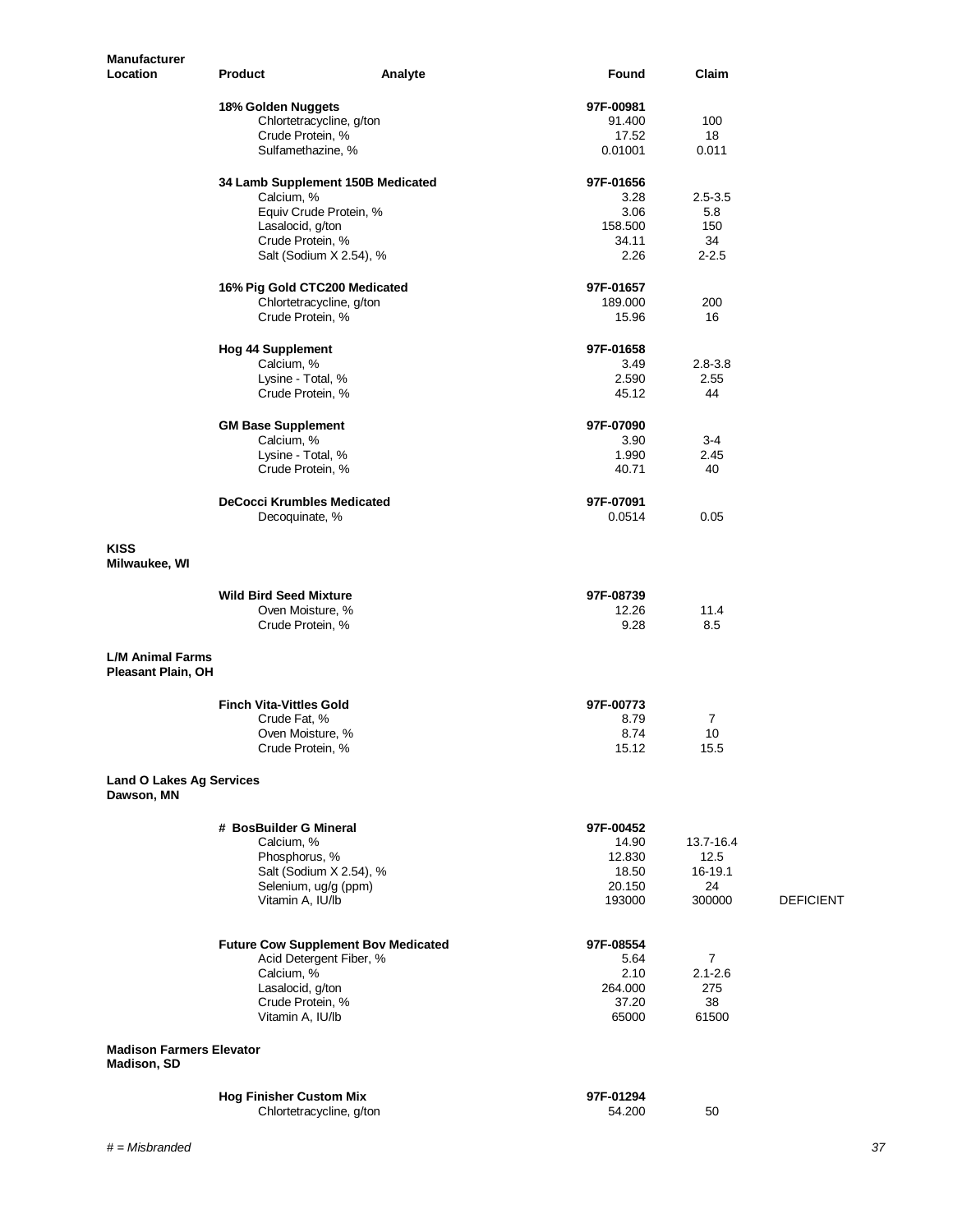| <b>Manufacturer</b><br><b>Location</b>               | <b>Product</b><br>Analyte                            | Found              | Claim              |                  |
|------------------------------------------------------|------------------------------------------------------|--------------------|--------------------|------------------|
| <b>Madison Milling Company</b><br><b>Madison, MN</b> |                                                      |                    |                    |                  |
|                                                      | Madison's Best Calf Creep B-60 Medicated             | 97F-08825          |                    |                  |
|                                                      | Crude Fiber, %                                       | 14.27              | 15                 |                  |
|                                                      | Lasalocid, g/ton<br>Crude Protein, %                 | 59.250<br>13.72    | 60<br>12           |                  |
| <b>Master Mix Feeds</b><br>Fort Wayne, IN            |                                                      |                    |                    |                  |
|                                                      | Master Mix 21% Lamb Pre-Starter 929-03A              | 97F-01367          |                    |                  |
|                                                      | Crude Fiber, %                                       | 9.04               | 12                 |                  |
|                                                      | Chlortetracycline, g/ton<br>Crude Protein, %         | 55.000<br>22.21    | 50<br>21           |                  |
|                                                      |                                                      |                    |                    |                  |
|                                                      | TM Crumbles F1592 Medicated<br>Oxytetracycline, g/lb | 97F-01654<br>3.650 | 4                  |                  |
|                                                      | # Mineral 10-10 Block for Beef S5615/M7831           | 97F-01655          |                    |                  |
|                                                      | Calcium, %<br>Phosphorus, %                          | 11.06<br>10.510    | $9.6 - 11.6$<br>10 |                  |
|                                                      | Salt (Sodium X 2.54), %                              | 4.63               | $3.5 - 4.5$        |                  |
|                                                      | Selenium, %                                          | 0.002              | 0.005              | <b>DEFICIENT</b> |
|                                                      | Vitamin A, IU/lb                                     | 13000              | 80000              | <b>DEFICIENT</b> |
| <b>McFleeg Inc</b><br>Watertown, SD                  |                                                      |                    |                    |                  |
|                                                      | # Elite Second Bite CSP Medicated                    | 97F-05677          |                    |                  |
|                                                      | Chlortetracycline, g/ton<br>Crude Protein, %         | 71.600<br>21.19    | 100<br>21          |                  |
|                                                      | Sulfathiazole, g/ton                                 | 60.100             | 100                | <b>DEFICIENT</b> |
| <b>Merck &amp; Company Inc</b><br>Rahway, NJ         |                                                      |                    |                    |                  |
|                                                      | Amprol 25%                                           | 97F-00275          |                    |                  |
|                                                      | Amprolium, %                                         | 25.8500            | 25                 |                  |
| <b>Midwest Cooperatives</b><br>Onida, SD             |                                                      |                    |                    |                  |
|                                                      | # Custom Grower Custom Pig Feed                      | 97F-01063          |                    |                  |
|                                                      | Tylosin, g/ton                                       | 146.000            | 100                | <b>EXCESSIVE</b> |
|                                                      | <b>Corn &amp; Beef Supplement Medicated</b>          | 97F-06824          |                    |                  |
|                                                      | Lasalocid, g/ton<br>Tylosin, g/ton                   | 75.350<br>< 10.000 | 63<br>$\mathbf 0$  |                  |
| <b>Midwest Livestock LTD</b><br>Larchwood, IA        |                                                      |                    |                    |                  |
|                                                      | Grow Fin 75                                          | 97F-06548          |                    |                  |
|                                                      | Calcium, %                                           | 16.52              | 15-18              |                  |
|                                                      | Phosphorus, %<br>Salt (Sodium X 2.54), %             | 7.110<br>10.12     | 7.4<br>$10 - 12$   |                  |
|                                                      | Start 800                                            | 97F-06549          |                    |                  |
|                                                      | Calcium, %                                           | 1.95               | $1.7 - 2.1$        |                  |
|                                                      | Crude Fat, %                                         | 4.81               | 5                  |                  |
|                                                      | Lysine - Total, %                                    | 1.980              | 2.2                |                  |
|                                                      | Crude Protein, %                                     | 26.06              | 24                 |                  |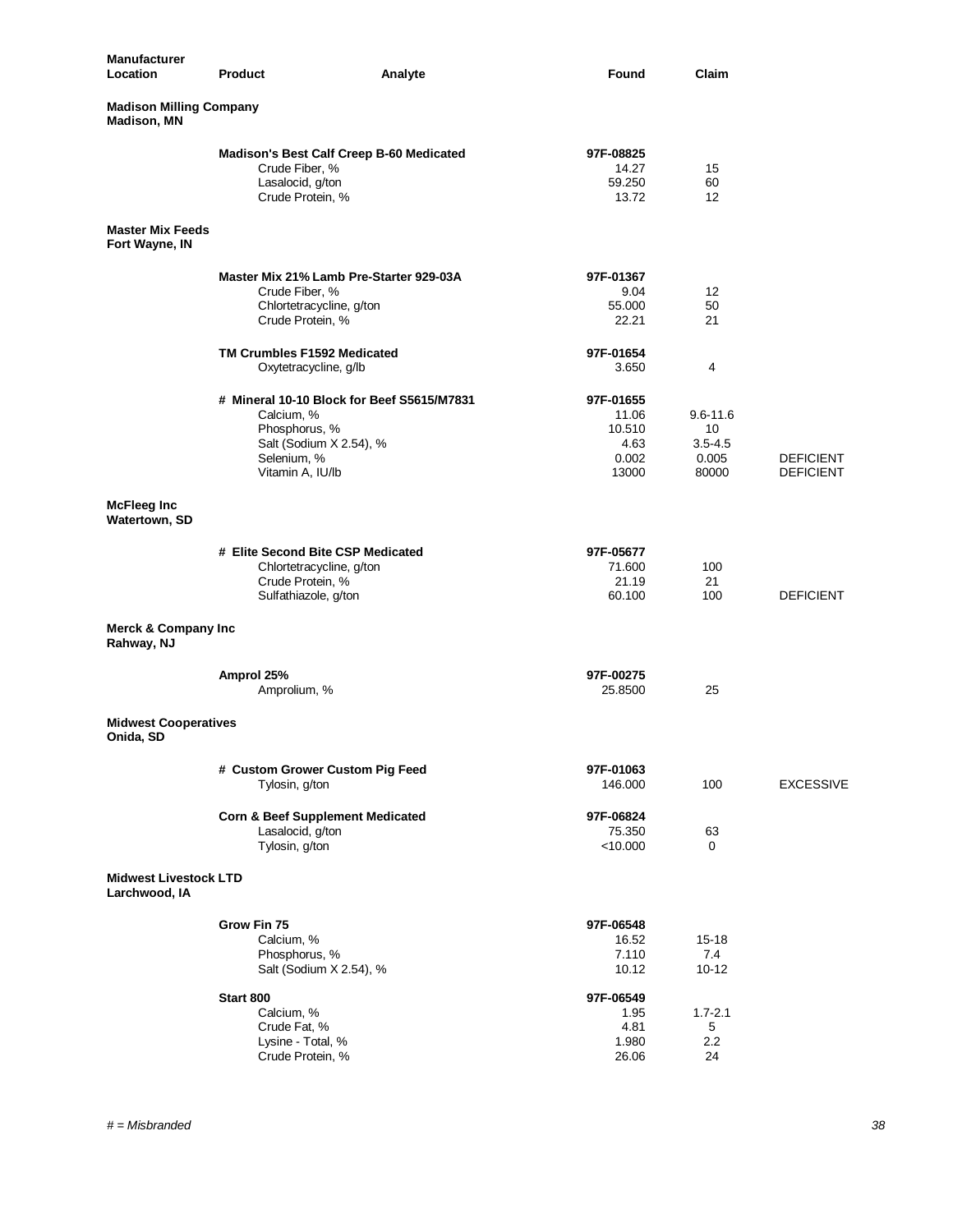| <b>Manufacturer</b><br>Location            | <b>Product</b>                              | Analyte | Found            | Claim                  |                                      |
|--------------------------------------------|---------------------------------------------|---------|------------------|------------------------|--------------------------------------|
| <b>Midwest PMS</b><br>Minatore, NE         |                                             |         |                  |                        |                                      |
|                                            | # CM 149                                    |         | 97F-00273        |                        |                                      |
|                                            | Calcium, %                                  |         | 9.65             | $9.5 - 10$             |                                      |
|                                            | Equiv Crude Protein, %                      |         | 58.06            | 58                     |                                      |
|                                            | Vacuum Moisture, %                          |         | 33.56            | 33                     |                                      |
|                                            | Monensin, g/ton<br>Crude Protein, %         |         | 347.00           | 425<br>61              |                                      |
|                                            | Salt (ChlorideX1.65), %                     |         | 60.54<br>6.85    | 4.75-5.25              | <b>EXCESSIVE</b>                     |
|                                            | Salt (Sodium X 2.54), %                     |         | 5.91             | 4.75-5.25              | <b>EXCESSIVE</b>                     |
|                                            | Tylosin, g/ton                              |         | 86.033           | 115                    |                                      |
|                                            | Vitamin A, IU/lb                            |         | 20000            | 25000                  |                                      |
|                                            | # CM 236                                    |         | 97F-00274        |                        |                                      |
|                                            | Equiv Crude Protein, %                      |         | 9.25             | 6                      | <b>EXCESSIVE</b>                     |
|                                            | Vacuum Moisture, %                          |         | 38.75            | 39                     |                                      |
|                                            | Crude Protein, %                            |         | 18.32            | 15                     |                                      |
|                                            | Salt (ChlorideX1.65), %                     |         | 6.65<br>9.96     | $4 - 4.5$<br>$4 - 4.5$ | <b>EXCESSIVE</b><br><b>EXCESSIVE</b> |
|                                            | Salt (Sodium X 2.54), %<br>Vitamin A, IU/lb |         | 27500            | 40000                  | <b>DEFICIENT</b>                     |
|                                            | Dakota Mill & Grain Custom Mix 683          |         | 97F-00601        |                        |                                      |
|                                            | Vacuum Moisture, %                          |         | 34.23            | 36                     |                                      |
| <b>Mighty Deer Lick</b><br>Powers, MI      |                                             |         |                  |                        |                                      |
|                                            | <b>Mighty Deer Lick Sweet Corn</b>          |         | 97F-00214        |                        |                                      |
|                                            | Salt (ChlorideX1.65), %                     |         | 92.19            | 93-98                  |                                      |
|                                            | Salt (Sodium X 2.54), %                     |         | 88.12            | 93-98                  |                                      |
| <b>Millbrook Feed Mill</b><br>Mitchell, SD |                                             |         |                  |                        |                                      |
|                                            | 12% Horse Feed                              |         | 97F-00998        |                        |                                      |
|                                            | Crude Protein, %                            |         | 14.05            | 12                     |                                      |
|                                            | Range 7 Mineral                             |         | 97F-00999        |                        |                                      |
|                                            | Calcium, %                                  |         | 6.66             | $6.5 - 7.5$            |                                      |
|                                            | Phosphorus, %                               |         | 8.390            | 9                      |                                      |
|                                            | Crude Protein, %                            |         | 25.17            | 25                     |                                      |
|                                            | Vitamin A, IU/lb                            |         | 196000           | 200000                 |                                      |
| <b>Moorman Inc</b><br><b>Columbus, NE</b>  |                                             |         |                  |                        |                                      |
|                                            | <b>Moorman Special Mix 492</b>              |         | 97F-00301        |                        |                                      |
|                                            | Calcium, %                                  |         | 11.14            | 10-12                  |                                      |
|                                            | Crude Protein, %                            |         | 60.93            | 62                     |                                      |
|                                            | Salt (Sodium X 2.54), %                     |         | 3.42             | $2.5 - 3.5$            |                                      |
|                                            | Vitamin A, IU/lb                            |         | 57000            | 53400                  |                                      |
| <b>Moorman Inc</b><br>Quincy, IL           |                                             |         |                  |                        |                                      |
|                                            | <b>Hi-Phos Minerals</b>                     |         | 97F-01000        |                        |                                      |
|                                            | Calcium, %                                  |         | 12.39            | 11-13.2                |                                      |
|                                            | Phosphorus, %                               |         | 12.380           | 12                     |                                      |
|                                            | Salt (Sodium X 2.54), %                     |         | 15.07            | 14-16.8                |                                      |
|                                            | Selenium, ug/g (ppm)<br>Vitamin A, IU/lb    |         | 43.900<br>500000 | 39<br>200000           |                                      |
|                                            |                                             |         |                  |                        |                                      |
|                                            |                                             |         |                  |                        |                                      |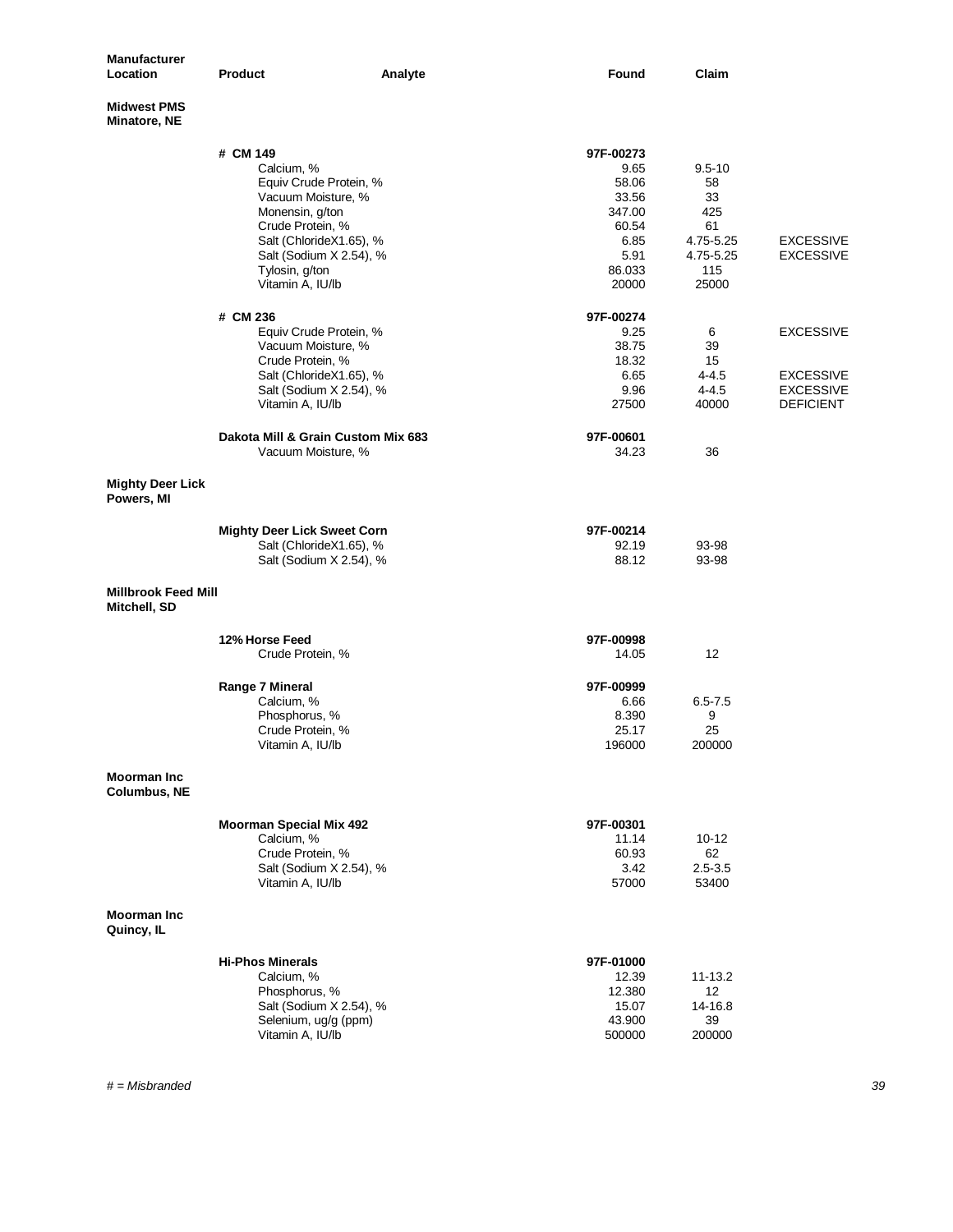| <b>Manufacturer</b>                          |                                   |                                                 |                   |                      |                  |
|----------------------------------------------|-----------------------------------|-------------------------------------------------|-------------------|----------------------|------------------|
| Location                                     | <b>Product</b>                    | Analyte                                         | Found             | Claim                |                  |
|                                              | <b>Mintrate Block Blonde A</b>    |                                                 | 97F-01001         |                      |                  |
|                                              | Calcium, %                        |                                                 | 3.48              | $2.5 - 3.5$          |                  |
|                                              | lodine, %                         |                                                 | 0.004             | 0.0015               |                  |
|                                              |                                   | Non-Protein Nitrogen, %                         | 10.00             | 12                   |                  |
|                                              | Crude Protein, %                  |                                                 | 42.07             | 42                   |                  |
|                                              | Vitamin A, IU/lb                  | Salt (Sodium X 2.54), %                         | 4.22<br>61000     | $3.5 - 4.5$<br>60000 |                  |
|                                              |                                   |                                                 |                   |                      |                  |
|                                              |                                   | Quick Start Grower 35-60 WDC Type C             | 97F-01002         |                      |                  |
|                                              | Carbadox, g/ton                   |                                                 | 48.10000          | 50                   |                  |
|                                              | Crude Protein, %                  | Pyrantel Tartrate, g/ton                        | 19.59<br>94.80000 | 18<br>96             |                  |
|                                              |                                   |                                                 |                   |                      |                  |
|                                              | <b>Special Range Minerals A</b>   |                                                 | 97F-01075         |                      |                  |
|                                              | Calcium, %                        |                                                 | 19.08             | 17.4-20.8            |                  |
|                                              | Phosphorus, %                     |                                                 | 8.370             | 8                    |                  |
|                                              |                                   | Salt (Sodium X 2.54), %<br>Selenium, ug/g (ppm) | 15.04<br>37.100   | 13.5-16.2<br>39      |                  |
|                                              | Vitamin A, IU/lb                  |                                                 | 212000            | 200000               |                  |
|                                              |                                   |                                                 |                   |                      |                  |
|                                              | # Hi-Mag Minerals                 |                                                 | 97F-04327         |                      |                  |
|                                              | Calcium, %<br>Magnesium, %        |                                                 | 10.52<br>13.61    | $9.2 - 11$<br>14     |                  |
|                                              | Phosphorus, %                     |                                                 | 7.060             | 6                    |                  |
|                                              |                                   | Salt (ChlorideX1.65), %                         | 10.94             | 13.4-16              | <b>DEFICIENT</b> |
|                                              |                                   | Salt (Sodium X 2.54), %                         | 11.10             | 13.4-16              | <b>DEFICIENT</b> |
|                                              |                                   | Selenium, ug/g (ppm)                            | 32.800            | 39                   |                  |
|                                              | Vitamin A, IU/lb                  |                                                 | 87000             | 200000               | <b>DEFICIENT</b> |
|                                              | Roughage Buster 100               |                                                 | 97F-04357         |                      |                  |
|                                              | Calcium, %                        |                                                 | 7.34              | $6.4 - 7.4$          |                  |
|                                              |                                   | Equiv Crude Protein, %                          | 102.20            | 100                  |                  |
|                                              | Phosphorus, %                     |                                                 | 5.610             | 5.6                  |                  |
|                                              |                                   | Salt (ChlorideX1.65), %                         | 6.41              | $5-6$                |                  |
|                                              |                                   | Salt (Sodium X 2.54), %                         | 6.89              | $5-6$                | <b>EXCESSIVE</b> |
|                                              | Vitamin A, IU/lb                  |                                                 | 188000            | 200000               |                  |
| <b>Muellers Feed Mill</b>                    |                                   |                                                 |                   |                      |                  |
| Martin, SD                                   |                                   |                                                 |                   |                      |                  |
|                                              | # Beef Ranger 20 MAG              |                                                 | 97F-01645         |                      |                  |
|                                              | Crude Fiber, %                    |                                                 | 6.58              | 12                   |                  |
|                                              | Magnesium, %                      |                                                 | 1.02              | 2                    | <b>DEFICIENT</b> |
|                                              | Crude Protein, %                  |                                                 | 19.99             | 20                   |                  |
|                                              | Vitamin A, IU/lb                  |                                                 | 22000             | 30000                |                  |
|                                              |                                   | # 12% Hi-N.R.G. Grass S-t-r-e-t-c-h-e-r         | 97F-01646         |                      |                  |
|                                              | Calcium, %                        |                                                 | 1.93              | $3 - 4$              | <b>DEFICIENT</b> |
|                                              | lodine, %                         |                                                 | 0.000             | 0.003                | <b>DEFICIENT</b> |
|                                              | Crude Protein, %                  |                                                 | 12.22             | 12 <sup>°</sup>      |                  |
|                                              |                                   | Salt (ChlorideX1.65), %                         | 15.31             | $13 - 15$            |                  |
|                                              | Vitamin A, IU/lb                  | Salt (Sodium X 2.54), %                         | 13.30<br>18000    | $13 - 15$<br>20000   |                  |
|                                              |                                   |                                                 |                   |                      |                  |
| <b>Nash Finch</b><br>Minneapolis, MN         |                                   |                                                 |                   |                      |                  |
|                                              | Dog Food                          |                                                 | 97F-07486         |                      |                  |
|                                              |                                   | Fat: Acid Hydrolysis, %                         | 9.66              | 8                    |                  |
|                                              | Oven Moisture, %                  |                                                 | 8.17              | 12                   |                  |
|                                              | Crude Protein, %                  |                                                 | 22.18             | 21                   |                  |
| <b>National By-Products Inc</b><br>Omaha, NE |                                   |                                                 |                   |                      |                  |
|                                              | Nationals 50% Meat & Bone Meal    |                                                 | 97F-01327         |                      |                  |
|                                              | Calcium, %                        |                                                 | 8.73              | $8.4 - 10.1$         |                  |
|                                              | Crude Fat, %                      |                                                 | 9.02              | 6<br>4               |                  |
|                                              | Phosphorus, %<br>Crude Protein, % |                                                 | 4.250<br>49.33    | 50                   |                  |
| $#$ = Misbranded                             |                                   |                                                 |                   |                      | 40               |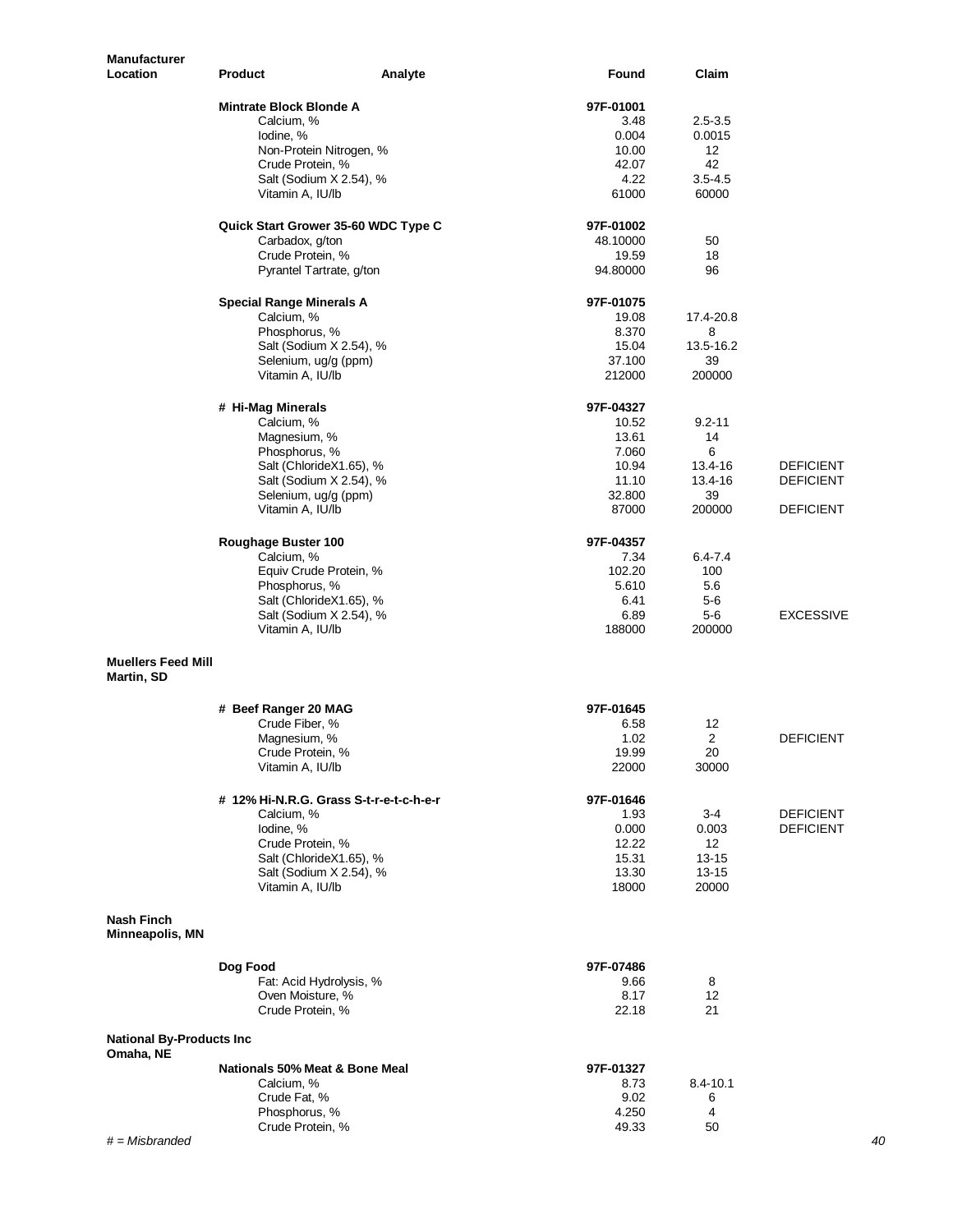| <b>Manufacturer</b><br><b>Location</b>                | <b>Product</b>                                   | Analyte | Found          | Claim          |
|-------------------------------------------------------|--------------------------------------------------|---------|----------------|----------------|
| <b>Nelson &amp; Sons Inc</b><br>Murray, UT            |                                                  |         |                |                |
|                                                       | <b>Extruded Floating Silvercup Steelhead 3.5</b> |         | 97F-07909      |                |
|                                                       | Ash, %                                           |         | 8.12           | 12             |
|                                                       | Fat: Roese Gottlieb, %                           |         | 15.15          | 16             |
|                                                       | Crude Protein, %<br>Sodium, %                    |         | 46.23          | 45             |
|                                                       |                                                  |         | 0.38           | $0 - 2$        |
|                                                       | <b>Extruded Floating Silvercup Trout 3.5</b>     |         | 97F-07913      |                |
|                                                       | Ash, %                                           |         | 7.97           | 12             |
|                                                       | Crude Fat, %                                     |         | 10.71          | 10             |
|                                                       | Crude Protein, %                                 |         | 41.24          | 40             |
|                                                       | Sodium, %                                        |         | 0.93           | $0 - 2$        |
| <b>New Generation Feeds Inc.</b><br>Poteau, OK        |                                                  |         |                |                |
|                                                       | <b>Stress Lic</b>                                |         | 97F-08238      |                |
|                                                       | Calcium, %                                       |         | 2.58           | $2.3 - 2.8$    |
|                                                       | Crude Fat, %                                     |         | 4.95           | 5              |
|                                                       | Phosphorus, %                                    |         | 1.950          | $\overline{2}$ |
|                                                       | Crude Protein, %                                 |         | 24.21          | 22             |
|                                                       | Selenium, ug/g (ppm)<br>Vitamin A, IU/lb         |         | 9.327<br>84000 | 6.6<br>80000   |
|                                                       |                                                  |         |                |                |
| <b>Northern Sun</b><br>Red Wing, MN                   |                                                  |         |                |                |
|                                                       | <b>Sunflower Meal 28%</b>                        |         | 97F-03323      |                |
|                                                       | Crude Fiber, %                                   |         | 20.70          | 23             |
|                                                       | Crude Protein, %                                 |         | 28.99          | 28             |
| Nutra-Lix Inc<br><b>Billings, MT</b>                  |                                                  |         |                |                |
|                                                       | <b>Custom 24% Nutra Lix</b>                      |         | 97F-02423      |                |
|                                                       | Equiv Crude Protein, %                           |         | 0.46           | 14             |
|                                                       | lodine, %                                        |         | 0.001          | 0.0011         |
|                                                       | Karl Fisher Moisture, %                          |         | 40.10          | 37.5           |
|                                                       | Crude Protein, %<br>Vitamin A, IU/lb             |         | 26.40<br>34000 | 24<br>40000    |
|                                                       |                                                  |         |                |                |
| <b>Nutrition Specialties</b><br><b>West Point, NE</b> |                                                  |         |                |                |
|                                                       | <b>Soy En-Dust</b>                               |         | 97F-00847      |                |
|                                                       | Crude Fat, %                                     |         | 99.83          | 100            |
| <b>Pedigree Inc</b><br>Vernon, CA                     |                                                  |         |                |                |
|                                                       | <b>Pedigree Choice Cuts with Beef</b>            |         | 97F-08647      |                |
|                                                       | Oven Moisture, %                                 |         | 78.75          | 82             |
|                                                       | Crude Protein, %                                 |         | 9.27           | 8              |
| <b>Pennfield Animal Health</b><br>Omaha, NE           |                                                  |         |                |                |
|                                                       | <b>Pennchlor 50 Chlortetracycline</b>            |         | 97F-01361      |                |
|                                                       | Chlortetracycline, g/lb                          |         | 46.000         | 50             |
|                                                       |                                                  |         |                |                |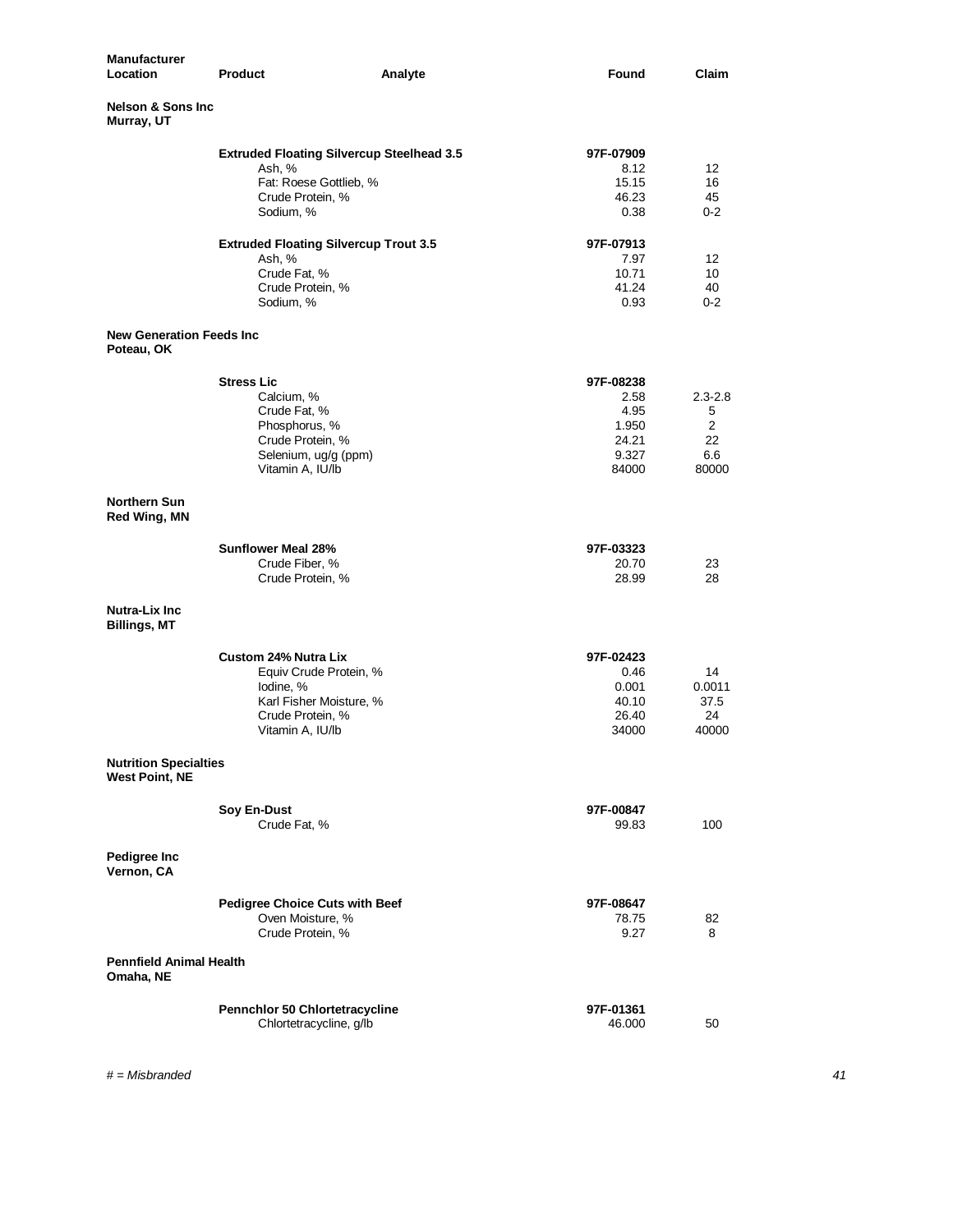| <b>Manufacturer</b><br>Location                 | <b>Product</b><br>Analyte                                                        | Found                      | Claim                         |
|-------------------------------------------------|----------------------------------------------------------------------------------|----------------------------|-------------------------------|
| Madison, GA                                     | Pennington Seed Natural Springs Div                                              |                            |                               |
|                                                 | <b>Hummingbird Food</b><br>Vacuum Moisture, %                                    | 97F-02939<br>99.84         | 99.9                          |
| <b>Pfizer Animal Health</b><br>Lee's Summit, MO |                                                                                  |                            |                               |
|                                                 | TM-50 Type A<br>Oxytetracycline, g/lb                                            | 97F-01074<br>50.400        | 50                            |
|                                                 | OTC-10 Type B Medicated<br>Oxytetracycline, g/lb                                 | 97F-05768<br>10.300        | 10                            |
| <b>Premier Farmtech</b><br>Kansas City, MO      |                                                                                  |                            |                               |
|                                                 | Tylan-10 Sulfa-G Type B Medicated<br>Calcium, %                                  | 97F-06488<br>10.25         | 10.5-12.6                     |
|                                                 | Crude Fiber, %<br>Sulfamethazine, g/lb<br>Tylosin, g/lb                          | 24.90<br>9.98000<br>8.840  | 30.4<br>10 <sup>°</sup><br>10 |
| <b>Professional Pet Foods</b><br>Meta, MO       |                                                                                  |                            |                               |
|                                                 | <b>Professional Lamb Meal &amp; Rice Maintenance</b><br>Crude Fat, %             | 97F-01746                  | 12                            |
|                                                 | Oven Moisture, %<br>Crude Protein, %                                             | 6.20<br>23.74              | 10<br>21                      |
| <b>Purina Mills</b><br>Minneapolis, MN          |                                                                                  |                            |                               |
|                                                 | Dairy Concentrate 38% WCS 1207<br>Acid Detergent Fiber, %<br>Calcium, %          | 97F-07344<br>16.70<br>1.76 | 18<br>$1.5 - 2.5$             |
|                                                 | Crude Fiber, %<br>Equiv Crude Protein, %                                         | 12.95<br>6.80              | 12.5<br>8                     |
|                                                 | Crude Protein, %                                                                 | 37.30                      | 38                            |
|                                                 | <b>Maxi Tech 40 Milking Concentrate</b><br>Acid Detergent Fiber, %<br>Calcium, % | 97F-08830<br>7.83<br>3.14  | 12<br>$3 - 4$                 |
|                                                 | Crude Fiber, %<br>Equiv Crude Protein, %                                         | 4.37<br>8.16               | 8.5<br>8                      |
|                                                 | Crude Protein, %                                                                 | 40.69                      | 40                            |
| <b>Purina Mills</b><br>Sioux City, IA           |                                                                                  |                            |                               |
|                                                 | Accuration 2 HL RM 130 3397 Medicated<br>Calcium, %                              | 97F-07345<br>2.12          | $1 - 2$                       |
|                                                 | Equiv Crude Protein, %<br>Crude Fat, %                                           | 16.94<br>9.42              | 16<br>9                       |
|                                                 | Monensin, g/ton<br>Crude Protein, %<br>Salt (Sodium X 2.54), %                   | 120.00<br>33.67<br>4.68    | 130<br>32<br>4.5-5.5          |
|                                                 | Preconditioning/Receiving Chow CTSM 3152 Medicated                               | 97F-07347                  |                               |
|                                                 | Crude Fiber, %<br>Chlortetracycline, g/ton                                       | 19.59<br>61.900            | 26<br>70                      |
|                                                 | Equiv Crude Protein, %                                                           | 2.54                       | $\overline{2}$                |
|                                                 | Crude Protein, %<br>Sulfamethazine, %                                            | 12.60<br>0.00812           | 12<br>0.0077                  |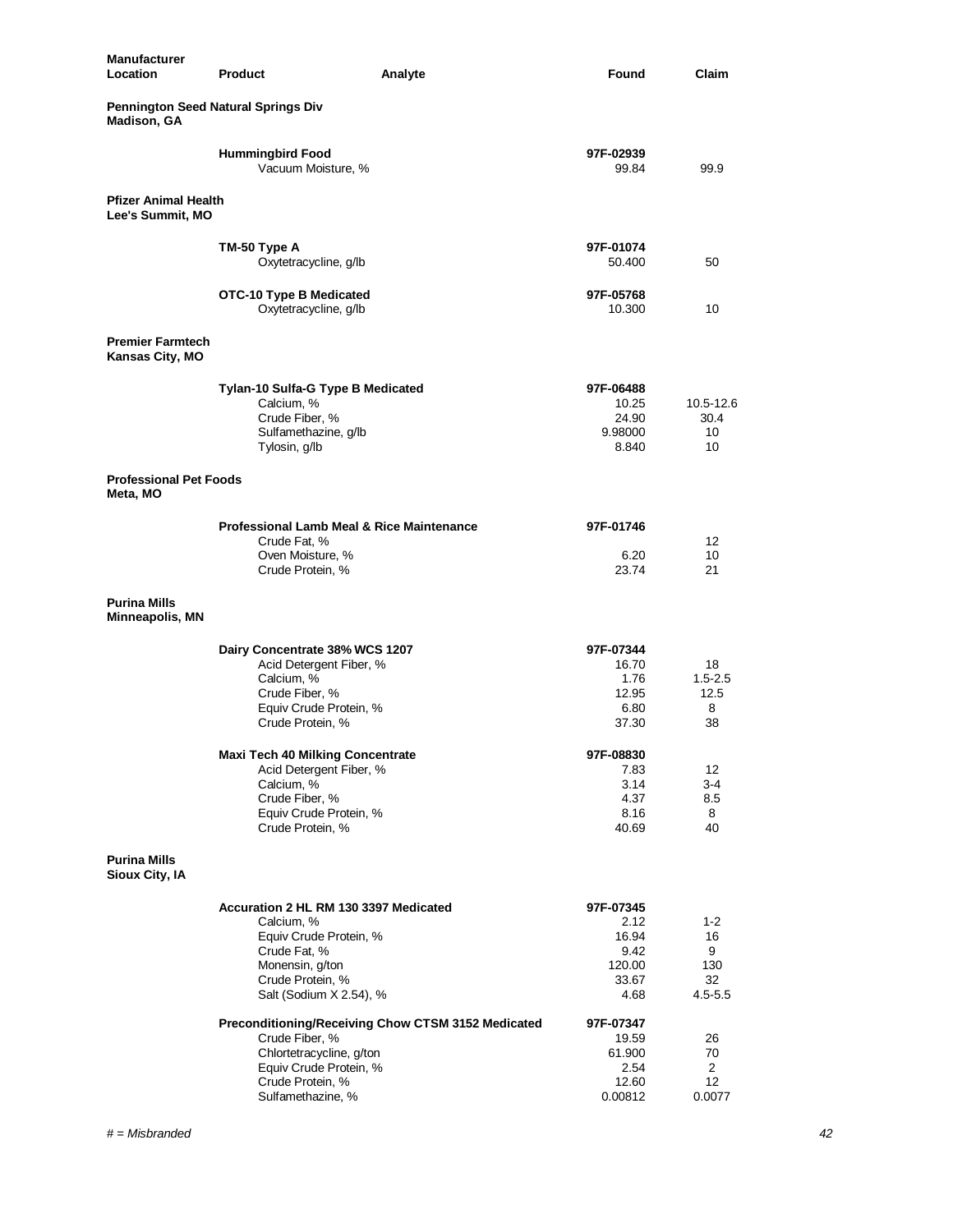| <b>Manufacturer</b><br>Location          | <b>Product</b>                        | Analyte                                           | Found             | Claim               |                  |
|------------------------------------------|---------------------------------------|---------------------------------------------------|-------------------|---------------------|------------------|
| <b>Purina Mills</b><br>St. Louis, MO     |                                       |                                                   |                   |                     |                  |
|                                          | <b>Horse Chow 100</b>                 |                                                   | 97F-00598         |                     |                  |
|                                          | Crude Fiber, %                        |                                                   | 19.26             | 30                  |                  |
|                                          | Crude Protein, %                      |                                                   | 11.72             | 10                  |                  |
|                                          | <b>Purina Cattle Mineral 12:12 VA</b> |                                                   | 97F-00600         |                     |                  |
|                                          | Calcium, %                            |                                                   | 12.91             | 12-14               |                  |
|                                          | lodine, %                             |                                                   | 0.007             | 0.0085              |                  |
|                                          | Phosphorus, %                         |                                                   | 11.680            | 12                  |                  |
|                                          |                                       | Salt (Sodium X 2.54), %                           | 3.00              | 3-4                 |                  |
|                                          | Vitamin A, IU/lb                      |                                                   | 191000            | 150000              |                  |
|                                          | Calcium, %                            | # Liquid Feed Sup-R-Lix Feedlot 50 EC Medicated R | 97F-02502<br>4.73 |                     |                  |
|                                          |                                       | Equiv Crude Protein, %                            | 54.62             | 49                  | <b>EXCESSIVE</b> |
|                                          |                                       | Fat: Roese Gottlieb, %                            | 3.44              | 5                   | <b>DEFICIENT</b> |
|                                          | Monensin, g/ton                       |                                                   | 231.00            | 400                 | <b>DEFICIENT</b> |
|                                          | рH                                    |                                                   | 6.75              |                     |                  |
|                                          | Potassium, %                          |                                                   | 1.950             | 2                   |                  |
|                                          | Crude Protein, %                      |                                                   | 60.85             | 50                  |                  |
|                                          |                                       | Salt (Sodium X 2.54), %                           | 4.47              | $3.5 - 4.5$         |                  |
|                                          | Vitamin A, IU/lb                      |                                                   | 19000             | 25000               |                  |
|                                          | Hog Chow 40 W/O 2880                  |                                                   | 97F-06494         |                     |                  |
|                                          | Calcium, %                            |                                                   | 4.49              | $3.5 - 4.5$         |                  |
|                                          | Lysine - Total, %                     |                                                   | 2.310             | 2.33                |                  |
|                                          | Crude Protein, %                      |                                                   | 39.23             | 40                  |                  |
|                                          |                                       | Salt (Sodium X 2.54), %                           | 2.52              | 1.75-2.25           |                  |
|                                          | Cattle Mineral 12:12 VA 3794          |                                                   | 97F-06495         |                     |                  |
|                                          | Calcium, %                            |                                                   | 13.30             | 12-14               |                  |
|                                          | Phosphorus, %                         |                                                   | 11.650            | 12                  |                  |
|                                          |                                       | Salt (Sodium X 2.54), %                           | 3.54              | $3 - 4$             |                  |
|                                          | Vitamin A, IU/lb                      |                                                   | 205000            | 150000              |                  |
|                                          | # A-S 700 ETTS 0186                   |                                                   | 97F-06496         |                     |                  |
|                                          | Ash, %                                |                                                   | 24.73             | 19                  | <b>EXCESSIVE</b> |
|                                          | Calcium, %<br>Crude Fiber, %          |                                                   | 6.36<br>9.58      | $5.1 - 6.5$<br>27.9 |                  |
|                                          | Chlortetracycline, g/lb               |                                                   | 1.620             | $\overline{2}$      |                  |
|                                          |                                       | Salt (Sodium X 2.54), %                           | 3.99              | $3.8 - 4.2$         |                  |
|                                          | Sulfamethazine, g/lb                  |                                                   | 2.14000           | 2                   |                  |
|                                          | <b>Purina Accuration 2HL RM130</b>    |                                                   | 97F-06730         |                     |                  |
|                                          | Calcium, %                            |                                                   | 2.23              | $1 - 2$             |                  |
|                                          |                                       | Equiv Crude Protein, %                            | 16.09             | 16                  |                  |
|                                          | Crude Fat, %                          |                                                   | 10.54             | 9                   |                  |
|                                          | Monensin, g/ton                       |                                                   | 124.00            | 130                 |                  |
|                                          | Crude Protein, %                      |                                                   | 32.21             | 32                  |                  |
|                                          |                                       | Salt (Sodium X 2.54), %                           | 4.68              | $4.5 - 5.5$         |                  |
|                                          |                                       | <b>Preconditioning Receiving Chow CTSM</b>        | 97F-06731         |                     |                  |
|                                          | Crude Fiber, %                        |                                                   | 14.06             | 26                  |                  |
|                                          |                                       | Equiv Crude Protein, %                            | 2.55              | $\overline{2}$      |                  |
|                                          | Crude Protein, %                      |                                                   | 12.90             | 12                  |                  |
| <b>Purina Mills Inc.</b><br>Aberdeen, SD |                                       |                                                   |                   |                     |                  |

| <b>Custom Accu Mix</b>  | 97F-07346 |      |
|-------------------------|-----------|------|
| Fat: Acid Hydrolysis, % | 6.15      |      |
| Monensin, g/ton         | 28.50     | 32.5 |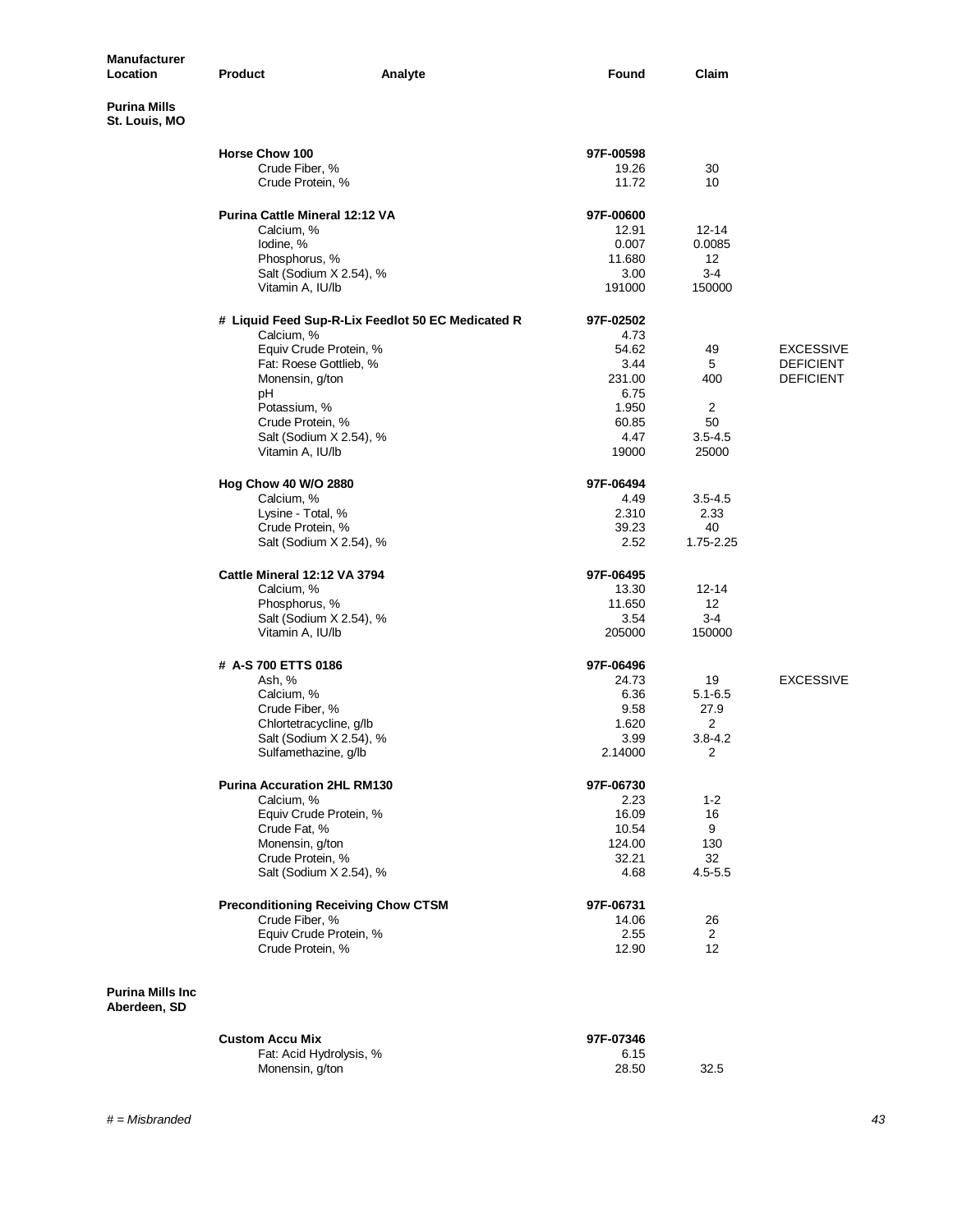| <b>Manufacturer</b><br>Location                   | <b>Product</b>                                     | Analyte | Found              | Claim              |                  |
|---------------------------------------------------|----------------------------------------------------|---------|--------------------|--------------------|------------------|
| <b>Quality Liquid Feed Inc</b><br>Ft. Dodge, IA   |                                                    |         |                    |                    |                  |
|                                                   | # Nutribeef 50 M Medicated                         |         | 97F-00416          |                    |                  |
|                                                   | Calcium, %                                         |         | 7.13               | $7.3 - 8.7$        |                  |
|                                                   | Equiv Crude Protein, %                             |         | 49.55              | 46                 | <b>EXCESSIVE</b> |
|                                                   | Vacuum Moisture, %<br>Monensin, g/ton              |         | 35.47<br>372.00    | 32<br>450          |                  |
|                                                   | рH                                                 |         | 6.60               |                    |                  |
|                                                   | Potassium, %                                       |         | 3.670              | 3.5                |                  |
|                                                   | Crude Protein, %                                   |         | 52.76<br>7.53      | 50                 | <b>EXCESSIVE</b> |
|                                                   | Salt (ChlorideX1.65), %<br>Salt (Sodium X 2.54), % |         | 2.93               | $2 - 3$<br>$2 - 3$ |                  |
|                                                   | Total Sugars, %                                    |         | 10.81              | $\overline{7}$     |                  |
|                                                   | Vitamin A, IU/lb                                   |         | 22000              | 30000              |                  |
| <b>Quality Liquid Feeds Inc</b><br>Dodgeville, WI |                                                    |         |                    |                    |                  |
|                                                   |                                                    |         |                    |                    |                  |
|                                                   | Super 40C<br>Equiv Crude Protein, %                |         | 97F-07522<br>34.03 | 35                 |                  |
|                                                   | Karl Fisher Moisture, %                            |         | 37.10              | 34                 |                  |
|                                                   | Crude Protein, %                                   |         | 40.07              | 40                 |                  |
|                                                   | Total Sugars, %                                    |         | 27.12              | 29                 |                  |
|                                                   | Vitamin A, IU/lb                                   |         | 28000              | 30000              |                  |
|                                                   | # Nutribeef 50 HM450 Medicated                     |         | 97F-08737          |                    |                  |
|                                                   | Calcium, %                                         |         | 7.71<br>49.83      | $7.3 - 8.7$<br>46  | <b>EXCESSIVE</b> |
|                                                   | Equiv Crude Protein, %<br>Karl Fisher Moisture, %  |         | 33.80              | 32                 |                  |
|                                                   | Monensin, g/ton                                    |         | 432.00             | 450                |                  |
|                                                   | рH                                                 |         | 7.40               | $6 - 8$            |                  |
|                                                   | Potassium, %<br>Crude Protein, %                   |         | 3.450<br>53.76     | 3.5<br>50          |                  |
|                                                   | Salt (ChlorideX1.65), %                            |         | 4.99               | $2 - 3$            | <b>EXCESSIVE</b> |
|                                                   | Salt (Sodium X 2.54), %                            |         | 4.09               | $2 - 3$            | <b>EXCESSIVE</b> |
|                                                   | Total Sugars, %<br>Vitamin A, IU/lb                |         | 9.30<br>39000      | 6<br>40000         |                  |
| <b>Ragland Mills Inc</b>                          |                                                    |         |                    |                    |                  |
| Neosho, MO                                        |                                                    |         |                    |                    |                  |
|                                                   | Ragland Special Sheep & Goat Protein Block         |         | 97F-08831          |                    |                  |
|                                                   | Calcium, %<br>Crude Protein, %                     |         | 4.20<br>19.47      | $3.5 - 4.5$<br>18  |                  |
|                                                   | Salt (Sodium X 2.54), %                            |         | 16.87              | 17-20              |                  |
|                                                   | Vitamin A, IU/lb                                   |         | 51000              | 50000              |                  |
| <b>Ralston Purina Company</b><br>St. Louis, MO    |                                                    |         |                    |                    |                  |
|                                                   | <b>Cat Chow</b>                                    |         | 97F-00210          |                    |                  |
|                                                   | Crude Fat, %                                       |         | 11.62              | 8                  |                  |
|                                                   | Oven Moisture, %                                   |         | 8.88               | $12 \overline{ }$  |                  |
|                                                   | Crude Protein, %                                   |         | 34.08              | 31.5               |                  |
|                                                   | <b>Tender Vittles Soft Tuna Flavor Dinners</b>     |         | 97F-07485          |                    |                  |
|                                                   | Fat: Acid Hydrolysis, %                            |         | 10.18              | 8.5                |                  |
|                                                   | Oven Moisture, %<br>Crude Protein, %               |         | 37.75<br>25.39     | 39<br>24           |                  |
|                                                   |                                                    |         |                    |                    |                  |
|                                                   | <b>Fishy's Cat Treats</b><br>Crude Fat, %          |         | 97F-08749<br>9.86  | 8.5                |                  |
|                                                   | Oven Moisture, %                                   |         | 32.08              | 36                 |                  |
|                                                   | Crude Protein, %                                   |         | 31.01              | 24                 |                  |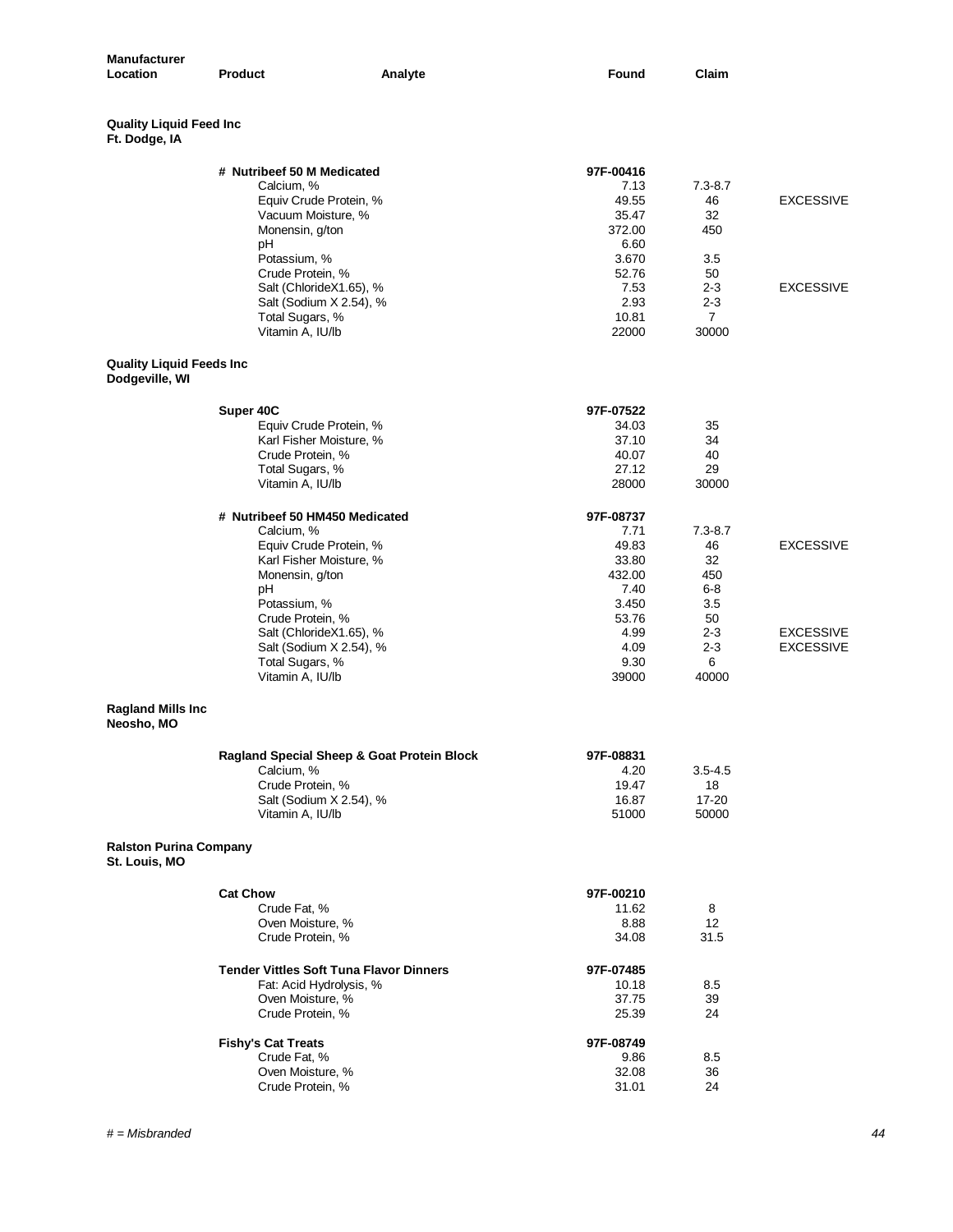| <b>Manufacturer</b><br>Location                              | <b>Product</b><br>Analyte                        | <b>Found</b>        | Claim    |                  |
|--------------------------------------------------------------|--------------------------------------------------|---------------------|----------|------------------|
| Ramona Warehouse<br>Ramona, SD                               |                                                  |                     |          |                  |
|                                                              | Dry Whole Extruded Soybeans #9019                | 97F-03922           |          |                  |
|                                                              | Crude Fat, %                                     | 19.90               | 18       |                  |
|                                                              | Crude Protein, %                                 | 37.38               | 36       |                  |
|                                                              | <b>Ramona Horse Feed</b>                         | 97F-03923           |          |                  |
|                                                              | Crude Fat, %                                     | 7.64                | 5        |                  |
|                                                              | Crude Protein, %                                 | 16.68               | 13       |                  |
| <b>Rhone-Poulenc Animal Nutrition</b><br>Atlanta, GA         |                                                  |                     |          |                  |
|                                                              | Deccox                                           | 97F-00278           |          |                  |
|                                                              | Decoquinate, %                                   | 5.7300              | 6        |                  |
| <b>Roche Vitamins &amp; Fine Chemicals</b><br>Parsippany, NJ |                                                  |                     |          |                  |
|                                                              | # Aureo S 700                                    | 97F-00276           |          |                  |
|                                                              | Chlortetracycline, g/lb                          | 32.350              | 35       |                  |
|                                                              | Sulfamethazine, %                                | 4.38000             | 7.7      | <b>DEFICIENT</b> |
|                                                              | Bovatec 68 Type A<br>Lasalocid, g/lb             | 97F-07904<br>70.000 | 68       |                  |
| <b>Rudebusch Bros</b><br>Castlewood, SD                      |                                                  |                     |          |                  |
|                                                              | Dry Extruded Whole Soybeans No. 9020             | 97F-00411           |          |                  |
|                                                              | Crude Fat, %                                     | 18.47<br>37.32      | 18       |                  |
|                                                              | Crude Protein, %                                 |                     | 36       |                  |
| <b>Schempp Liquifeeds Inc</b><br>Menno, SD                   |                                                  |                     |          |                  |
|                                                              | <b>Sun Drop Liquifeed</b>                        | 97F-06493           |          |                  |
|                                                              | Ash, %                                           | 8.46                | 10       |                  |
|                                                              | Equiv Crude Protein, %                           | 27.31               | 31       |                  |
|                                                              | Vacuum Moisture, %<br>Crude Protein, %           | 41.80<br>32.93      | 43<br>30 |                  |
|                                                              | Total Sugars, %                                  | 25.71               | 25       |                  |
| <b>Scranton Equity Exchange</b><br>Scranton, ND              |                                                  |                     |          |                  |
|                                                              | <b>Breeder Ewe Feed</b>                          | 97F-01067           |          |                  |
|                                                              | Crude Protein, %                                 | 12.61               | 12       |                  |
| <b>Scrypton Systems Inc</b><br>Annapolis, MD                 |                                                  |                     |          |                  |
|                                                              | # Squirrel Away All Natural Bird Seed Supplement | 97F-00216           |          |                  |
|                                                              | Crude Fiber, %                                   | 23.76               | 21       | <b>EXCESSIVE</b> |
|                                                              | Crude Fat, %<br>Oven Moisture, %                 | 12.51<br>11.60      | 13<br>6  | <b>EXCESSIVE</b> |
|                                                              | Crude Protein, %                                 | 14.19               | 16       | <b>DEFICIENT</b> |
| <b>SD Soybean Processors</b><br>Volga, SD                    |                                                  |                     |          |                  |
|                                                              | Soybean Meal                                     | 97F-00127           |          |                  |
|                                                              | Oven Moisture, %                                 | 11.76               | 12       |                  |
| $#$ = Misbranded                                             | Crude Protein, %                                 | 47.37               | 44       | 45               |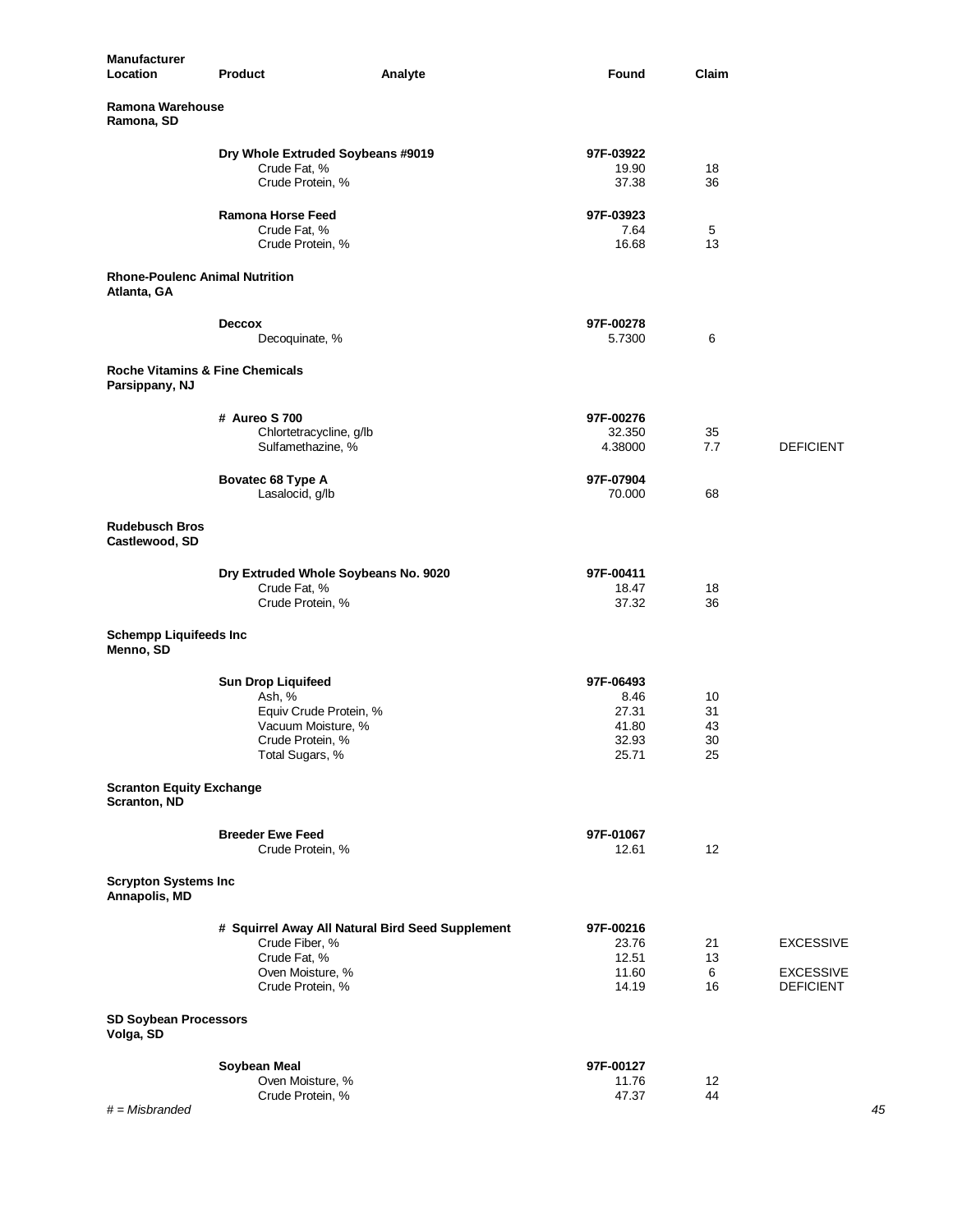| Manufacturer<br>Location                           | <b>Product</b><br>Analyte                                 | Found              | Claim          |                  |
|----------------------------------------------------|-----------------------------------------------------------|--------------------|----------------|------------------|
|                                                    | Soybean Meal 47%<br>Crude Protein, %                      | 97F-00311<br>46.39 | 47             |                  |
|                                                    |                                                           |                    |                |                  |
|                                                    | Soybean Meal 44%<br>Crude Protein, %                      | 97F-01296<br>47.74 | 44             |                  |
|                                                    | Soybean Meal                                              | 97F-01835          |                |                  |
|                                                    | Crude Protein, %                                          | 46.74              | 46.5           |                  |
|                                                    | 47% Soybean Meal                                          | 97F-05582          |                |                  |
|                                                    | Crude Fiber, %<br>Crude Protein, %                        | 3.54<br>46.25      | 7<br>47        |                  |
|                                                    |                                                           |                    |                |                  |
|                                                    | 44% Soybean Meal                                          | 97F-06804          |                |                  |
|                                                    | Crude Fiber, %                                            | 5.42               | $\overline{7}$ |                  |
|                                                    | Crude Protein, %                                          | 45.40              | 44             |                  |
|                                                    | 47% Soybean Meal                                          | 97F-07526          |                |                  |
|                                                    | Crude Fiber, %                                            | 2.66               | 3.5            |                  |
|                                                    | Crude Protein, %                                          | 46.93              | 47             |                  |
|                                                    | <b>Ground Soybean Hulls</b>                               | 97F-08829          |                |                  |
|                                                    | Crude Fiber, %                                            | 36.02              | 38             |                  |
|                                                    | Crude Protein, %                                          | 9.38               | 9              |                  |
| <b>Shurfine International</b><br>Northlake, IL     |                                                           |                    |                |                  |
|                                                    | <b>Shurfine Dog Food Beef Flavor</b>                      | 97F-08646          |                |                  |
|                                                    | Oven Moisture, %                                          | 76.51              | 78             |                  |
|                                                    | Crude Protein, %                                          | 8.25               | 8              |                  |
| <b>Sioux Nation Ag Center</b><br>Sioux Falls, SD   |                                                           |                    |                |                  |
|                                                    | <b>ICN W/Mecadox Medicated</b>                            | 97F-01364          |                |                  |
|                                                    | Carbadox, g/ton                                           | 46.00000           | 50             |                  |
|                                                    | Crude Fat, %<br>Crude Protein, %                          | 7.18<br>22.88      | 7.75<br>23     |                  |
|                                                    |                                                           |                    |                |                  |
| <b>Sioux Nation Ag Center</b><br>Watertown, SD     |                                                           |                    |                |                  |
|                                                    | <b>Profit Maker Free Choice Cattle Mineral Medicated</b>  | 97F-05678          |                |                  |
|                                                    | Calcium, %                                                | 16.29              | 15-16          |                  |
|                                                    | Lasalocid, g/ton<br>Phosphorus, %                         | 1290.000<br>6.820  | 1440<br>6.7    |                  |
|                                                    | Potassium, %                                              | 1.970              | 2              |                  |
|                                                    | Salt (ChlorideX1.65), %                                   | 18.69              | 18-19          |                  |
|                                                    | Salt (Sodium X 2.54), %                                   | 16.09              | 18-19          | <b>DEFICIENT</b> |
|                                                    | Selenium, ug/g (ppm)<br>Vitamin A, IU/lb                  | 19.950<br>269000   | 24<br>300000   |                  |
|                                                    |                                                           |                    |                |                  |
| <b>Standard Manufacturing Company</b><br>Omaha, NE |                                                           |                    |                |                  |
|                                                    | # Super Nutro Plus for Ruminants                          | 97F-01287          |                |                  |
|                                                    | Crude Protein, %                                          | 18.45              | 12             |                  |
|                                                    | Selenium, ug/g (ppm)<br>Vitamin A, IU/lb                  | 53.100<br>1384000  | 70<br>2000000  | <b>DEFICIENT</b> |
| <b>Supersweet Feeds</b><br>Le Mars, IA             |                                                           |                    |                |                  |
|                                                    |                                                           |                    |                |                  |
|                                                    | Supersweet Rough-N-Ready Medicated 2353<br>Crude Fiber, % | 97F-06805<br>19.30 | 22             |                  |
|                                                    | Lasalocid, g/ton                                          | 30.400             | 30             |                  |
|                                                    | Crude Protein, %                                          | 15.33              | 14             |                  |
| $#$ = Misbranded                                   |                                                           |                    |                | 46               |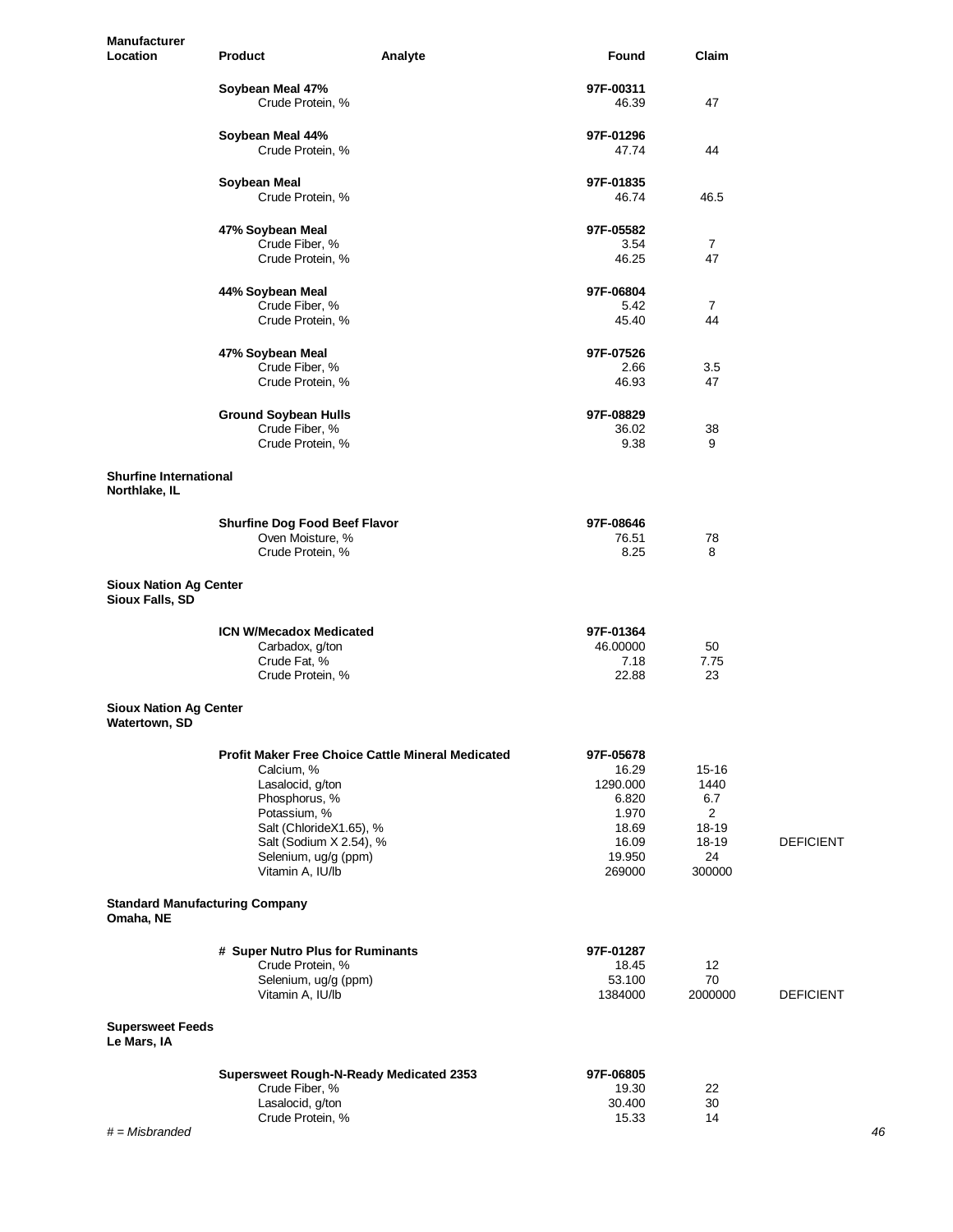| <b>Manufacturer</b><br>Location                | <b>Product</b><br>Analyte                    | Found             | Claim             |                  |
|------------------------------------------------|----------------------------------------------|-------------------|-------------------|------------------|
| <b>Supersweet Feeds</b><br>Omaha, NE           |                                              |                   |                   |                  |
|                                                | <b>Total Balance Builder 1422 Medicated</b>  | 97F-05749         |                   |                  |
|                                                | Acid Detergent Fiber, %                      | 7.95              | 8                 |                  |
|                                                | Calcium, %<br>Decoquinate, g/ton             | 3.27<br>100.6000  | 3-4<br>105        |                  |
|                                                | Crude Protein, %                             | 33.10             | 32                |                  |
|                                                | Salt (Sodium X 2.54), %                      | 2.05              | $1.5 - 2.5$       |                  |
|                                                | Vitamin A, IU/lb                             | 27000             | 20000             |                  |
|                                                | # 8470 Feedlot Charger Medicated             | 97F-05750         |                   |                  |
|                                                | Crude Fiber, %<br>Chlortetracycline, mg/lb   | 12.50<br>1217.333 | 15<br>2100        | <b>DEFICIENT</b> |
|                                                | Crude Protein, %                             | 15.18             | 12                |                  |
|                                                | Sulfamethazine, mg/lb                        | 2132.00000        | 2100              |                  |
|                                                | Vitamin A, IU/lb                             | 211000            | 200000            |                  |
|                                                | 0445 Enerpro Layer Concentrate               | 97F-05752         |                   |                  |
|                                                | Calcium, %                                   | 4.10              | 4.25-5.25         |                  |
|                                                | Lysine - Total, %<br>Methionine - Total, %   | 1.910<br>0.880    | 2.15<br>0.95      |                  |
|                                                | Crude Protein, %                             | 40.75             | 40                |                  |
|                                                | # Forecaster G Medicated                     | 97F-05765         |                   |                  |
|                                                | Calcium, %                                   | 3.57              | 3-4               |                  |
|                                                | Lasalocid, g/ton                             | 380.000           | 400               |                  |
|                                                | Crude Protein, %<br>Salt (Sodium X 2.54), %  | 36.90<br>4.34     | 38<br>$3.5 - 4.5$ | <b>DEFICIENT</b> |
|                                                | Vitamin A, IU/lb                             | 42000             | 45000             |                  |
|                                                | # Cat Food Feline Blend                      | 97F-05766         |                   |                  |
|                                                | Ash, %                                       | 7.70              | 6.5               | <b>EXCESSIVE</b> |
|                                                | Crude Fat, %                                 | 10.82             | 10                |                  |
|                                                | Oven Moisture, %<br>Crude Protein, %         | 7.86<br>31.95     | 12<br>30          |                  |
|                                                | # 0556 Enerpro Broiler Concentrate Medicated | 97F-05767         |                   |                  |
|                                                | Amprolium, %                                 | 0.0257            | 0.034             | <b>DEFICIENT</b> |
|                                                | Calcium, %                                   | 3.34              | $2.5 - 3.5$       |                  |
|                                                | Crude Fat, %                                 | 5.95              | 6                 |                  |
|                                                | Lysine - Total, %<br>Methionine - Total, %   | 1.730<br>0.998    | 2.8               | <b>DEFICIENT</b> |
|                                                | Crude Protein, %                             | 41.61             | 1.1<br>40         |                  |
| <b>Shurfine International</b><br>Northlake, IL |                                              |                   |                   |                  |
|                                                | <b>Shurfine Supper Supreme for Cats</b>      | 97F-00268         |                   |                  |
|                                                | Ash, %                                       | 3.12              | 3.5               |                  |
|                                                | Crude Fat, %                                 | 7.60              | 5                 |                  |
|                                                | Oven Moisture, %<br>Crude Protein, %         | 72.91<br>13.53    | 78<br>10          |                  |
| <b>Terra Nitrogen Corp</b><br>Tulsa, OK        |                                              |                   |                   |                  |
|                                                | Urea Liquor STCC 2818146                     | 97F-00134         |                   |                  |
|                                                | Non-Protein Nitrogen, %<br>Urea, %           | 33.25<br>71.16    | 32<br>70          |                  |
| <b>Tetra Sales</b><br>Blacksburg, VA           |                                              |                   |                   |                  |
|                                                | Tetra Min Flake Food for all Tropical Fish   | 97F-00180         |                   |                  |
|                                                | Crude Fat, %                                 | 6.43              | 5                 |                  |
|                                                | Oven Moisture, %                             | 6.31              | 6                 |                  |
| $#$ = Misbranded                               | Crude Protein, %                             | 49.98             | 45                | 47               |
|                                                |                                              |                   |                   |                  |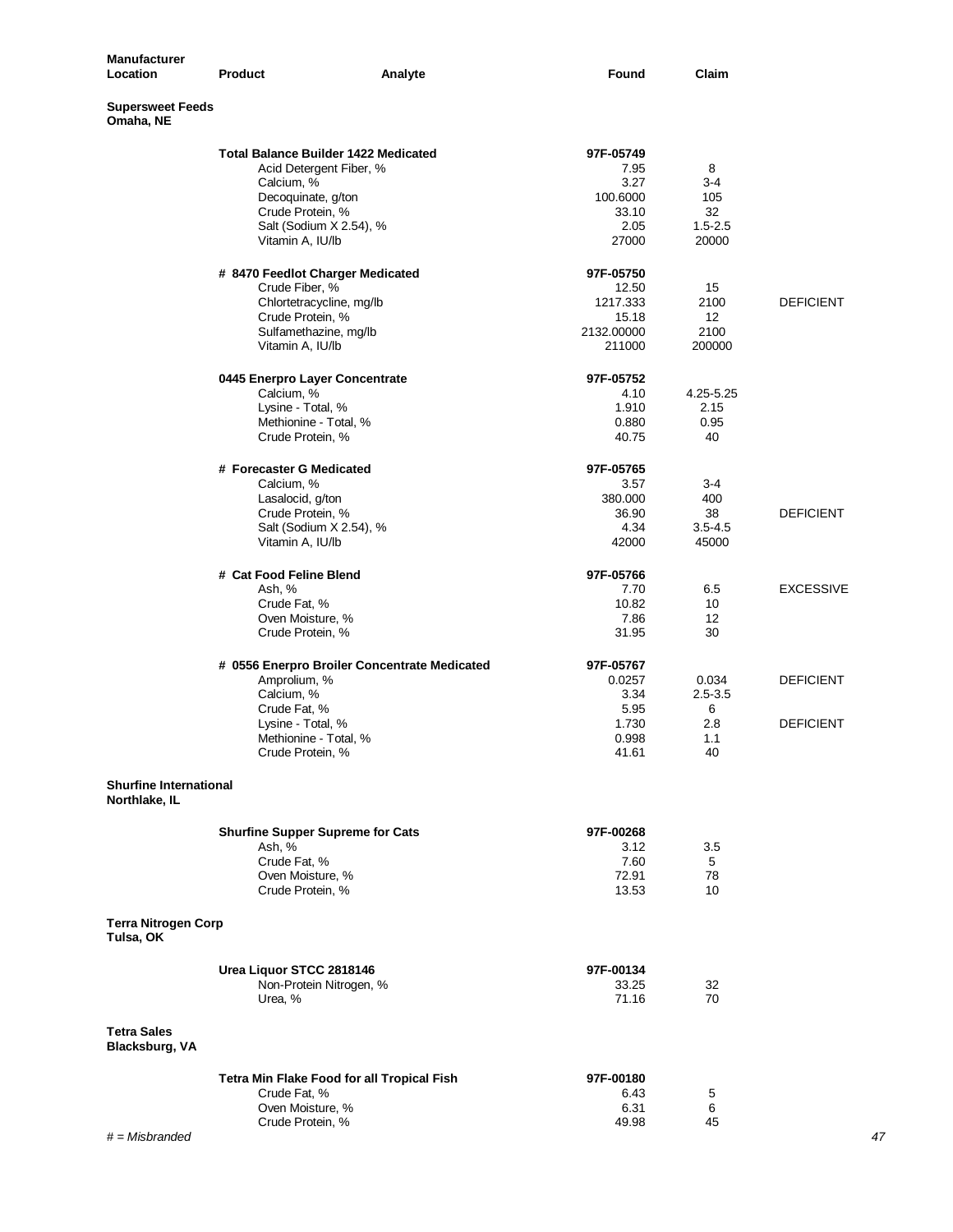| <b>Manufacturer</b><br>Location                       | Product                                            | Analyte | Found             | Claim                       |
|-------------------------------------------------------|----------------------------------------------------|---------|-------------------|-----------------------------|
| <b>Tradition Feed Products Company</b><br>Mankato, MN |                                                    |         |                   |                             |
|                                                       | <b>Tradition Complete Horse Power Pellet</b>       |         | 97F-00985         |                             |
|                                                       | Crude Fiber, %<br>Crude Protein, %                 |         | 11.21<br>13.81    | 20<br>12.5                  |
|                                                       | <b>Tradition 17% Egg Layer</b><br>Calcium, %       |         | 97F-02202<br>3.70 | $2.9 - 3.9$                 |
|                                                       | Methionine - Total, %<br>Crude Protein, %          |         | 0.323<br>16.63    | 0.3<br>17                   |
|                                                       | <b>Tradition 17% Chick Grower AM/BMD18</b>         |         | 97F-02954         |                             |
|                                                       | Amprolium, %                                       |         | 0.0115            | 0.0125                      |
|                                                       | Methionine - Total, %<br>Crude Protein, %          |         | 0.270<br>18.01    | 0.3<br>17                   |
|                                                       | <b>OptiCare Amprol Crumbles Medicated</b>          |         | 97F-05824         |                             |
|                                                       | Amprolium, g/lb                                    |         | 3.9900            | 4.54                        |
|                                                       | <b>Amprol Crumbles</b>                             |         | 97F-06720         |                             |
|                                                       | Amprolium, %                                       |         | 1.1000            | 1.25                        |
| <b>Vigortone Ag Products Inc</b><br>Cedar Rapids, IA  |                                                    |         |                   |                             |
|                                                       | <b>Select Sow S10</b>                              |         | 97F-01417         |                             |
|                                                       | Calcium, %                                         |         | 19.16             | 19-22.8                     |
|                                                       | Phosphorus, %<br>Salt (Sodium X 2.54), %           |         | 11.740<br>10.52   | 11.8<br>$9.5 - 11.4$        |
|                                                       | Selenium, ug/g (ppm)                               |         | 5.165             | 5                           |
|                                                       | Vitamin A, IU/lb                                   |         | 153000            | 114600                      |
|                                                       | Vigorfat 80                                        |         | 97F-01418         |                             |
|                                                       | Crude Fat, %                                       |         | 98.06             | 80                          |
|                                                       | Oven Moisture, %                                   |         | 0.13              | 6                           |
|                                                       | <b>Pig Blender</b>                                 |         | 97F-01419         |                             |
|                                                       | Crude Fat, %                                       |         | 18.65             | 18                          |
|                                                       | Lysine - Total, %<br>Crude Protein, %              |         | 2.310<br>33.42    | 2.7<br>33                   |
|                                                       | Salt (Sodium X 2.54), %                            |         | 2.26              | $1.9 - 2.4$                 |
| <b>Vigortone Ag Products Inc</b><br>Fremont, NE       |                                                    |         |                   |                             |
|                                                       | Vigortone Bovotone No. 32SCTC Medicated            |         | 97F-01289         |                             |
|                                                       | Calcium, %                                         |         | 14.15             | 13.5-16.2                   |
|                                                       | Chlortetracycline, q/lb                            |         | 1.130             | 1.4                         |
|                                                       | Phosphorus, %<br>Salt (Sodium X 2.54), %           |         | 6.740<br>19.46    | $\overline{7}$<br>18.2-21.8 |
|                                                       | Selenium, ug/g (ppm)                               |         | 27.000            | 26.4                        |
|                                                       | Vitamin A, IU/lb                                   |         | 313000            | 300000                      |
| <b>Wal-Mart Stores Inc.</b><br><b>Bentonville, AR</b> |                                                    |         |                   |                             |
|                                                       | <b>Special Kitty Select</b>                        |         | 97F-01838         |                             |
|                                                       | Oven Moisture, %                                   |         | 76.29             | 78                          |
|                                                       | Crude Protein, %<br>Taurine - Free, %              |         | 14.08<br>0.100    | 13<br>0.05                  |
|                                                       | Special Kitty Select Savory Salmon Entree for Cats |         | 97F-02937         |                             |
|                                                       | Ash, %                                             |         | 3.49              | 3.5                         |
|                                                       | Oven Moisture, %                                   |         | 77.63             | 78                          |
|                                                       | Crude Protein, %<br>Taurine - Free, %              |         | 13.91<br>0.048    | 12<br>0.05                  |
| $#$ = Misbranded                                      |                                                    |         |                   | 48                          |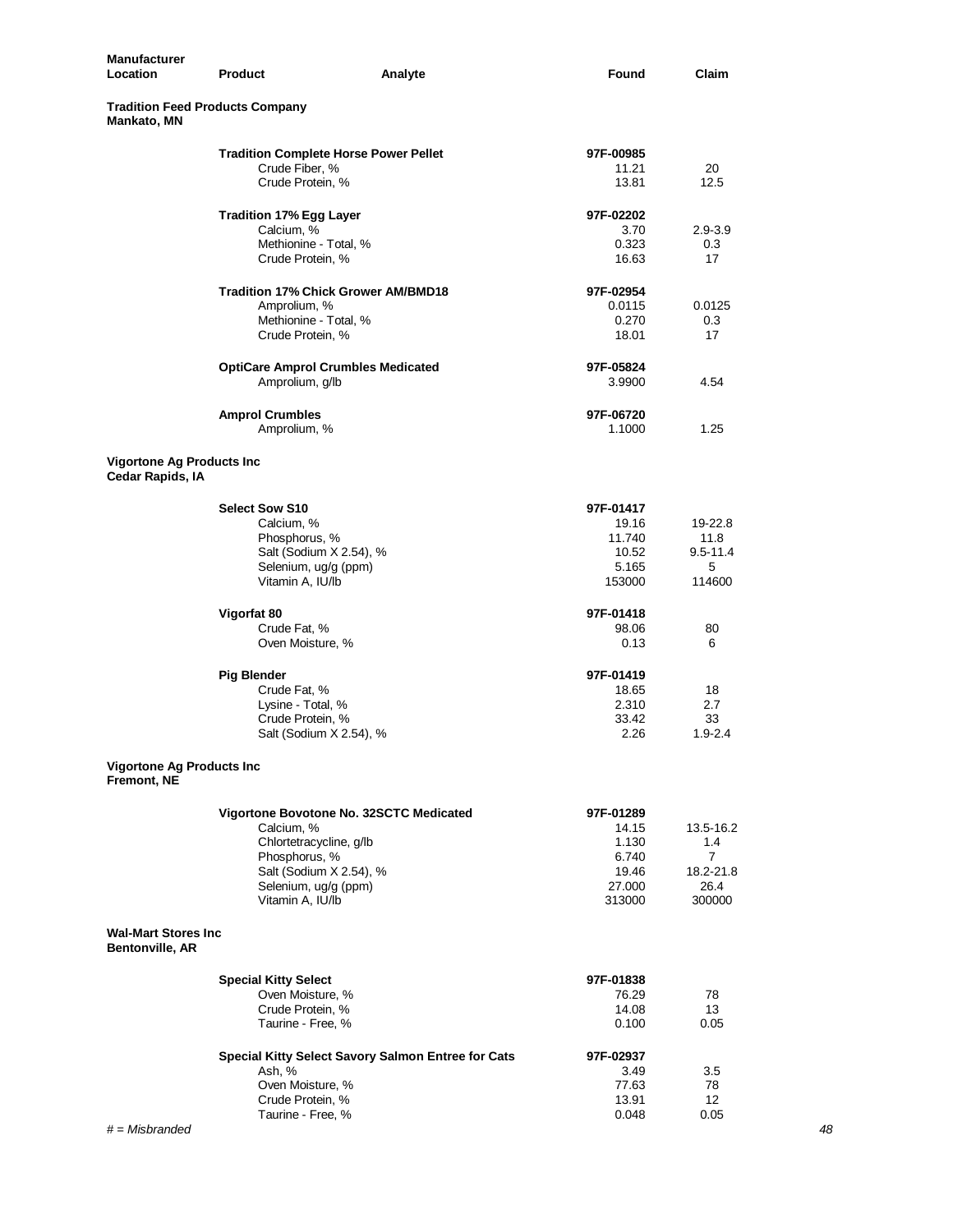| <b>Manufacturer</b><br>Location                         | Analyte<br><b>Product</b>                                                               | Found                         | Claim                         |                  |
|---------------------------------------------------------|-----------------------------------------------------------------------------------------|-------------------------------|-------------------------------|------------------|
| <b>Watertown Coop Elevator</b><br>Watertown, SD         |                                                                                         |                               |                               |                  |
|                                                         | <b>Swine Concentrate Custom Mix</b><br>Tylosin, g/ton                                   | 97F-01379<br>23.800           | 20                            |                  |
|                                                         | <b>Swine Concentrate Custom Mix</b><br>Chlortetracycline, g/ton<br>Sulfathiazole, g/ton | 97F-01380<br>92.600<br>94.400 | 100<br>100                    |                  |
|                                                         | <b>Custom Mix Feed</b><br>Carbadox, g/ton                                               | 97F-03238<br>45.85000         | 50                            |                  |
| <b>West Plains Grain</b>                                | Pyrantel Tartrate, g/ton                                                                | 85.35000                      | 96                            |                  |
| Oelrichs, SD                                            |                                                                                         |                               |                               |                  |
|                                                         | 44% Soybean Meal<br>Crude Protein, %                                                    | 97F-00272<br>46.38            | 44                            |                  |
| <b>Western Feed Company</b><br><b>Belle Fourche, SD</b> |                                                                                         |                               |                               |                  |
|                                                         | 411 W Calf Ration Medicated                                                             | 97F-07620                     |                               |                  |
|                                                         | Decoquinate, %<br>Crude Protein, %                                                      | 0.0043<br>19.56               | 0.005<br>20                   |                  |
|                                                         | <b>Elk Flushing Ration</b><br>Crude Fat, %                                              | 97F-07621<br>7.09             | 5                             |                  |
|                                                         | Crude Protein, %                                                                        | 16.53                         | 15                            |                  |
|                                                         | <b>Cocci Meal Medicated</b><br>Decoquinate, %                                           | 97F-07622<br>0.1250           | 0.125                         |                  |
| <b>Western Ranch Products</b><br>Gering, NE             |                                                                                         |                               |                               |                  |
|                                                         | # Western Trail Boss 15<br>Calcium, %                                                   | 97F-04050<br>12.26            | 11.5-13.5                     |                  |
|                                                         | Phosphorus, %                                                                           | 14.740                        | 15                            |                  |
|                                                         | Potassium, %<br>Salt (ChlorideX1.65), %                                                 | 2.030<br>8.21                 | $\overline{2}$<br>$4.5 - 5.5$ | <b>EXCESSIVE</b> |
|                                                         | Salt (Sodium X 2.54), %                                                                 | 6.05                          | $4.5 - 5.5$                   |                  |
|                                                         | Selenium, %<br>Vitamin A, IU/lb                                                         | 0.002<br>130000               | 0.002<br>300000               | <b>DEFICIENT</b> |
|                                                         | <b>Western Ruffage-Mate 52</b>                                                          | 97F-04051                     |                               |                  |
|                                                         | Calcium, %<br>Equiv Crude Protein, %                                                    | 2.42<br>6.56                  | 2-3<br>$\overline{7}$         |                  |
|                                                         | Phosphorus, %                                                                           | 2.470                         | 2                             |                  |
|                                                         | Crude Protein, %                                                                        | 51.22                         | 52                            |                  |
|                                                         | Salt (Sodium X 2.54), %<br>Selenium, ug/g (ppm)                                         | 10.11<br>6.455                | $9.5 - 11$<br>6               |                  |
|                                                         | Vitamin A, IU/lb                                                                        | 61000                         | 60000                         |                  |
| <b>Wildwood Farms</b><br>Clinton, IA                    |                                                                                         |                               |                               |                  |
|                                                         | <b>Munch Mix Wildwood Farms Inc.</b><br>Crude Fiber, %                                  | 97F-00213<br>7.51             | 23                            |                  |
|                                                         | Crude Fat, %<br>Crude Protein, %                                                        | 23.43<br>14.51                | 20<br>12                      |                  |
| <b>Windy Hill Pet Food Company</b><br>Brentwood, TN     |                                                                                         |                               |                               |                  |
|                                                         | <b>Tuffys High Protein Meal Dog Food</b>                                                | 97F-08549                     |                               |                  |
|                                                         | Fat: Acid Hydrolysis, %<br>Oven Moisture, %                                             | 10.51<br>8.66                 | 10<br>12                      |                  |
| $#$ = Misbranded                                        | Crude Protein, %                                                                        | 26.86                         | 26                            | 49               |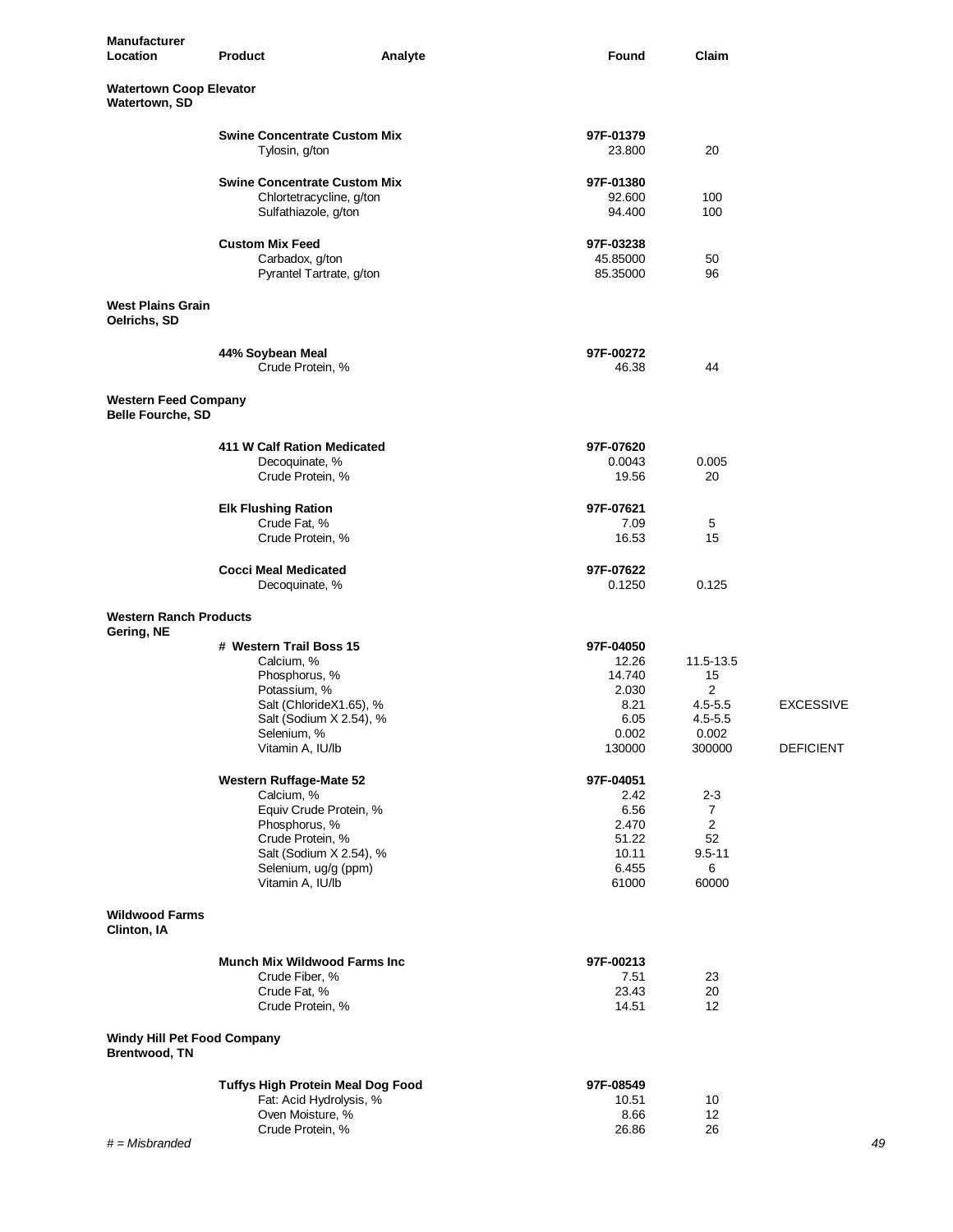| <b>Manufacturer</b><br>Location            | <b>Product</b>                                                                                                                                                                          | Analyte | Found                                                                  | Claim                                                  |                                                          |
|--------------------------------------------|-----------------------------------------------------------------------------------------------------------------------------------------------------------------------------------------|---------|------------------------------------------------------------------------|--------------------------------------------------------|----------------------------------------------------------|
| <b>Winner Circle Feeds</b><br>Mitchell, SD |                                                                                                                                                                                         |         |                                                                        |                                                        |                                                          |
|                                            | <b>T Trace Mineral</b><br>lodine, %<br>Salt (Sodium X 2.54), %                                                                                                                          |         | 97F-00997<br>0.005<br>19.85                                            | 0.007<br>18-22                                         |                                                          |
| Woodys<br>Dickinson, ND                    |                                                                                                                                                                                         |         |                                                                        |                                                        |                                                          |
|                                            | <b>Imperial Dairy Ration 16 A-N</b><br>Crude Protein, %                                                                                                                                 |         | 97F-06726<br>17.75                                                     | 16                                                     |                                                          |
| Yaggies Inc<br>Yankton, SD                 |                                                                                                                                                                                         |         |                                                                        |                                                        |                                                          |
|                                            | # Beef Starter 12<br>Crude Fiber, %<br>Chlortetracycline, mg/lb<br>Crude Protein, %<br>Sulfamethazine, %                                                                                |         | 97F-01131<br>18.19<br>248.500<br>11.00<br>0.00748                      | 17<br>70<br>12<br>0.0154                               | <b>EXCESSIVE</b><br><b>DEFICIENT</b><br><b>DEFICIENT</b> |
| Zapata Protein (USA) Inc<br>Maneville, LA  |                                                                                                                                                                                         |         |                                                                        |                                                        |                                                          |
|                                            | <b>Fishmeal</b><br>Crude Fat, %<br>Crude Protein, %                                                                                                                                     |         | 97F-01250<br>8.19<br>64.05                                             | 6<br>60                                                |                                                          |
| <b>Zip Feed Mills</b><br>Huron, SD         |                                                                                                                                                                                         |         |                                                                        |                                                        |                                                          |
|                                            | ZIP Nat-Pro Block 24%<br>Calcium, %<br>Crude Protein, %<br>Salt (ChlorideX1.65), %<br>Salt (Sodium X 2.54), %<br>Vitamin A, IU/lb                                                       |         | 97F-00002<br>1.31<br>23.93<br>12.00<br>9.44<br>78000                   | $1 - 2$<br>24<br>$11 - 12$<br>$11 - 13$<br>50000       | <b>DEFICIENT</b>                                         |
|                                            | Zip Liquid Supplement 50%<br>Equiv Crude Protein, %<br>Vacuum Moisture, %<br>Potassium, %<br>Crude Protein, %<br>Salt (ChlorideX1.65), %<br>Salt (Sodium X 2.54), %<br>Vitamin A, IU/lb |         | 97F-00131<br>43.62<br>42.89<br>3.250<br>52.00<br>3.45<br>4.97<br>59000 | 44<br>45<br>2.5<br>50<br>$3-4$<br>$3 - 4$<br>40000     | <b>EXCESSIVE</b>                                         |
|                                            | Zip Calf Builder 14% TM-800 Special Medicated<br>Crude Fiber, %<br>Oxytetracycline, g/ton<br>Crude Protein, %                                                                           |         | 97F-00132<br>13.23<br>768.000<br>14.18                                 | 15<br>800<br>14                                        |                                                          |
|                                            | # Zip GMN Pork Pro 42% 444<br>Calcium, %<br>Lysine - Total, %<br>Phosphorus, %<br>Potassium, %<br>Crude Protein, %<br>Salt (Sodium X 2.54), %                                           |         | 97F-00306<br>4.41<br>2.075<br>2.170<br>2.211<br>41.10<br>1.86          | 4-5<br>2.7<br>$\overline{2}$<br>2.5<br>42<br>$1.5 - 2$ | <b>DEFICIENT</b>                                         |
| $#$ = Misbranded                           | Zip High Fat Dairy 36% 207<br>Acid Detergent Fiber, %<br>Calcium, %<br>Crude Fat, %<br>Crude Protein, %<br>Salt (Sodium X 2.54), %<br>Vitamin A, IU/lb                                  |         | 97F-00413<br>10.96<br>3.13<br>10.40<br>36.14<br>2.02<br>17000          | 15<br>3-4<br>10<br>36<br>$2.2 - 2.7$<br>22000          | 50                                                       |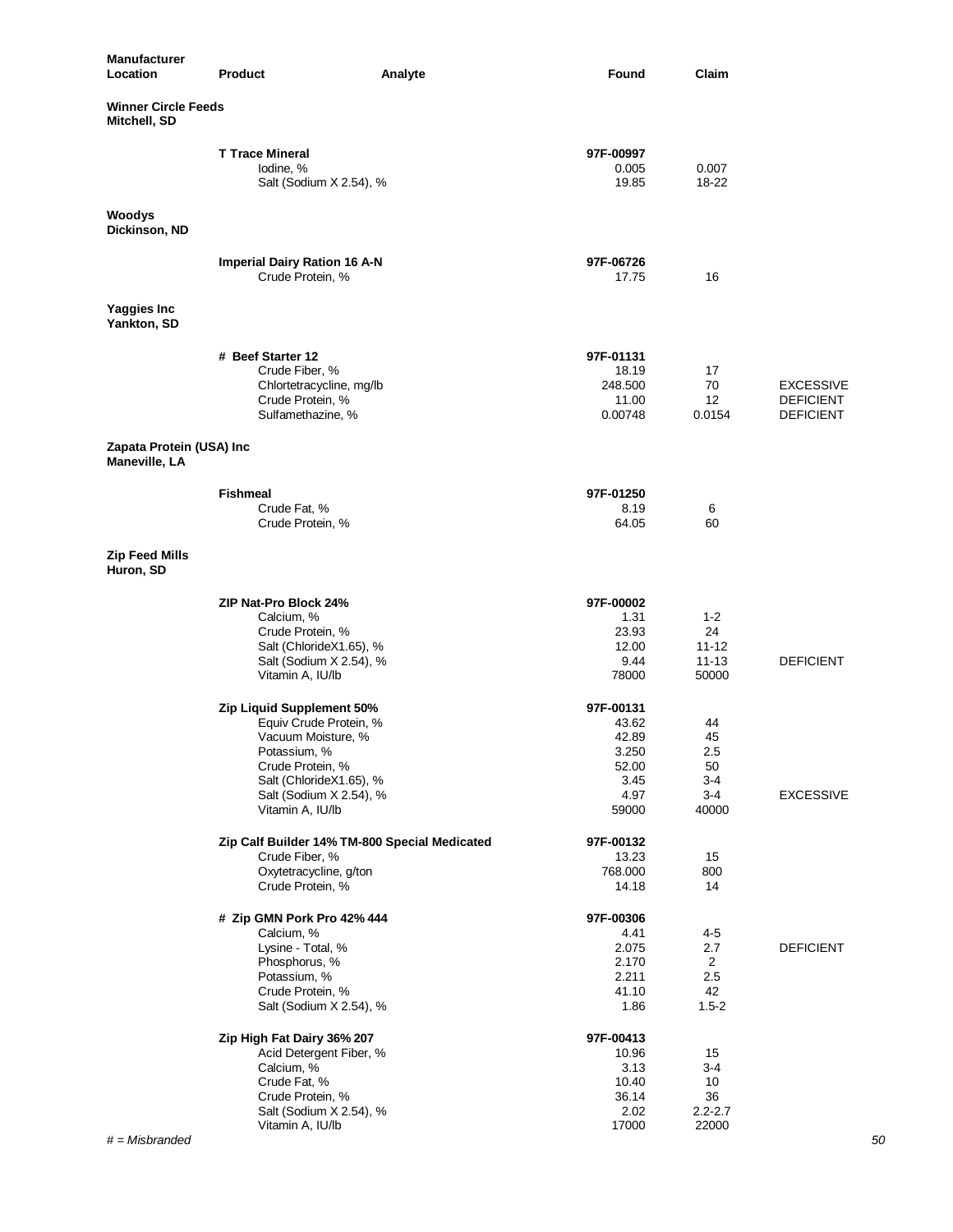| <b>Manufacturer</b><br>Location          | <b>Product</b>                                                        | Analyte                                            | Found     | Claim     |                  |
|------------------------------------------|-----------------------------------------------------------------------|----------------------------------------------------|-----------|-----------|------------------|
|                                          |                                                                       | Mol-Mix Prime Regulated Release 32K66              | 97F-00786 |           |                  |
|                                          |                                                                       | Equiv Crude Protein, %                             | 21.50     | 25        |                  |
|                                          | Vacuum Moisture, %                                                    |                                                    | 33.72     | 34        |                  |
|                                          | Phosphorus, %                                                         |                                                    | 1.890     | 2         |                  |
|                                          | Crude Protein, %                                                      |                                                    | 31.60     | 32        |                  |
|                                          | Total Sugars, %                                                       |                                                    | 27.84     | 27        |                  |
|                                          | Vitamin A, IU/lb<br># Mol-Mix Prime Regulated Release 30 X65 Liquid S |                                                    | Rejected  | 40000     |                  |
|                                          |                                                                       |                                                    | 97F-01282 |           |                  |
|                                          |                                                                       | Equiv Crude Protein, %                             | 24.68     | 18        | <b>EXCESSIVE</b> |
|                                          | Vacuum Moisture, %                                                    |                                                    | 29.54     | 35        |                  |
|                                          | Crude Protein, %                                                      |                                                    | 35.39     | 30        |                  |
|                                          | Total Sugars, %                                                       |                                                    | 31.06     | 30        |                  |
|                                          | Vitamin A, IU/lb                                                      |                                                    | 44000     | 50000     |                  |
|                                          |                                                                       | # Regulated Release 32 X67 (AA) Free-Choice Liquid | 97F-01284 |           |                  |
|                                          |                                                                       | Equiv Crude Protein, %                             | 18.81     | 25        |                  |
|                                          | Lasalocid, g/ton                                                      |                                                    | 130.000   | 160       |                  |
|                                          |                                                                       |                                                    |           |           |                  |
|                                          | Vacuum Moisture, %                                                    |                                                    | 33.40     | 33        |                  |
|                                          | Crude Protein, %                                                      |                                                    | 27.75     | 32        | <b>DEFICIENT</b> |
|                                          |                                                                       | Salt (ChlorideX1.65), %                            | 2.87      | $2 - 2.5$ |                  |
|                                          |                                                                       | Salt (Sodium X 2.54), %                            | 0.44      | $2 - 2.5$ | <b>DEFICIENT</b> |
|                                          | Total Sugars, %                                                       |                                                    | 30.70     | 30        |                  |
|                                          | Vitamin A, IU/lb                                                      |                                                    | 34000     | 40000     |                  |
|                                          |                                                                       | Zip Steakmaker 40/28 B-500/MA40 Special Medicated  | 97F-01735 |           |                  |
|                                          | Lasalocid, g/ton                                                      |                                                    | 477.500   | 500       |                  |
|                                          |                                                                       | # Mol-Mix Prime Regulated Release 32 K66 Liquid    | 97F-06721 |           |                  |
|                                          |                                                                       | Equiv Crude Protein, %                             | 20.23     | 25        |                  |
|                                          | Vacuum Moisture, %                                                    |                                                    | 33.81     | 34        |                  |
|                                          | Phosphorus, %                                                         |                                                    | 1.830     | 2         |                  |
|                                          | Crude Protein, %                                                      |                                                    | 33.21     | 32        |                  |
|                                          | Total Sugars, %                                                       |                                                    | 28.26     | 27        |                  |
|                                          | Vitamin A, IU/lb                                                      |                                                    | 9400      | 40000     | <b>DEFICIENT</b> |
|                                          |                                                                       | # Mol-Mix Prime Regulated Release 32 K66 Liquid    | 97F-07625 |           |                  |
|                                          |                                                                       | Equiv Crude Protein, %                             | 22.72     | 25        |                  |
|                                          | Vacuum Moisture, %                                                    |                                                    | 33.45     | 34        |                  |
|                                          | Phosphorus, %                                                         |                                                    | 1.920     | 2         |                  |
|                                          |                                                                       |                                                    | 32.42     | 32        |                  |
|                                          | Crude Protein, %<br>Total Sugars, %                                   |                                                    | 26.41     | 31        | <b>DEFICIENT</b> |
|                                          | Vitamin A, IU/lb                                                      |                                                    | 28500     | 40000     |                  |
|                                          |                                                                       |                                                    |           |           |                  |
|                                          |                                                                       | # Northern Plains Mineral Zip 10:10 Mineral        | 97F-08539 |           |                  |
|                                          | Calcium, %                                                            |                                                    | 12.02     | $10 - 12$ |                  |
|                                          | Phosphorus, %                                                         |                                                    | 10.120    | 10        |                  |
|                                          |                                                                       | Salt (Sodium X 2.54), %                            | 17.25     | 14-16     |                  |
|                                          |                                                                       | Selenium, ug/g (ppm)                               | 27.600    | 35        |                  |
|                                          | Vitamin A, IU/lb                                                      |                                                    | 1500      | 50000     | <b>DEFICIENT</b> |
|                                          |                                                                       | <b>Bits-O-Zip High Protein Dog Food</b>            | 97F-08540 |           |                  |
|                                          |                                                                       | Fat: Acid Hydrolysis, %                            | 10.99     | 10        |                  |
|                                          | Oven Moisture, %                                                      |                                                    | 8.40      | 12        |                  |
|                                          | Crude Protein, %                                                      |                                                    | 28.20     | 26        |                  |
|                                          |                                                                       |                                                    |           |           |                  |
| <b>Zip Feed Mills</b><br>Sioux Falls, SD |                                                                       |                                                    |           |           |                  |
|                                          | Zip GMN Pork Builder 40%                                              |                                                    | 97F-00313 |           |                  |
|                                          | Calcium, %                                                            |                                                    | 3.97      | $3 - 4$   |                  |
|                                          | Lysine - Total, %                                                     |                                                    | 2.040     | 2.45      |                  |
|                                          | Crude Protein, %                                                      |                                                    | 40.92     | 40        |                  |
|                                          |                                                                       | Salt (Sodium X 2.54), %                            | 1.68      | $1.5 - 2$ |                  |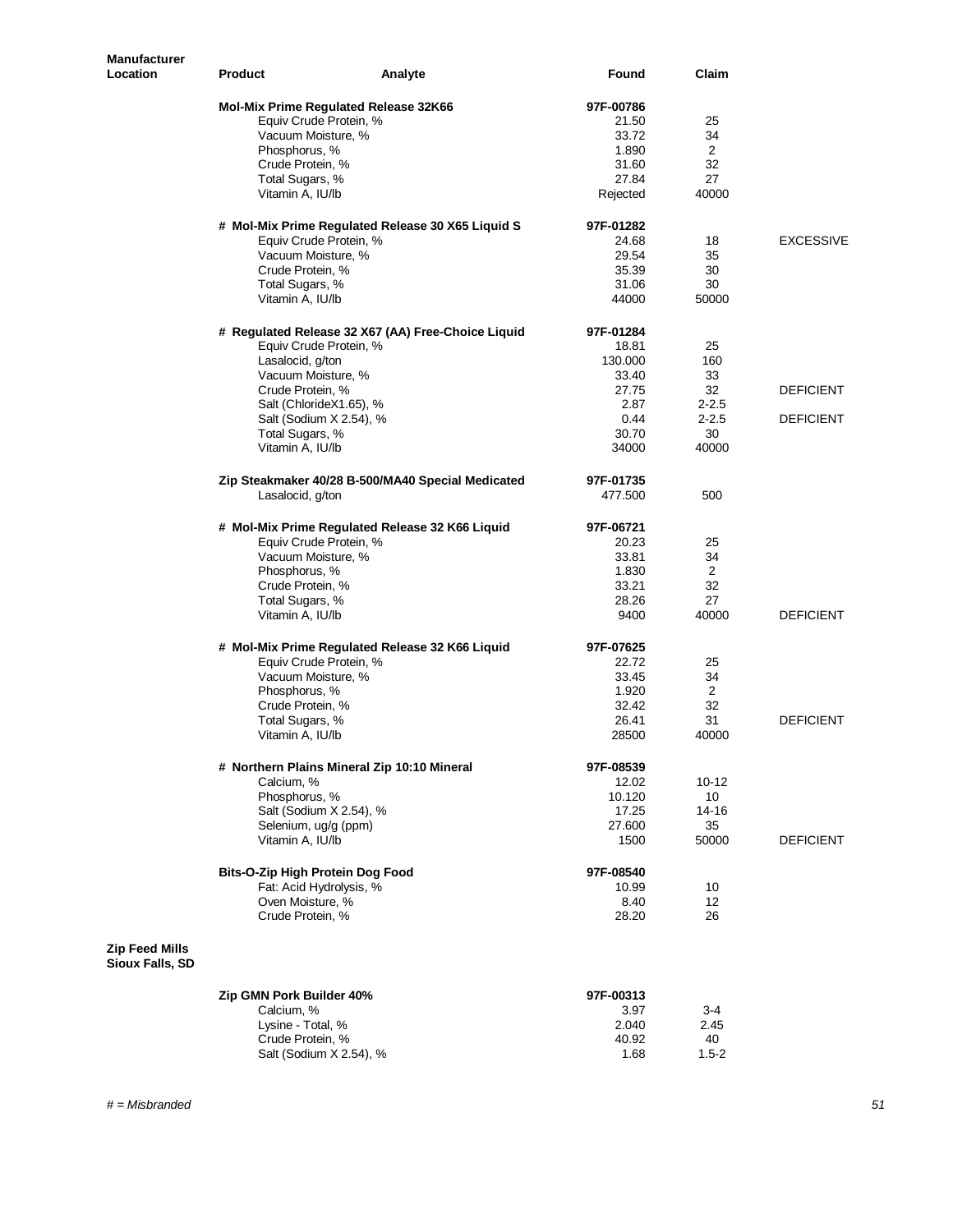| <b>Manufacturer</b><br>Location | <b>Product</b>                | Analyte                                   | Found          | Claim           |                  |
|---------------------------------|-------------------------------|-------------------------------------------|----------------|-----------------|------------------|
|                                 |                               | # Zip Medicated Mineral C-3500 Medicated  | 97F-00454      |                 |                  |
|                                 | Calcium, %                    |                                           | 8.77           | $7.5 - 8.5$     |                  |
|                                 |                               | Chlortetracycline, g/ton                  | 1696.667       | 3500            | <b>DEFICIENT</b> |
|                                 | lodine, ppm                   |                                           | 51.000         | 66              |                  |
|                                 | Phosphorus, %                 |                                           | 7.450          | 7.5             |                  |
|                                 |                               | Salt (ChlorideX1.65), %                   | 47.75          | 50-55           |                  |
|                                 |                               | Salt (Sodium X 2.54), %                   | 48.78          | 50-55           |                  |
|                                 | Selenium, ug/g (ppm)          |                                           | 15.400         | 15              |                  |
|                                 | Vitamin A, IU/lb              |                                           | 64000          | 200000          | <b>DEFICIENT</b> |
|                                 | # 10/10 Beef Mineral 1843Q    |                                           | 97F-00787      |                 |                  |
|                                 | Calcium, %                    |                                           | 12.51          | 10.5-12.5       |                  |
|                                 | lodine, ppm                   |                                           | 54.000         | 70              |                  |
|                                 | Phosphorus, %                 |                                           | 9.790<br>11.32 | 10<br>$10 - 12$ |                  |
|                                 | Selenium, ug/g (ppm)          | Salt (Sodium X 2.54), %                   | 20.000         | 26              |                  |
|                                 | Vitamin A, IU/lb              |                                           | 195000         | 400000          | <b>DEFICIENT</b> |
|                                 | Soybean Meal                  |                                           | 97F-00788      |                 |                  |
|                                 | Crude Protein, %              |                                           | 47.58          | 46              |                  |
|                                 | <b>Custom Mixed Beef Feed</b> |                                           | 97F-00790      |                 |                  |
|                                 | Calcium, %                    |                                           | 4.00           | 3-4             |                  |
|                                 | Crude Fiber, %                |                                           | 6.14           | 10              |                  |
|                                 | Lasalocid, g/ton              |                                           | 212.000        | 250             |                  |
|                                 | Potassium, %                  |                                           | 2.070          | 2               |                  |
|                                 | Crude Protein, %              |                                           | 33.39          | 32              |                  |
|                                 |                               | Salt (Sodium X 2.54), %                   | 2.46           | $2 - 3$         |                  |
|                                 | Vitamin A, IU/lb              |                                           | 31000          | 25000           |                  |
|                                 | Zip P-10 Mineral              |                                           | 97F-00983      |                 |                  |
|                                 | Calcium, %                    |                                           | 21.08          | 20-22           |                  |
|                                 | lodine, %                     |                                           | 0.005          | 0.0066          |                  |
|                                 | Phosphorus, %                 |                                           | 9.960          | 10              |                  |
|                                 |                               | Salt (Sodium X 2.54), %                   | 13.52          | $12 - 14$       |                  |
|                                 | Selenium, ug/g (ppm)          |                                           | 27.300         | 35              |                  |
|                                 | Vitamin A, IU/lb              |                                           | 45000          | 50000           |                  |
|                                 | # Zip Mo-Las 20% Tub          |                                           | 97F-00984      |                 |                  |
|                                 | Calcium, %                    |                                           | 2.12           | $2 - 2.5$       |                  |
|                                 | Crude Fat, %                  |                                           | 4.95           | 5               |                  |
|                                 | lodine, ppm                   |                                           | 14.000         | 12.5            |                  |
|                                 | Phosphorus, %                 |                                           | 1.520          | 2               | <b>DEFICIENT</b> |
|                                 | Crude Protein, %              | Salt (ChlorideX1.65), %                   | 20.54<br>18.82 | 20<br>14-16     | <b>EXCESSIVE</b> |
|                                 |                               | Salt (Sodium X 2.54), %                   | 18.74          | 14-16           | <b>EXCESSIVE</b> |
|                                 | Vitamin A, IU/lb              |                                           | 52000          | 50000           |                  |
|                                 | Zip Cattle Block 50%          |                                           | 97F-01323      |                 |                  |
|                                 | Calcium, %                    |                                           | 3.27           | 3-4             |                  |
|                                 |                               | Equiv Crude Protein, %                    | 25.81          | 29              |                  |
|                                 | lodine, ppm                   |                                           | 24.000         | 20              |                  |
|                                 | Phosphorus, %                 |                                           | 2.020          | 2               |                  |
|                                 | Crude Protein, %              |                                           | 49.24          | 50              |                  |
|                                 |                               | Salt (Sodium X 2.54), %                   | 15.00          | 16.5-19.5       |                  |
|                                 | Vitamin A, IU/lb              |                                           | 109000         | 100000          |                  |
|                                 |                               | Zip 22/50 Performer CSP-250 414 Medicated | 97F-01407      |                 |                  |
|                                 |                               | Chlortetracycline, g/ton                  | 81.100         | 100             |                  |
|                                 | Crude Protein, %              |                                           | 18.32          | 10              |                  |
|                                 | Sulfathiazole, %              |                                           | 0.010          | 0.011           |                  |
|                                 | Zip Chick Starter Medicated   |                                           | 97F-01408      |                 |                  |
|                                 | Amprolium, %                  |                                           | 0.0066         | 0.008           |                  |
|                                 | Lysine - Total, %             |                                           | 0.910          | 1               |                  |
|                                 | Methionine - Total, %         |                                           | 0.314          | 0.3             |                  |
|                                 | Crude Protein, %              |                                           | 20.14          | 20              |                  |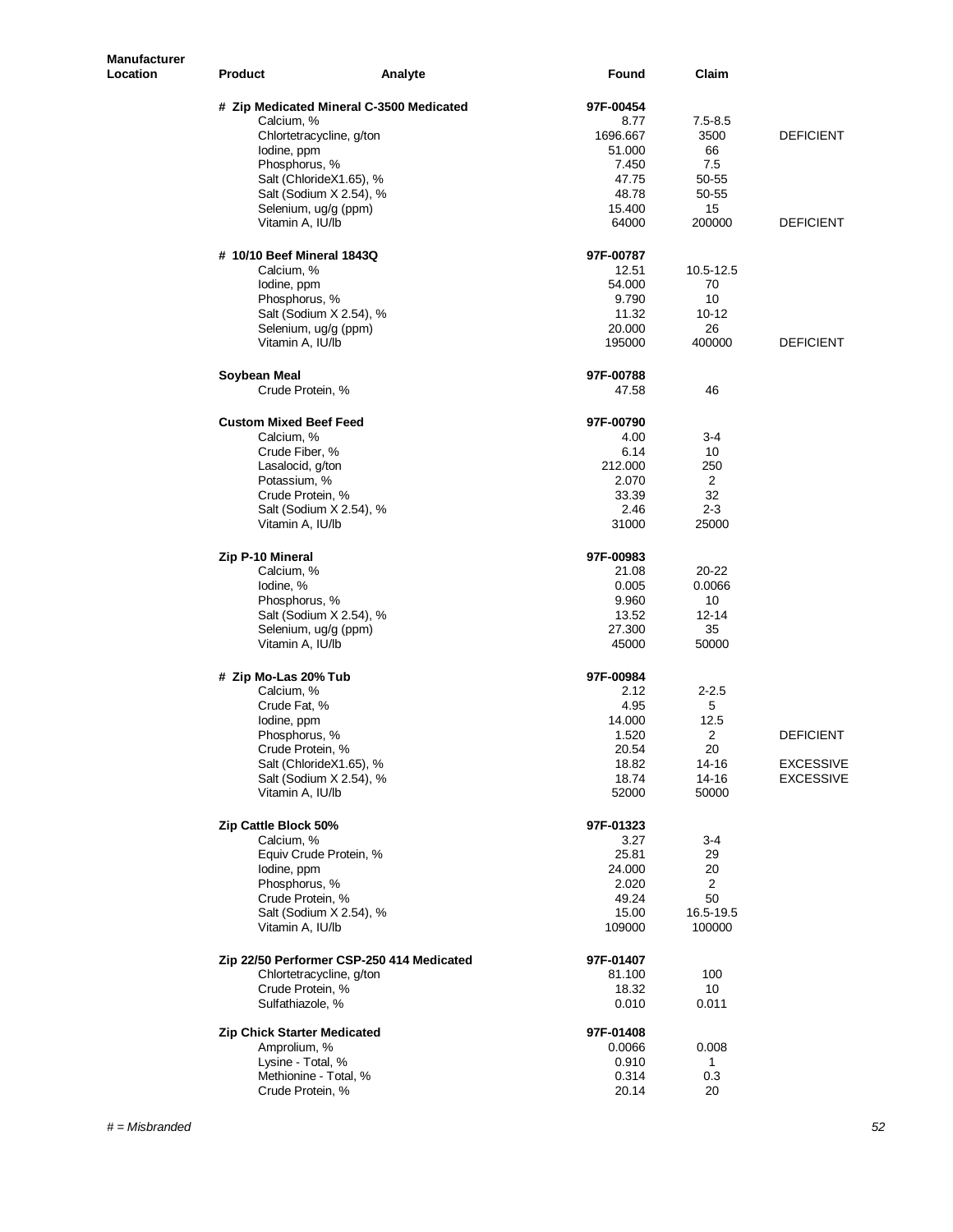| Manufacturer<br>Location | <b>Product</b><br>Analyte                   | Found          | Claim       |                  |
|--------------------------|---------------------------------------------|----------------|-------------|------------------|
|                          | Zip 11/15 Performer M-50 406 Medicated      | 97F-01409      |             |                  |
|                          | Carbadox, %                                 | 0.00550        | 0.0055      |                  |
|                          | Crude Fat, %                                | 8.07           | 8           |                  |
|                          | Crude Protein, %                            | 20.48          | 21          |                  |
|                          | Zipmycin OTC 4 Granules 864 Medicated       | 97F-01660      |             |                  |
|                          | Crude Fiber, %                              | 17.33          | 29          |                  |
|                          | Oxytetracycline, g/lb                       | 3.440          | 4           |                  |
|                          | Crude Protein, %                            | 7.07           | 5           |                  |
|                          | Steak Maker 42% B-600 015 Medicated         | 97F-01661      |             |                  |
|                          | Calcium, %                                  | 8.95           | $7.5 - 9$   |                  |
|                          | Crude Fiber, %                              | 7.51           | 15          |                  |
|                          | Equiv Crude Protein, %                      | 29.38          | 30          |                  |
|                          | lodine, ppm                                 | 20.000         | 10          |                  |
|                          | Lasalocid, g/ton                            | 542.000        | 600         |                  |
|                          | Potassium, %                                | 2.060          | 2           |                  |
|                          | Crude Protein, %                            | 43.70          | 42          |                  |
|                          | Vitamin A, IU/lb                            | 46000          | 40000       |                  |
|                          | Zip Chick Starter 501                       | 97F-02558      |             |                  |
|                          | Amprolium, %                                | 0.0082         | 0.008       |                  |
|                          | Methionine - Total, %                       | 0.336          | 0.3         |                  |
|                          | Crude Protein, %                            | 20.38          | 20          |                  |
|                          |                                             |                |             |                  |
|                          | Calf Builder 14% C-20 Medicated             | 97F-02559      |             |                  |
|                          | Crude Fiber, %                              | 11.78          | 15          |                  |
|                          | Chlortetracycline, g/ton                    | 16.200         | 20          |                  |
|                          | Crude Protein, %                            | 14.31          | 14          |                  |
|                          | <b>Custom Mixed Pro R300</b>                | 97F-04493      |             |                  |
|                          | Calcium, %                                  | 4.53           | $3.5 - 4.5$ |                  |
|                          | Monensin, g/ton                             | 247.00         | 300         |                  |
|                          | Crude Protein, %                            | 40.97          | 39          |                  |
|                          | Salt (Sodium X 2.54), %                     | 5.42           | $4.5 - 5.5$ |                  |
|                          | # Zip Nat-Pro Block 24%                     | 97F-04494      |             |                  |
|                          | Acid Detergent Fiber, %                     | 14.81          | 9           | <b>EXCESSIVE</b> |
|                          | Calcium, %                                  | 1.62           | $1.5 - 2$   |                  |
|                          | lodine, %                                   | 0.002          | 0.001       |                  |
|                          |                                             | 24.45          | 24          |                  |
|                          | Crude Protein, %                            | 10.64          | $11 - 13$   |                  |
|                          | Salt (Sodium X 2.54), %                     |                | 50000       |                  |
|                          | Vitamin A, IU/lb                            | 56000          |             |                  |
|                          | Zip Start'em Pellets 20% w/Deccox Medicated | 97F-05762      |             |                  |
|                          | Acid Detergent Fiber, %                     | 10.58          | 10          |                  |
|                          | Decoquinate, %                              | 0.0027         | 0.0033      |                  |
|                          | Crude Protein, %                            | 19.79          | 20          |                  |
|                          | Zip P-10 Mineral 845                        | 97F-05763      |             |                  |
|                          | Calcium, %                                  | 20.23          | 20-22       |                  |
|                          | Phosphorus, %                               | 10.180         | 10          |                  |
|                          | Salt (Sodium X 2.54), %                     | 12.22          | $12 - 14$   |                  |
|                          | Selenium, ug/g (ppm)                        | 33.300         | 35          |                  |
|                          | Vitamin A, IU/lb                            | 70000          | 50000       |                  |
|                          | Zip 25/50 Performer CSP-250 414 Medicated   | 97F-05764      |             |                  |
|                          | Chlortetracycline, g/ton                    | 72.400         | 100         |                  |
|                          |                                             |                |             |                  |
|                          | Crude Protein, %<br>Sulfathiazole, %        | 18.96<br>0.011 | 18<br>0.011 |                  |
|                          | # Zip Purple Ribbon Mineral Pellets         | 97F-05769      |             |                  |
|                          | Calcium, %                                  | 10.91          | 10-12       |                  |
|                          | Phosphorus, %                               | 9.650          | 10          |                  |
|                          |                                             |                |             |                  |
|                          | Salt (Sodium X 2.54), %                     | 13.14          | $10 - 13$   |                  |
|                          | Selenium, ug/g (ppm)                        | 32.000         | 35          |                  |
|                          | Vitamin A, IU/lb                            | 9700           | 100000      | <b>DEFICIENT</b> |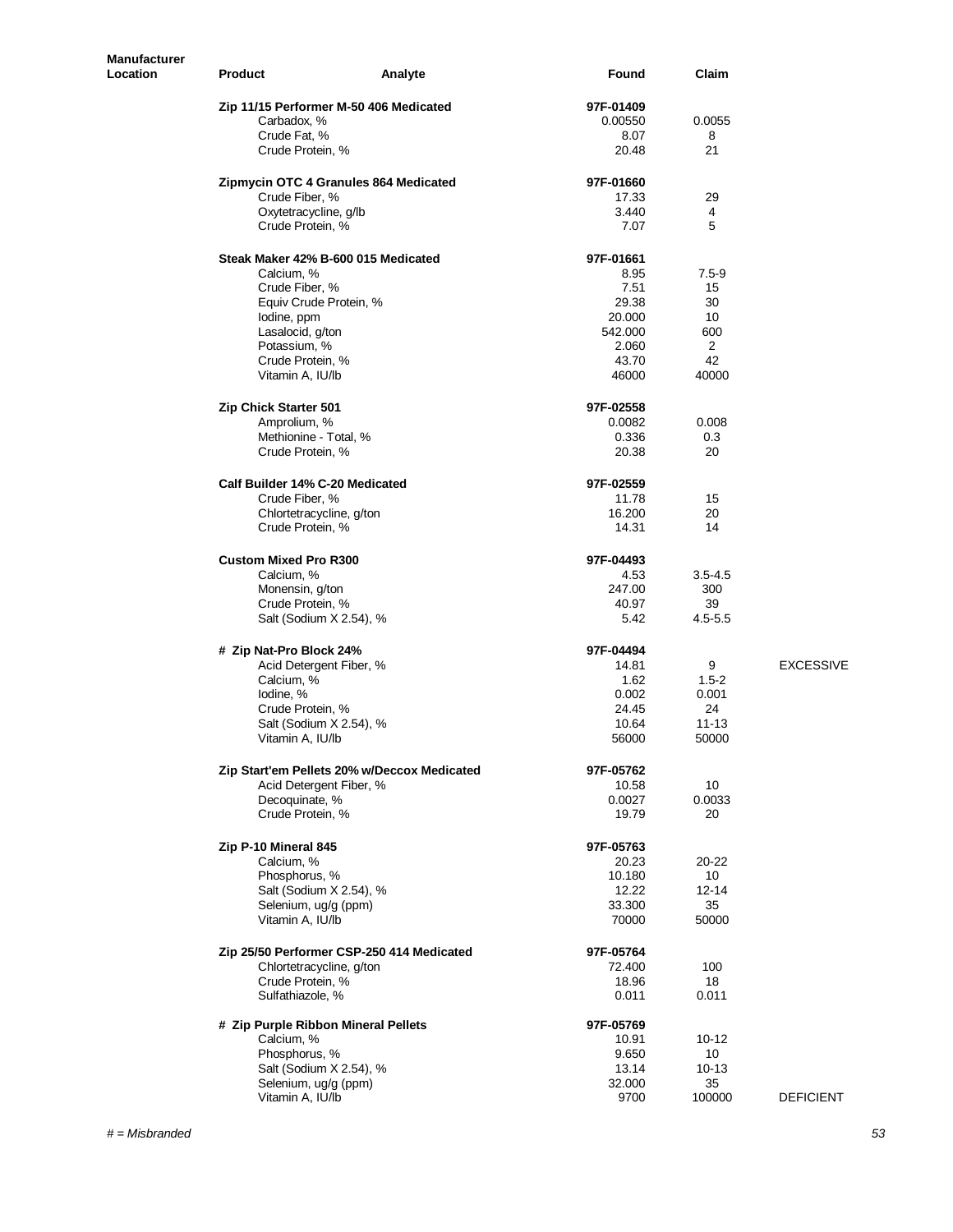| <b>Manufacturer</b><br>Location | <b>Product</b>                             | Analyte | Found     | Claim          |                  |
|---------------------------------|--------------------------------------------|---------|-----------|----------------|------------------|
|                                 | # Zip Beef Health 30% AS-700 042 Medicated |         | 97F-05770 |                |                  |
|                                 | Calcium, %                                 |         | 1.62      | $1.5 - 2.5$    |                  |
|                                 | Chlortetracycline, g/ton                   |         | 338.500   | 700            | <b>DEFICIENT</b> |
|                                 | Potassium, %                               |         | 2.410     | 2.5            |                  |
|                                 | Crude Protein, %                           |         | 32.53     | 30             |                  |
|                                 | Salt (Sodium X 2.54), %                    |         | 2.48      | $2 - 3$        |                  |
|                                 | Sulfamethazine, %                          |         | 0.05935   | 0.077          | <b>DEFICIENT</b> |
|                                 | Vitamin A, IU/lb                           |         | 21000     | 60000          | <b>DEFICIENT</b> |
|                                 | # Chick Grower 541                         |         | 97F-05771 |                |                  |
|                                 | Amprolium, %                               |         | 0.0046    | 0.006          | <b>DEFICIENT</b> |
|                                 | Lysine - Total, %                          |         | 0.455     | 0.5            |                  |
|                                 | Methionine - Total, %                      |         | 0.257     | 0.25           |                  |
|                                 | Crude Protein, %                           |         | 15.05     | 14             |                  |
|                                 | Soybean Meal                               |         | 97F-05772 |                |                  |
|                                 | Crude Protein, %                           |         | 46.15     | 44             |                  |
|                                 | # Zip Non Medicated Mineral                |         | 97F-05912 |                |                  |
|                                 | Calcium, %                                 |         | 11.21     | $10 - 12$      |                  |
|                                 | Phosphorus, %                              |         | 10.450    | 10             |                  |
|                                 | Salt (Sodium X 2.54), %                    |         | 17.00     | $14 - 16$      |                  |
|                                 | Vitamin A, IU/lb                           |         | 6700      | 50000          | <b>DEFICIENT</b> |
|                                 | Zip Steak-Maker42% R-400 014               |         | 97F-06550 |                |                  |
|                                 | Calcium, %                                 |         | 7.96      | $7.5 - 9$      |                  |
|                                 | Crude Fiber, %                             |         | 11.52     | 15             |                  |
|                                 | Equiv Crude Protein, %                     |         | 30.27     | 30             |                  |
|                                 | Monensin, g/ton                            |         | 352.00    | 400            |                  |
|                                 | Potassium, %                               |         | 2.254     | $\overline{2}$ |                  |
|                                 | Crude Protein, %                           |         | 44.32     | 42             |                  |
|                                 | Vitamin A, IU/lb                           |         | 61000     | 40000          |                  |
|                                 | <b>Zipmycin OTC 4 Granules</b>             |         | 97F-06722 |                |                  |
|                                 | Crude Fiber, %                             |         | 19.00     | 29             |                  |
|                                 | Oxytetracycline, g/lb                      |         | 2.810     | 4              |                  |
|                                 | Crude Protein, %                           |         | 6.93      | 5              |                  |
|                                 | # Zip 25/50 Performer CSP-250              |         | 97F-06723 |                |                  |
|                                 | Chlortetracycline, g/ton                   |         | 56.350    | 100            | <b>DEFICIENT</b> |
|                                 | Crude Protein, %                           |         | 19.09     | 18             |                  |
|                                 | Sulfathiazole, %                           |         | 0.010     | 0.011          |                  |
|                                 | # Zip Gro 'Em w/DEC 020 Medicated          |         | 97F-07092 |                |                  |
|                                 | Acid Detergent Fiber, %                    |         | 10.68     | 9              | <b>EXCESSIVE</b> |
|                                 | Decoquinate, mg/lb                         |         | 14.2300   | 15.13          |                  |
|                                 | Crude Protein, %                           |         | 16.48     | 16             |                  |
|                                 | <b>Zip Super Phos Mineral</b>              |         | 97F-07093 |                |                  |
|                                 | Calcium, %                                 |         | 13.63     | 14.5-15.5      |                  |
|                                 | Phosphorus, %                              |         | 14.130    | 15             |                  |
|                                 | Salt (Sodium X 2.54), %                    |         | 10.41     | $9.5 - 11$     |                  |
|                                 | Selenium, ug/g (ppm)                       |         | 37.900    | 35             |                  |
|                                 | Vitamin A, IU/lb                           |         | 131000    | 100000         |                  |
|                                 | Zip Nat Pro 32%                            |         | 97F-07094 |                |                  |
|                                 | Calcium, %                                 |         | 3.48      | $3 - 4$        |                  |
|                                 | Crude Fiber, %                             |         | 6.98      | 10             |                  |
|                                 | Potassium, %                               |         | 2.230     | $\overline{2}$ |                  |
|                                 | Crude Protein, %                           |         | 33.13     | 32             |                  |
|                                 | Salt (Sodium X 2.54), %                    |         | 2.42      | $2 - 3$        |                  |
|                                 | Vitamin A, IU/lb                           |         | 50000     | 50000          |                  |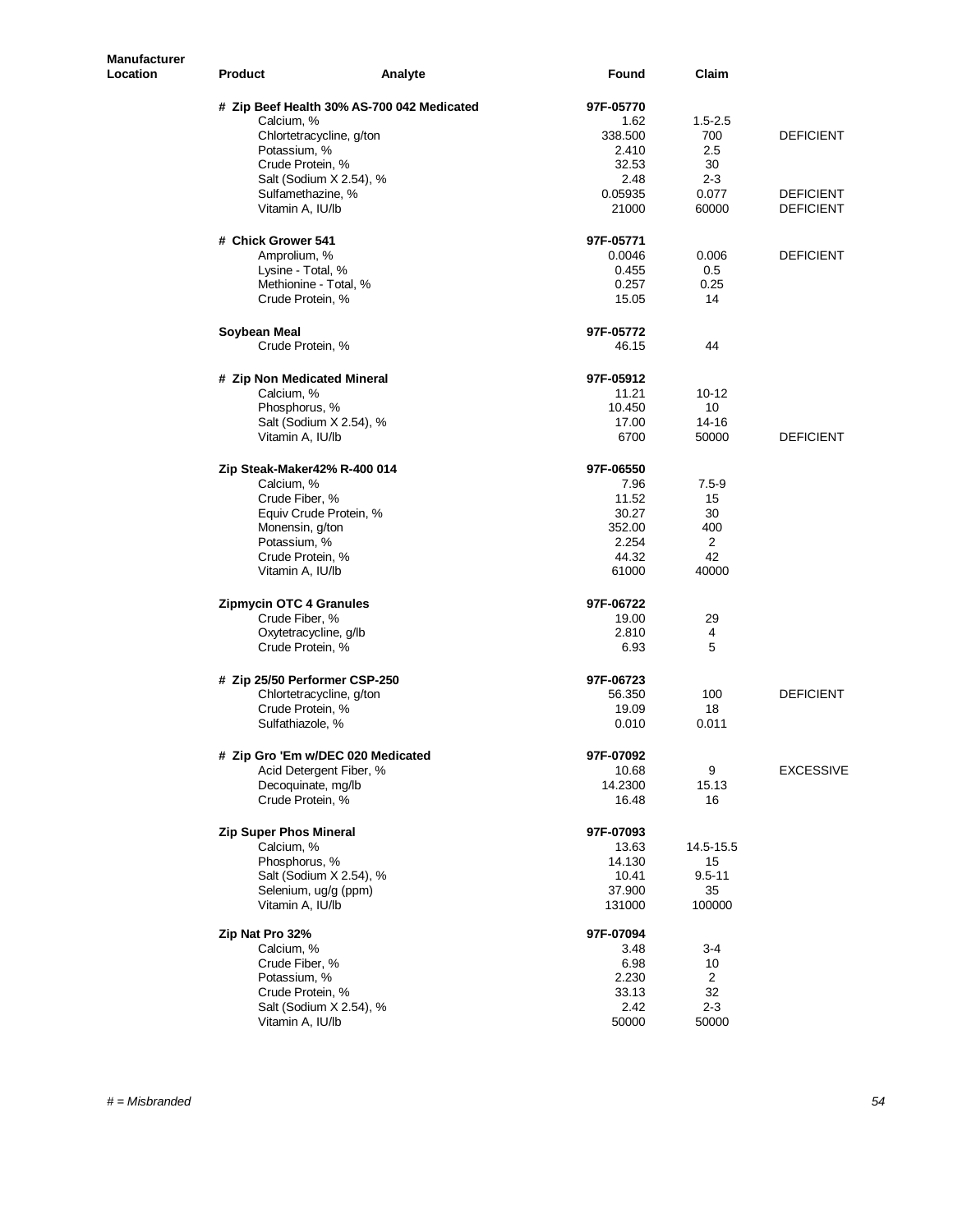| # Zip Steak-Maker 42% B-600 Medicated<br>97F-07095<br>Calcium, %<br>7.44<br>$7.5 - 9$<br>Crude Fiber, %<br>10.56<br>15<br>Equiv Crude Protein, %<br>26.21<br>30<br>600<br>Lasalocid, g/ton<br>621.000<br>$\overline{2}$<br>Potassium, %<br>2.110<br>42<br>Crude Protein, %<br>42.35<br>2.37<br>Salt (ChlorideX1.65), %<br>$3 - 4$<br><b>DEFICIENT</b><br>$3 - 4$<br>Salt (Sodium X 2.54), %<br>0.43<br><b>DEFICIENT</b><br>60000<br>40000<br>Vitamin A, IU/lb<br>Zip Purple Ribbon Mineral Pellets 846 A7K1 142<br>97F-07562<br>Calcium, %<br>9.63<br>10-12<br>Phosphorus, %<br>9.440<br>10<br>Salt (ChlorideX1.65), %<br>11.97<br>$13 - 15$<br>$13 - 15$<br><b>DEFICIENT</b><br>Salt (Sodium X 2.54), %<br>11.66<br>Selenium, ug/g (ppm)<br>41.800<br>35<br>100000<br>Vitamin A, IU/lb<br>101000<br><b>Dried Blood Meal</b><br>97F-07623<br>85<br>Crude Protein, %<br>90.79<br>97F-08077<br><b>Bits-O-Zip Cat Food</b><br>8<br>8.60<br>Fat: Acid Hydrolysis, %<br>Oven Moisture, %<br>9.07<br>12<br>30<br>Crude Protein, %<br>32.26<br><b>Mineral Pellets</b><br>97F-08311<br>Calcium, %<br>$10 - 12$<br>9.69<br>10<br>Phosphorus, %<br>9.510<br>Salt (Sodium X 2.54), %<br>$13 - 15$<br>12.32<br>33.450<br>35<br>Selenium, ug/g (ppm)<br>Vitamin A, IU/lb<br>106000<br>100000<br>Zip Ranch Block 32%<br>97F-08747<br>Calcium, %<br>1.87<br>$1.5 - 2.5$<br>Crude Fiber, %<br>9.09<br>12<br>33.93<br>32<br>Crude Protein, %<br>9.74<br>$9 - 10.8$<br>Salt (Sodium X 2.54), %<br>Vitamin A, IU/lb<br>66000<br>50000<br>97F-08826<br>Zip GMN Pork Builder 40% 456<br>3.96<br>$3 - 4$<br>Calcium, %<br>Lysine - Total, %<br>2.110<br>2.45<br>Crude Protein, %<br>40<br>39.17<br>Salt (Sodium X 2.54), %<br>1.59<br>$1.5 - 2$ | <b>Manufacturer</b><br>Location | <b>Product</b> | Analyte | Found | Claim |  |
|---------------------------------------------------------------------------------------------------------------------------------------------------------------------------------------------------------------------------------------------------------------------------------------------------------------------------------------------------------------------------------------------------------------------------------------------------------------------------------------------------------------------------------------------------------------------------------------------------------------------------------------------------------------------------------------------------------------------------------------------------------------------------------------------------------------------------------------------------------------------------------------------------------------------------------------------------------------------------------------------------------------------------------------------------------------------------------------------------------------------------------------------------------------------------------------------------------------------------------------------------------------------------------------------------------------------------------------------------------------------------------------------------------------------------------------------------------------------------------------------------------------------------------------------------------------------------------------------------------------------------------------------------------------------------------------------------------------------------|---------------------------------|----------------|---------|-------|-------|--|
|                                                                                                                                                                                                                                                                                                                                                                                                                                                                                                                                                                                                                                                                                                                                                                                                                                                                                                                                                                                                                                                                                                                                                                                                                                                                                                                                                                                                                                                                                                                                                                                                                                                                                                                           |                                 |                |         |       |       |  |
|                                                                                                                                                                                                                                                                                                                                                                                                                                                                                                                                                                                                                                                                                                                                                                                                                                                                                                                                                                                                                                                                                                                                                                                                                                                                                                                                                                                                                                                                                                                                                                                                                                                                                                                           |                                 |                |         |       |       |  |
|                                                                                                                                                                                                                                                                                                                                                                                                                                                                                                                                                                                                                                                                                                                                                                                                                                                                                                                                                                                                                                                                                                                                                                                                                                                                                                                                                                                                                                                                                                                                                                                                                                                                                                                           |                                 |                |         |       |       |  |
|                                                                                                                                                                                                                                                                                                                                                                                                                                                                                                                                                                                                                                                                                                                                                                                                                                                                                                                                                                                                                                                                                                                                                                                                                                                                                                                                                                                                                                                                                                                                                                                                                                                                                                                           |                                 |                |         |       |       |  |
|                                                                                                                                                                                                                                                                                                                                                                                                                                                                                                                                                                                                                                                                                                                                                                                                                                                                                                                                                                                                                                                                                                                                                                                                                                                                                                                                                                                                                                                                                                                                                                                                                                                                                                                           |                                 |                |         |       |       |  |
|                                                                                                                                                                                                                                                                                                                                                                                                                                                                                                                                                                                                                                                                                                                                                                                                                                                                                                                                                                                                                                                                                                                                                                                                                                                                                                                                                                                                                                                                                                                                                                                                                                                                                                                           |                                 |                |         |       |       |  |
|                                                                                                                                                                                                                                                                                                                                                                                                                                                                                                                                                                                                                                                                                                                                                                                                                                                                                                                                                                                                                                                                                                                                                                                                                                                                                                                                                                                                                                                                                                                                                                                                                                                                                                                           |                                 |                |         |       |       |  |
|                                                                                                                                                                                                                                                                                                                                                                                                                                                                                                                                                                                                                                                                                                                                                                                                                                                                                                                                                                                                                                                                                                                                                                                                                                                                                                                                                                                                                                                                                                                                                                                                                                                                                                                           |                                 |                |         |       |       |  |
|                                                                                                                                                                                                                                                                                                                                                                                                                                                                                                                                                                                                                                                                                                                                                                                                                                                                                                                                                                                                                                                                                                                                                                                                                                                                                                                                                                                                                                                                                                                                                                                                                                                                                                                           |                                 |                |         |       |       |  |
|                                                                                                                                                                                                                                                                                                                                                                                                                                                                                                                                                                                                                                                                                                                                                                                                                                                                                                                                                                                                                                                                                                                                                                                                                                                                                                                                                                                                                                                                                                                                                                                                                                                                                                                           |                                 |                |         |       |       |  |
|                                                                                                                                                                                                                                                                                                                                                                                                                                                                                                                                                                                                                                                                                                                                                                                                                                                                                                                                                                                                                                                                                                                                                                                                                                                                                                                                                                                                                                                                                                                                                                                                                                                                                                                           |                                 |                |         |       |       |  |
|                                                                                                                                                                                                                                                                                                                                                                                                                                                                                                                                                                                                                                                                                                                                                                                                                                                                                                                                                                                                                                                                                                                                                                                                                                                                                                                                                                                                                                                                                                                                                                                                                                                                                                                           |                                 |                |         |       |       |  |
|                                                                                                                                                                                                                                                                                                                                                                                                                                                                                                                                                                                                                                                                                                                                                                                                                                                                                                                                                                                                                                                                                                                                                                                                                                                                                                                                                                                                                                                                                                                                                                                                                                                                                                                           |                                 |                |         |       |       |  |
|                                                                                                                                                                                                                                                                                                                                                                                                                                                                                                                                                                                                                                                                                                                                                                                                                                                                                                                                                                                                                                                                                                                                                                                                                                                                                                                                                                                                                                                                                                                                                                                                                                                                                                                           |                                 |                |         |       |       |  |
|                                                                                                                                                                                                                                                                                                                                                                                                                                                                                                                                                                                                                                                                                                                                                                                                                                                                                                                                                                                                                                                                                                                                                                                                                                                                                                                                                                                                                                                                                                                                                                                                                                                                                                                           |                                 |                |         |       |       |  |
|                                                                                                                                                                                                                                                                                                                                                                                                                                                                                                                                                                                                                                                                                                                                                                                                                                                                                                                                                                                                                                                                                                                                                                                                                                                                                                                                                                                                                                                                                                                                                                                                                                                                                                                           |                                 |                |         |       |       |  |
|                                                                                                                                                                                                                                                                                                                                                                                                                                                                                                                                                                                                                                                                                                                                                                                                                                                                                                                                                                                                                                                                                                                                                                                                                                                                                                                                                                                                                                                                                                                                                                                                                                                                                                                           |                                 |                |         |       |       |  |
|                                                                                                                                                                                                                                                                                                                                                                                                                                                                                                                                                                                                                                                                                                                                                                                                                                                                                                                                                                                                                                                                                                                                                                                                                                                                                                                                                                                                                                                                                                                                                                                                                                                                                                                           |                                 |                |         |       |       |  |
|                                                                                                                                                                                                                                                                                                                                                                                                                                                                                                                                                                                                                                                                                                                                                                                                                                                                                                                                                                                                                                                                                                                                                                                                                                                                                                                                                                                                                                                                                                                                                                                                                                                                                                                           |                                 |                |         |       |       |  |
|                                                                                                                                                                                                                                                                                                                                                                                                                                                                                                                                                                                                                                                                                                                                                                                                                                                                                                                                                                                                                                                                                                                                                                                                                                                                                                                                                                                                                                                                                                                                                                                                                                                                                                                           |                                 |                |         |       |       |  |
|                                                                                                                                                                                                                                                                                                                                                                                                                                                                                                                                                                                                                                                                                                                                                                                                                                                                                                                                                                                                                                                                                                                                                                                                                                                                                                                                                                                                                                                                                                                                                                                                                                                                                                                           |                                 |                |         |       |       |  |
|                                                                                                                                                                                                                                                                                                                                                                                                                                                                                                                                                                                                                                                                                                                                                                                                                                                                                                                                                                                                                                                                                                                                                                                                                                                                                                                                                                                                                                                                                                                                                                                                                                                                                                                           |                                 |                |         |       |       |  |
|                                                                                                                                                                                                                                                                                                                                                                                                                                                                                                                                                                                                                                                                                                                                                                                                                                                                                                                                                                                                                                                                                                                                                                                                                                                                                                                                                                                                                                                                                                                                                                                                                                                                                                                           |                                 |                |         |       |       |  |
|                                                                                                                                                                                                                                                                                                                                                                                                                                                                                                                                                                                                                                                                                                                                                                                                                                                                                                                                                                                                                                                                                                                                                                                                                                                                                                                                                                                                                                                                                                                                                                                                                                                                                                                           |                                 |                |         |       |       |  |
|                                                                                                                                                                                                                                                                                                                                                                                                                                                                                                                                                                                                                                                                                                                                                                                                                                                                                                                                                                                                                                                                                                                                                                                                                                                                                                                                                                                                                                                                                                                                                                                                                                                                                                                           |                                 |                |         |       |       |  |
|                                                                                                                                                                                                                                                                                                                                                                                                                                                                                                                                                                                                                                                                                                                                                                                                                                                                                                                                                                                                                                                                                                                                                                                                                                                                                                                                                                                                                                                                                                                                                                                                                                                                                                                           |                                 |                |         |       |       |  |
|                                                                                                                                                                                                                                                                                                                                                                                                                                                                                                                                                                                                                                                                                                                                                                                                                                                                                                                                                                                                                                                                                                                                                                                                                                                                                                                                                                                                                                                                                                                                                                                                                                                                                                                           |                                 |                |         |       |       |  |
|                                                                                                                                                                                                                                                                                                                                                                                                                                                                                                                                                                                                                                                                                                                                                                                                                                                                                                                                                                                                                                                                                                                                                                                                                                                                                                                                                                                                                                                                                                                                                                                                                                                                                                                           |                                 |                |         |       |       |  |
|                                                                                                                                                                                                                                                                                                                                                                                                                                                                                                                                                                                                                                                                                                                                                                                                                                                                                                                                                                                                                                                                                                                                                                                                                                                                                                                                                                                                                                                                                                                                                                                                                                                                                                                           |                                 |                |         |       |       |  |
|                                                                                                                                                                                                                                                                                                                                                                                                                                                                                                                                                                                                                                                                                                                                                                                                                                                                                                                                                                                                                                                                                                                                                                                                                                                                                                                                                                                                                                                                                                                                                                                                                                                                                                                           |                                 |                |         |       |       |  |
|                                                                                                                                                                                                                                                                                                                                                                                                                                                                                                                                                                                                                                                                                                                                                                                                                                                                                                                                                                                                                                                                                                                                                                                                                                                                                                                                                                                                                                                                                                                                                                                                                                                                                                                           |                                 |                |         |       |       |  |
|                                                                                                                                                                                                                                                                                                                                                                                                                                                                                                                                                                                                                                                                                                                                                                                                                                                                                                                                                                                                                                                                                                                                                                                                                                                                                                                                                                                                                                                                                                                                                                                                                                                                                                                           |                                 |                |         |       |       |  |
|                                                                                                                                                                                                                                                                                                                                                                                                                                                                                                                                                                                                                                                                                                                                                                                                                                                                                                                                                                                                                                                                                                                                                                                                                                                                                                                                                                                                                                                                                                                                                                                                                                                                                                                           |                                 |                |         |       |       |  |
|                                                                                                                                                                                                                                                                                                                                                                                                                                                                                                                                                                                                                                                                                                                                                                                                                                                                                                                                                                                                                                                                                                                                                                                                                                                                                                                                                                                                                                                                                                                                                                                                                                                                                                                           |                                 |                |         |       |       |  |
|                                                                                                                                                                                                                                                                                                                                                                                                                                                                                                                                                                                                                                                                                                                                                                                                                                                                                                                                                                                                                                                                                                                                                                                                                                                                                                                                                                                                                                                                                                                                                                                                                                                                                                                           |                                 |                |         |       |       |  |
|                                                                                                                                                                                                                                                                                                                                                                                                                                                                                                                                                                                                                                                                                                                                                                                                                                                                                                                                                                                                                                                                                                                                                                                                                                                                                                                                                                                                                                                                                                                                                                                                                                                                                                                           |                                 |                |         |       |       |  |
|                                                                                                                                                                                                                                                                                                                                                                                                                                                                                                                                                                                                                                                                                                                                                                                                                                                                                                                                                                                                                                                                                                                                                                                                                                                                                                                                                                                                                                                                                                                                                                                                                                                                                                                           |                                 |                |         |       |       |  |
|                                                                                                                                                                                                                                                                                                                                                                                                                                                                                                                                                                                                                                                                                                                                                                                                                                                                                                                                                                                                                                                                                                                                                                                                                                                                                                                                                                                                                                                                                                                                                                                                                                                                                                                           |                                 |                |         |       |       |  |
|                                                                                                                                                                                                                                                                                                                                                                                                                                                                                                                                                                                                                                                                                                                                                                                                                                                                                                                                                                                                                                                                                                                                                                                                                                                                                                                                                                                                                                                                                                                                                                                                                                                                                                                           |                                 |                |         |       |       |  |
|                                                                                                                                                                                                                                                                                                                                                                                                                                                                                                                                                                                                                                                                                                                                                                                                                                                                                                                                                                                                                                                                                                                                                                                                                                                                                                                                                                                                                                                                                                                                                                                                                                                                                                                           |                                 |                |         |       |       |  |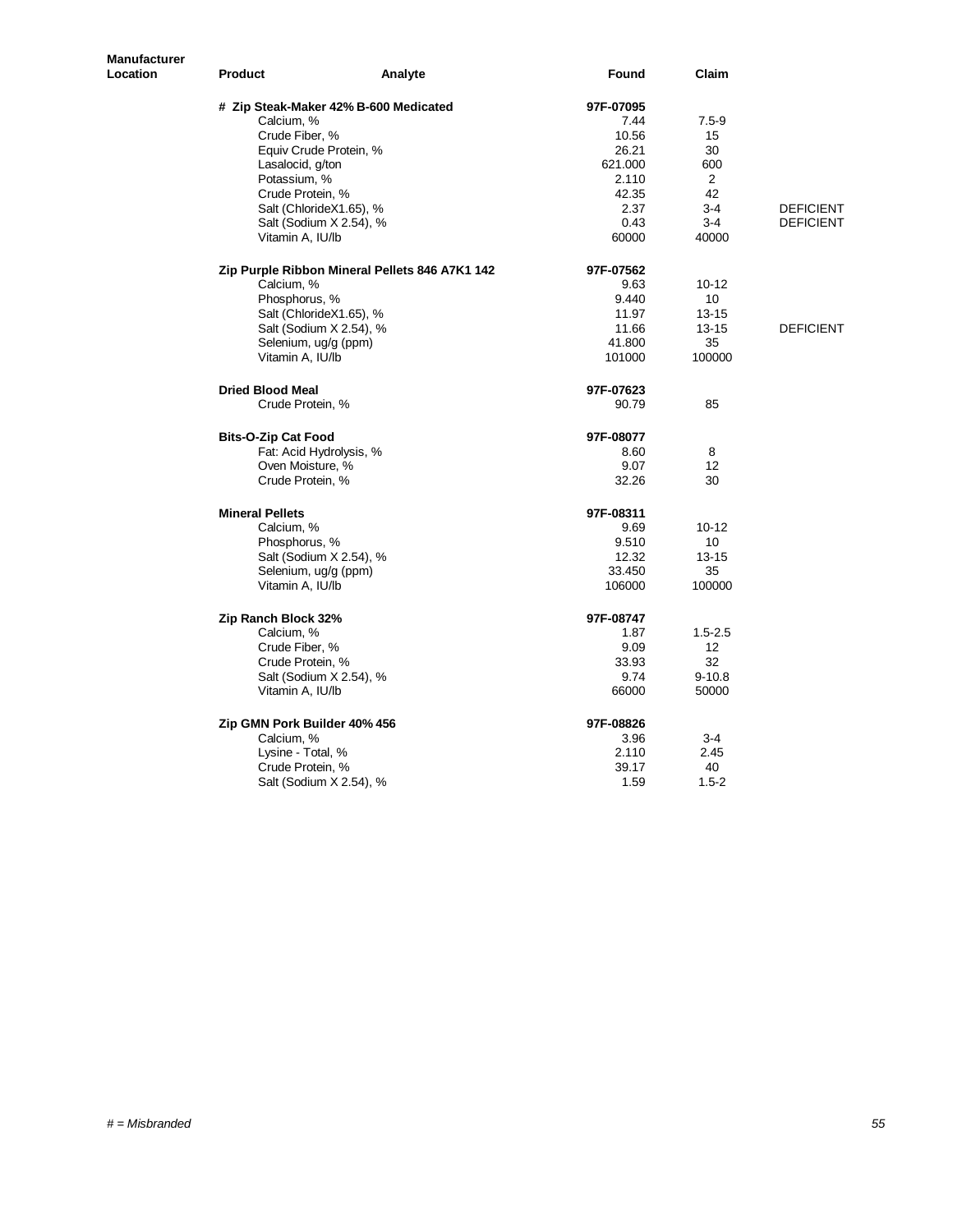## **Sample Count Report**

## **Remedies Sampled From 1/1/97 To 12/31/97**

| <b>Manufacturer and Location</b>             |                     |                | <b>Sample Count</b> | <b>Passed</b>  | <b>Not Passed</b> |
|----------------------------------------------|---------------------|----------------|---------------------|----------------|-------------------|
| Agri Laboratories LTD                        | St. Joseph          | <b>MO</b>      | 3                   | 3              | $\Omega$          |
| American Cyanamid/Ft Dodge Labs              | Fort Dodge          | IA             | 4                   | 4              | 0                 |
| <b>Anthony Products Company</b>              | Arcadia             | CA             |                     | 1              | 0                 |
| <b>Aspen Veterinary Resources</b>            | N Kansas City       | MO             | 3                   | 3              | 0                 |
| Boehringer Ingelheim Animal Health St Joseph |                     | <b>MO</b>      |                     | 7              | 0                 |
| Dealer Distribution of America               | Poterville          | CA             |                     |                | 0                 |
| Dionne Products                              | Des Moines          | <b>IA</b>      |                     |                | 0                 |
| Durvet Inc.                                  | <b>Blue Springs</b> | <b>MO</b>      |                     | 7              | 0                 |
| Elanco Animal Health                         | Greenfield          | IN             | 2                   | 2              | 0                 |
| <b>Elanco Products Company</b>               | Indianapolis        | IN             | 2                   | $\overline{c}$ | 0                 |
| Fermenta Animal Health Company               | Elwood              | <b>KS</b>      | 3                   | 3              | 0                 |
| <b>Fleming Laboratories</b>                  | Charlotte           | NC             |                     | 1              | 0                 |
| Fort Dodge Labs                              | Fort Dodge          | IA             | 4                   | 4              | 0                 |
| Golden Sun Feeds Inc                         | Estherville         | <b>IA</b>      |                     | $^{(1)}$       |                   |
| Hartz Mountain Corp                          | Secaucus            | NJ             | 3                   | 3              | 0                 |
| Hess & Clark Inc                             | Ashland             | <b>OH</b>      |                     | 1              | 0                 |
| Imu-Tek Animal Health Inc                    | Ft. Collins         | CO             |                     | 0              |                   |
| Manna Pro Corporation                        | St. Louis           | MO             |                     | 1              | 0                 |
| Merck & Company Inc                          | Rahway              | NJ             | 2                   | 2              | 0                 |
| Milk Specialties Company                     | Dundee              | IL             | 2                   | 2              | 0                 |
| <b>Pfizer Animal Health</b>                  | Lee's Summit        | MO             | 13                  | 13             | 0                 |
| Pharmacia & Upjohn Company                   | Kalamazoo           | MI             | 3                   | 2              |                   |
| Solvay Animal Health Inc                     | Mendota Heights     | <b>MN</b>      | 4                   | $\overline{c}$ | 2                 |
| <b>St Aubrey Labs</b>                        | Hauppauge           | NY.            |                     | 1              | 0                 |
| <b>Tradition Feed Products Company</b>       | Mankato             | MN             |                     | 1              | 0                 |
| Universal Cooperatives Inc                   | Minneapolis         | MN             | 2                   | 2              | 0                 |
| Vedco Inc                                    | St Joseph           | M <sub>O</sub> | 2                   | $\overline{c}$ | 0                 |
|                                              |                     | <b>Totals:</b> | 76                  | 71             | 5                 |

**Percent Passed:** 93.4% **Percent Not Passed:** 6.6%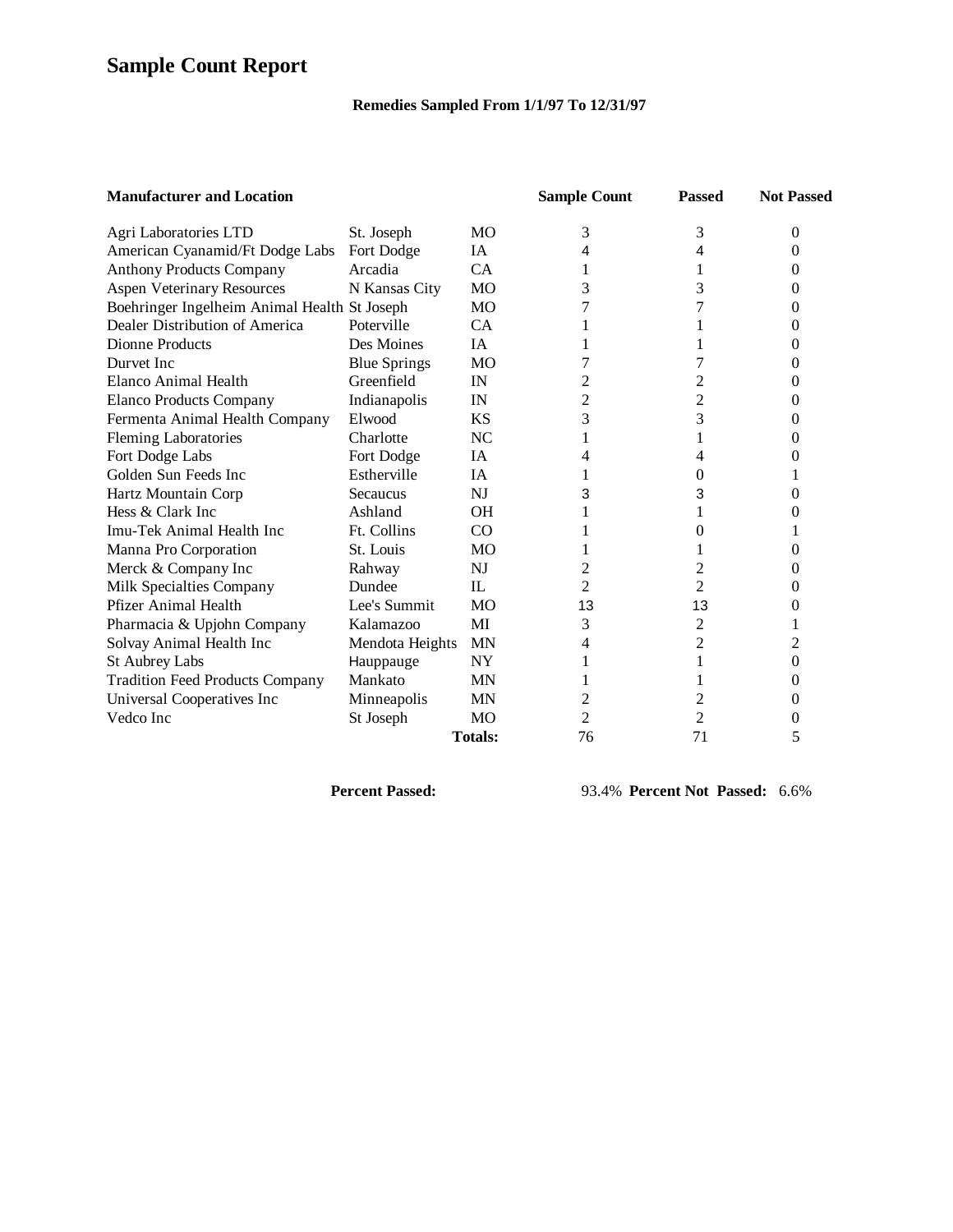### **COMMERCIAL REMEDIES SAMPLED -- 1997 LIST OF ANALYTES**

| <b>DRUG ANALYTES</b>       | <b>OFFICIAL</b><br>SAMPLES** |
|----------------------------|------------------------------|
| Amprolium                  | 2                            |
| Chlortetracycline          | 6                            |
| <b>Dichlorvos</b>          | 2                            |
| Nitrofurazone              | 1                            |
| Oxytetracycline            | 14                           |
| Penicillin                 | 5                            |
| Piperazine                 | 6                            |
| <b>Pyrantel Base</b>       | 1                            |
| <b>Pyrantel Tartrate</b>   | 1                            |
| Sulfadimethoxine           | 3                            |
| Sulfamethazine             | 3                            |
| Tetracycline Hydrochloride | 3                            |
| Titratable Iodine          | 3                            |
| Tylosin                    | 4                            |
| <b>NUTRIENT ANALYTES</b>   |                              |
| Crude Protein              | 4                            |
| <b>Fat: Roese Gottlieb</b> | 3                            |
| Linoleic Acid 18.2         | 1                            |
| <b>Total Fatty Acids</b>   | 1                            |
| Ash                        | 3                            |
| Calcium                    | $\overline{2}$               |
| Dicalcium Phosphate        | 1                            |
| lodine                     | 1                            |
| Iron                       | 3                            |
| Magnesium                  | $\overline{2}$               |
| Magnesium Sulfate          | 1                            |
| Phosphorus                 | 2                            |
| Potassium                  | 6                            |
| Potassium Chloride         | 1                            |
| Sodium                     | 4                            |
| Sodium Bicarbonate         | 1                            |
| Sodium Chloride            | 1                            |
| Zinc                       | 1                            |
| Dextrose Monohydrate       | 1                            |
| Chloride                   | 1                            |
| Dextrose                   | 3                            |
| Glucose Monohydrate        | 1                            |
| Glycine                    | 1                            |
| Vitamin A                  | 15                           |
| Vitamin D                  | 2                            |

### OTHER ANALYTES

Net Weight 1

\*\* Official samples also includes samples classified as investigational and informational.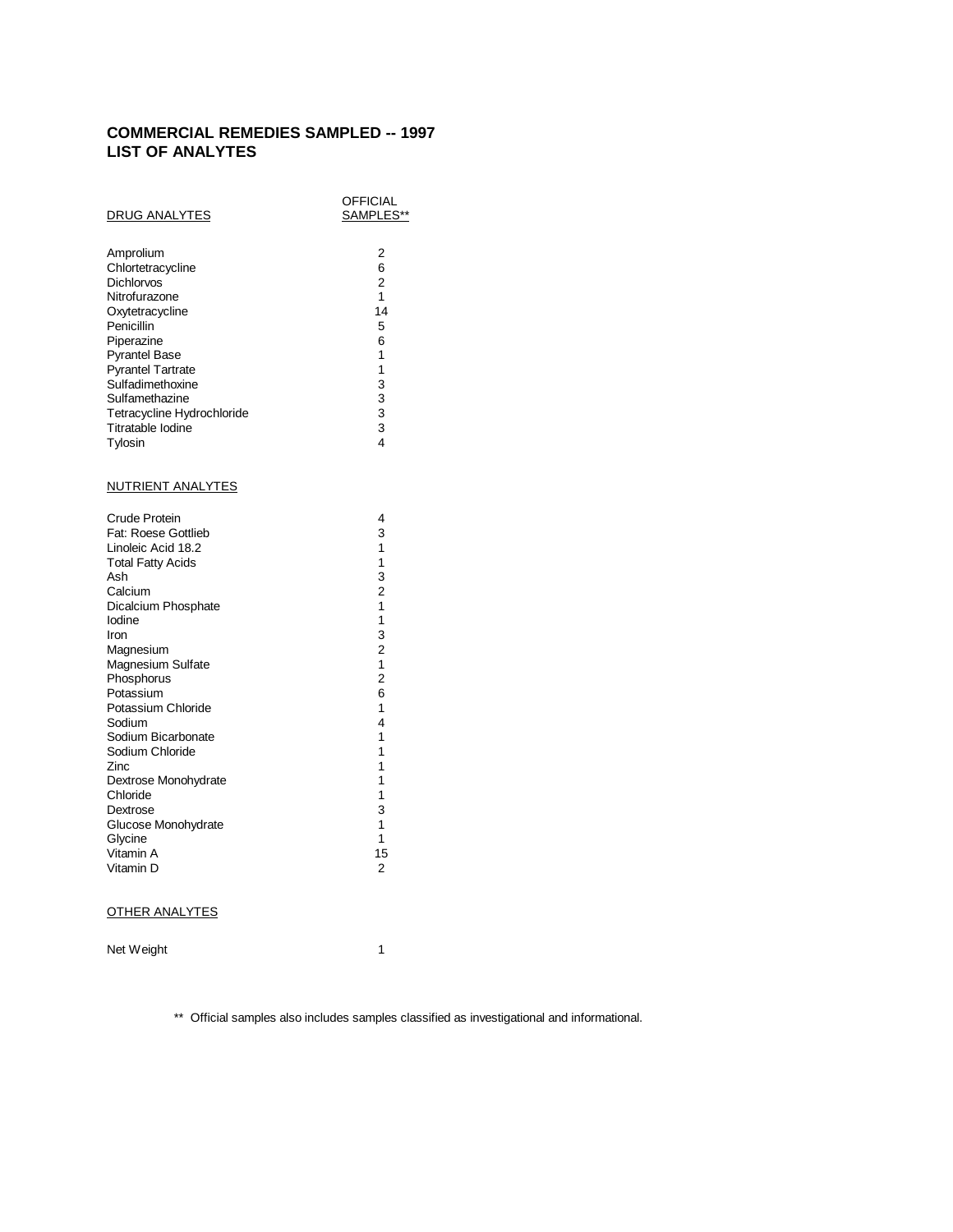# **Summary Report**

#### Remedies 01-01-1997 to 12-31-1997

| <b>Manufacturer</b><br><b>Location</b>                 | Product                                                        | Analyte | Found                  | Claim    |
|--------------------------------------------------------|----------------------------------------------------------------|---------|------------------------|----------|
| <b>Agri Laboratories LTD</b><br>St. Joseph, MO         |                                                                |         |                        |          |
|                                                        | <b>Agri-Cillin</b><br>Penicillin, U/mL                         |         | 97D-08727<br>313000.00 | 300000   |
|                                                        | Ferrodex 100 Hematinic<br>Iron, mg/mL                          |         | 97D-08728<br>98.90     | 100      |
|                                                        | Tetra-Bac 324<br>Tetracycline HCl, g/packet                    |         | 97D-08730<br>105.200   | 101.2    |
| Fort Dodge, IA                                         | American Cyanamid/Fort Dodge Labs                              |         |                        |          |
|                                                        |                                                                |         |                        |          |
|                                                        | Aureomycin<br>Chlortetracycline, g/lb                          |         | 97D-00142<br>23.500    | 25       |
|                                                        | Aureomycin<br>Chlortetracycline, g/lb                          |         | 97D-03237<br>26.500    | 25       |
|                                                        |                                                                |         |                        |          |
|                                                        | <b>Aureomycin Chlortetracycline</b><br>Chlortetracycline, g/lb |         | 97D-00418<br>28.475    | 25       |
|                                                        | Aureomycin<br>Chlortetracycline, g/lb                          |         | 97D-01369<br>28.150    | 25       |
| <b>Anthony Products Company</b><br>Arcadia, CA         |                                                                |         |                        |          |
|                                                        | <b>Microcillin</b><br>Penicillin, U/mL                         |         | 97D-00505<br>326500.00 | 300000   |
| <b>Aspen Veterinary Resources</b><br>N Kansas City, MO |                                                                |         |                        |          |
|                                                        | <b>CMPK Solution</b>                                           |         | 97D-00429              |          |
|                                                        | Calcium, g/500 mL                                              |         | 9.74                   | 10       |
|                                                        | Dextrose Monohydrate, g/500 mL                                 |         | 69.0                   | 75       |
|                                                        | Magnesium, g/500 mL                                            |         | 2.78                   | 2.8      |
|                                                        | Phosphorus, g/500 mL<br>Potassium, g/500 mL                    |         | 5.410<br>0.520         | 6<br>0.5 |
|                                                        |                                                                |         |                        |          |
|                                                        | <b>Tincture lodine 7%</b><br>lodine, %                         |         | 97D-00430<br>6.7800    | 7        |
|                                                        | <b>Sustain III Bolus</b>                                       |         | 97D-01328              |          |
|                                                        | Sulfamethazine, g/bolus                                        |         | 31.70000               | 32.1     |
| Boehringer Ingelheim Animal Health<br>St Joseph, MO    |                                                                |         |                        |          |

**Vitamin A-D 500 97D-00285** Vitamin A, I.U./mL<br>
Vitamin D, I.U./mL<br>
96000 75000 75000 Vitamin D, I.U./mL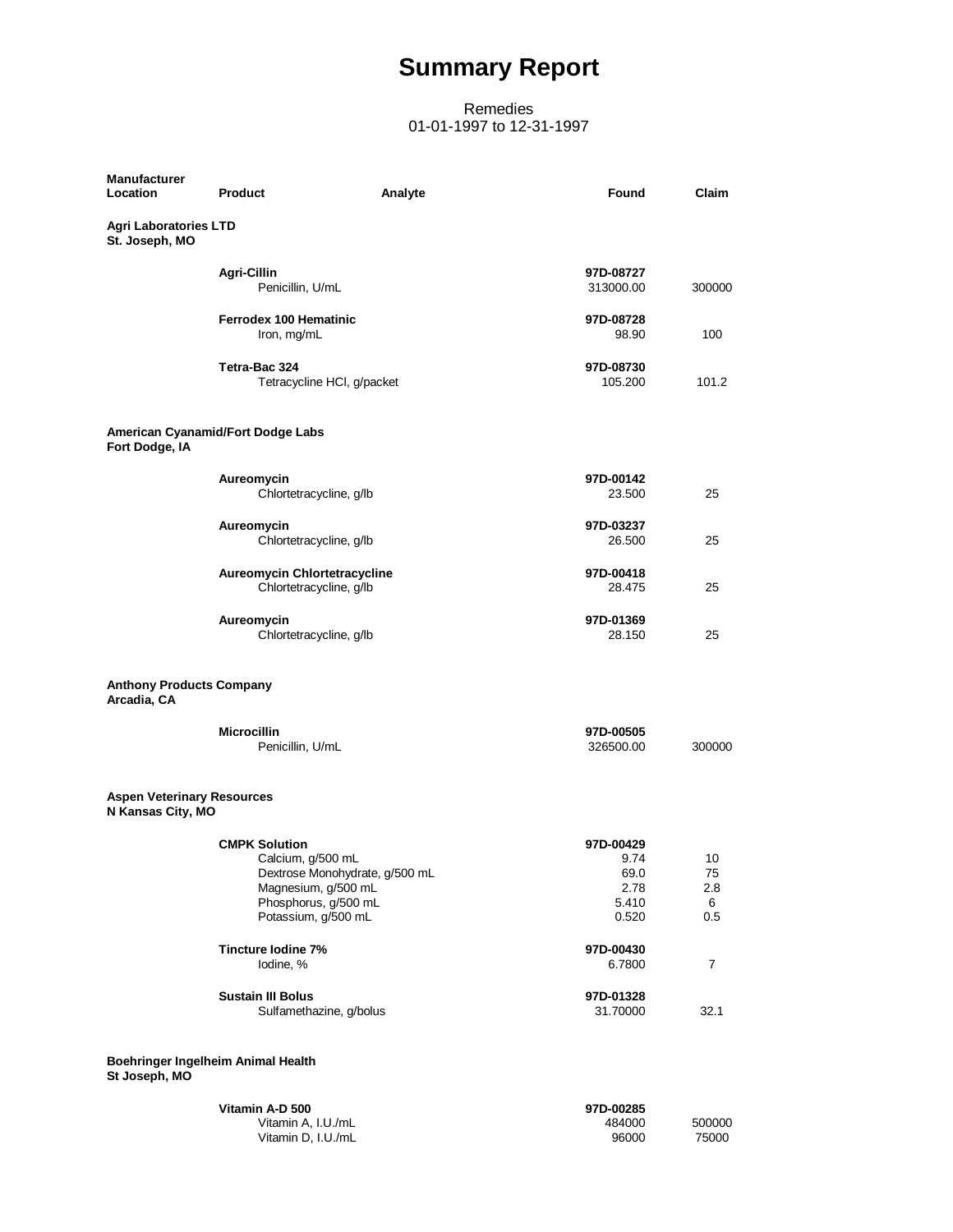| <b>Manufacturer</b><br><b>Location</b>                  | <b>Product</b>                                                     | Analyte | Found                | Claim          |
|---------------------------------------------------------|--------------------------------------------------------------------|---------|----------------------|----------------|
|                                                         | Oxy-Tet 100 Oxytetracyline HCI Injection<br>Oxytetracycline, mg/mL |         | 97D-00453<br>99.900  | 100            |
|                                                         | Anchor OXY TET 100<br>Oxytetracycline, mg/mL                       |         | 97D-00504<br>87.600  | 100            |
|                                                         | Anchor Oxy-tet 100<br>Oxytetracycline, mg/mL                       |         | 97D-01358<br>103.000 | 100            |
|                                                         | <b>Piperazine Water Wormer</b><br>Piperazine, %                    |         | 97D-01666<br>17.150  | 17.1           |
|                                                         | Oxy-Tet 200<br>Oxytetracycline, mg/mL                              |         | 97D-03234<br>221.000 | 200            |
|                                                         | Bio-Mycin 200<br>Oxytetracycline, mg/mL                            |         | 97D-08194<br>214.000 | 200            |
| <b>Dealer Distribution of America</b><br>Poterville, CA |                                                                    |         |                      |                |
|                                                         | <b>Agripharm Iodine Tincture 7%</b><br>Titratable Iodine, %        |         | 97D-07771<br>6.48    | $\overline{7}$ |
| <b>Dionne Products</b><br>Des Moines, IA                |                                                                    |         |                      |                |
|                                                         | <b>Dionne Gentle Iodine</b><br>Titratable Iodine, %                |         | 97D-01292<br>0.99    | 1              |
| <b>Durvet Inc.</b><br><b>Blue Springs, MO</b>           |                                                                    |         |                      |                |
|                                                         | Duramycin 10<br>Tetracycline HCI, g/lb                             |         | 97D-00137<br>26.300  | 25             |
|                                                         | Durvet Duramycin 10<br>Tetracycline HCI, g/lb                      |         | 97D-00141<br>25.800  | 25             |
|                                                         | <b>Vitamins and Electrolytes</b><br>Vitamin A, I.U./lb             |         | 97D-00456<br>5130000 | 5000000        |
|                                                         | <b>Controlled lodine Spray</b><br>Titratable Iodine, %             |         | 97D-01326<br>1.04    | 1              |
|                                                         | <b>Nitrofurazone Dressing</b><br>Nitrofurazone, %                  |         | 97D-01331<br>0.191   | 0.2            |
|                                                         | <b>Durvet Vitamins and Electrolytes</b><br>Vitamin A, I.U./8 oz    |         | 97D-03236<br>2451000 | 2500000        |
|                                                         | <b>Durvet-Vitamins and Electrolytes</b><br>Vitamin A, I.U./lb      |         | 97D-08834<br>4583000 | 5000000        |
| <b>Elanco Animal Health</b><br>Greenfield, IN           |                                                                    |         |                      |                |
|                                                         | Tylan 50 Injection<br>Tylosin, mg/mL                               |         | 97D-01393<br>49.400  | 50             |
|                                                         | Tylan 200<br>Tylosin, mg/mL                                        |         | 97D-08195<br>217.000 | 200            |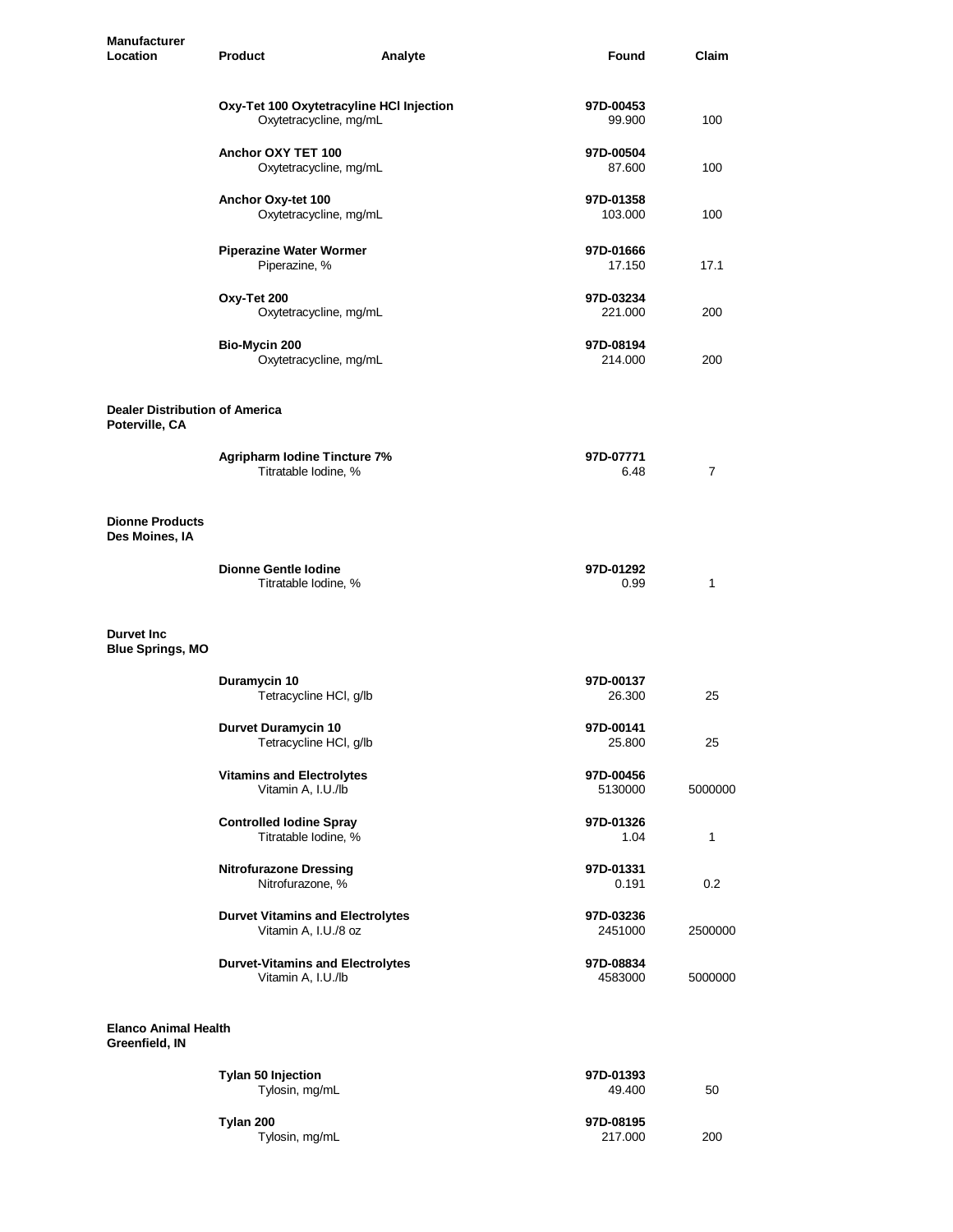| <b>Manufacturer</b><br>Location                     | <b>Product</b>                                                         | Analyte | Found                               | Claim                      |                  |
|-----------------------------------------------------|------------------------------------------------------------------------|---------|-------------------------------------|----------------------------|------------------|
| <b>Elanco Products Company</b><br>Indianapolis, IN  |                                                                        |         |                                     |                            |                  |
|                                                     | Tylan 50<br>Tylosin, mg/mL                                             |         | 97D-01843<br>48.400                 | 50                         |                  |
|                                                     | Tylan 50 (Tylosin) Injection<br>Tylosin, g/mL                          |         | 97D-08731<br>52.800                 | 50                         |                  |
| <b>Fermenta Animal Health Company</b><br>Elwood, KS |                                                                        |         |                                     |                            |                  |
|                                                     | Iron Guard 200<br>Iron, mg/mL                                          |         | 97D-01133<br>193.00                 | 200                        |                  |
|                                                     | <b>Atgard Swine Wormer</b><br>Dichlorvos, g/packet                     |         | 97D-01665<br>2.14                   | 2.35                       |                  |
|                                                     | <b>Atgard Swine Wormer (Dichlorvos)</b><br>Dichlorvos, g/packet        |         | 97D-08729<br>11.60                  | 11.5                       |                  |
| <b>Fleming Laboratories</b><br>Charlotte, NC        |                                                                        |         |                                     |                            |                  |
|                                                     | Piperazine 230<br>Piperazine, g/package                                |         | 97D-03515<br>212.000                | 230                        |                  |
| <b>Fort Dodge Labs</b><br>Fort Dodge, IA            |                                                                        |         |                                     |                            |                  |
|                                                     | D-Lyte H2O-K<br>Dextrose, %<br>Sodium, %                               |         | 97D-00603<br>80.72<br>3.98          | 72.38<br>3.36-4.11         |                  |
|                                                     | Aureomycin Chlortetracycline Soluble Powder<br>Chlortetracycline, g/lb |         | 97D-03057<br>25.400                 | 25                         |                  |
|                                                     | D-Lyte H2O-K<br>Dextrose, %<br>Potassium, %<br>Sodium, %               |         | 97D-08325<br>82.70<br>2.690<br>3.15 | 72.38<br>1.67<br>3.36-4.11 |                  |
|                                                     | Aureomycin Soluble Powder<br>Chlortetracycline, g/packet               |         | 97D-08732<br>26,800                 | 25.6                       |                  |
| Golden Sun Feeds Inc<br>Estherville, IA             |                                                                        |         |                                     |                            |                  |
|                                                     | # Golden Sun Neo Oxy<br>Oxytetracycline, g/lb<br>Crude Protein, %      |         | 97D-06043<br>5.680<br>12.85         | $\overline{7}$<br>8        | <b>DEFICIENT</b> |
| <b>Hartz Mountain Corp</b><br>Secaucus, NJ          |                                                                        |         |                                     |                            |                  |
|                                                     | Hartz Once a Month Wormer for Puppies<br>Piperazine, mg/capsule        |         | 97D-00181<br>84.300                 | 80                         |                  |
|                                                     | Once A Month wormer for Large Dogs<br>Piperazine, mg/capsule           |         | 97D-00269<br>313.000                | 303                        |                  |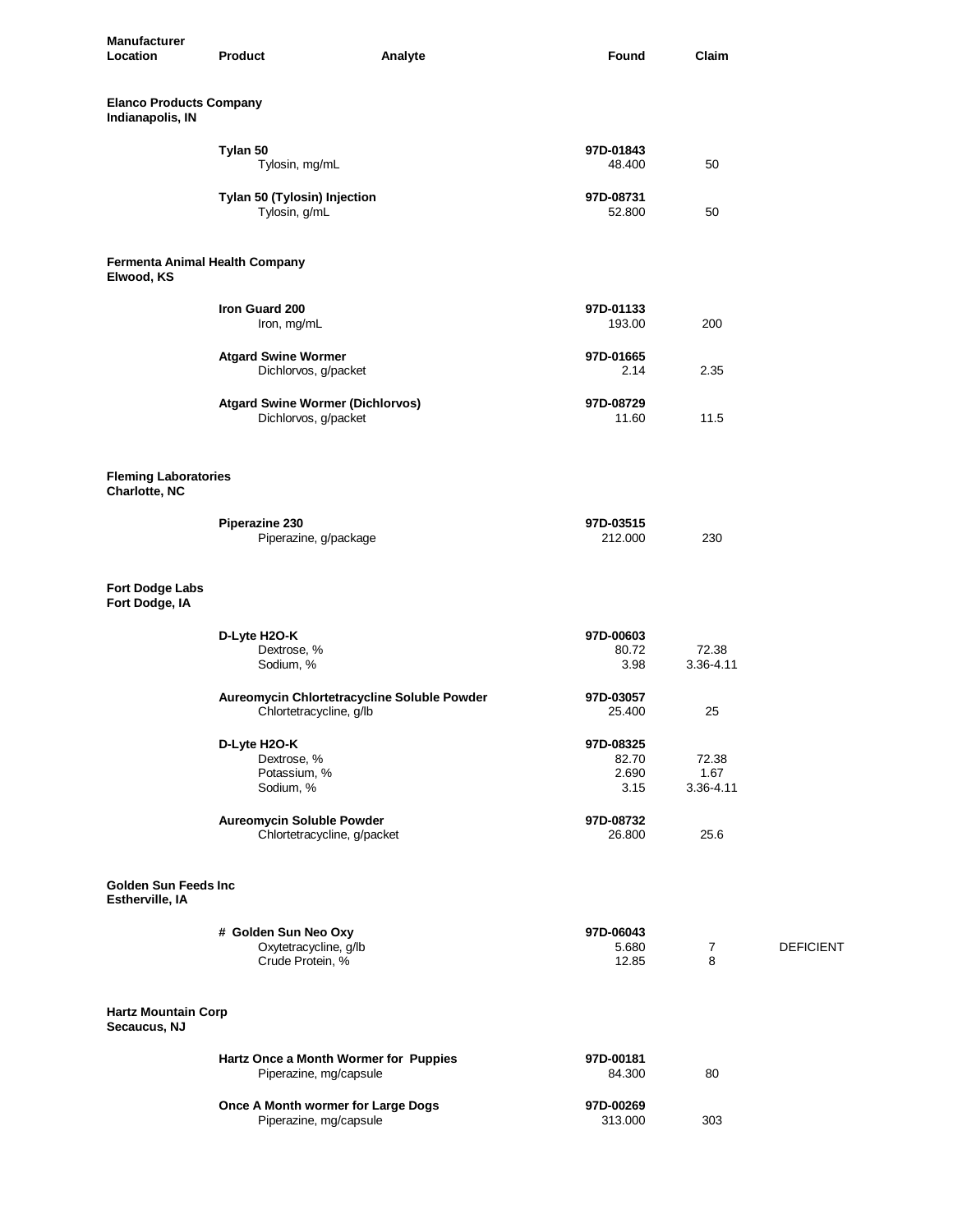| <b>Manufacturer</b><br><b>Location</b>          | Product                                                      | Analyte              | Found           | Claim                        |
|-------------------------------------------------|--------------------------------------------------------------|----------------------|-----------------|------------------------------|
|                                                 | Hartz Once-a-Month Wormer for Dogs<br>Piperazine, mg/capsule | 97D-02790            | 80.500          | 80                           |
| <b>Hess &amp; Clark Inc.</b><br>Ashland, OH     |                                                              |                      |                 |                              |
|                                                 | Vi-Tal<br>Vitamin A, I.U./packet                             | 97D-01679<br>3330000 |                 | 2600000                      |
| Imu-Tek Animal Health Inc<br>Ft. Collins, CO    |                                                              |                      |                 |                              |
|                                                 | # Kick Start                                                 | 97D-01839            |                 |                              |
|                                                 | Ash, %                                                       |                      | 9.41            | 12                           |
|                                                 | Fat: Roese Gottlieb, %<br>Protein, %                         |                      | 16.71<br>16.51  | 15<br>18<br><b>DEFICIENT</b> |
|                                                 | Vitamin A, I.U./pack                                         |                      | 450000          | 500000                       |
| <b>Manna Pro Corporation</b><br>St. Louis, MO   |                                                              |                      |                 |                              |
|                                                 | <b>Manna Pro Pelleted Wormer</b><br>Pyrantel Tartrate, %     | 97D-06826            | 1.22000         | 1.25                         |
| <b>Merck &amp; Company Inc</b><br>Rahway, NJ    |                                                              |                      |                 |                              |
|                                                 | Corid 20% Soluble Powder<br>Amprolium, %                     | 97D-00289<br>20.5000 |                 | 20                           |
|                                                 | Corid 20% Soluble Powder<br>Amprolium, %                     | 97D-08324            | 20.4500         | 20                           |
| <b>Milk Specialties Company</b><br>Dundee, IL   |                                                              |                      |                 |                              |
|                                                 |                                                              |                      |                 |                              |
|                                                 | Advance CALF MEDIC Type C Medicated Calf Milk Repl<br>Ash, % | 97D-01842            | 9.35            | 10                           |
|                                                 | Fat: Roese Gottlieb, %                                       |                      | 23.61           | 25                           |
|                                                 | Oxytetracycline, g/ton                                       | 750.000              |                 | 800                          |
|                                                 | Protein, %<br>Vitamin A, I.U./lb                             |                      | 20.14<br>102000 | 20<br>100000                 |
|                                                 | <b>Advance Calf Medic</b>                                    | 97D-06734            |                 |                              |
|                                                 | Ash, %                                                       |                      | 5.66            | 10                           |
|                                                 | Fat: Roese Gottlieb, %<br>Oxytetracycline, g/ton             | 815.000              | 23.83           | 25<br>800                    |
|                                                 | Protein, %                                                   |                      | 21.57           | 20                           |
|                                                 | Vitamin A, I.U./mL                                           |                      | 88000           | 100000                       |
| <b>Pfizer Animal Health</b><br>Lee's Summit, MO |                                                              |                      |                 |                              |
|                                                 | Liquamycin LA-200 (oxytetracycline injection) Anti           | 97D-00284            |                 |                              |
|                                                 | Oxytetracycline, mg/mL                                       | 204.000              |                 | 200                          |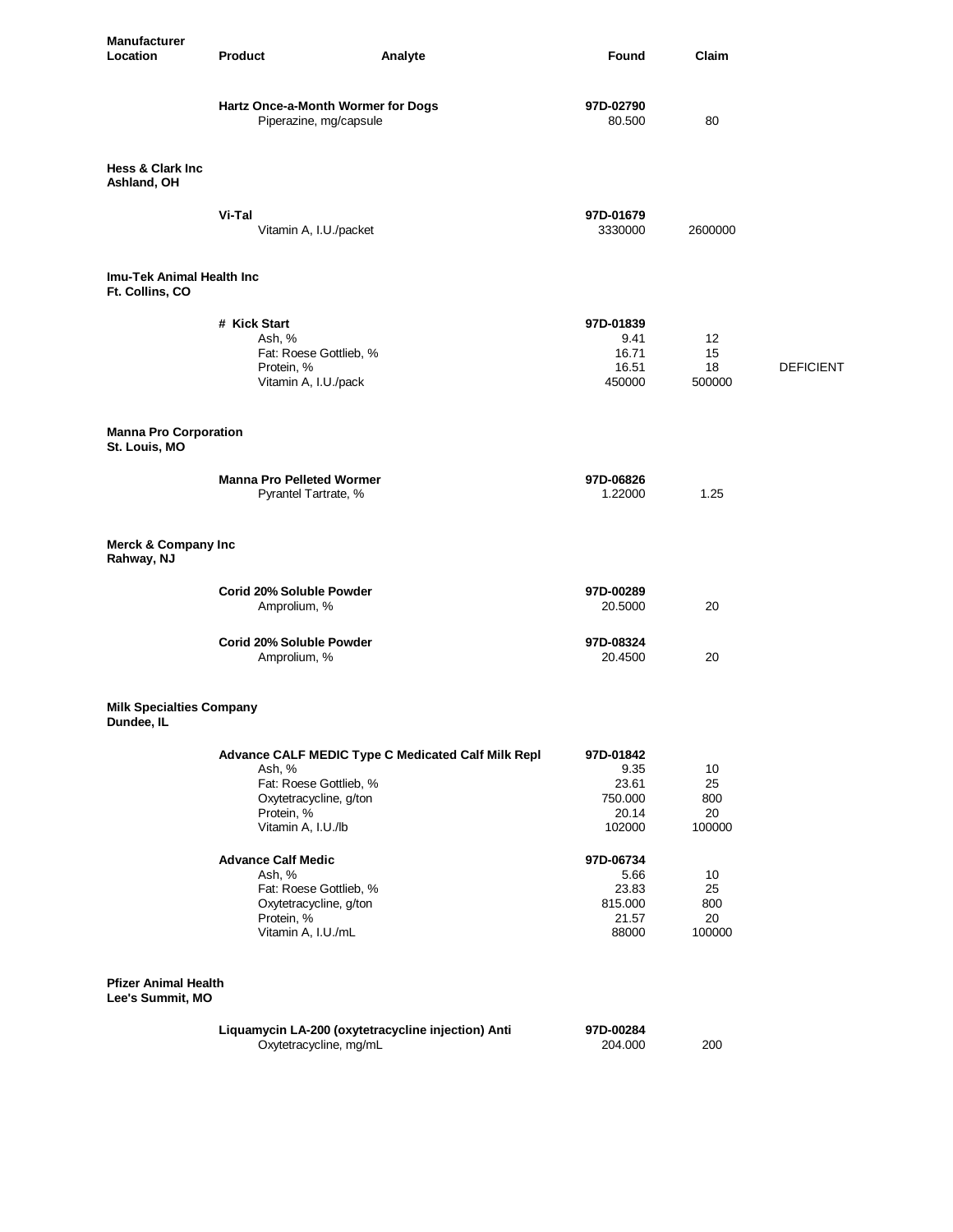| <b>Manufacturer</b><br>Location | Product                               | Analyte | Found              | Claim      |                  |
|---------------------------------|---------------------------------------|---------|--------------------|------------|------------------|
|                                 | <b>Vi-Sorbits</b>                     |         | 97D-00291<br>94.40 |            |                  |
|                                 | Calcium, mg/tablet<br>Iron, mg/tablet |         | 9.80               | 100<br>9.5 |                  |
|                                 | Linoleic Acid 18.2, mg/tablet         |         | 33.80              | 20         |                  |
|                                 | Phosphorus, mg/tablet                 |         | 83.600             | 77.3       |                  |
|                                 | Vitamin A, IU/tablet                  |         | 1844               | 1250       |                  |
|                                 | <b>RFD Liquid Wormer</b>              |         | 97D-00503          |            |                  |
|                                 | Pyrantel Base, mg/mL                  |         | 2.07               | 2.27       |                  |
|                                 | <b>Albon Soluble Powder</b>           |         | 97D-00988          |            |                  |
|                                 | Sulfadimethoxine, g/pkg               |         | 94.500             | 94.6       |                  |
|                                 | <b>Entrolyte HE</b>                   |         | 97D-01134          |            |                  |
|                                 | Dicalcium Phosphate, g/6.3 oz         |         | 1.28               | 1.33       |                  |
|                                 | Glucose Monohydrate, g/6.3 oz         |         | 148.00             | 152        |                  |
|                                 | Glycine, g/6.3 oz                     |         | 4.93               | 4.72       |                  |
|                                 | Magnesium Sulfate, g/6.3 oz           |         | 0.73               | 0.76       |                  |
|                                 | Net Weight, grams                     |         | 180.00             | 178        |                  |
|                                 | Potassium Chloride, g/6.3 oz          |         | 3.70               | 3.6        |                  |
|                                 | Sodium Bicarbonate, g/6.3 oz          |         | 11.90              | 12.75      |                  |
|                                 | Sodium Chloride, g/6.3 oz             |         | 2.98               | 2.84       |                  |
|                                 | <b>Terramycin Soluble Powder</b>      |         | 97D-01324          |            |                  |
|                                 | Oxytetracycline, g/6.4 oz             |         | 11.400             | 10         |                  |
|                                 | Albon Antibacterial Soluble Powder    |         | 97D-01653          |            |                  |
|                                 | Sulfadimethoxine, g/pkg               |         | 96.150             | 94.6       |                  |
|                                 | Terramycin                            |         | 97D-06042          |            |                  |
|                                 | Oxytetracycline, g/6.4 oz             |         | 10.605             | 10         |                  |
|                                 | Albon Antibacterial Soluble Powder    |         | 97D-07772          |            |                  |
|                                 | Sulfadimethoxine, g/pkg               |         | 94.800             | 94.6       |                  |
|                                 | Liquamycin LA-200                     |         | 97D-08196          |            |                  |
|                                 | Oxytetracycline, mg/mL                |         | 217.000            | 200        |                  |
|                                 | <b>Terramycin Scours Tablets</b>      |         | 97D-00282          |            |                  |
|                                 | Oxytetracycline, mg/tablet            |         | 232.000            | 250        |                  |
|                                 | <b>Pfi-Pen G Antibiotic</b>           |         | 97D-03058          |            |                  |
|                                 | Penicillin, U/mL                      |         | 305000.00          | 300000     |                  |
|                                 | <b>Terramycin Soluble Powder</b>      |         | 97D-03235          |            |                  |
|                                 | Oxytetracycline, g/6.4 oz             |         | 11.100             | 10         |                  |
| Pharmacia & Upjohn Company      |                                       |         |                    |            |                  |
| Kalamazoo, MI                   |                                       |         |                    |            |                  |
|                                 | <b>Albadry Plus Suspension</b>        |         | 97D-00212          |            |                  |
|                                 | Penicillin, U/10 mL                   |         | 186000.00          | 200000     |                  |
|                                 | <b>Albacillin</b>                     |         | 97D-00215          |            |                  |
|                                 | Penicillin, U/10 mL                   |         | 107000.00          | 100000     |                  |
|                                 | # Biolyte Calf Electroyle Formula     |         | 97D-00290          |            |                  |
|                                 | Chloride, mEq/3.85 oz                 |         | 93.65              | 104.23     | <b>DEFICIENT</b> |
|                                 | Dextrose, g/3.85 oz                   |         | 93.40              | 93.5       |                  |
|                                 | Magnesium, mEq/3.85 oz                |         | 8.40               | 9.1        |                  |
|                                 | Potassium, mEq/3.85 oz                |         | 31.500             | 31.35      |                  |
|                                 | Sodium, mEq/3.85 oz                   |         | 166.60             | 184.25     |                  |
|                                 |                                       |         |                    |            |                  |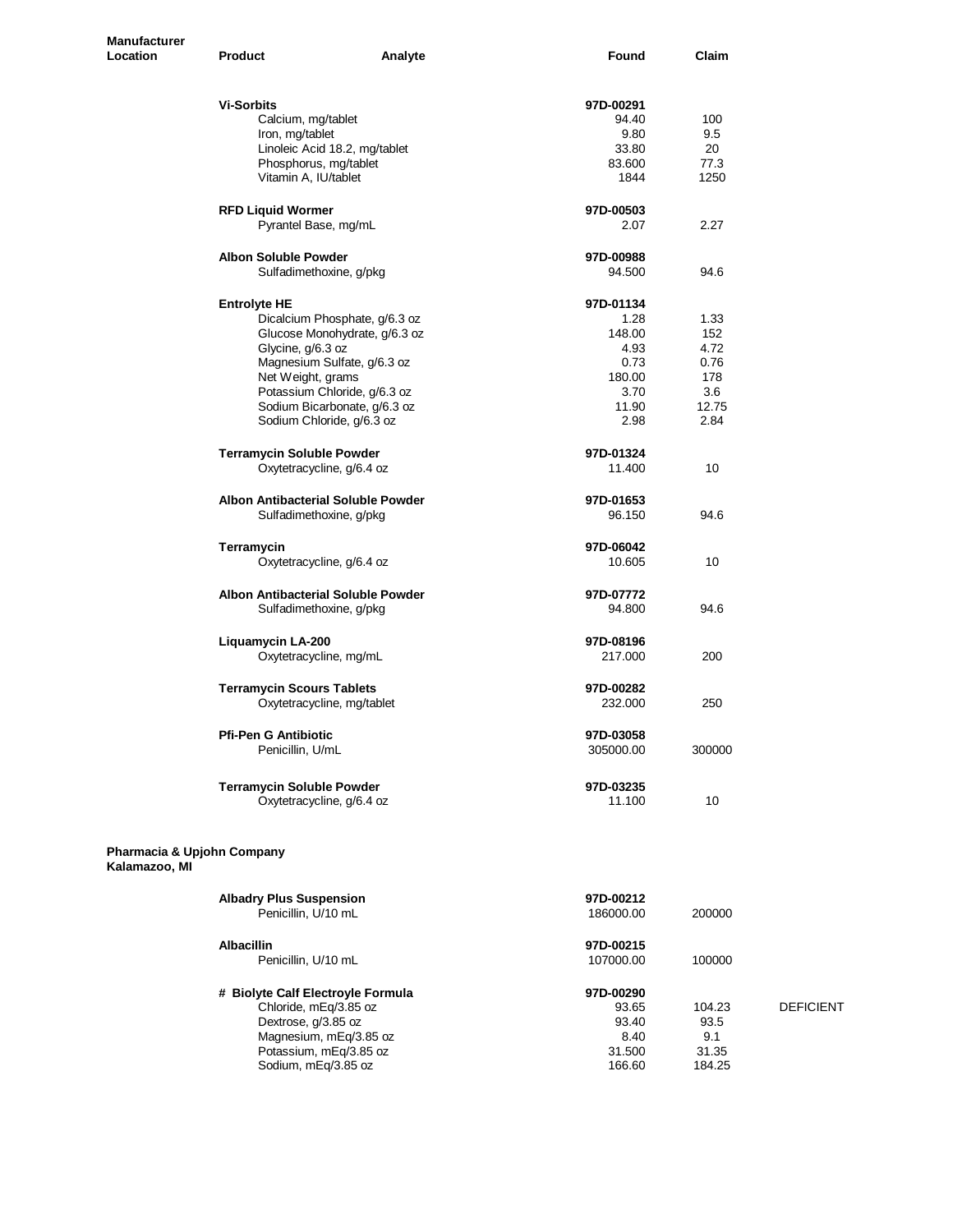| Manufacturer<br>Location                               | <b>Product</b>                                                                       | Analyte                                                                       | Found                             | Claim             |                  |
|--------------------------------------------------------|--------------------------------------------------------------------------------------|-------------------------------------------------------------------------------|-----------------------------------|-------------------|------------------|
| Solvay Animal Health Inc<br><b>Mendota Heights, MN</b> |                                                                                      |                                                                               |                                   |                   |                  |
|                                                        | Vitamin A, I.U./LB                                                                   | Vitamins & electrolytes Soluble for Poultry                                   | 97D-00136<br>4610000              | 5000000           |                  |
|                                                        | Potassium, %<br>Vitamin A, I.U./lb                                                   | # Salsbury Hog & Cattle Vitamins & Electrolytes                               | 97D-00283<br>1.300<br>3877000     | 1.3<br>5000000    | <b>DEFICIENT</b> |
|                                                        | Potassium, %                                                                         | # Vitamins & Electrolytes Soluble for Poultry                                 | 97D-01290<br>0.940                | 1                 |                  |
|                                                        | Vitamin A, I.U./lb                                                                   |                                                                               | 3698000                           | 5000000           | <b>DEFICIENT</b> |
|                                                        | Potassium, %<br>Vitamin A, I.U./lb                                                   | Salsbury Hog & Cattle Vitamins & Electrolytes                                 | 97D-01332<br>1.070<br>4556000     | 1.3<br>5000000    |                  |
| <b>St Aubrey Labs</b><br>Hauppauge, NY                 |                                                                                      |                                                                               |                                   |                   |                  |
|                                                        | <b>Liquid Wormer</b><br>Piperazine, mg/5 ml                                          |                                                                               | 97D-08027<br>274.500              | 250               |                  |
| Mankato, MN                                            | <b>Tradition Feed Products Company</b>                                               |                                                                               |                                   |                   |                  |
|                                                        | <b>Thrive Suspendable Broth</b><br>Sodium, %                                         |                                                                               | 97D-06733<br>5.45                 | $5.5 - 6$         |                  |
| <b>Universal Cooperatives Inc</b><br>Minneapolis, MN   |                                                                                      |                                                                               |                                   |                   |                  |
|                                                        | <b>Sustain III Calf Bolus</b>                                                        | Sulfamethazine, g/bolus                                                       | 97D-01295<br>7.94500              | 8.02              |                  |
|                                                        | Sustain III                                                                          | Sulfamethazine, g/bolus                                                       | 97D-04363<br>31.10000             | 32                |                  |
| <b>Vedco Inc</b><br>St Joseph, MO                      |                                                                                      |                                                                               |                                   |                   |                  |
|                                                        | Vitamin A, I.U./tablet<br>Zinc, mg/tablet                                            | <b>NutriVed OFA Chewable Tablets for Cats</b><br>Total Fatty Acids, mg/tablet | 97D-00425<br>150.7<br>860<br>1.20 | 163.5<br>750<br>1 |                  |
|                                                        | <b>Vedco Vitamin A &amp; D Injection</b><br>Vitamin A, I.U./mL<br>Vitamin D, I.U./mL |                                                                               | 97D-00987<br>608000<br>65000      | 500000<br>75000   |                  |
| $#$ = Misbranded                                       |                                                                                      |                                                                               |                                   |                   |                  |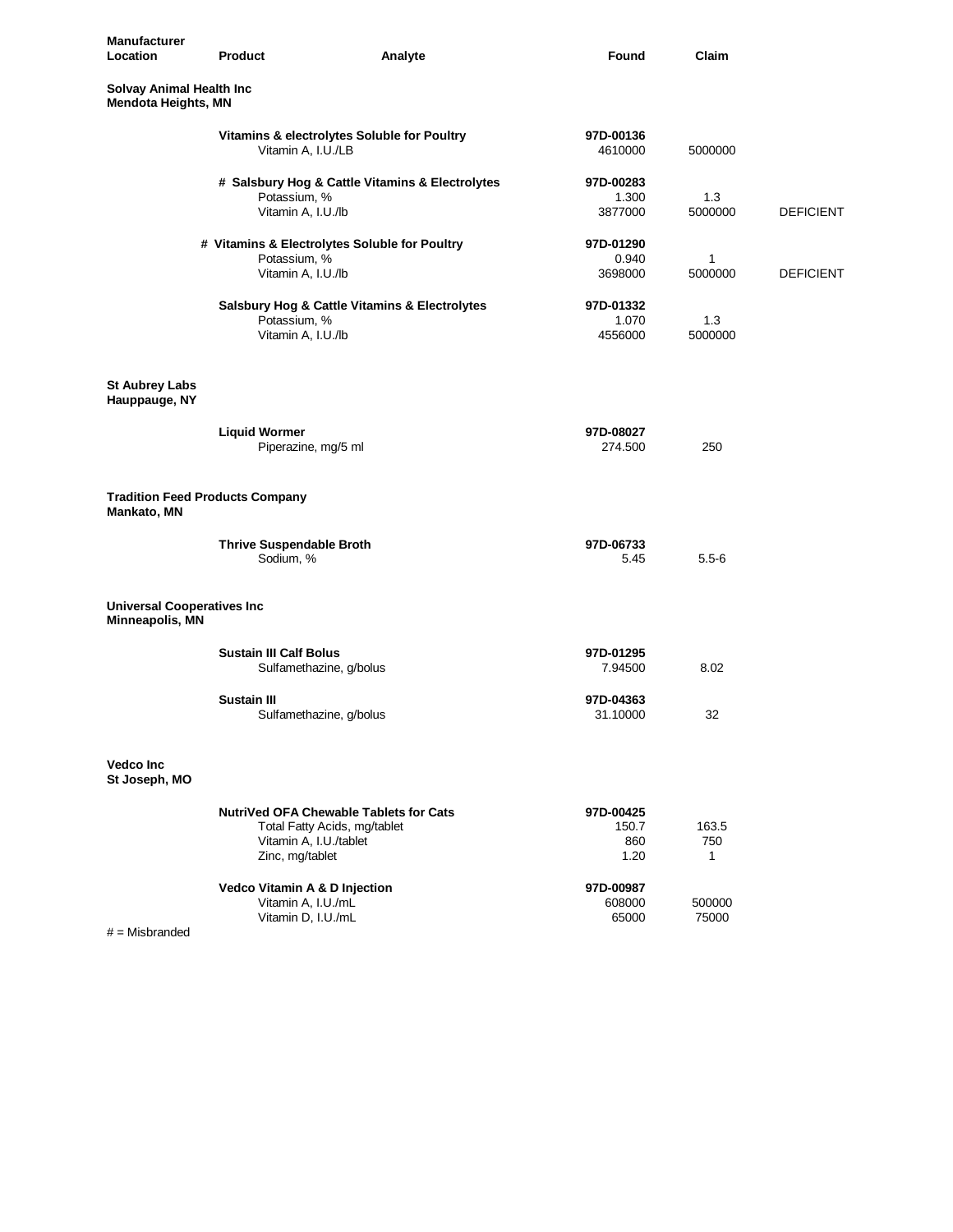## ANIMAL FEED & DRUG CONTAMINANTS MONITORING PROGRAM

## **Sulfonamide (Sulfa) Drugs**

Sulfamethazine and sulfathiazole are the two most common sulfonamide drugs used in animal production, although many other sulfonamide drugs are available. Because they are effective and relatively inexpensive, they have been widely used. They are most effective when used early in the course of a disease when bacterial organisms are rapidly multiplying because they act by blocking enzymes necessary for protein synthesis during bacterial reproduction. For this reason, they are not very effective in cases where the infection is firmly established. The animal must be able to mount an immune response for the sulfonamide therapy to be successful.

The sulfa drugs are available in a wide variety of dosage forms, as well as Type A Medicated Articles and Type B and C medicated feeds. In feeds, sulfamethazine and sulfathiozole are used primarily to prevent or treat bacterial infections. The sulfa drugs are distributed throughout the entire body, including muscle, bone blood and milk. Bacterial resistance may gradually develop and in some cases is widespread. Misuse of any of the sulfa products has the potential to cause tissue residues.

Several years ago the National Center for Toxicological Research tentatively concluded that sulfamethazine is a carcinogen. Since that time much of its use has been curtailed. Due to the carcinogenicity issue, sulfa residues in animal tissues intended for human consumption became a concern, especially in swine. In 1975, the United States Department of Agriculture began a national monitoring program. In 1977, they found sulfa residue in 12.6% of swine sampled. In 1990, sulfa residue was detected in less than 1.0% of swine sampled.

The Food & Drug Administration (FDA) in 1990 removed a portion of the Food, Drug and Cosmetic Act, 21 CFR 510.450 which had allowed the interim sale of sulfa drugs not covered by an approved new animal drug application (NADA). This has also served to curtail some of the availability of these products.

The South Dakota Department of Agriculture also operates a program designed to monitor feeds and feed ingredients for contamination by sulfonamides. This program has been successful in that few samples containing significant levels of sulfa contamination have been found. During fiscal year (FY) 1991, 166 samples were analyzed for sulfa residue, finding only 16 samples containing detectable levels of sulfathiazole or sulfamethazine. Fifteen of these samples contained sulfa at 2 parts per million (ppm) or less. One sample contained sulfamethazine at 13.5 ppm. FDA's action level in feed is 2 ppm in the complete feed. Feed ingredients may contain residues greater than 2 ppm, but the total ration must have a residue concentration below 2 ppm. None of the residues discovered by our monitoring program during FY 1991 were violative. Similar results were obtained during FY 1990 monitoring.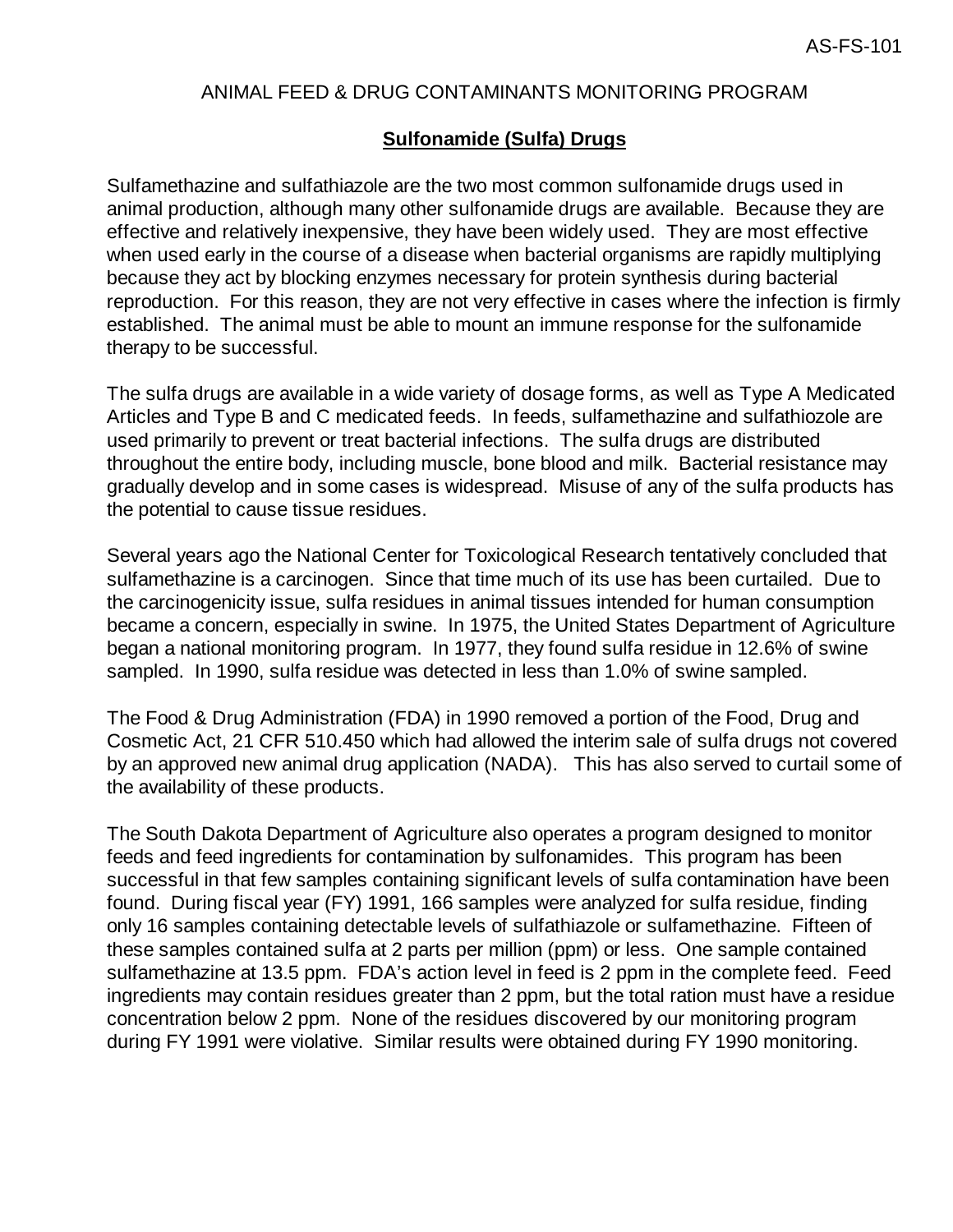# SAMPLING PROGRAM

Although the incidence of sulfa residues in animal tissues has been reduced, the problem has not gone away. However, our results indicate that we can maintain an effective animal feed monitoring program while monitoring fewer samples. To achieve this we will concentrate our sulfa residue monitoring program on those feeds and feed ingredients believed to have a higher probability of contamination and/or potential to cause meat or milk residues. Of primary concern are meat meal, meat and bone meal, finishing feeds for hogs and cattle, and feeds for lactating dairy cows.

We do not intend for our inspectors to take more samples, but plan on getting more use out of the samples that are taken. We intend on reducing the number of sulfa residue analyses conducted and shift some of the resources used in that program into other contamination monitoring projects.

Specific instructions for our continued sulfa-residue monitoring program are as follows:

- 1. The lab will automatically analyze only meat meal and meat and bone meal samples for sulfa residues. They will no longer routinely analyze feeds listing meat and bone meal as an ingredient.
- 2. All other sulfa-residue analyses will be done at the request of the inspector or the Office of Agronomy Services.
	- a. Determine if the feed sampled fits into one of the priority categories. These categories are:
		- feeds and supplements for finishing hogs and cattle,
		- feeds and supplements for lactating dairy cows, and
		- other products which the inspector has reason to suspect may contain sulfa residues.
	- b. Other products which may be samples are:
		- custom-mixed and/or commercial feeds at feed mills which may show cross contamination from a previously mixed batch of feed. Check production records prior to sampling for this purpose.
	- c. Make a note in the "Remarks" section of the Report on Sample form requesting analysis for sulfa residue.

Care should be taken when handling sulfonamide products. Some people are allergic and may experience adverse reactions when exposed to these drugs. In general, the more concentrated the product being handled, the more care that should be taken during handling. Avoid skin contact as well as ingestion. In case of eye contact, flush with water. In case of ingestion, obtain medical attention. Induce vomiting if the person is conscious. Always wash with soap and water after direct skin exposure to these drugs or feeds containing these drugs.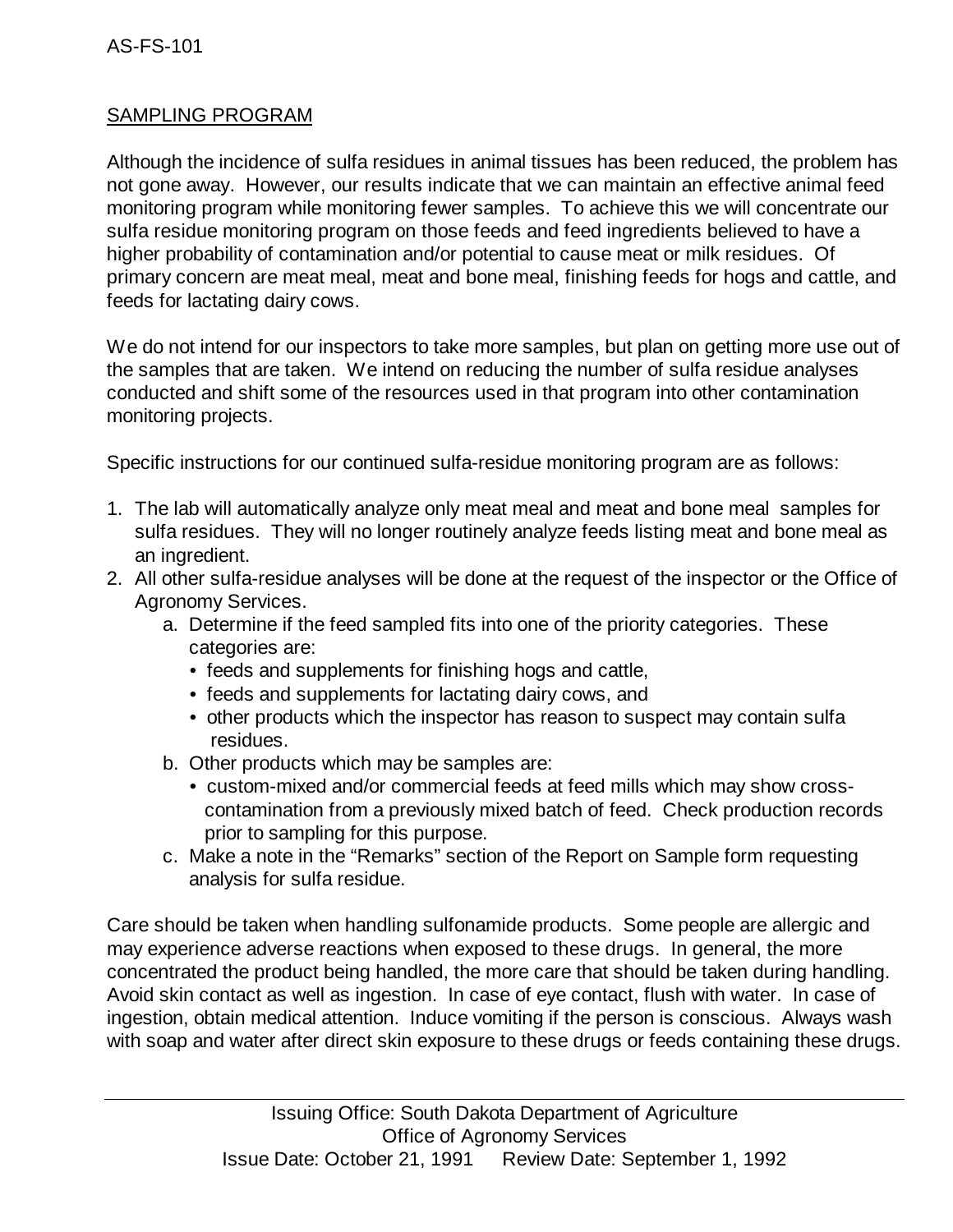# ANIMAL FEED & DRUG CONTAMINANTS MONITORING PROGRAM

# **Adulteration by Noxious Weed Seeds**

Noxious weeds have been, and continue to be, a problem in South Dakota. One method being used to try to control the distribution of noxious weeds in the state is to reduce or eliminate noxious weed seeds from animal feeds. Several sections of the South Dakota Commercial Feed Law and Regulations address the issue of commercial feeds containing noxious weed seeds.

Section 39-14-53 of the South Dakota Commercial Feed Law states "a commercial feed shall be deemed to be adulterated if it contains viable weed seeds in amounts exceeding the limits which the Secretary of Agriculture shall establish by rule pursuant to the provisions of Chapter 1-26."

These rules are further addressed in the Administrative Rules of South Dakota (ARSD), Chapter 12:53:01:10, which states:

All screenings or by-products of grains and seeds containing prohibited or restricted weed seeds, as defined in SDCL Chapter 38-12-3 and 38-12-4, when used in commercial feed or sold as such to the ultimate consumer, shall be ground fine enough or otherwise treated to destroy the viability of the weed seeds so that the finished product contains no viable prohibited weed seeds per pound and not more than 4.5 viable restricted weeds seeds per pound.

Regulation 9(b) of the commercial feed regulations (and the Uniform Feed Bill and Regulations) essentially repeats this.

Chapter 12:36:03 of the South Dakota Seed Law, SDCL 38-12A, defines those noxious weed seeds that are prohibited and restricted. They are listed as follows:

12:36:03:01 Prohibited noxious weed seeds.

- (1) Field bindweed (5) Perennial sowthistle
- (2) Leafy spurge (6) Canada thistle
- (3) Hoary cress (7) Quackgrass
- (4) Russian knapweed (8) Horse nettle
- 
- 
- 

12:36:03:02 Restricted noxious weeds seeds.

- 
- 
- $(3)$  Wild mustard
- (4) Hedge bindweed (10) Musk thistle
- 
- (6) Field pennycress
- (1) Wild oats (7) Annual bluegrass
	-
- (2) Dodder (8) Spotted knapweed<br>
(3) Wild mustard (9) Giant foxtail
	-
- (5) Wild carrot (11) Plumeless thistle

Based on our preliminary results, we are finding feed samples which contain noxious weed seeds. An important factor that needs to be kept in mind, however, is that we are not sampling a representative cross-section of the commercial feed supply, we are only sampling those products which appear to have a high probability of containing noxious weed seed. Another factor that needs to be considered is that the weed seeds need to be **viable** in order for the product to be in violation.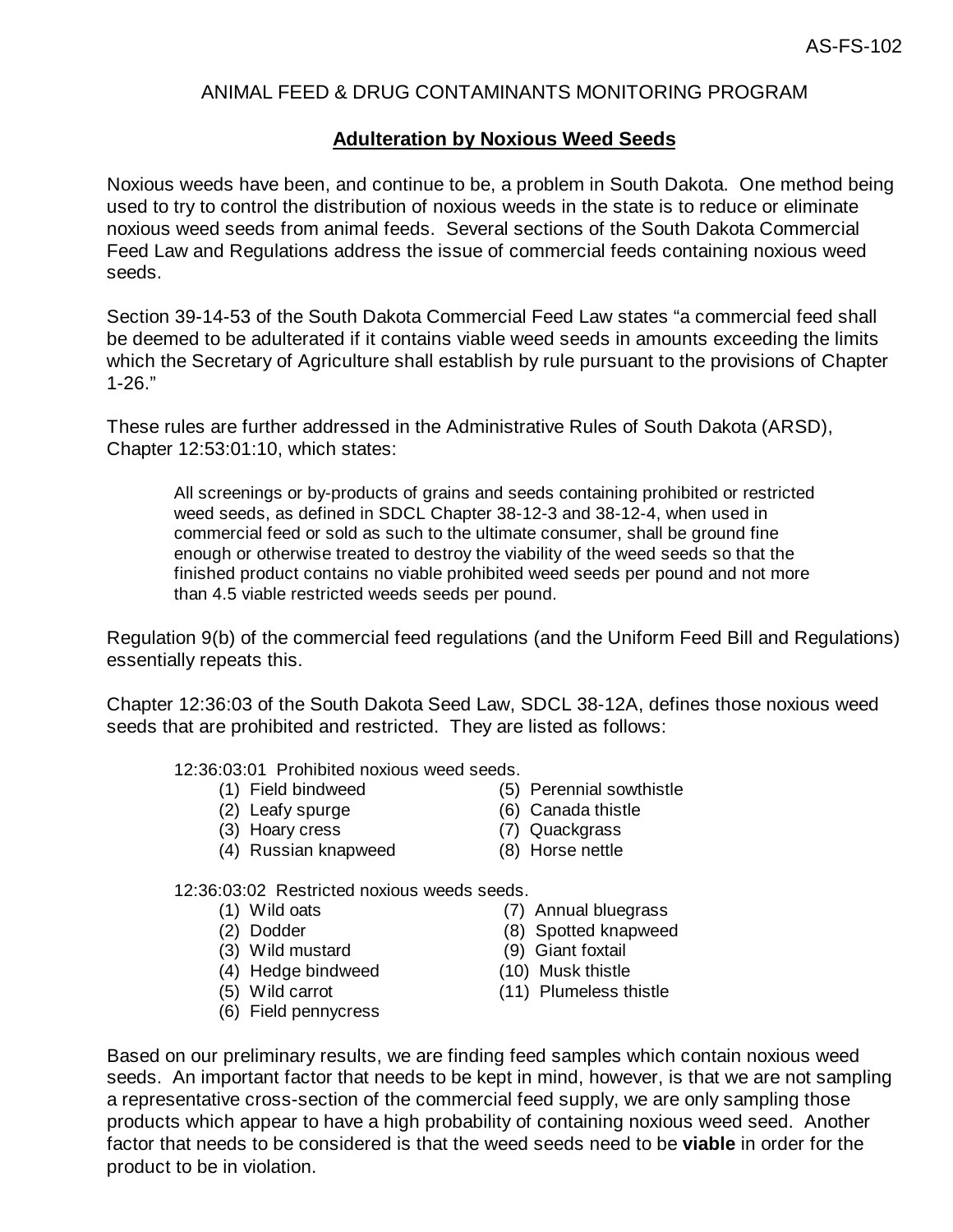# SAMPLING PROGRAM

Although ARSD 12:53:01:10 has been in place since 1982, the limited amount of sampling done since then has not proved sufficient information on the occurrence of viable noxious weed seeds in commercial feeds needed to determine if noxious weed seed distribution through commercial feeds is a problem. While many feeds and feed ingredients have little or no contamination by weed seeds, other feeds and ingredients have a higher probability of containing noxious weed seeds. By concentrating our sampling and analysis on those feeds and feed ingredients that have a higher chance of containing noxious weed seeds, we may get better compliance with the regulations and decrease the amount of contaminated feed distributed. Custom formula feeds, feeds containing whole grains, bird seed intended for wild birds, and grain screenings are products of primary concern at this time.

Rather than increase the number of samples taken, we plan on getting more use out of the samples we are already taking. At this time, we plan on increasing the number of samples analyzed for weed seeds until we feel we are getting a representative look at the amount of contamination that is taking place.

Specific instructions to field staff for our weed seed monitoring program are as follows:

- 1. The lab will not analyze any sample for weed seed unless it is requested by the Inspector or the Office of Agronomy Services.
- 2. Visually inspect each sample collected.
- 3. Determine if the product sampled fits into one of the priority categories. These categories are:
	- **•** Grain screenings,
	- Custom formula feeds, especially those containing whole grains or unground screenings,
	- Texturized and other feeds containing whole grains, and
	- **•** Bird seed intended for feeding wild birds.
- 4. Other products may be submitted for analysis if there appears to be a high probability of weed seed contamination.
- 5. When collecting a sample for weed seed analysis it is necessary to collect an additional pound of feed for the weed seed analysis.
- 6. Make a note in the "Remarks" section of the Report of Sample form requesting analysis for weed seed.

If the sample is reported NOT PASSED after analysis, it will be handled like any other violative sample. Any product remaining of the lot sampled will be placed under Stop Sale Order as an adulterated product. The product can be released from Stop Sale Order only for remanufacturing to render the weed seeds non-viable or disposal.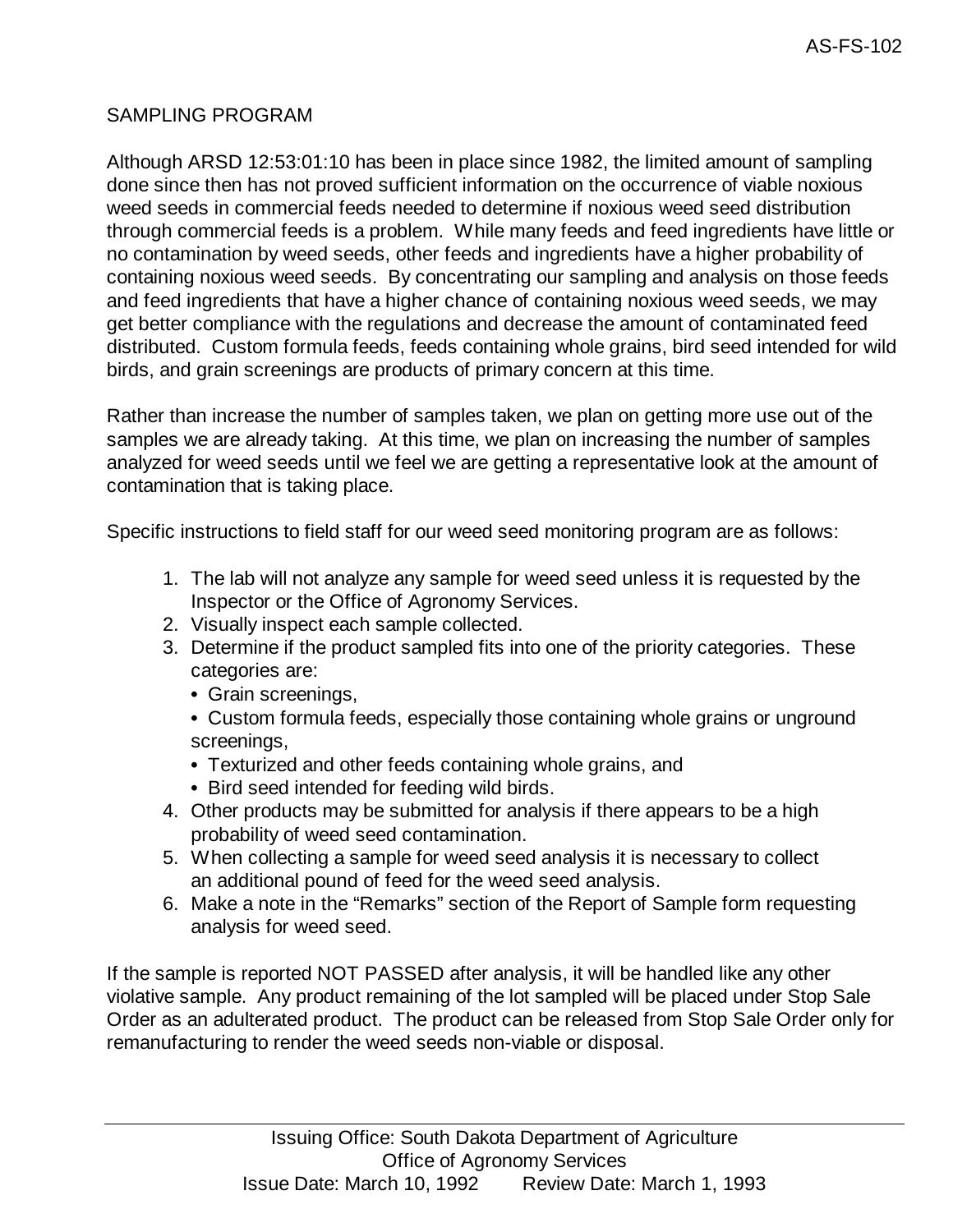#### **SUMMARY OF WEED SEED OCCURRENCE IN COMMERCIAL FEEDS**

#### Commercial Feeds Sampled January 1, 1997 - December 31, 1997

| Total samples analyzed for weed seed contamination: | 21  |
|-----------------------------------------------------|-----|
| Number of samples analyzed reported as PASSED:      | 6.  |
| Number of samples analyzed reported NOT PASSED:     | 15  |
| Percent of samples reported NOT PASSED:             | 29% |
| Number of samples actually containing weed seeds:   | 11  |
| Number of samples containing no weed seeds:         | 10  |

Sampling was confined to products that looked like they may contain noxious weed seeds. Many samples that passed did contain some weed seeds. However, the factor that determines if a sample passes or not is seed viability. The weed seeds need to be viable to be violative. Samples containing noxious weed seeds but reported as PASSED contained less than 4.5 viable *restricted* weed seeds per pound or no viable *prohibited* weed seeds. In many cases, there were no viable weed seeds in the sample.

| Type of feed analyzed for weed seeds      | Number analyzed | Number<br><b>NOT PASSED</b> | Percent<br><b>NOT</b><br><b>PASSED</b> |
|-------------------------------------------|-----------------|-----------------------------|----------------------------------------|
| Texturized feed for cattle, horses, sheep |                 |                             | 50%                                    |
| Screenings, hulls                         | h               |                             | 33%                                    |
| Customer formula feeds                    |                 |                             | 18%                                    |
| Wild bird food                            |                 |                             | 100%                                   |
| Other (range cake)                        |                 |                             | --                                     |

In 1996 we analyzed 54 samples for weed seed contamination and reported 11 samples as NOT PASSED, a 20% noncompliance rate. Since 1989 we have analyzed approximately 400 samples for weed seeds, reporting about 80 of them as NOT PASSED, for a non-compliance rate of about 20% during that time period.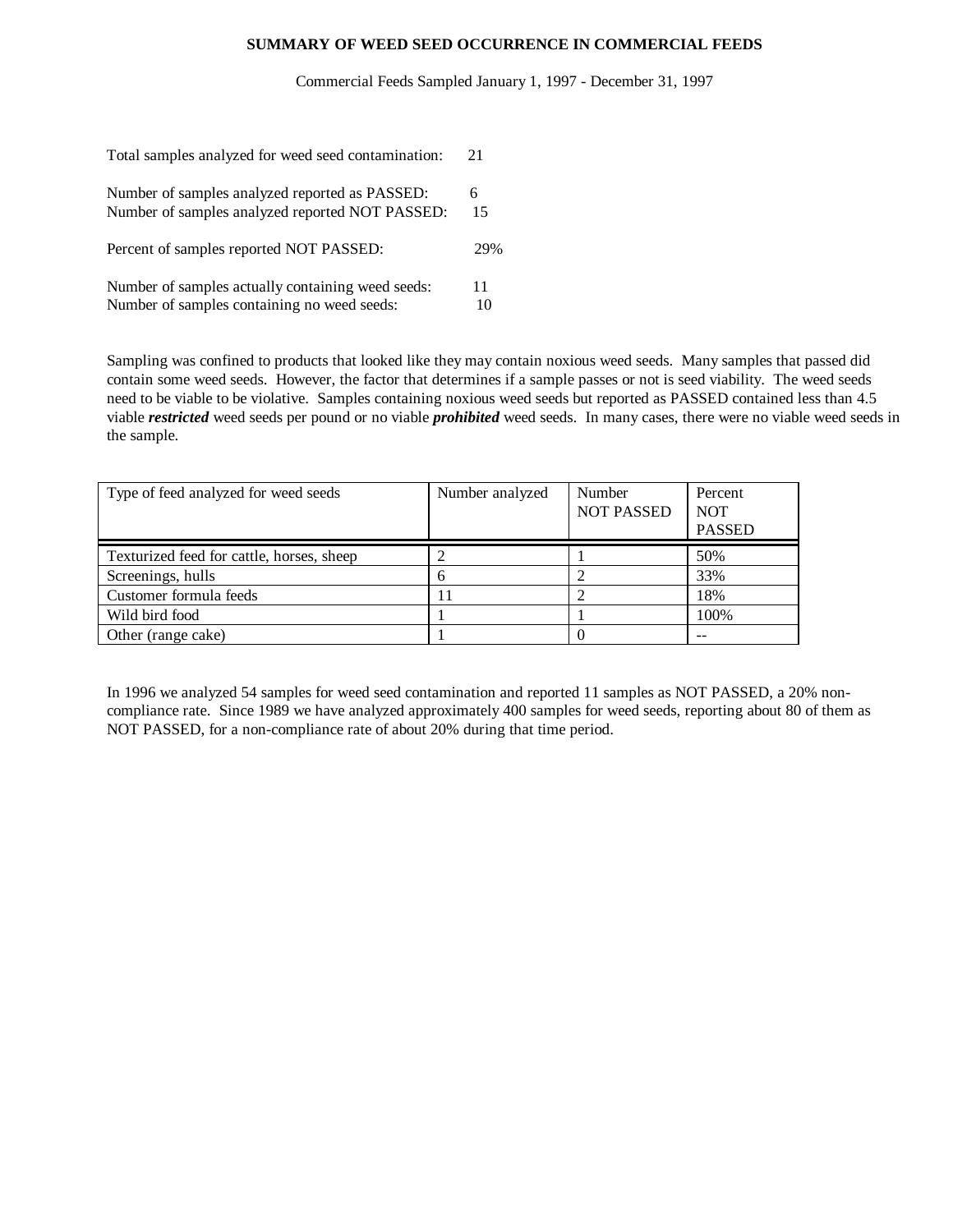#### **WEED SEED ANALYSIS OF COMMERCIAL FEEDS**

Commercial Feeds Sampled Jan. 1, 1997 - Dec. 31, 1997

\* Results marked by an asterisk indicate that the number of restricted noxious weed seeds found in that sample was below the tolerance of 4.5 restricted noxious weed seeds per pound. In these instances, viability was not determined.

| Cargill, Inc.<br>Vienna, SD<br>Corn Screenings<br>None found |                                                      | Passed            |
|--------------------------------------------------------------|------------------------------------------------------|-------------------|
|                                                              |                                                      |                   |
| Dakota Mill & Grain<br>Fort Pierre, SD                       |                                                      |                   |
| Custom Big Grower                                            |                                                      | Passed            |
| None found                                                   |                                                      |                   |
| Dakota Mill & Grain                                          |                                                      |                   |
| Wall, SD                                                     |                                                      |                   |
| <b>Custom Mixed Feed</b><br>None found                       |                                                      | Passed            |
| <b>Elkton Farmers Elevator</b>                               |                                                      |                   |
| Elkton, SD<br>Corn Screenings                                |                                                      | Passed            |
| None found                                                   |                                                      |                   |
| <b>Farmers Coop Elevator</b>                                 |                                                      |                   |
| Avon, SD<br><b>Custom Mixed Feed</b>                         |                                                      | Passed            |
| None found                                                   |                                                      |                   |
| <b>Fremar Feeds</b>                                          |                                                      |                   |
| Freeman, SD<br><b>Custom Mixed Feed</b>                      |                                                      | Passed            |
| None found                                                   |                                                      |                   |
| Frontier Mills, Inc.                                         |                                                      |                   |
| Yankton, SD                                                  |                                                      |                   |
| <b>Custom Dairy Mix</b><br>None Found                        |                                                      | Passed            |
| <b>Golden Sun Feeds</b>                                      |                                                      |                   |
| Estherville, IA<br>Texturized Horse Feed                     |                                                      | <b>Not Passed</b> |
|                                                              | Found: Wild oat 20/lb, 16 germinated                 |                   |
| <b>Howard Farmers Coop</b>                                   |                                                      |                   |
| Howard, SD<br><b>Custom Mixed Feed</b>                       |                                                      | Passed            |
| None Found                                                   |                                                      |                   |
| <b>Hubbard Milling Co.</b>                                   |                                                      |                   |
| Mankato, MN<br>12% Energy Cube - Beef                        |                                                      | Passed            |
| None found                                                   |                                                      |                   |
| Sweet Chop Feed                                              |                                                      | Passed            |
|                                                              | Found: Wild oat 13/lb, no Wild oat seeds were viable |                   |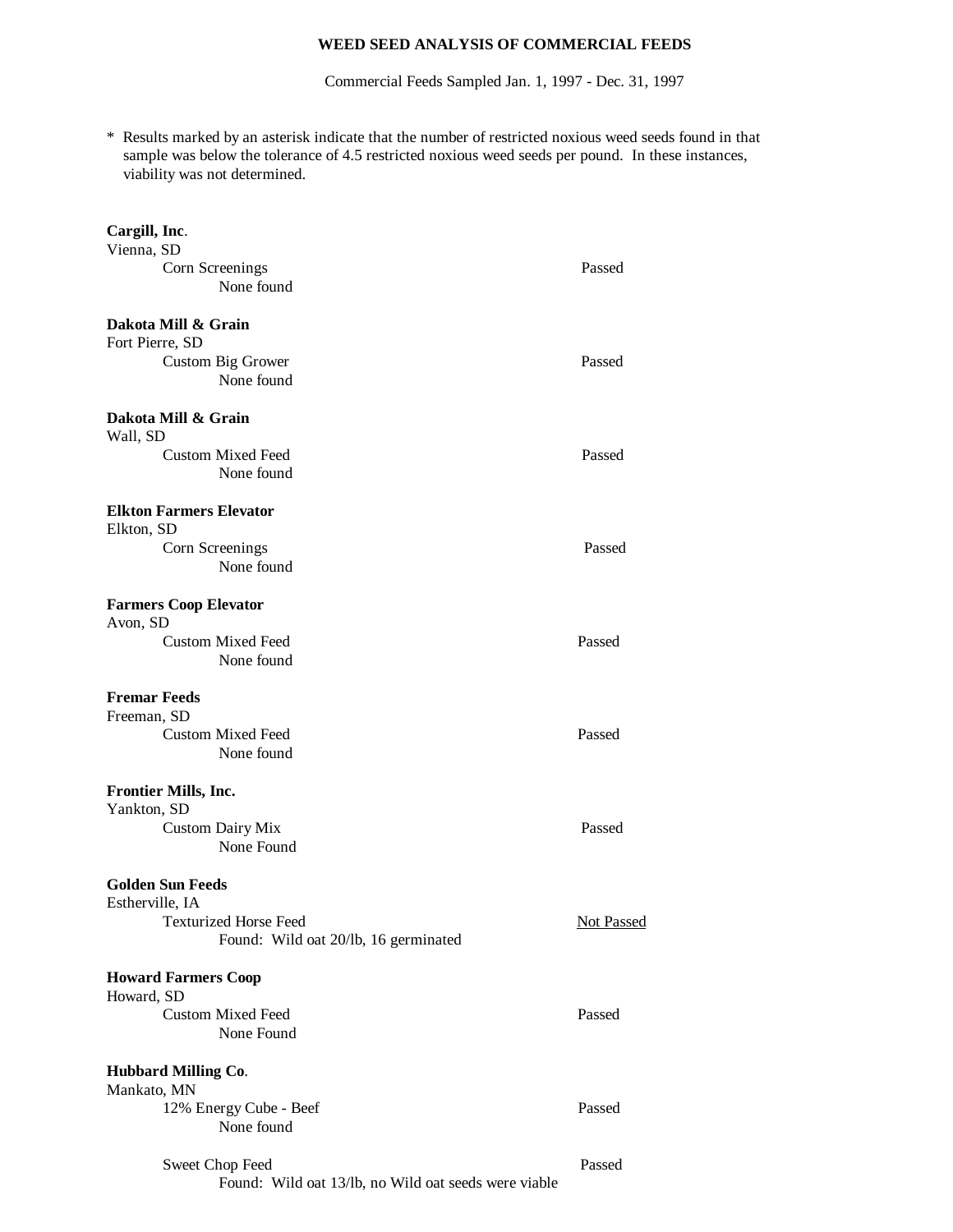| <b>K.I.S.S.</b><br>Milwaukee, WI                                     | Wild Bird Seed Mix                                                                                                           | <b>Not Passed</b> |
|----------------------------------------------------------------------|------------------------------------------------------------------------------------------------------------------------------|-------------------|
|                                                                      | Found: Quackgrass 9/lb, 2 Quackgrass seeds germinated                                                                        |                   |
| <b>Lake Preston Coop</b><br>Lake Preston, SD                         | Grain Screenings<br>Found: Wild oat 2768/lb, Wild mustard 238/lb, Quackgrass 3/lb<br>6 Wild oats & 7 Wild mustard germinated | <b>Not Passed</b> |
| <b>Midwest Coop</b><br>Onida, SD                                     |                                                                                                                              |                   |
|                                                                      | Corn & Beef Supplement Medicated<br>Found: Field pennycress 3/lb, no seeds germinated                                        | Passed            |
| <b>New Underwood Grain</b><br>New Underwood, SD                      |                                                                                                                              |                   |
|                                                                      | Custom Formula Dairy Feed<br>Found: Wild oat 400/lb, 10% seeds germinated                                                    | <b>Not Passed</b> |
| <b>Pollock Farmers Elevator</b><br>Pollock, SD<br><b>Custom Feed</b> | Found: Field bindweed 11/lb, Wild mustard 31/lb, Wild oat 6656/lb<br>14 Wild oats & 7 Wild mustard germinated                | <b>Not Passed</b> |
| <b>South Dakota Wheat Growers</b><br>Tulare, SD                      | <b>Wheat Screenings</b><br>Found: Wild oat 4/lb, Field bindweed 4/lb<br>Only 1 Wild oat germinated                           | Passed            |
| <b>Southwest Grain</b><br>Belle Fourche, SD                          | <b>Custom Dairy Feed</b><br>Found: Wild oat 4/lb, no seeds viable                                                            | Passed            |
| <b>Stratford Grain</b><br>Stratford, SD                              | Millet Screenings<br>Found: Wild oat 122/lb, Canada thistle 9/lb, Quackgrass 5/lb<br>6 Wild oat germinated                   | <b>Not Passed</b> |
| <b>Watertown Coop Elevator</b><br>Watertown, SD                      | Grain Screenings<br>Found: Wild mustard 57/lb<br>Only 1 seed germinated                                                      | Passed            |
| <b>Western Feed Company</b><br>Belle Fourche, SD                     | <b>Custom Dairy Feed</b><br>None Found                                                                                       | Passed            |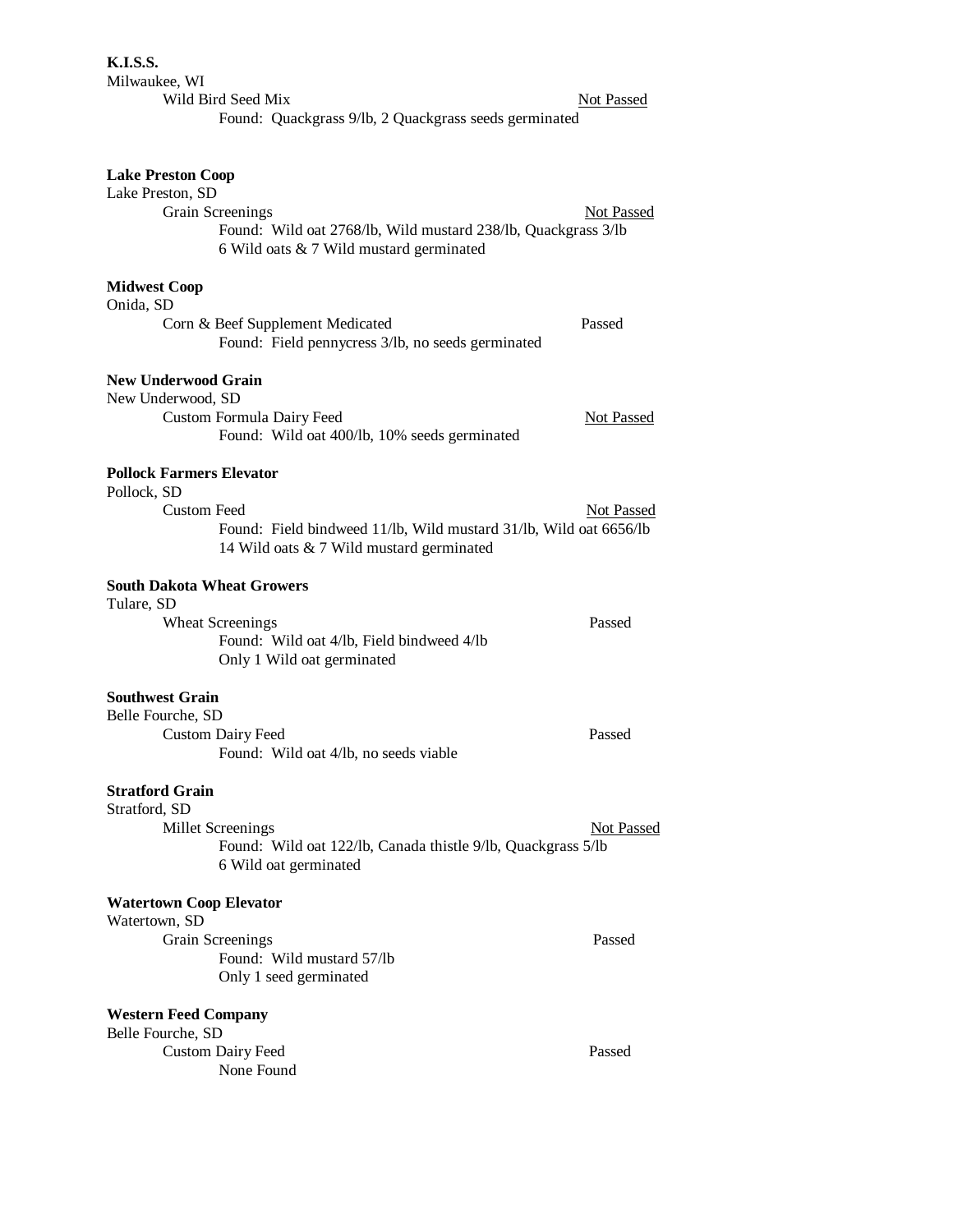#### ANIMAL FEED AND DRUG CONTAMINANTS MONITORING PROGRAM

#### **Vomitoxin**

Vomitoxin is the common name for the mycotoxin *deoxynivalenol* (DON). DON is one of a closely related group of mycotoxins known as the trichothecene mycotoxins. The name Vomitoxin was chosen because if enough contaminated grain or feed is eaten by an animal that animal may begin to vomit.

If vomitoxin is present in sufficient quantity, it will usually result in feed refusal by the animals. Swine seem to be the most sensitive animals, chickens seems to be the least sensitive. Cattle are in the middle of that scale. Consumption of enough contaminated feed could be toxic to the animal consuming it. Because this toxin stimulates vomiting, though, death is rare. Most animals will quit eating before they consume enough feed to cause death. The toxin may also suppress the animals immune system, allowing a secondary infection to mask the actual problem.

These mycotoxins are produced by fungi, and the *Fusarium* family is primarily responsible for the production of vomitoxin. Cool, wet weather seems to stimulate the production of the trichothecene mycotoxins (compared to aflatoxin, which is usually found during drought conditions). Because the trichothecene mycotoxins are closely related, the presence of one toxin (such as vomitoxin) indicates that other mycotoxins may also be present. Because it is difficult to analyze mycotoxins, a toxin that can be identified and quantitated such as vomitoxin may be blamed for problems caused by other toxins that are harder to identify.

*Fusarium* growth requires a minimum of 22-25% moisture, so the toxin should not continue to be produced in properly stored grain or feed. Toxin already present, however, will not decrease even though the fungus may have quit growing. This points out the importance of maintaining clean bins, trucks and feed bunks. Although there is no direct correlation between mold or scab on grain or feed and the amount of vomitoxin, the presence of mold indicates that vomitoxin may be present.

Because vomitoxin occurs sporadically and in localized areas, it has been extensively research and there are no federal regulations concerning the use of contaminated grain. The Food and Drug Administration (FDA) has published some guidelines pertaining to the use of contaminated grain, however. They are:

- 1. 1 ppm DON (vomitoxin) on finished wheat products, e.g. flour, bran and germ, that may potentially be consumed by humans. FDA is not stating an advisory level for wheat intended for milling because normal manufacturing practices and additional technology available to millers can substantially reduce DON levels in the finished wheat product from those found in the original raw wheat. Because there is significant variability in manufacturing processes, an advisory level for raw wheat is not practical.
- 2. 10 ppm DON on grains and grain by-products destined for ruminating beef and feedlot cattle older than 4 months and for chickens with the added recommendation that these ingredients not exceed 50% of the diet of cattle or chickens.
- 3. 5 ppm DON on grains and grain by-products destined for swine with the added recommendation that these ingredients not exceed 20% of their diet.
- 4. 5 ppm DON on grains and grain by-products destined for all other animals with the added recommendation that these ingredients not exceed 40% of their diet.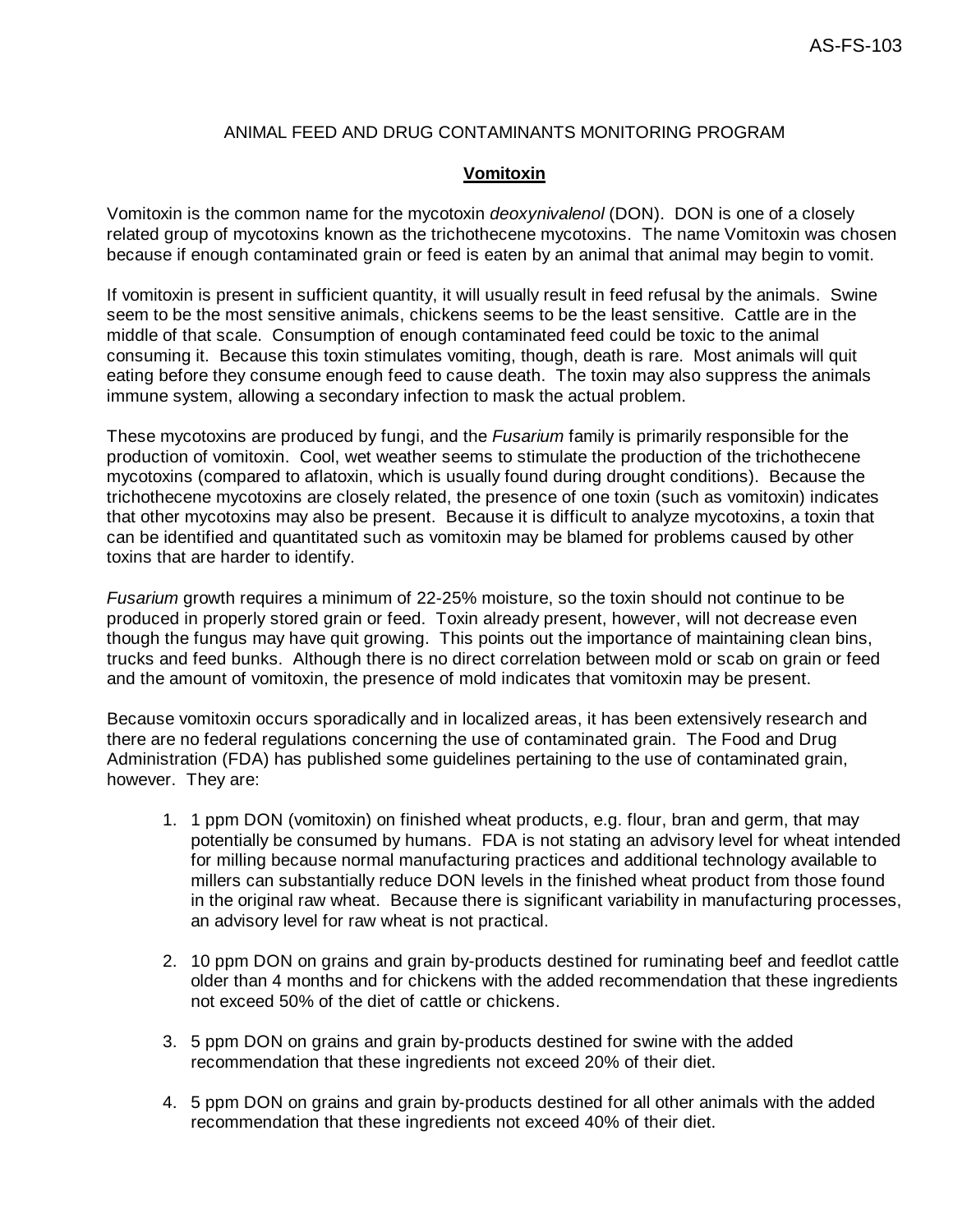The first guideline applies only to finished *wheat* products intended for human food. It does not apply to other grains such as corn, oats or barley, for example. Guidelines 2-4 apply to any type of grain or grain by-product intended to be used as animal feed.

Limited data suggests that as little as 1 ppm vomitoxin may result in reduced feed intake of swine. Poultry and ruminants may tolerate levels significantly higher than this.

During August 1993, the Department of Agriculture collected 29 samples of small grains from the northern and central parts of the state. Individual sample results ranged from 0.7 to 20 ppm, with vomitoxin detected in every sample. The average of these samples was 7.6 ppm. This contrasts greatly with data collected in 1991 and 1992, when parts of South Dakota were affected by vomitoxin in small grain and corn. Analysis of those crops found vomitoxin to be widespread, but at low levels. Of 53 samples analyzed during that time, only two samples contained more than 2 ppm DON and the highest level detected was 2.6 ppm.

#### SAMPLING PROGRAM

While the Department of Agriculture has not established a schedule for routine sampling of commodities to monitor vomitoxin occurrence, the inspection staff is instructed to obtain samples for analysis whenever contamination is suspected. Individual producers and businesses may also follow these same sampling guidelines. Sampling procedures are:

- 1. Collect a representative sample of the material. Two pounds is the minimum sample size needed.
- 2. Collect and submit samples in heavy paper bags. DO NOT USE PLASTIC BAGS!
- 3. Make sure each sample is carefully wrapped and identified.
- 4. Include your name, complete address, and telephone number with the samples.
- 5. Mail samples with high moisture early in the week so they don't get left in the post office over a weekend. This may cause sample degradation.

Most labs will phone or FAX results if that service is requested. If you have any questions concerning lab procedure or practice, please contact the lab prior to sending your sample. Analysis can be done in-state by Olson Biochemistry Labs, SDSU, P.O. Box 2170, Brookings, SD 57007 (phone 605-688- 6171). The Department of Agriculture also maintains a list of commercial labs in the upper Midwest that provide mycotoxin analysis.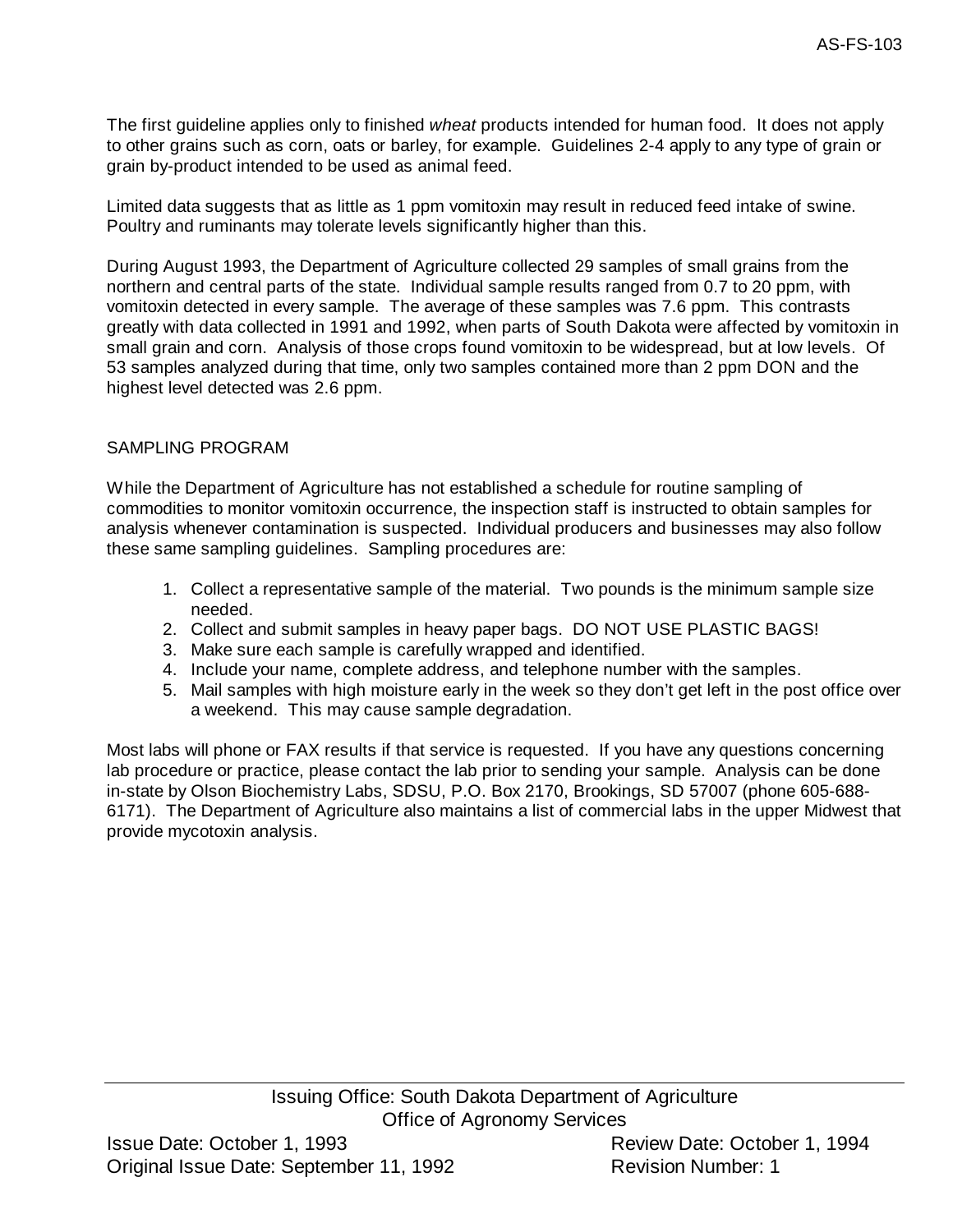#### ANIMAL FEED AND DRUG CONTAMINANTS MONITORING PROGRAM

#### **Selenium**

Selenium is a necessary trace mineral in animal diets. Too little selenium in the diet may cause a deficiency-related response, but too much selenium may be toxic. Nutritional muscular dystrophy is the most common deficiency-related problem. The most common problem related to toxicity is alkali disease, also known as blind staggers.

The primary source of dietary selenium is the soil where the crop or grass grows. Much of the United States contains soils low in selenium and the forage and grain grown in these locations do not contain enough selenium to meet the dietary requirements of livestock. Animals raised in selenium-deficient areas often require some sort of supplementation to prevent deficiencies and related problems. Most South Dakota soils, on the other hand, contain adequate to excessive amounts of selenium and toxicity related problems are more common here than deficiency related problems.

Selenium supplementation of animal diets was first approved by the Food and Drug Administration (FDA) in 1974, allowing for limited, low level supplementation in only a couple animal species. Since that time, FDA has approved supplementation at higher levels and in more species. Specifics are discussed in the Code of Federal Regulations, Chapter 21, Section 573.920 (21 CFR 573.920).

Since 1987, when the current regulation was adopted, selenium supplementation has been allowed in the complete feed of swine, chickens, turkeys, sheep, cattle, and ducks at a level not exceeding 0.3 parts per million (ppm). It is allowed for limit feeding at a maximum intake of 3 milligrams per head per day (mg/hd/day) in cattle and 0.7 mg/hd/day in sheep. It may also be fed free-choice in salt-mineral mixtures to cattle and sheep at the same amounts described for limit feeding.

21 CFR 573.920 goes further to specify some premix, manufacturing and labeling requirements, the most important of which is the mandatory label warning statement, which is: *Caution: Follow label directions. The addition of this premix containing selenium is not permitted.*

Usually this statement means that the maximum amount of selenium allowed has been added to a product. In complete feeds containing added selenium at a rate of 0.3 ppm, this means that a ton of feed contains 272.4 mg of selenium. Sometimes the label of mineral/trace mineral premixes will contain a statement explaining this. For example, "adding 50 pounds of this product to one ton of feed will provide 272.4 mg (0.3 ppm) of selenium."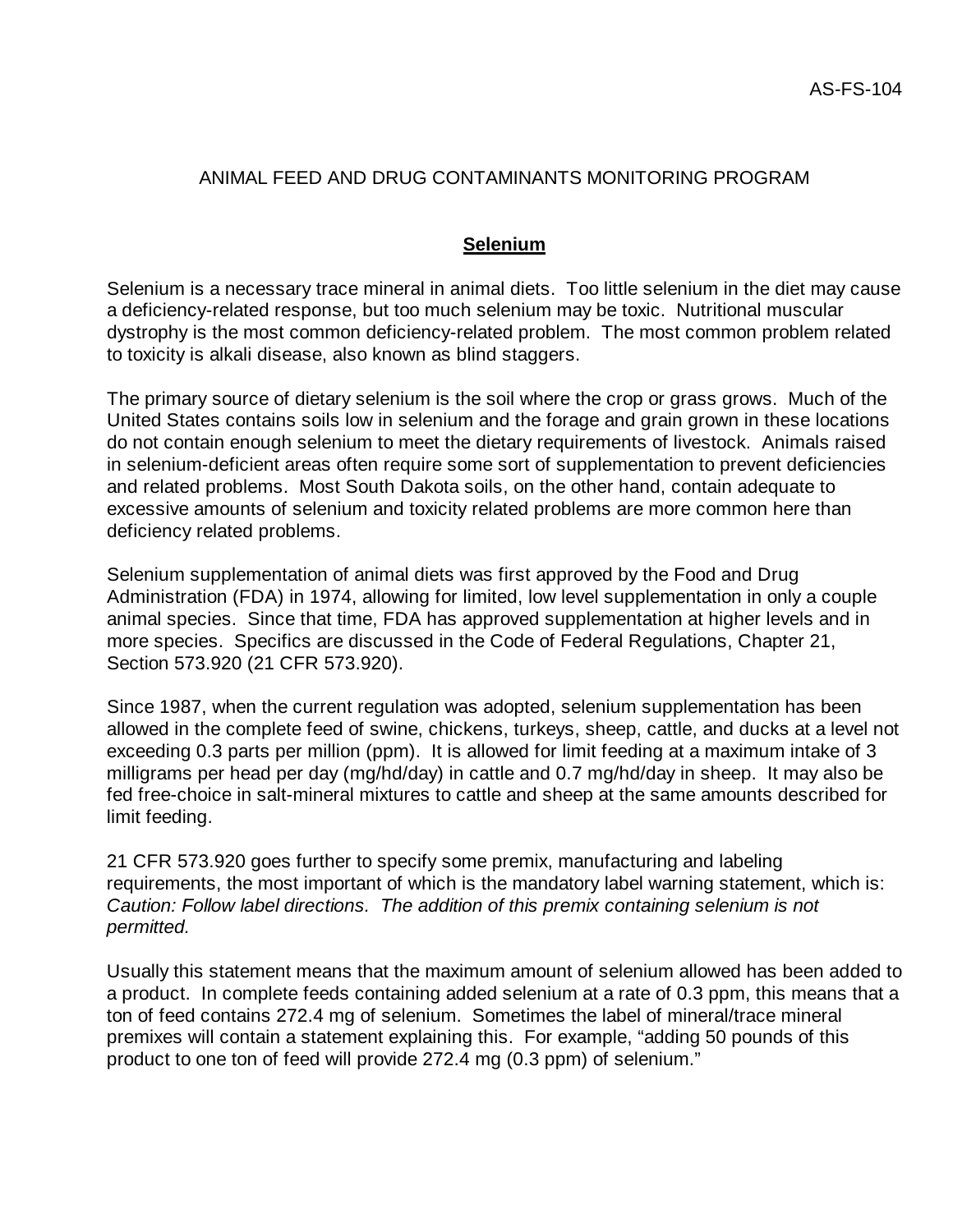Recently, selenium supplementation of animal feeds has come under scrutiny due to environmental concerns. In particular, the concern is that selenium supplementation in feed may increase the level of selenium found in animal waste, which may lead to an increased level of selenium in surface water. It is theorized that this selenium may accumulate in the tissue of fish and wildlife. At the time of this writing, FDA is reviewing the situation to determine if it is necessary to do an environmental impact statement to maintain the current regulation.

# SAMPLING PROGRAM

The purpose of this monitoring program is to look at the accuracy of feed labels regarding selenium content of the product. This includes evaluating claims that the product contains the maximum amount of selenium when it may contain more than is allowed or less than is expected. The results may also reflect mixer ability and efficiency in those cases where the correct amount of selenium was added to a feed but the analytical results were not as expected.

Specific instructions to field staff for our selenium monitoring program are as follows:

- 1. Products targeted for monitoring are those products containing a guarantee for selenium, the mandatory selenium warning statement, or claims relating to selenium and its benefits. Additionally, some products without claims or guarantees, but with a source of selenium listed as an ingredient, will be analyzed.
- 2. Collect a representative sample of the material in question, as well as a product label, if possible.
- 3. Request a selenium analysis in the "Remarks" section of the Inspectors Report on Sample Form.

Care should be taken when handling selenium premixes. Avoid Skin and eye contact, as well as ingestion and inhalation. Wash with soap and water after exposure to concentrated premixes and prior to eating, drinking or smoking. Sodium selenite is the form of selenium most often used in the production of animal feeds. "Pure" sodium selenite contains 45% selenium and should be avoided; it is toxic and should not be handled without protective clothing and a respirator. Most feed mills will use a premix containing 0.06% selenium to manufacture complete feeds. Feed mills manufacturing premixes may also use a 1.0% selenium premix.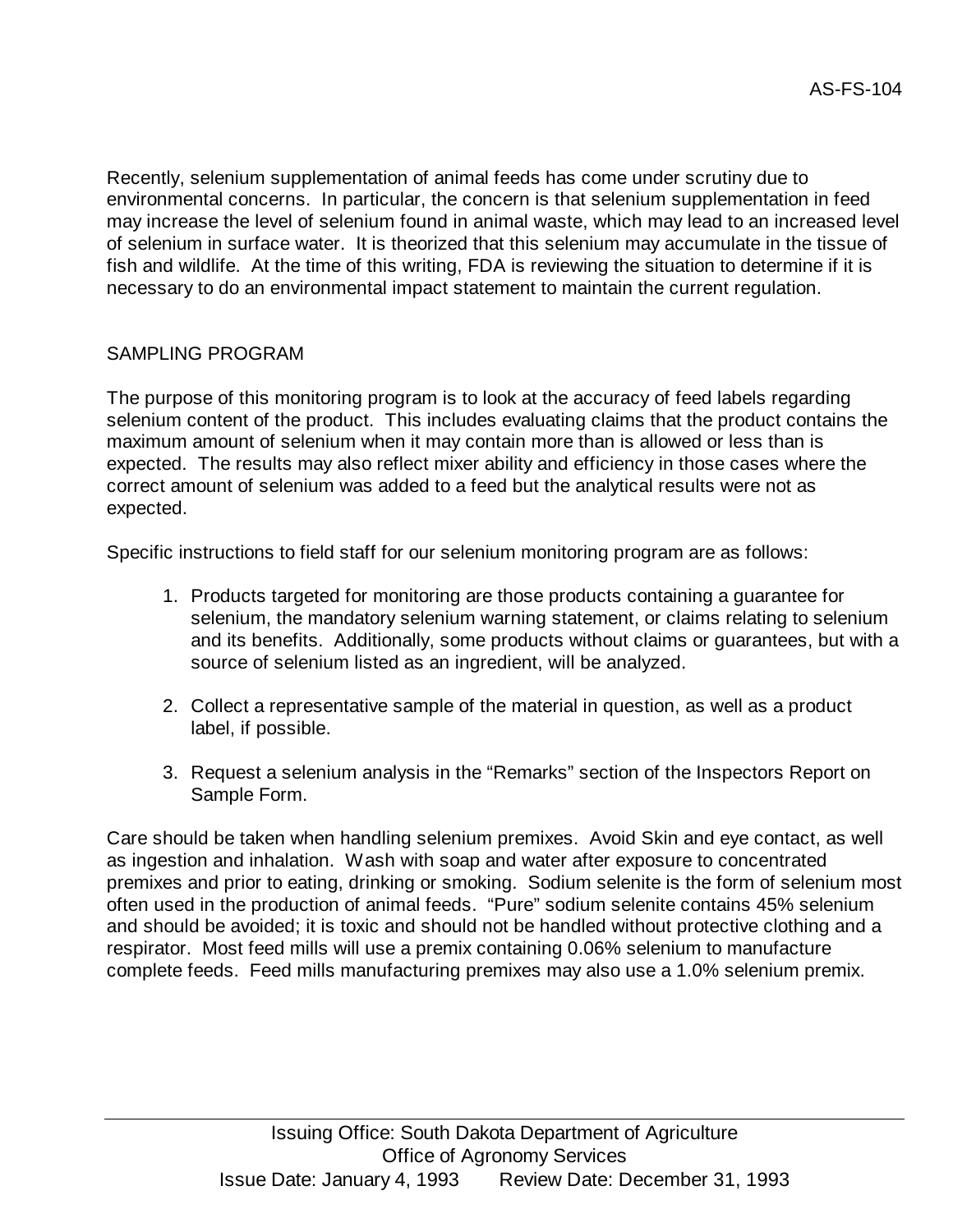#### **SELENIUM ANALYSIS OF COMMERCIAL FEEDS** SUMMARY

#### Commercial Feeds Sampled January 1, 1997 - December 31, 1997

| Lab number | Manufacturer                  | Claim (ppm) | Found (ppm) | Not passed (NP) |
|------------|-------------------------------|-------------|-------------|-----------------|
| 97F-304    | <b>Farmland Industries</b>    | 22.0        | 28.0        |                 |
| 97F-452    | Land O'Lakes Ag Services      | 24.0        | 20.1        |                 |
| 97F-454    | Zip Feed Mills                | 15.0        | 15.4        |                 |
| 97F-784    | Hubbard Milling Co.           | 20.0        | 19.7        |                 |
| 97F-787    | Zip Feed Mills                | 26.0        | 20.0        |                 |
| 97F-983    | Zip Feed Mills                | 35.0        | 27.3        |                 |
| 97F-1000   | Moorman Inc.                  | 39.0        | 43.9        |                 |
| 97F-1065   | <b>Farmland Industries</b>    | 22.0        | 20.8        |                 |
| 97F-1068   | <b>GTA/Harvest States</b>     | 17.5        | 15.3        |                 |
| 97F-1073   | Hubbard Milling Co.           | 35.0        | 36.9        |                 |
| 97F-1075   | Moorman Inc.                  | 39.0        | 37.1        |                 |
| 97F-1287   | Standard Manufacturing Co.    | 70.0        | 53.1        |                 |
| 97F-1289   | Vigortone Ag Products         | 26.4        | 27.0        |                 |
| 97F-1390   | Golden Sun Feeds              | 6.70        | 6.22        |                 |
| 97F-1417   | Vigortone Ag Products         | 5.00        | 5.16        |                 |
| 97F-1655   | <b>Master Mix Feeds</b>       | 0.00500 %   | 0.00215%    | Deficient       |
| 97F-1662   | Cargill-Nutrena Feeds         | 30.0        | 19.0        | Deficient       |
| 97F-2564   | Hubbard Milling Co.           | 4.4         | 4.160       |                 |
| 97F-3926   | Kay Dee Feed Company          | 28.0        | 23.2        |                 |
| 97F-4050   | <b>Western Ranch Products</b> | 0.00200%    | 0.00150 %   | Deficient       |
| 97F-4051   | <b>Western Ranch Products</b> | 6.00        | 6.45        |                 |
| 97F-4200   | Golden Sun Feeds              | 6.7         | 6.180       |                 |
| 97F-4327   | Moorman Inc.                  | 39.0        | 32.8        |                 |
| 97F-4434   | Hubbard Milling Co.           | 12.0        | 20.3        |                 |
| 97F-5678   | Sioux Nation Ag Center        | 24.0        | 20.0        |                 |
| 97F-5679   | <b>Hubbard Feeds</b>          | 14.0        | 13.1        |                 |
| 97F-5680   | Hubbard Feeds                 | 12.5        | 13.6        |                 |
| 97F-5763   | Zip Feed Mills                | 35.0        | 33.3        |                 |
| 97F-5769   | Zip Feed Mills                | 35.0        | 32.0        |                 |
| 97F-5823   | <b>Hubbard Feeds</b>          | 20.0        | 18.1        |                 |
| 97F-5829   | <b>Farmland Industries</b>    | 22.0        | 17.6        |                 |
| 97F-6490   | <b>Farmland Industries</b>    | 22.0        | 19.8        |                 |
| 97F-6499   | <b>GTA/Harvest States</b>     | 35.0        | 38.3        |                 |
| 97F-6725   | Kay Dee Feed Company          | 28.0        | 26.3        |                 |
| 97F-6836   | Cenex/Land O'Lakes            | 53.0        | 54.4        |                 |
| 97F-7093   | Zip Feed Mills                | 35.0        | 37.9        |                 |
| 97F-7554   | <b>GTA/Harvest States</b>     | 4.0         | 7.43        |                 |
| 97F-7560   | <b>Big Valley Milling</b>     | 28.0        | 22.5        |                 |
| 97F-7562   | Zip Feed Mills                | 35.0        | 41.8        |                 |
| 97F-7769   | <b>Farmland Industries</b>    | 22.0        | 21.7        |                 |
| 97F-7770   | <b>Farmland Industries</b>    | 4.00        | 8.10        |                 |
| 97F-8191   | Hubbard Milling Company       | 4.40        | 4.24        |                 |
| 97F-8238   | New Generation Feeds          | 6.6         | 9.327       |                 |
| 97F-8242   | Golden Sun Feeds              | 22.2        | 23.3        |                 |
| 97F-8311   | Zip Feed Mills                | 35.0        | 33.5        |                 |
| 97F-8538   | Golden Sun Feeds              | 22.2        | 22.0        |                 |
| 97F-8539   | Zip Feed Mills                | 35.0        | 27.6        |                 |
| 97F-8543   | <b>GTA/Harvest States</b>     | 35.0        | 43.2        |                 |
| 97F-8555   | Cenex/Land O'Lakes            | 24.0        | 18.5        |                 |
| 97F-8556   | Hubbard Milling Company       | 12.5        | 10.4        |                 |
|            |                               |             |             |                 |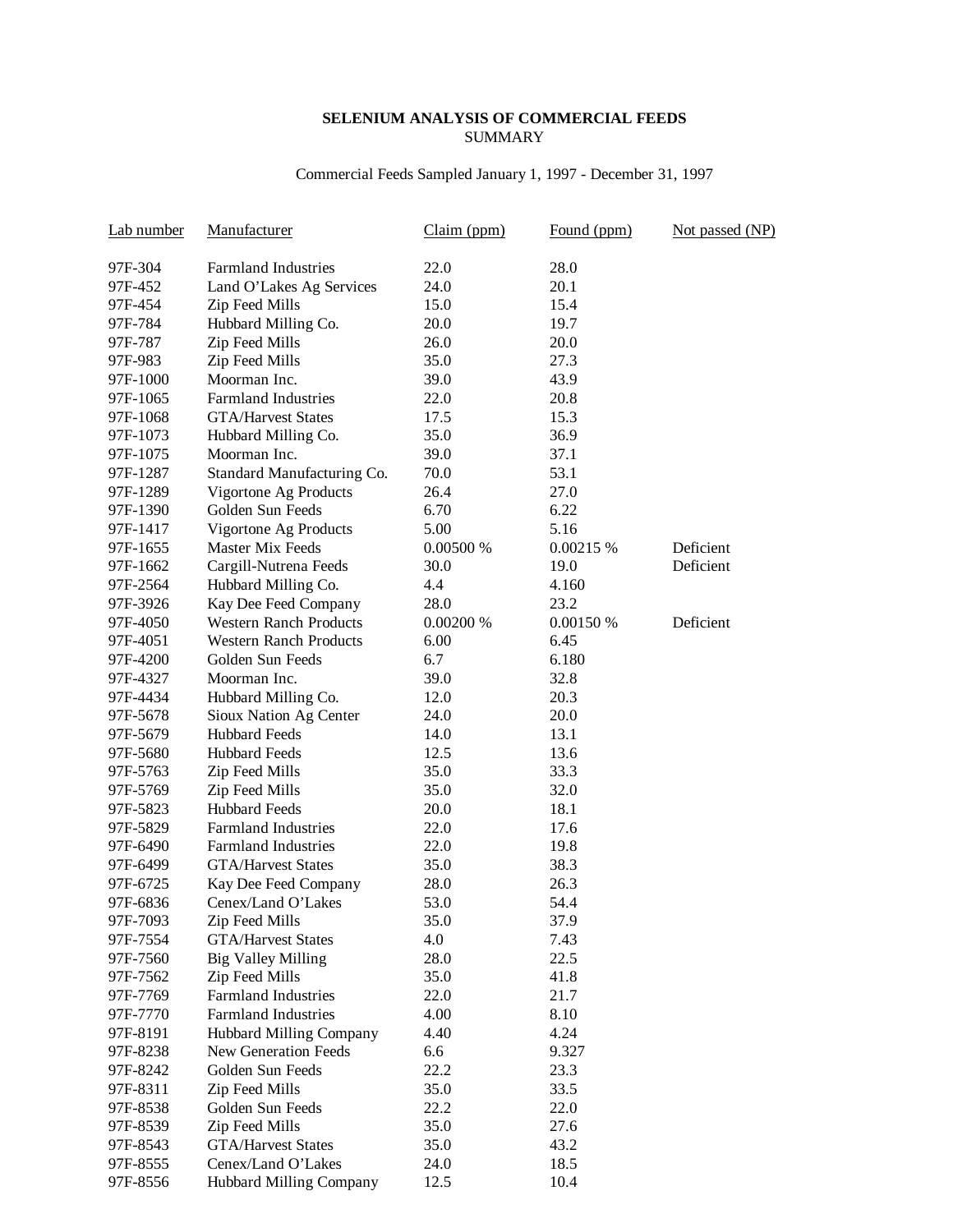During 1997, 50 samples were analyzed for selenium, with only 3 samples reported NOT PASSED, a 94% compliance rate. During 1996, 63 samples were analyzed for selenium, with 79% of the analyses reported as PASSED. In 1995, 59 samples were analyzed for selenium and 99% of the analyses were reported PASSED.

The analytical variation (AV) established by AAFCO for selenium is 25%. Although selenium is required to be guaranteed as a minimum, we may also report a sample as containing excessive selenium if it is more than 25% higher than the guarantee and, when fed according to directions on the product label, it provides more selenium to the animal than is allowed by the selenium feed additive regulation, 21 CFR 573.920. The basis for this policy is the high naturally-occurring selenium levels that can be found in central and western South Dakota. Considering the amount of selenium that livestock may receive from water and locally grown forages and grain, we do not feel that excess selenium in a commercial feed should be encouraged.

We will continue to monitor selenium levels in animal feeds.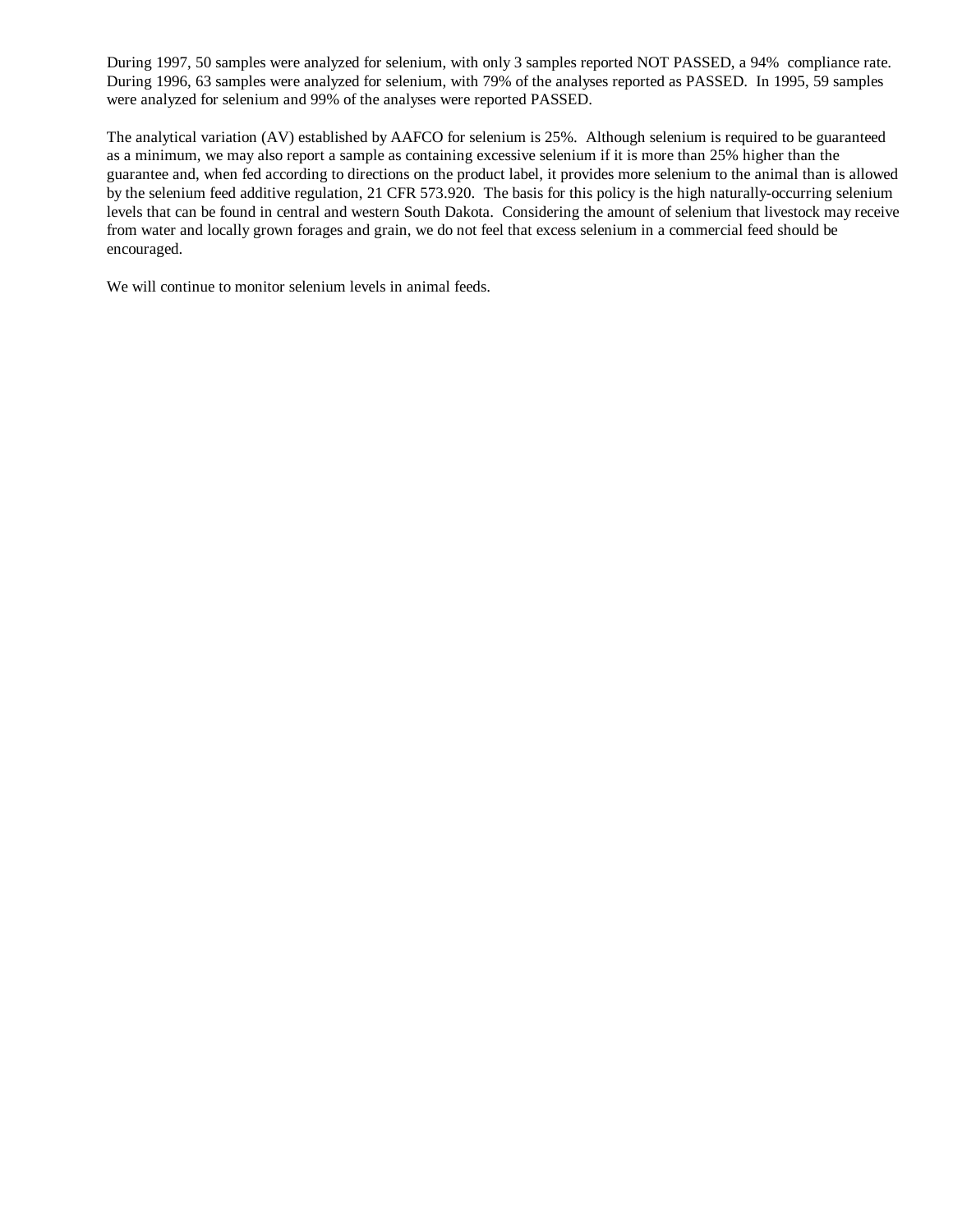# **Selenium Effects on South Dakota Livestock Production**



# **What is Selenium?**



Selenium occurs naturally in various mineral forms in nearly all parts of the world and is a necessary part of a healthy diet for humans and animals. Some areas of the world supplement selenium in human and animal diets, as locally produced food and feed does not contain sufficient quantities to meet nutritional needs. However, an over abundance of selenium in human and animal diets can cause severe toxic

effects.

Most of western South Dakota is composed of sedimentary marine shales that were developed when an inland sea covered South Dakota (see map). Selenium is often associated with marine shales and therefore South Dakota has areas of high selenium concentration in soil and water. Soils that are high in concentration of selenium are referred to as "seleniferous" soils. Plants growing in those soils will absorb selenium from the soil in the form of selenite (SeO<sub>3</sub>) and selenate (SeO<sub>4</sub>). Selenate is said to be the most common form of selenium in the state due to the chemical properties of soils in the western portion of the state.

Selenium toxicity is commonly referred to as selenosis. Selenosis was first documented in 1856 near Ft. Randall in South Dakota. A physician with the U.S. Cavalry reported horses experiencing hair, mane, and tail loss and sloughing of hooves. Over the next 75 years similar reports from livestock owners led to a cooperative investigation by the South Dakota and Wyoming Experiment Stations and US Department of Agriculture. It was found that the symptoms experienced by livestock were the result of consuming forage containing high concentrations of selenium.

# **How do I Know if Selenium is a Problem on my Farm or Ranch?**



Visually there are several things to look for that will indicate that forage or water may contain toxic concentrations of selenium. Several plant species have been found to thrive in seleniferous soils and are referred to as selenium indicator plants. Three species of these plants are found in South Dakota, Twogrooved

poisonvetch (*Atragalus bisulcatus*), Racemed poisonvetch (*Astragalus racemosus*), and Prince's plume (*Stanleya pinnata*). These plants are reasonably reliable indicators of areas of high selenium concentration in soils.

Areas that are saline or have saline seeps have the potential to have high levels of selenium in forage and water. Not all saline areas will be seleniferous nor will all saline water contain high levels of selenium. Areas where saline seeps discharge water high in selenium have been documented in western South Dakota by the Department of Agriculture.

Another indicator is to observe livestock that may or may not be exposed to toxic levels of selenium. Research has shown that horses will begin to lose the long hairs in the mane and tail from high doses of selenium. Cattle may have a rough hair coat and exhibit symptoms such as reduced reproductive performance, poor weight gain, or hoof or horn changes or loss.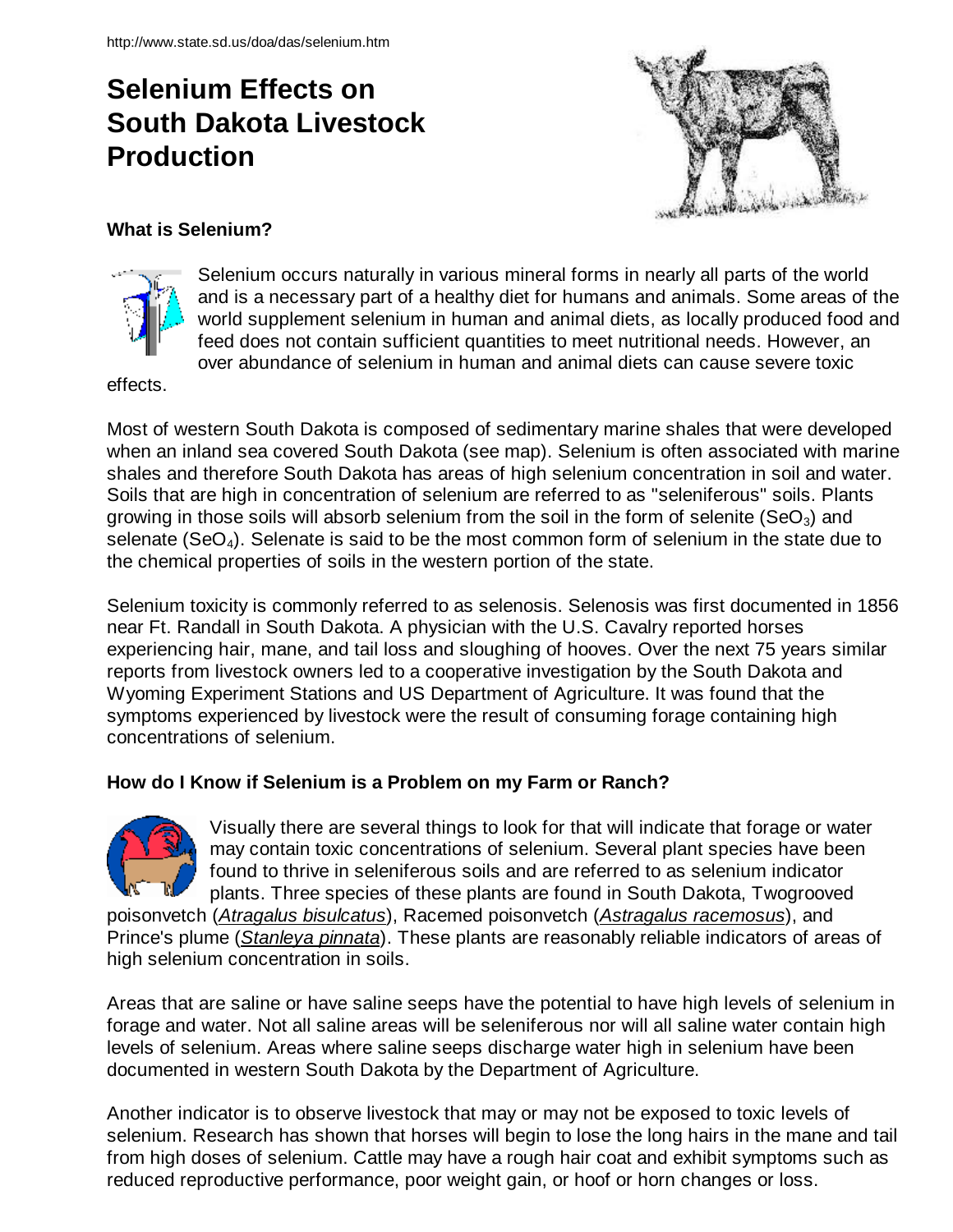Lameness can result from advanced cases of selenosis. Cattle that have been exposed to high levels of selenium have been observed to graze on their knees, as the front feet become sore.

Observations of indicator plants and saline areas provide a producer with an indication of a problem with selenium but the only way to determine if a threat to livestock exists is to sample the water and forage and have it tested by a reputable laboratory. The O.E. Olsen Biochemistry Laboratory on the campus of South Dakota State University provides analysis of forage and water for a fee, as do many other public and private laboratories. A laboratory analysis of water and forage provide a livestock producer with detailed information to make management decisions regarding a livestock operation.

Forage or feed suspected to be high in selenium can be analyzed to determine total selenium. Research has shown that forage or feed that contain 2-5 ppm selenium poses a marginal threat to livestock. Livestock that are continually fed forages containing marginal levels of selenium may experience chronic selenium toxicity. Forage above 5 ppm selenium is said to cause acute toxic conditions in livestock and should be avoided.

Water supplies in seleniferous areas are also a source where toxic levels of selenium can be found. Livestock that use stock dams, streams, or seep discharges in a seleniferous area for a water supply are at risk of chronic or acute selenium toxicity. Livestock should be excluded from water supplies that have a selenium concentration of 0.5 ppm or greater.

# **What should I Do If I have a Potential for Selenium Toxicity?**



Excluding the livestock from water or feed that contains toxic levels of selenium is a priority. Adverse effects of selenium will usually reverse if the source of selenium is reduced and the toxicity has not progressed to a point where it is irreversible.

Seleniferous forages usually occur in a localized area. If these areas can be identified and livestock can be excluded, loss of livestock productivity can be avoided. If feed such as hay or other feed crops have been determined to be high in selenium the feed can still be used if it is blended with feed known to be low in selenium.

Managing selenium in livestock production means that a consideration of the total selenium intake is considered. Selenium can be consumed by livestock in water and feed supplies. Controlling selenium intake will reduce the risk of selenosis and avoid undue economic loss.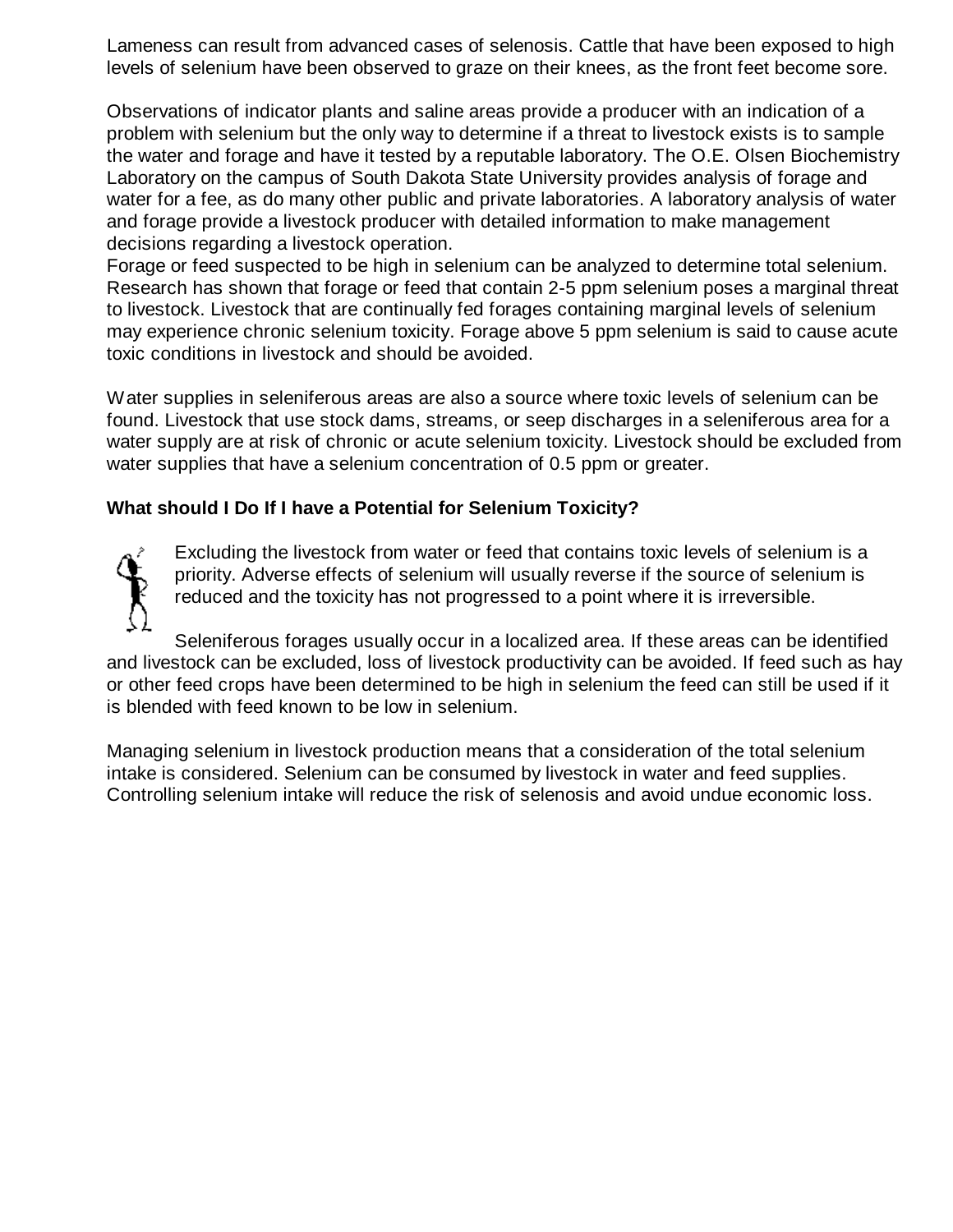# Marine Shale in South Dakota

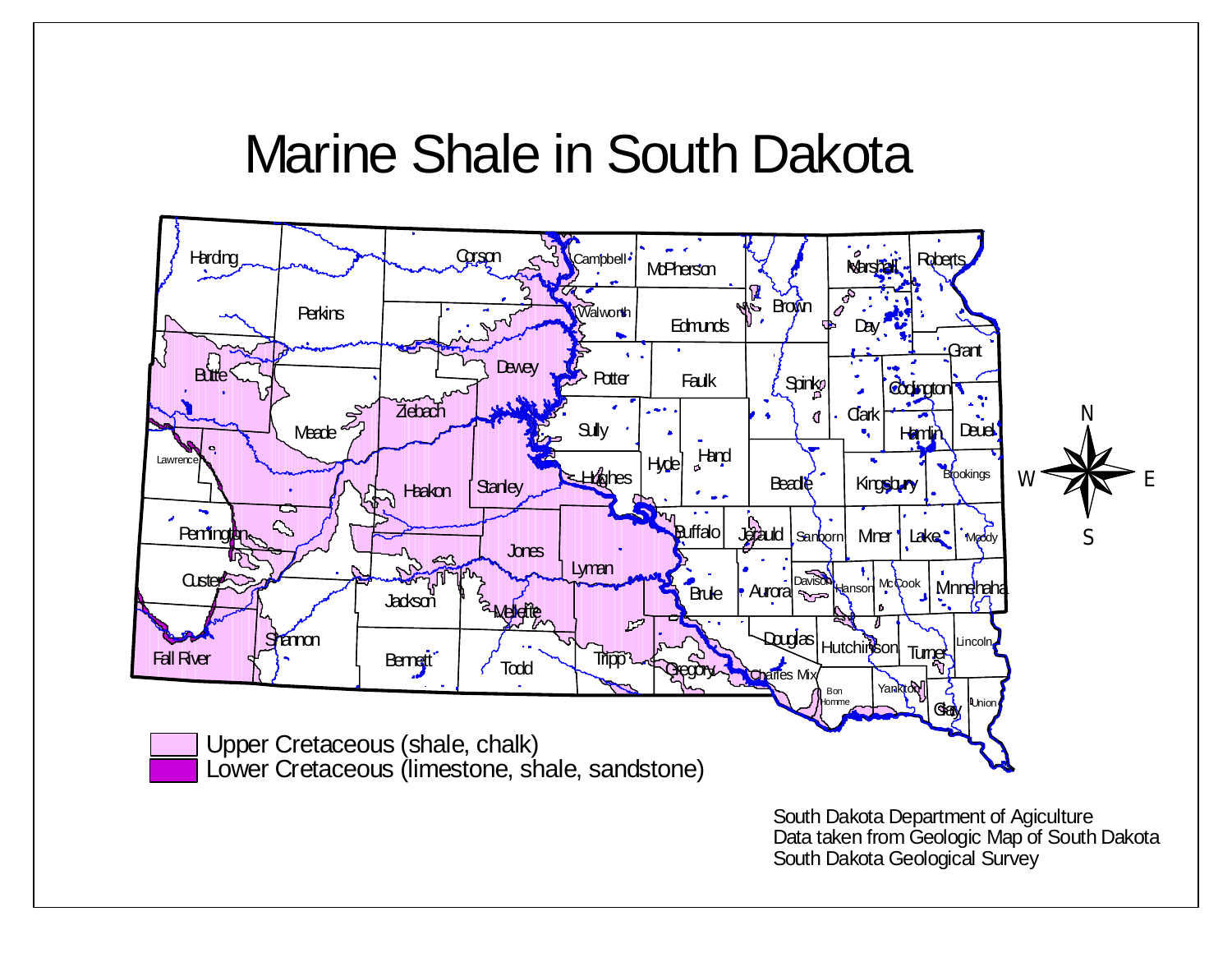#### **ANIMAL FEED & DRUGS CONTAMINANTS MONITORING PROGRAM**

#### **Copper**

Copper is an essential trace mineral in animal diets. Too little copper in the diet may result in a deficiency, but too much copper may also be toxic. Sheep tend to be susceptible to copper toxicity problems, while cattle tend to be more susceptible to deficiency related problems. Monogastric animals, such as swine, tolerate much higher levels of copper than do ruminants.

The amount of copper required in the diet varies from species to species and even from animal to animal. High levels of other minerals, particularly molybdenum, sulfur and zinc, may reduce the availability of copper in the diet. Five to eight parts per million (ppm) of copper may be adequate if interference from other minerals is at a minimum. This may not be an adequate amount of copper if significant amounts of these other minerals are present. The amount of copper present in the soil where the crop or grass is grown largely determines the amount of copper the animal consumes. Problems with absorption in the gut of the animal are a common source of deficiency-related problems.

Copper is necessary for the formation of red blood cells, bone, elastin in the cardiovascular system, and hair and wool pigmentation. Quite a bit of research has been done to determine the effects of feeding high levels of copper to growing swine. Studies have shown that copper levels of 250 ppm may result in an improved growth rate. As a result, copper levels similar to this may be found in many feeds intended for growing swine.

Unlike selenium, there are no specific regulations regarding the use of copper in animal feeds. The following copper compounds are approved for feed use : copper carbonate, copper chloride, copper gluconate, copper hydroxide, copper orthophospate, copper oxide, copper pyrophosphate, and copper sulfate. These compounds are all considered GRAS (generally recognized as safe) and, according to the Code of Federal Regulations 21 CFR 582.80, are allowed for use in animal feeds "when added at levels consistent with good feeding practice". In the case of copper, the term "good feeding practice" would usually be considered a level necessary to meet nutritional requirements.

Copper sulfate is probably the most common source of copper used in feed manufacturing. Copper sulfate is blue in color and very water-soluble. If copper sulfate is subjected to prolonged storage under humid conditions it may cake, which could make it difficult to get a homogeneous mixture in the feed mixer. Copper oxide is probably the second most common source of copper for feed manufacturing. It is black in color and not water-soluble.

In South Dakota, copper deficiency in cattle is more common than copper toxicity in sheep, primarily because much of the forage is relatively low in copper. Typical causes of copper toxicity in sheep are mixer carry-over caused by mixing a sheep feed following a swine or cattle feed or simply by feeding the sheep a product formulated for another species of livestock.

There are some copper sulfate products on the market intended to be added to watering systems, instead of feeds. Copper sulfate also has some applications as a pesticide, for algae control.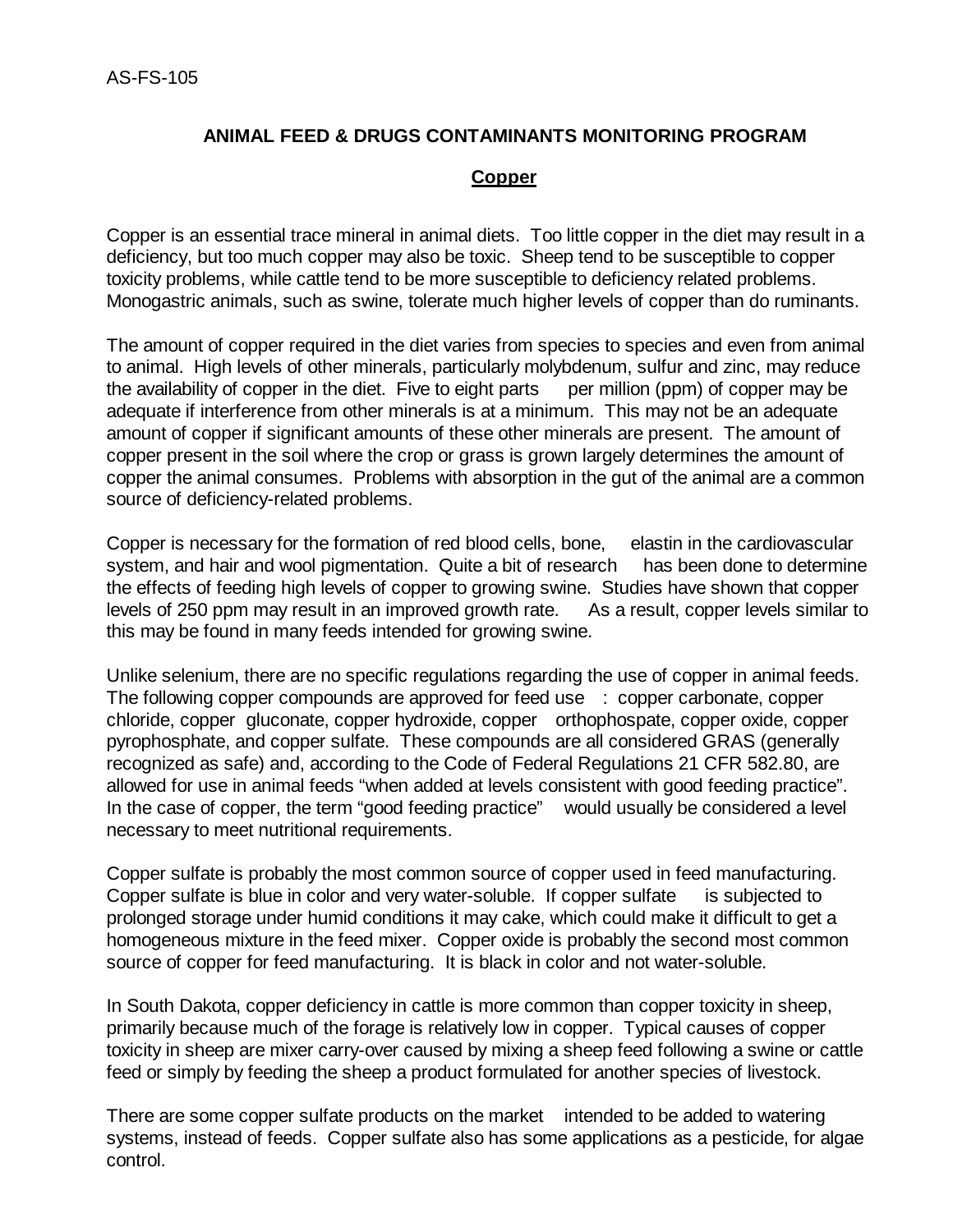#### SAMPLING PROGRAM

Because it is important to provide a sufficient amount of copper to cattle and a safe level of copper to sheep, it is important that copper be used carefully in feed manufacturing. Therefore, the purpose of this sampling plan is to monitor the amount of copper contained in cattle and sheep feeds. In swine feeds, where high levels of copper are desired, an additional concern is monitoring copper levels in feeds when the label of advertising makes a claim regarding copper. In addition to letting us determine "typical" levels of copper in feeds, "atypical" results may point out deficiencies in mixing or cleanout procedures by the manufacturer.

Specific instructions to field staff for our copper monitoring program are as follows:

- 1. Products targeted for monitoring are all sheep feeds and those cattle and swine feeds containing copper guarantees and/or claims specific to the copper content of the feed. All sheep feeds collected under our routine sampling program should be submitted for a copper analysis.
- 2. Collect a representative sample of the feed in question, as well as a product label, if possible.
- 3. Request a copper analysis in the "Remarks" section of the Inspectors Report on Sample form.

Copper sulfate and copper oxide, in concentrated form, are found as fine dust. Eye and skin contact should be avoided. Wear long sleeves, gloves and goggles when handling. A respirator should also be worn for respiratory protection. No special precautions are necessary for handling trace mineral premixes which contain copper.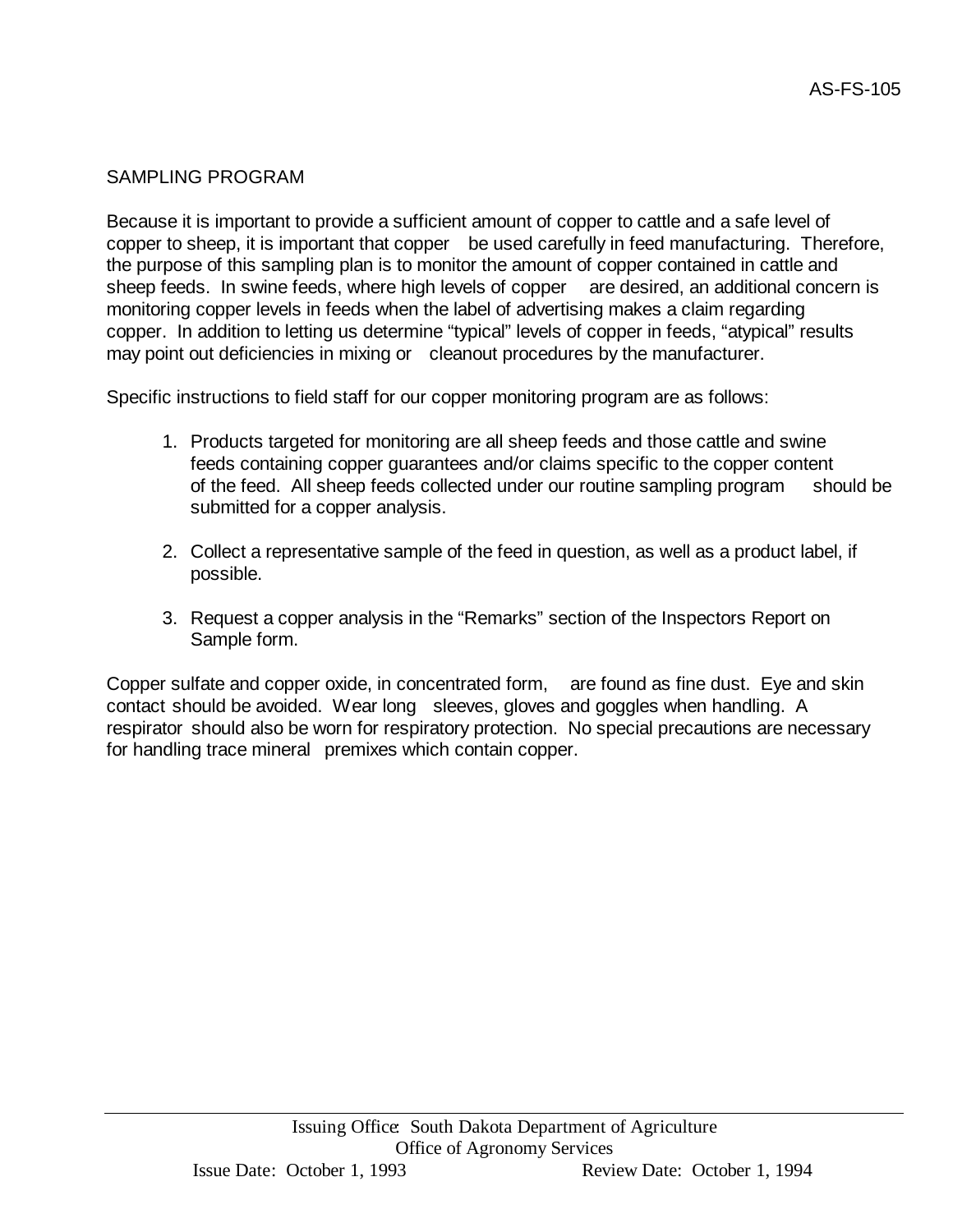# **BSE COMPLIANCE ASSISTANCE**

This material has been prepared by the South Dakota Department of Agriculture, Office of Agronomy Services, for use by the feed industry and livestock producers in South Dakota. The intent of this document is to help affected parties understand, and comply with, the federal rule prohibiting mammalian-to-ruminant feeding.

On June 5, 1997, the Food & Drug Administration (FDA) published a final rule prohibiting the use of mammalian protein (i.e. animal protein products such as meat and bone meal) in feeds for ruminant animals. The intent of the rule is to help ensure that bovine spongiform encephalopathy (BSE) or "mad cow disease" does not become established in the United States and spread through the feed supply to other animals.

Ruminant animals include cattle, sheep, goats, bison, deer, elk, and other related animals having a four-compartment stomach. Mammalian protein is defined as protein from all mammals, and we refer to these mammalian protein ingredients as "prohibited material".

There are some exemptions from this rule. Porcine (pork) and equine (horse) protein that originate from single-species slaughter plants have been exempted from this ban and may be used in ruminant feeds. Also exempt are blood and milk products, gelatin and processed meat products which have been cooked and offered for human consumption (such as plate waste, for example). Fat, tallow, amino acids and dicalcium phosphate produced as a by-product of gelatin manufacturing are not considered animal proteins and are not covered by this rule. Poultry and fish are not mammals so proteins originating from these species may continue to be used in ruminant feeds. We refer to these ingredients, including porcine and equine protein from single-species slaughter facilities, as "non-prohibited material".

This rule applies to rendering facilities, protein blenders and ingredient brokers, feed manufacturers, trucking companies transporting feeds and feed ingredients, and any person or business that feeds ruminant animals.

For a feed mill, or a livestock producer mixing their own feed, the category of prohibited materials would also include any concentrate feeds which contain a prohibited mammalian protein. For example, a producer or small feed mill may not use meat and bone meal to manufacture feed, but instead will take a product such as a 40% hog concentrate and further mix that to the finished feed. If this concentrate contains a prohibited material, the concentrate, as well as the complete feed, must be treated as prohibited material.

This rule went into effect August 4, 1997, and FDA allowed an additional 60 days to exhaust labeling and products from the marketplace for feeds and ingredients produced before June 5, 1997. All products and labels are supposed to have complied with this rule by October 3, 1997. There are three principal areas in which compliance is needed -- labeling, equipment cleanout and recordkeeping. Each area has different requirements and will be discussed separately.

A firm using only animal protein products from exempt sources, such as pork or horse, or not using animal protein at all, is not required to use any special labeling or equipment cleanout procedures. Even these companies, however, need to be aware of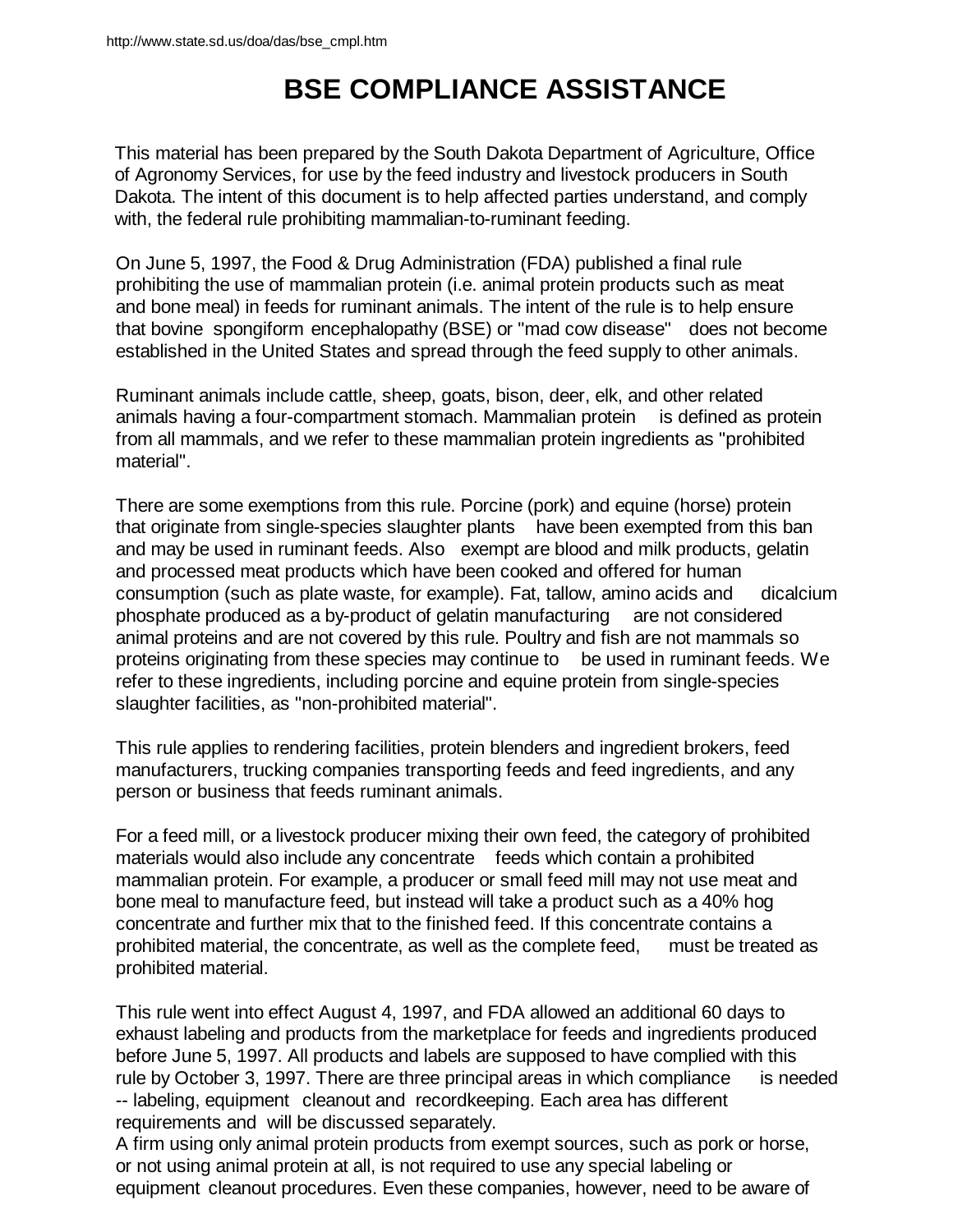the rule, particularly as it applies to trucks transporting ingredients.

#### Labeling

Any feed or ingredient (except pet foods) that contains prohibited material will need to have the statement "Do not feed to cattle or other ruminants" placed prominently on the front of the label. This statement may be applied to existing label stock by the use of a rubber stamp or a sticker, and should be printed in a different color, or in some other way offset, from the other label information.

The collective term "animal protein products" may still be used in the ingredient statement, but ruminant feeds may not contain any of the prohibited materials. Any feed for non-ruminants (except pet foods) that contains prohibited materials will need to carry the mandatory warning statement on the label.

Labels for feeds containing no prohibited materials will not need the mandatory warning statement.

Every shipment of feed, whether bagged or bulk, medicated or non-medicated, delivered to the customer or picked up at the feed mill, must be labeled. This new rule adds the requirement that anyone feeding ruminant animals must save copies of invoices and labeling of every feed they receive containing animal protein. Feed that does not have an invoice or label from the manufacturer or distributor does not comply with the law, and keeps the feed user from complying with this rule, as well.

#### Equipment cleanout

Firms manufacturing feeds for multiple species, and using both prohibited and nonprohibited materials are required to have written cleanout procedures that will be used between batches of feed containing the prohibited and non-prohibited materials. These cleanout procedures are similar in concept to those used in the manufacture of medicated feeds. Cleanout is necessary for all mill systems, including ingredient unloading and conveying, mixing, pellet mills, bulk loadout, bagging equipment, and bulk delivery trucks. The three basic types of cleanout procedure are physical cleanout, flushing and sequencing.

Physical cleanout consists of using any physical means (vacuuming, sweeping, washing, or other suitable method) that is appropriate for the given situation and does not cross-contaminate other parts of the feed mill. For example, use of compressed air would probably not be appropriate in many situations. Material recovered during the cleanout needs to be discarded or saved for use in non-ruminant feed, depending on the circumstances.

Flushing consists of following a feed or ingredient containing prohibited material with a sufficient volume of wheat midds, soybean meal, or other high use ingredient through the entire system, or at least that portion of the system that has been used. For example, if a truckload of prohibited material was received and unloaded in the truck dump, it would need to be followed by a sufficient quantity of some other non-prohibited material to completely flush the unloading and conveying systems. Once the prohibited material is in storage and feed containing the prohibited material is being made, the flush would need to involve all equipment from the mixer downstream, including delivery trucks if the product is loaded-out bulk. FDA recommends that the volume of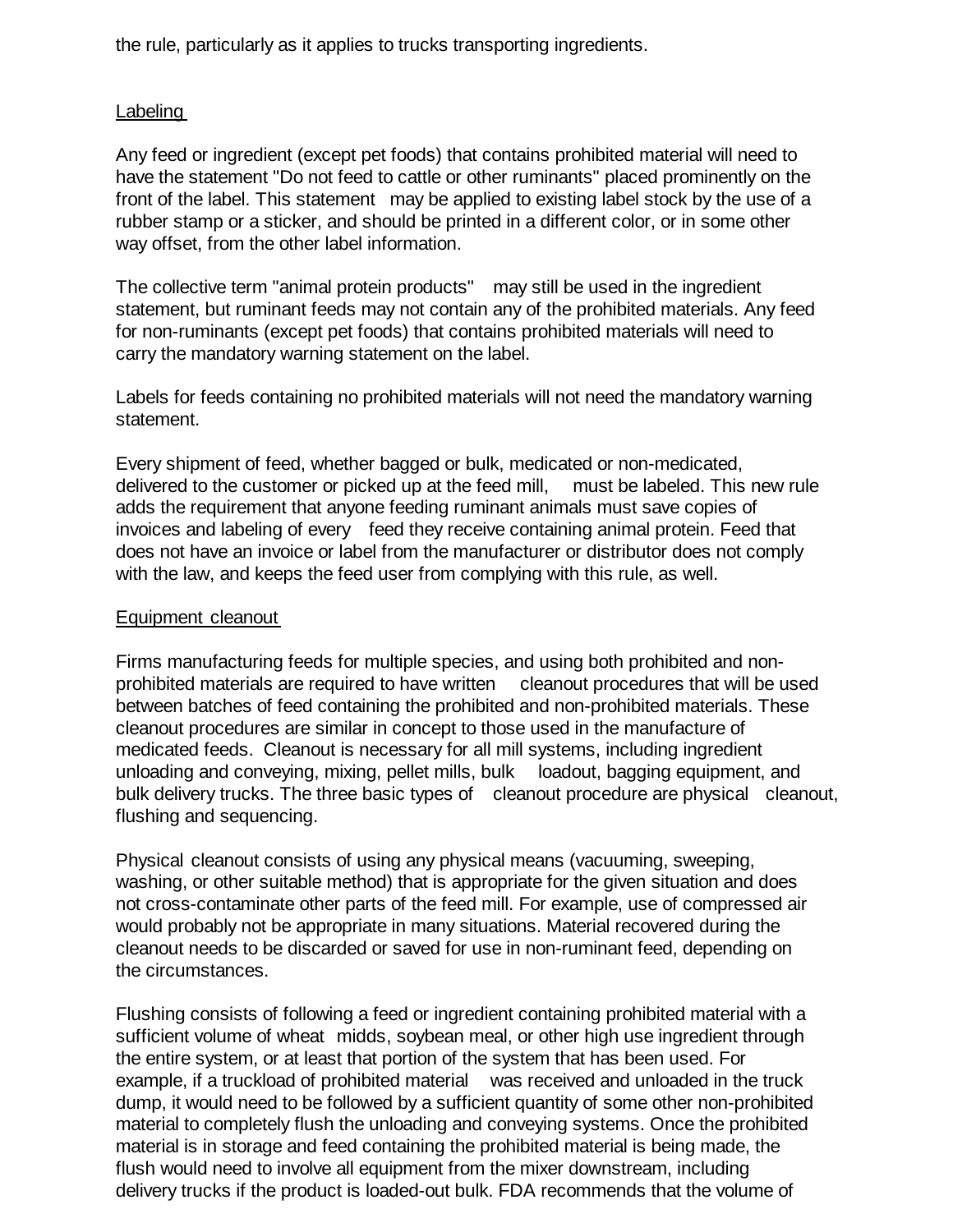material used to flush the equipment should equal the operating volume of the shared equipment. Flush material will need to be properly identified, stored and used in a manner that will prevent cross-contamination of other feeds. When used to make feed, the flush material is considered "prohibited", and must be handled accordingly.

Sequencing is similar to planned flushing. For example, following the manufacture of a swine feed containing prohibited material, another swine, horse or poultry feed containing non-prohibited material would be made and run through all of the same equipment, flushing the system. After a sequence like this, a ruminant feed could be made.

Firms that do not use prohibited materials will not need to worry about equipment cleanout for the purposes of this rule. Cleanout following the manufacture of medicated feeds will still be necessary, however.

#### Ingredients from single species slaughter facilities

Firms purchasing and using non-prohibited ingredients (horse and/or pork) only from single species slaughter facilities are not required to utilize the mandatory warning statement or special cleanout procedures. These firms will need records sufficient to document that they are obtaining all of their animal protein from single species slaughter facilities. They should also make sure that ingredient haulers are complying with cleanout requirements for trucks.

#### Recordkeeping

For firms using prohibited materials, the rule requires records sufficient to track ingredients and finished products from receipt, through processing and distribution. Firms not using prohibited materials will need to document that they are using only nonprohibited materials, but will not necessarily need to meet the other recordkeeping requirements of this rule. Feed customers feeding ruminant animals must keep records of the feed they purchase and use. In particular, these records must include invoices and labeling of all feeds containing animal protein.

Records must be available for inspection and copying by state and federal investigators, and must be maintained for one year after distribution of the product for feed manufacturers and distributors. Feed users must maintain the records for at least a year after the feed is received. In some cases, existing business records may be sufficient to comply with this rule. For example, most livestock producers already save invoices to document feed costs for tax purposes.

# Livestock producers

Livestock producers feeding ruminant animals, in feeding operations of all sizes, will need to comply with all aspects of this rule. Specifically, if producers mix their own feed, and feed both ruminants and non-ruminants, they will need to comply with the cleanout and recordkeeping requirements specified by the rule. Although the labeling requirements may not apply if the producer does not sell feed, sufficient records must be kept to document compliance with the regulation. For example, producers mixing their own feed may wish to establish a mixer log book, in which they record the dates they mixed feed containing animal protein, the ingredients in that feed, and the animals to which it was fed.